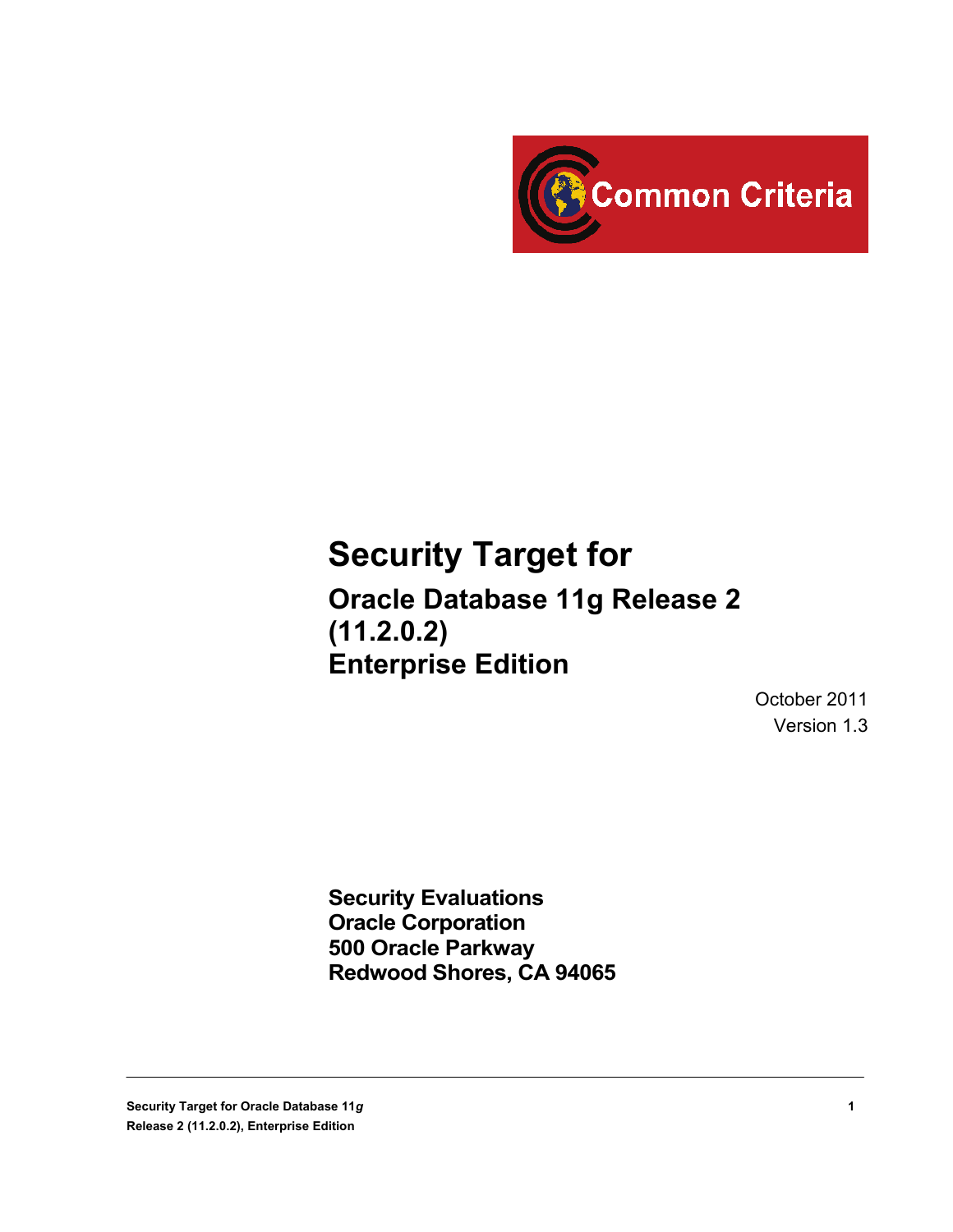Security Target for Oracle Database 11g Enterprise Edition Release 2 (11.2.0.2)

Author: Helmut Kurth

Contributors: Shaun Lee, Petra Manche

Copyright © 1999, 2011, Oracle Corporation. All rights reserved. This documentation contains proprietary information of Oracle Corporation; it is protected by copyright law. Reverse engineering of the software is prohibited. If this documentation is delivered to a U.S. Government Agency of the Department of Defense, then it is delivered with Restricted Rights and the following legend is applicable:

#### RESTRICTED RIGHTS LEGEND

Use, duplication or disclosure by the Government is subject to restrictions as set forth in subparagraph (c)(1)(ii) of DFARS 252.227-7013, Rights in Technical Data and Computer Software (October 1988).

Oracle Corporation, 500 Oracle Parkway, Redwood City, CA 94065.

The information in this document is subject to change without notice. If you find any problems in the documentation, please report them to us in writing. Oracle Corporation does not warrant that this document is error free.

Oracle is a registered trademark and Oracle Database 10g, Oracle9i, PL/SQL, Oracle Enterprise Manager, Oracle Call Interface, SQL\*Plus, SQL\*Loader and Oracle Net are trademarks or registered trademarks of Oracle Corporation. Other names may be trademarks of their respective owners.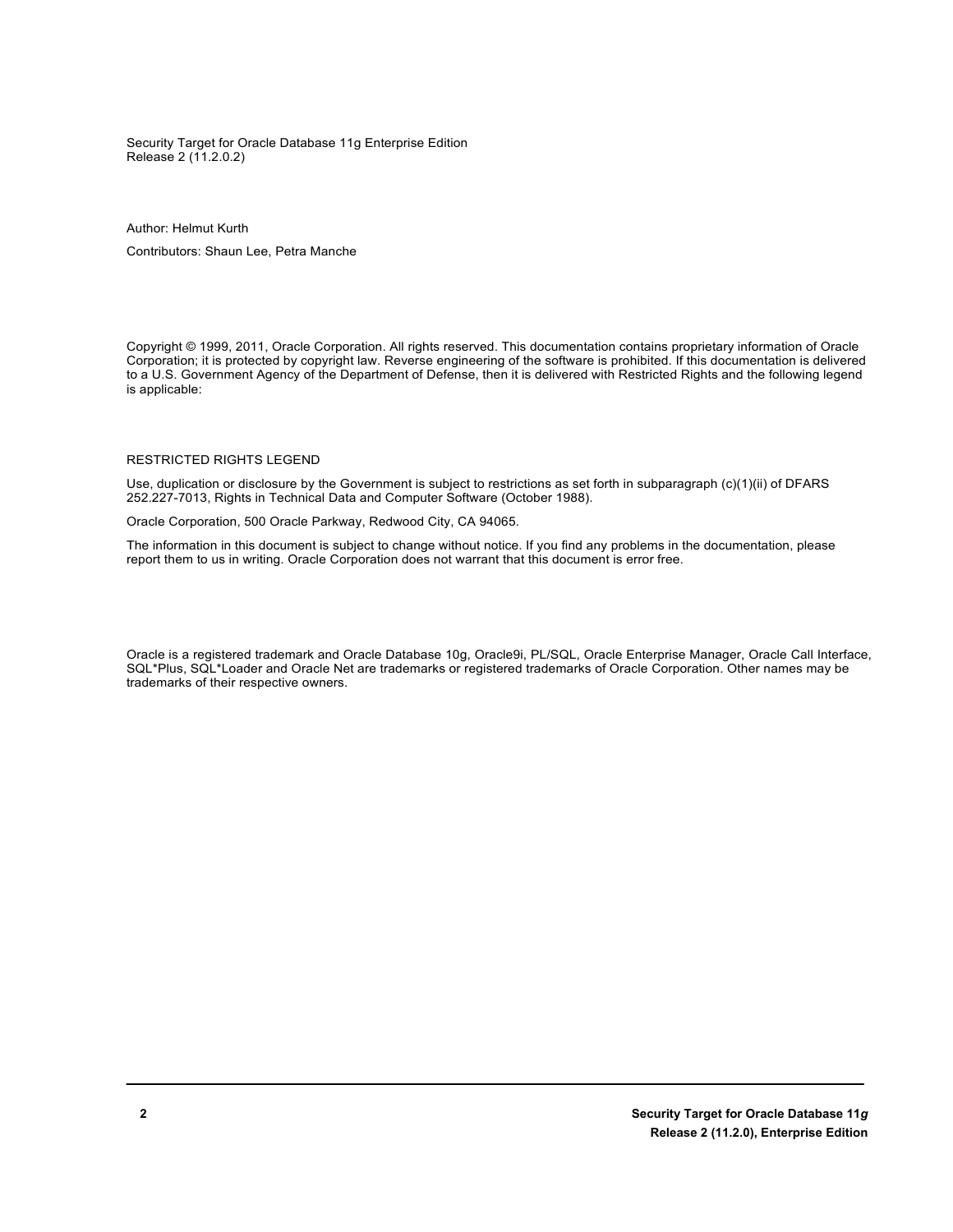## Contents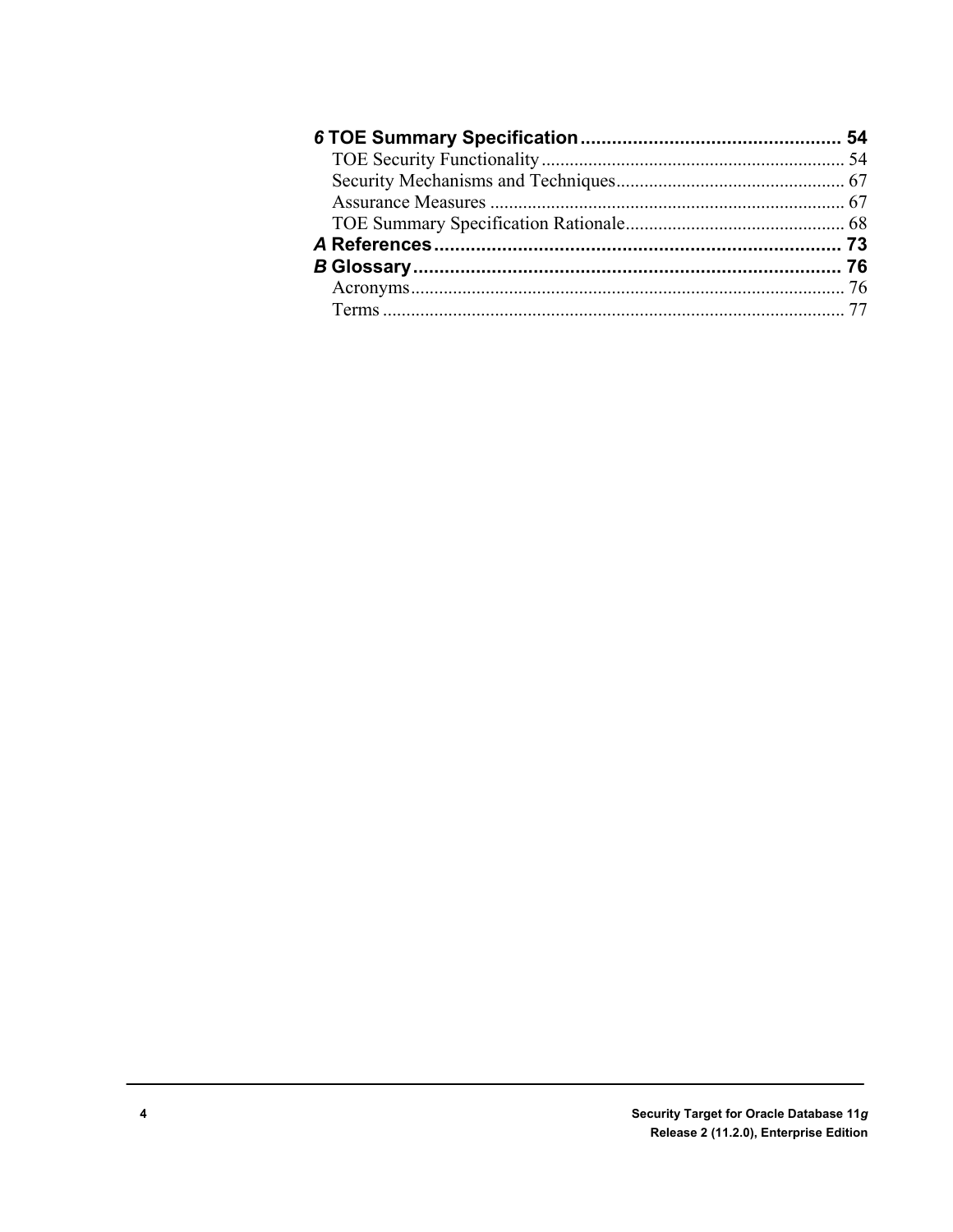## <span id="page-4-0"></span>*1* Introduction

This document is the Security Target for the Common Criteria evaluation of Oracle Database 11g Release 2 (11.2.0.2) Enterprise Edition.

#### <span id="page-4-1"></span>**ST Reference**

**Title:** Security Target for Oracle Database 11g Release 2 Enterprise Edition, Version 1.3.

#### <span id="page-4-2"></span>**TOE Reference**

**Target of Evaluation (TOE):** Oracle Database 11g Enterprise Edition.

**Release:** 11.2.0.2 with all critical patch updates up to and including October 2011 via the July 2011 **PSU** as well as the October 2011 **CPU**.

Note: This includes the guidance documentation which consists of [ECD] and the Oracle Database 11g Release 2 documentation library (Part No. E11882\_01).

Note: Oracle's release numbers are of the form a.b.c.d where

- a is the major release number
- b is the maintenance release number
- c is the application server release number
- d is the component release number

In some cases there may be an additional number at the end which then defines a platform-specific release number (usually a patch set). In the case of the TOE, all components have the release number 11.2.0.x with no platform.

**Operating System Platforms:** Red Hat Enterprise Linux 5.5 Advanced Platform;

SuSE Linux Enterprise Server 11;

Oracle Enterprise Linux Version 5 Update 5.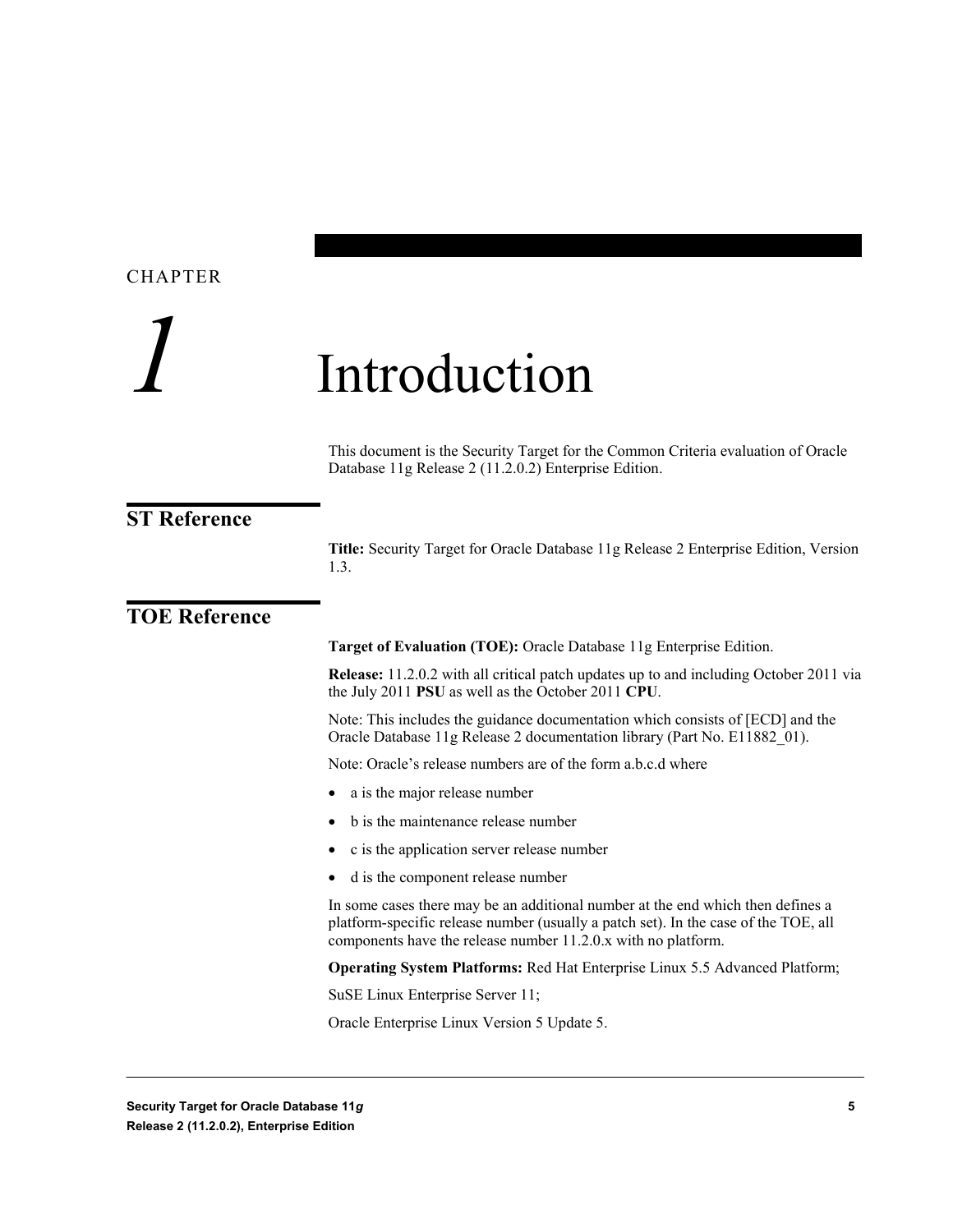#### <span id="page-5-0"></span>**TOE Overview**

The following overview applies to the Oracle Database 11g Release 2 Enterprise Edition.

- Enterprise Edition has no limitations on the number of CPUs..
- Enterprise Edition has no limitation on the number of users.
- Enterprise Edition supports databases up to a size of 8 Exabyte.

Enterprise Edition is targeted at large to very large organizations with a high volume of transactions.

Oracle Database 11g is an object-relational database management system (ORDBMS), providing advanced security functionality for multi-user distributed database environments. The security functionality in Oracle Database 11g includes:

- user identification and authentication, with password management options and support for enterprise users (password option only). In the case of Enterprise Users (defined later) this function is partly provided by the IT-environment. Note that [BR-DBMSPP] defines identification and authentication as a function of the IT environment. This is the case for a DBMS that relies on the underlying operating system for the identification and authentication of the user. In the case of the Oracle DBMS the identification and authentication is either performed by the TOE in total (in the case of users that are not Enterprise Users) or performed with the assistance of an authentication server in the IT environment (in the case of Enterprise Users). In both cases it is the TOE that mediates the identification and authentication of the user;
- discretionary access controls on database objects, which controls access to objects based on the identity of the subjects or groups to which the subjects and objects belong, and which allows authorized users to specify how the objects that they control are protected;
- granular privileges for the enforcement of least privilege;
- user-configurable roles for privilege management, including an authorized administration role to allow authorized administrators to configure the policies for discretionary access control, identification and authentication, and auditing. The TOE must enforce the authorized administration role;
- quotas on the amount of processing resources a user can consume during a database session;
- audit capture is the function that creates information on all auditable events;
- extensive and flexible auditing options;
- secure access to remote Oracle databases; and
- stored procedures, triggers and security policies for user-defined access controls and auditing.

Those functions are a superset of the security functions defined in [BR-DBMSPP], chapter 2.3.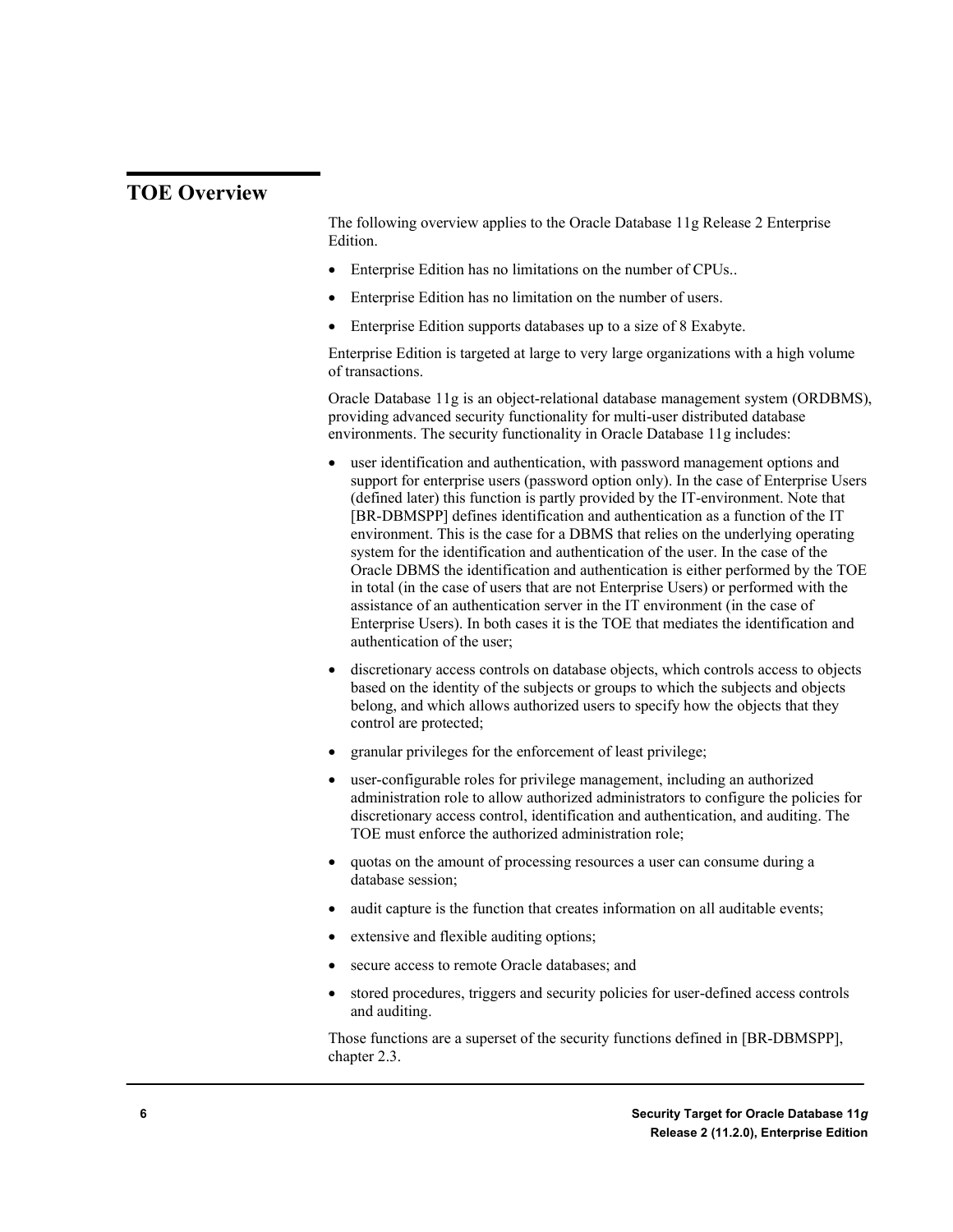Oracle Database 11g relies on the IT-environment for the non-bypassibility and domain separation properties. Those properties need to be provided by the underlying operating systems in co-operation with the hardware platform. The operating system platforms listed above have all been evaluated for conformance to the Controlled Access Protection Profile [CAPP] which requires to enforce those properties. In addition Oracle Database 11g enforces its own separation between different users based on the functions provided by the underlying operating system.

Oracle Database 11g supports both client/server and standalone architectures. In addition, Oracle Database 11g supports multi-tier architectures, however in this environment any tier (middle-tier) that communicates directly with the server is actually an Oracle client and any lower tiers are outside of the scope of this ST. In all architectures, the Oracle Database 11g Server acts as a data server, providing access to the information stored in a database. Access requests are made via Oracle Database 11g interface products that provide connectivity to the database and submit Structured Query Language (SQL) statements to the Oracle Database 11g data server.

The Oracle Database 11g interface products may be used on the same computer as the data server, or they may run on separate client machines and communicate with the data server via network interfaces.

#### <span id="page-6-0"></span>**TOE Product Components**

The Oracle Database 11g includes the products identified in Table 1. Access to the Oracle Database 11g server is provided via the interface products identified in Table 2.

[ECD] defines which TOE products must be installed in the evaluated configuration and defines the requirements for setting up the TOE environment.

*Table 1: TOE Server Products*

**TOE Server Products** Oracle Database 11*g* Enterprise Edition 11.2.0.2

*Table 2: TOE Interface Products*

| <b>TOE Interface Products</b>  |  |
|--------------------------------|--|
| SQL*Plus 11.2.0.2              |  |
| Oracle Call Interface 11.2.0.2 |  |
| Oracle Net Services 11.2.0.2   |  |

#### <span id="page-6-1"></span>**Document Overview**

This document consists of an update to the security target for Oracle11g Release 1 (11.1.0) Enterprise Edition, [ST11gR1-EE], which was used in the most recent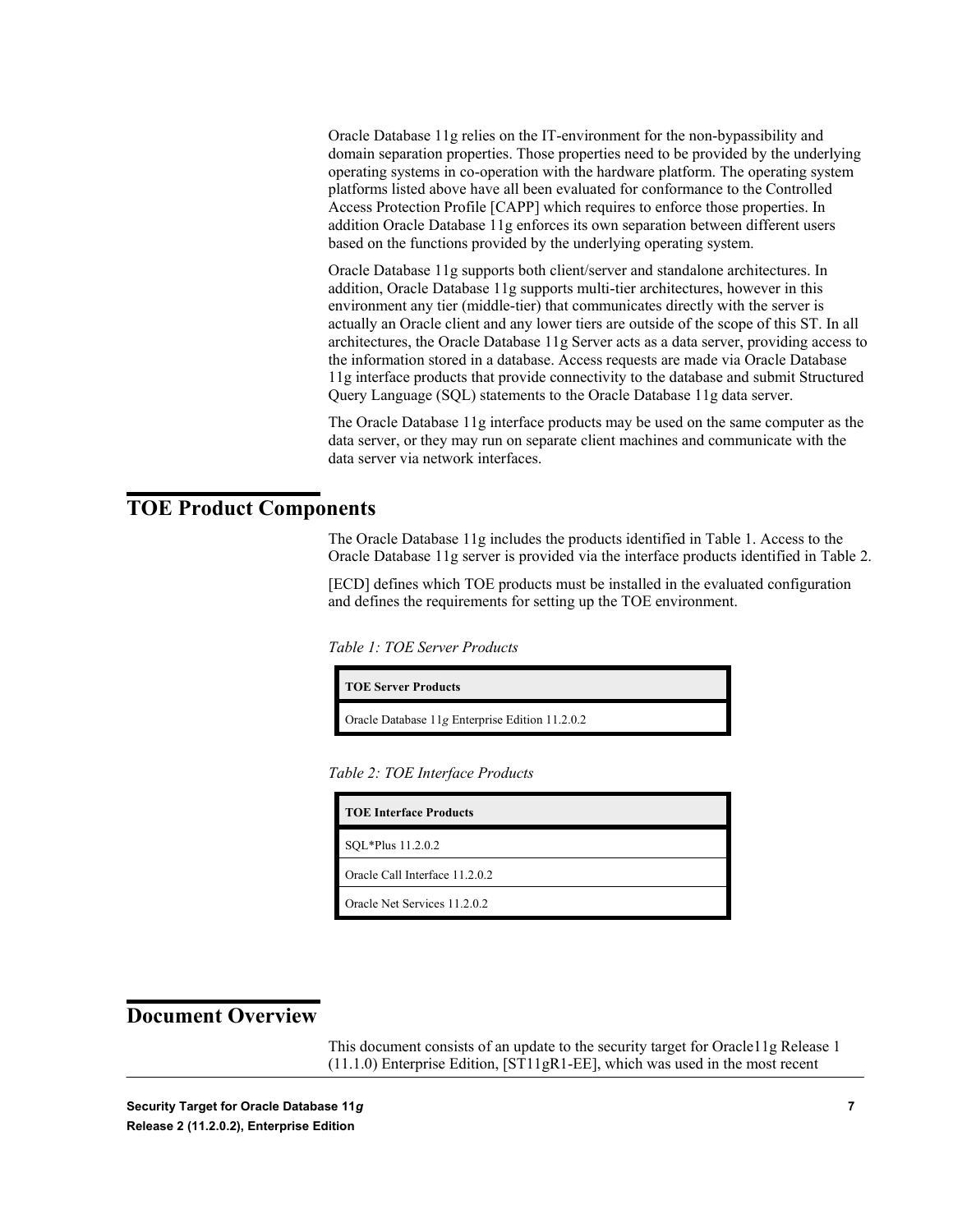Common Criteria evaluation of Oracle11g. Changes made relative to [ST11gR1-EE] are minor and are explained in the chapter on Security in [WHATSNEW].

Chapter 2 of this security target provides a high-level overview of the security features of the Oracle Database 11g R2 data server. Chapter 3 describes the security problem definition with the identification of the assumptions, threats, and security policies of the TOE environment. Chapter 4 describes the security objectives for the TOE and for the environment needed to address the assumptions, threats, and security policies identified in Chapter 3. Chapter 5 identifies the Security Functional Requirements (SFRs) and the Security Assurance Requirements (SARs). Chapter 6 summarises each Security Function (SF) provided by Oracle Database 11g R2 to meet the security requirements.

Appendix A contains a list of references and Appendix B provides a glossary of the terms.

#### <span id="page-7-0"></span>**Conformance Claims**

| <b>CC Conformance</b>                    | The CC conformance claim is: part 2 extended and part 3 conformant. This Security<br>Target conforms to [CC, Part 2] and [CC, Part 3]. [BR-DBMSPP] contains extended<br>SFRs which are included in this Security Target. All other SFRs in this Security<br>Target are conformant to [CC, Part 2]. ALC FLR.3 is the only augmented assurance<br>criterion specified in addition to the ones in the EAL4 assurance package.           |
|------------------------------------------|--------------------------------------------------------------------------------------------------------------------------------------------------------------------------------------------------------------------------------------------------------------------------------------------------------------------------------------------------------------------------------------------------------------------------------------|
|                                          | <b>Assurance:</b> EAL4 augmented with ALC FLR.3 <sup>1</sup> .                                                                                                                                                                                                                                                                                                                                                                       |
|                                          | Keywords: Oracle Database 11g R2, O-RDBMS, database, security target, EAL4                                                                                                                                                                                                                                                                                                                                                           |
|                                          | Version of the Common Criteria [CC] used to produce this document: 3.1<br>Release 3.                                                                                                                                                                                                                                                                                                                                                 |
| <b>Protection Profile</b><br>Conformance | Demonstrable conformance to the U.S. Government Protection Profile for Database<br>Management Systems in Basic Robustness Environments, Version 1.3.<br>([BRDBMSPP]). This protection profile requires at least demonstrable conformance.                                                                                                                                                                                            |
|                                          | Note that [BR-DBMSPP] even in version 1.3 (published in December 2010) is based<br>on Release 1 of CC V3.1. In CC V3.1 R3 some SFR components have changed and<br>this Security Target uses the SFR components as defined in CC V3.1 3. Therefore, as<br>in the previous evaluation (which was based on CC V3.1 R2 and used version 1.2 of<br>the Protection Profile), this Security Target can only claim demonstrable conformance. |

#### <span id="page-7-2"></span><span id="page-7-1"></span>**Conformance Rationale**

Table 3 in chapter 5 identifies each SFR for this Security Target that was derived from [BR-DBMSPP] and the tailoring operations performed relative to [BR-DBMSPP]. The tailoring is identified in *ITALICISED CAPITAL LETTERS* within the text of each SFR in chapter 5. All of the tailoring operations are in conformance with the assignments and selections in [BR-DBMSPP]. Security functional requirements

 $1$  ALC FLR.3 provides assurance at the highest defined component level that there are flaw remediation procedures for the TOE by which discovered security flaws can be reported to, tracked and corrected by the developer, and by which corrective actions can be issued to TOE users in a timely fashion.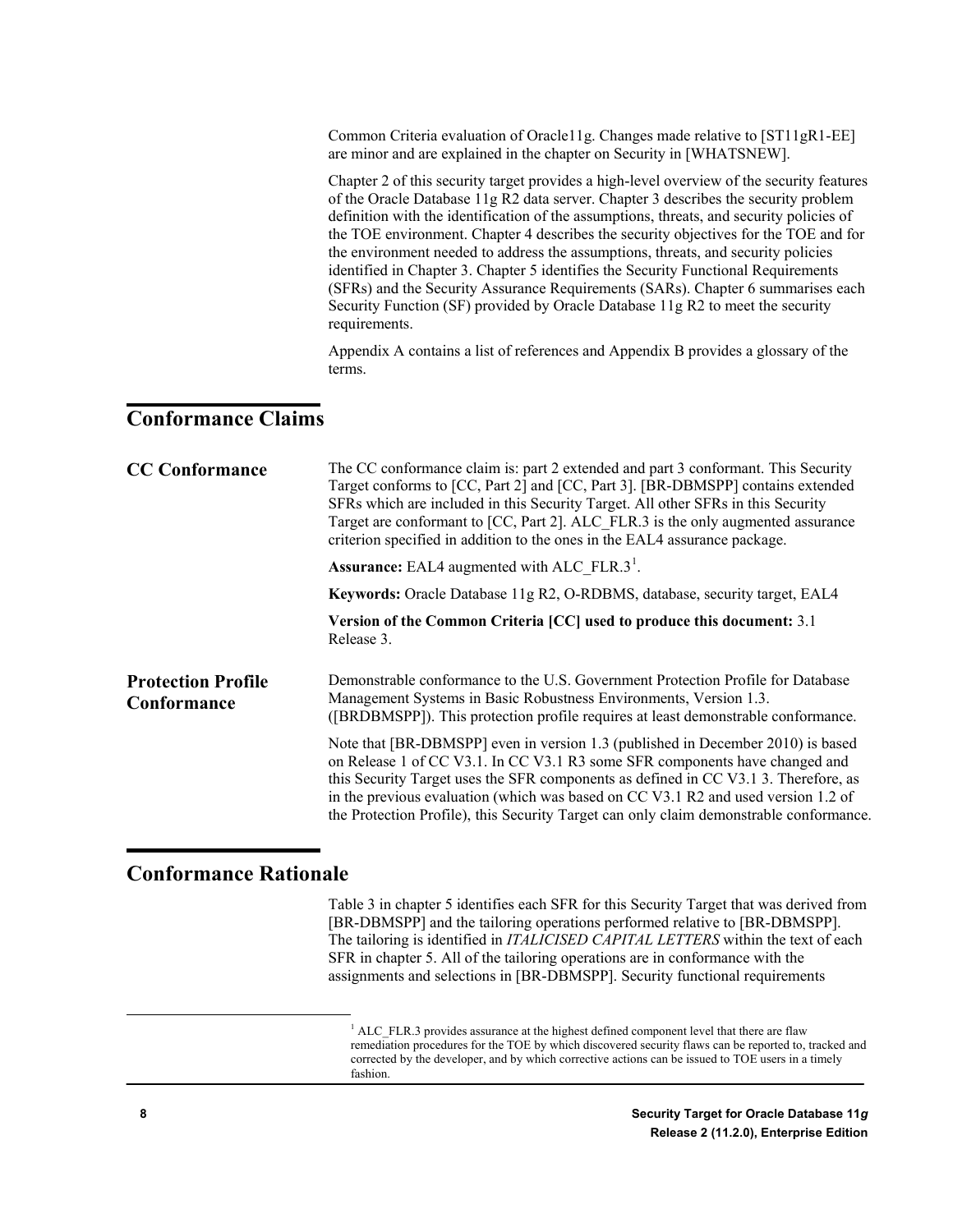additional to those defined in [BR-DBMSPP] are marked bold in table 3 of chapter 5. Tailoring of those SFRs with respect to part 2 of the CC is also identified in *ITALICISED CAPITAL LETTERS*.

There are two additional threats not listed in [BR-DBMSPP]:

T.RESOURCE has been added as the threat of a single user attempting to consume database resources in a way that would prohibit other users from accessing the DBMS.

T.AUDIT\_COMPROMISE has been added as the threat of an unauthorized user to compromise the audit trail such that accountability of a user for his actions is no longer given.

There are the following additional security objectives not listed in [BR-DBMSPP]:

O.RESOURCE has been added to address the threat T.RESOURCE.

O.AUDIT\_REVIEW has been added to address the ability of the TOE to provide functions for authorized administartors to evaluate the audit log entries. This objective supports the organizational security policy P.ACCOUNTABILITY included in [BRDBMSPP]. Reviewing the audit records is a function [BR-DBMSPP] allows to be done in the IT-environment, but Oracle Database 10g provides its own functions to do this.

O.AUDIT\_PROTECTION has been added to address the ability of the TOE to protect its audit trail. While [BR-DBMSPP] allows to store the audit trail in storage managed and protected by the IT environment, Oracle Database 10g uses objects it controls itself to store the audit trail. Therefore the TOE is also responsible for the protection of the audit trail.

Note that the additional objectives O.AUDIT\_REVIEW and O.AUDIT\_PROTECTION have been taken from [BR-MAN] with O.AUDIT\_REVIEW being phrased more specific.

There is an additional security objective for the IT environment, OE.DIR\_CONTROL addressing the objective for a controlled directory server in the IT environment to support authentication of Enterprise Users.

There is another additional security objective for the environment, OE.COM\_PROT addressing the objective of securing the communication between distributed parts of the TOE and between the TOE and the external directory server.

There is an additional underlying system assumption, A.MIDTIER, which is included to ensure accountability in multi-tier environments. Although the O-RDBMS can audit the actions of a proxy user, accountability relies upon the correct identity of the client (given during the connection by the middle-tier). As explained in chapter 1 (TOE Overview), this type of environment is an addition to the scope of evaluation (which was first introduced for Oracle8i).

An additional assumption A.DIR\_PROT is included to address the issue of users managed centrally in a directory server.

An additional assumption A.COM\_PROT is included to address the issue of secure communication between different parts of the TOE as well as between the TOE and the directory server. [BR-DBMSPP] does not include communication with an external directory server nor does it assume a distributed TOE. Therefore this additional assumption is related to functionality not covered by [BR-DBMSPP]. It is a refinement of the assumption A.PHYSICAL that assumes physical protection of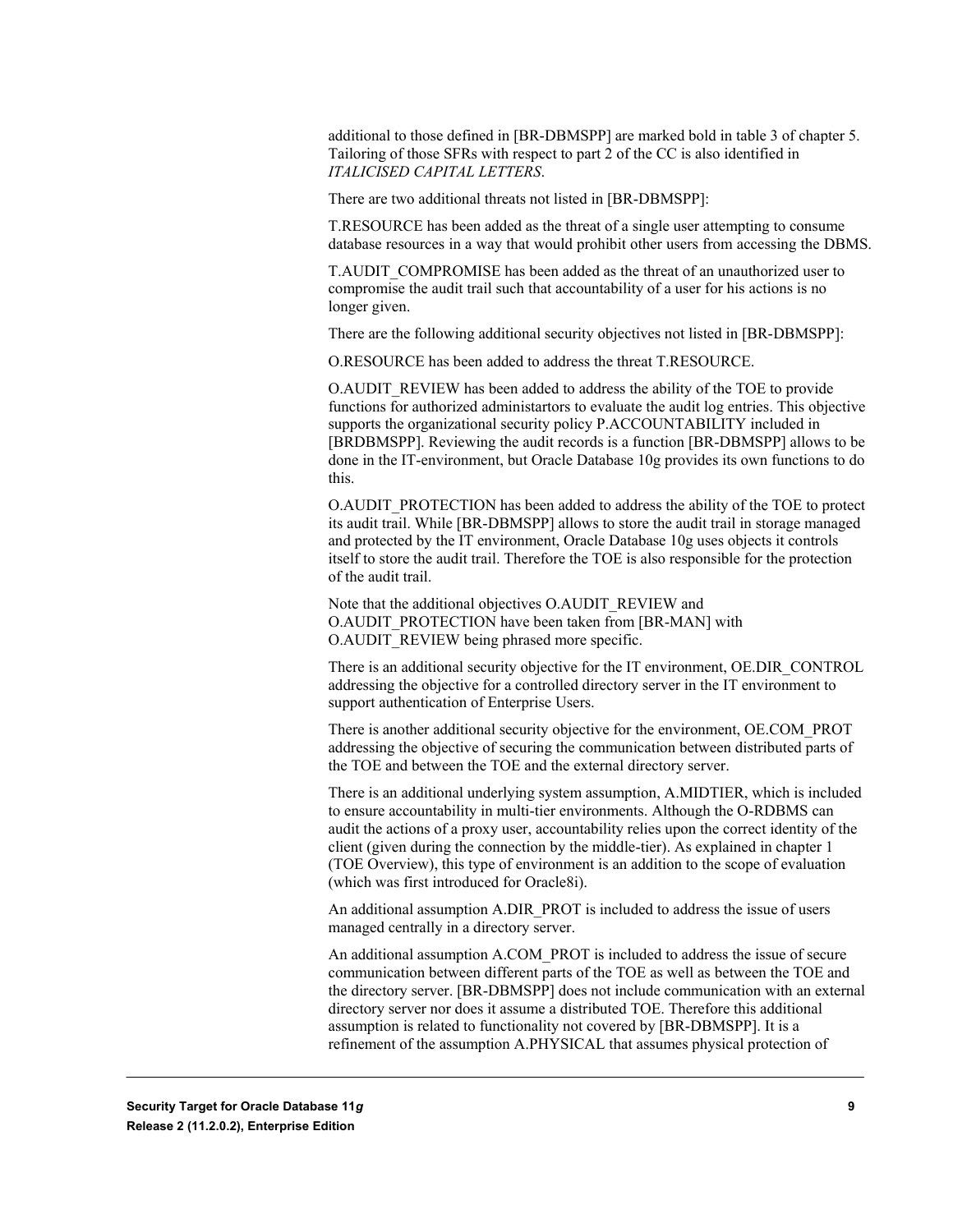transmitted information. A.COM\_PROT generalizes this to allow also IT based protection (e. g. a cryptographically secured channel) and not only physical protection.

Another additional assumption A.CLIENT\_AP has been included to address the distributed nature of the TOE where client applications execute on a separate system. It is a refinement the assumption A.NO\_EVIL in [BR-DBMSPP], which is related to administrators. A.CLIENT\_AP refines this to include application developers that develop applications executing on the client part of the TOE

Table 3 in chapter 5 lists each TOE Security Functional Requirement (SFR) included in this Security Target. These SFRs were all included in [BR-DBMSPP], with the exception of those additional SFRs marked in bold in table 3 of chapter 5.

The assurance requirements specified in this security target are those for EAL4 augmented with ALC\_FLR.3. This is a superset of all assurance requirements listed in [BR-DBMSPP].

The additional threats and objectives have been included to address the additional security functional requirements in the ST. Some of the additional security functional requirements address also security objectives listed in [BR-DBMSPP]. They actually address the sometimes incomplete coverage of the objectives listed in [BR-DBMSPP] by the security functional requirements listed in [BR-DBMSPP]. The rationale sections in this document will discuss this in more detail.

The only difference between version 1.2 and version 1.3 of the U.S Government Protection Profile for Database Management Systems is the omission of the assumption (and the associated objective for the IT environment) that the underlying operating system is evaluated in accordance with a U.S government approved Protection Profile.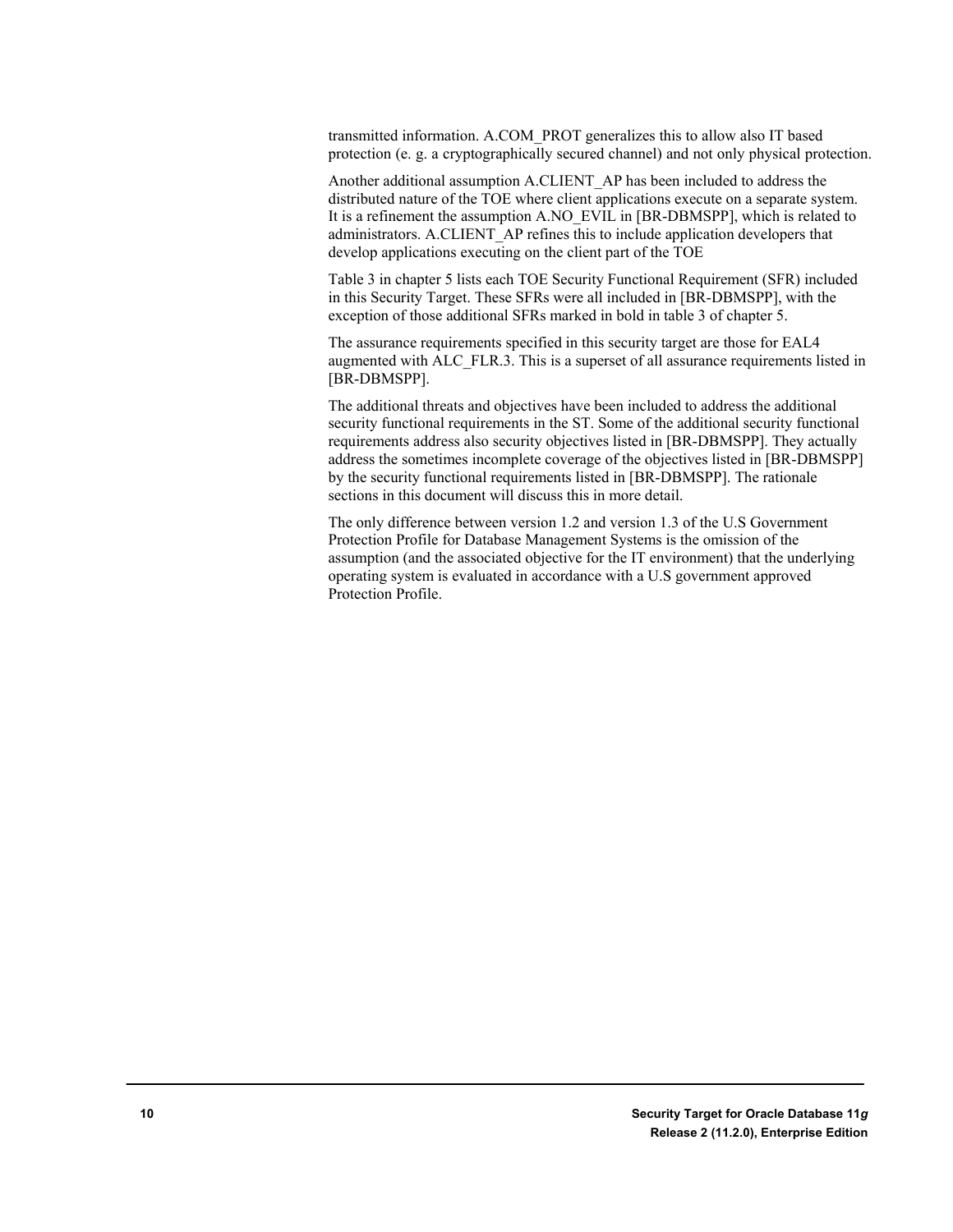# <span id="page-10-0"></span>*2* TOE Description

This section describes the product features that provide security mechanisms and contribute to the security of a system configured using Oracle Database 11g R2. For a detailed description of the security features of Oracle Database 11g R2 the reader is referred to [SG] and [DAG, part 1, chapter 7 and part V]. In general, these descriptions correspond to the specifications of IT security functions provided in chapter 6 of this Security Target.

This chapter describes the major elements of the Oracle Database 11g R2 architecture, the types of database objects supported by Oracle Database 11g R2, the access control mechanisms used to protect those objects, controls on user resource consumption, the accountability and auditing mechanisms, and the security management features provided by Oracle Database 11g R2. Additional Oracle Database 11g R2 security features that are not addressed by the security functional requirements of Chapter 5 are also briefly discussed.

### <span id="page-10-1"></span>**Oracle Database 11g R2 Architecture**

| <b>Database</b> | The Oracle Database 11g architectural components are described in detail in [CON].                                                                                                                                                                                                                                                                                                                                                                                                                                                                                                                                            |
|-----------------|-------------------------------------------------------------------------------------------------------------------------------------------------------------------------------------------------------------------------------------------------------------------------------------------------------------------------------------------------------------------------------------------------------------------------------------------------------------------------------------------------------------------------------------------------------------------------------------------------------------------------------|
|                 | A database consists of a set of files which contain, in addition to some control data,<br>the information which is said to be stored in the database. Each database is an<br>autonomous unit with its own data dictionary that defines the database objects it<br>contains (e.g. tables, views, etc.). In a distributed system there can be many databases:<br>each database can contain many database objects, but each database object is stored<br>within a single database.                                                                                                                                               |
| <b>Instance</b> | An instance consists of a set of Oracle background processes, which do the work of<br>the DBMS by executing Oracle Database 11g software, and a shared memory area. An<br>instance is therefore an active entity, and a database is passive. In order for users to<br>access the database, the instance must be started and must mount and open the<br>database for use. A database is persistent: it has an indefinite lifetime from the time it<br>is created, and the database files and contents exist independently of whether the<br>database is mounted to an instance and whether the underlying platform is running. |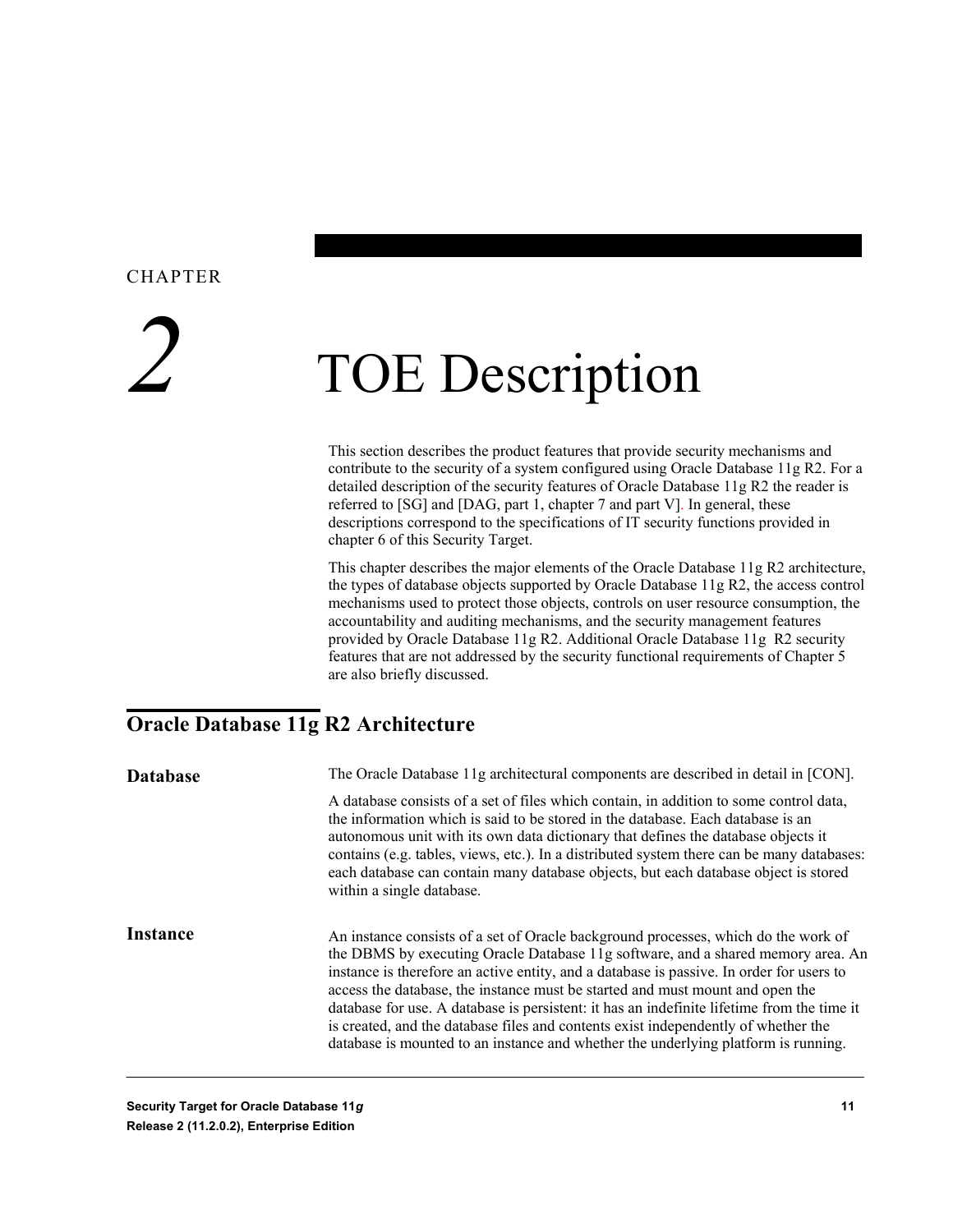|                                             | The lifetime of an instance can be indefinite, from when it is started to when it is shut<br>down, and is dependent on whether the underlying platform is running.                                                                                                                                                                                                                                                                                                                                                                                                                                                                                                                                                                                                    |
|---------------------------------------------|-----------------------------------------------------------------------------------------------------------------------------------------------------------------------------------------------------------------------------------------------------------------------------------------------------------------------------------------------------------------------------------------------------------------------------------------------------------------------------------------------------------------------------------------------------------------------------------------------------------------------------------------------------------------------------------------------------------------------------------------------------------------------|
| <b>Database Connections</b><br>and Sessions | Each database user employs Oracle Database 11g interface products to establish a<br>database connection to an Oracle Database 11g server process for a particular<br>database instance. If the user is defined as a valid user for the database and has the<br>required privileges, then the server will create a database session for the user. While<br>connected, the user can make requests to the Oracle Database 11g server to read and<br>write information in the database. The server handles each request, performing the<br>read and write accesses to database objects and returning data and results to the user,<br>in accordance with the user's privileges to database objects and other constraints<br>configured by a database administrative user. |
| <b>Distributed Databases</b>                | In a distributed environment, a user may access database objects from multiple<br>databases. After establishing an initial database session on one instance, the user can<br>transparently establish database sessions on other (remote) database instances using<br>database links. A database link identifies a remote database and provides<br>authentication information. By qualifying references to database objects with the<br>name of a database link, a user can access remote database objects. However, each<br>Oracle Database 11g database instance is autonomous with respect to security $-a$<br>remote server enforces security based on the privileges of the user as defined in that<br>remote database.                                           |
| <b>Structured Query</b><br>Language (SQL)   | The Oracle Database 11g server supports the ANSI/ISO SQL standard [SQL92] at the<br>entry level of compliance and provides Oracle-specific SQL language extensions. All<br>operations performed by the Oracle Database 11g server are executed in response to<br>an SQL statement that specifies a valid SQL command.                                                                                                                                                                                                                                                                                                                                                                                                                                                 |
|                                             | Data Definition Language (DDL) statements are statements which create, alter,<br>drop, and rename database objects, grant and revoke privileges and roles,<br>configure audit options; add comments to the data dictionary; and obtain statistical<br>information about the database and its use;                                                                                                                                                                                                                                                                                                                                                                                                                                                                     |
|                                             | Data Manipulation Language (DML) statements are statements which manipulate<br>the data controlled by database objects in one of four ways: by querying the data<br>held in a database object; by row insertions; by row deletion; by column update.<br>They include the command to lock a database object.                                                                                                                                                                                                                                                                                                                                                                                                                                                           |
|                                             | Transaction Control statements are statements which manage changes made by<br>DML statements and help to ensure the integrity of the database. They include<br>commits and rollbacks for individual transactions, and checkpoints for the<br>database;                                                                                                                                                                                                                                                                                                                                                                                                                                                                                                                |
|                                             | Session Control statements dynamically manage the properties of a user's database<br>$\bullet$<br>session.                                                                                                                                                                                                                                                                                                                                                                                                                                                                                                                                                                                                                                                            |
|                                             | System Control statements dynamically manage the processes and parameters of<br>$\bullet$<br>an Oracle Database 11g instance.                                                                                                                                                                                                                                                                                                                                                                                                                                                                                                                                                                                                                                         |
|                                             | Embedded SQL statements incorporate DDL, DML, and transaction control<br>$\bullet$<br>statements within a procedural language program.                                                                                                                                                                                                                                                                                                                                                                                                                                                                                                                                                                                                                                |
|                                             | Programming Language/SQL (PL/SQL) is a procedural language supported by Oracle<br>Database 11g that provides program flow control statements as well as SQL                                                                                                                                                                                                                                                                                                                                                                                                                                                                                                                                                                                                           |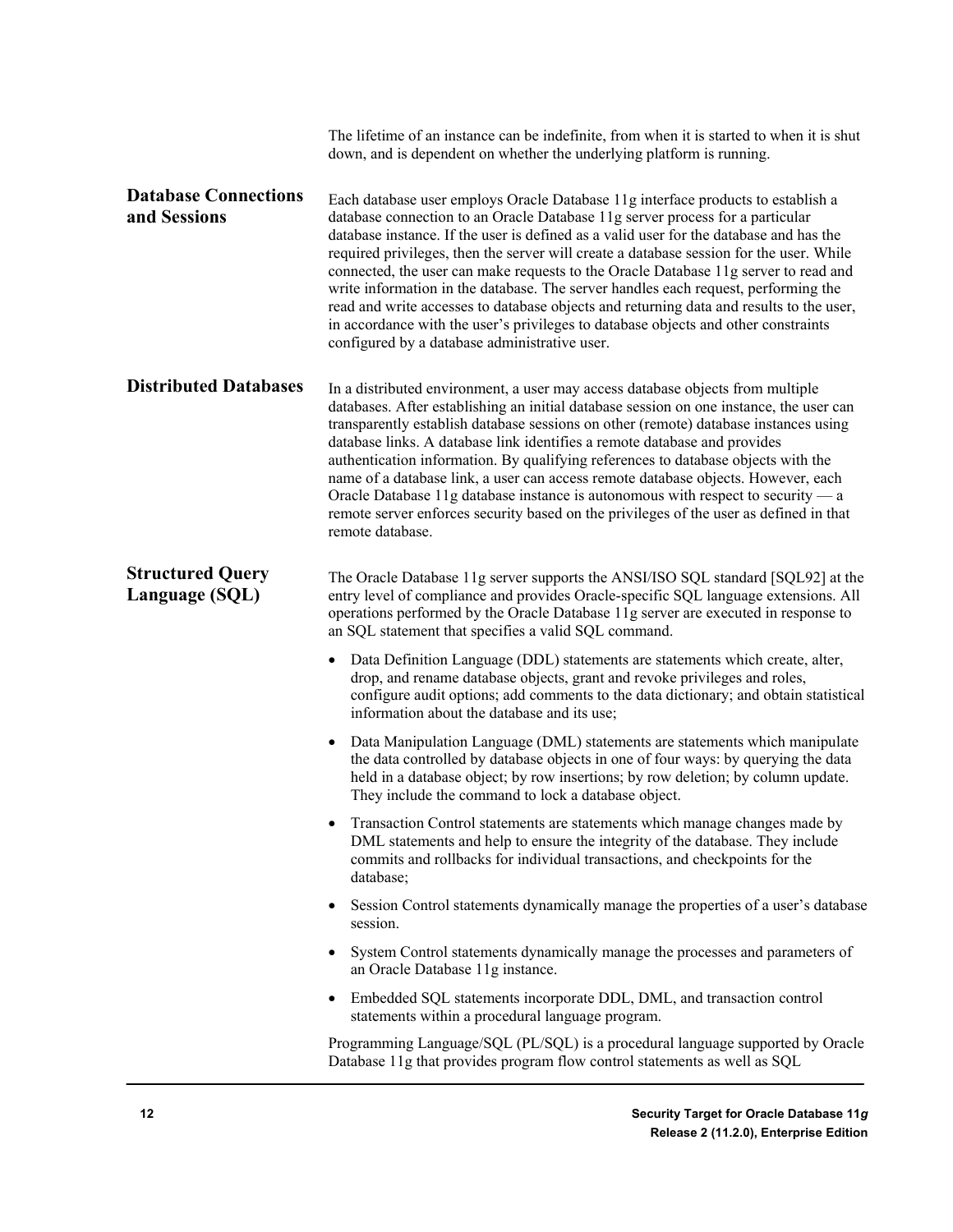|                               | statements [PLS]. Program units written in PL/SQL can be stored in a database and<br>executed during the processing of a user's SQL command.                                                                                                                                                                                                                                                                                                                                                                     |
|-------------------------------|------------------------------------------------------------------------------------------------------------------------------------------------------------------------------------------------------------------------------------------------------------------------------------------------------------------------------------------------------------------------------------------------------------------------------------------------------------------------------------------------------------------|
|                               | The flashback query feature allows data to be queried from a point in the past. Once a<br>user has set the date and time that they would like to view, any SQL query that they<br>execute will operate on data as it existed at that point in time. This can allow suitably<br>authorised users to correct their own mistakes. SQL operations can be used to view<br>the change history in order to identify the error. The error can then be backed out of<br>by restoring data as it existed before the error. |
|                               | Note that the Flashback functionality does not reverse certain DDL statements such as<br>TRUNCATE, although it can provide a way to restore accidentally dropped tables. It<br>also does not apply to packages, procedures, or functions.                                                                                                                                                                                                                                                                        |
| <b>Client side interfaces</b> | The Oracle Call Interface (OCI - described in [OCI]) provides an application<br>programming interface (API) for developing database applications written in high<br>level languages such as C.                                                                                                                                                                                                                                                                                                                   |
| <b>An Oracle Database</b>     |                                                                                                                                                                                                                                                                                                                                                                                                                                                                                                                  |
|                               | An Oracle database contains the data dictionary and two different types of database<br>objects:                                                                                                                                                                                                                                                                                                                                                                                                                  |
|                               | • schema objects that belong to a specific user schema and contain user-defined                                                                                                                                                                                                                                                                                                                                                                                                                                  |

- <span id="page-12-0"></span>information [CON part I and part 2]; and
- non-schema objects to organise, monitor, and control the database [SQL, chapter 3].

In an Oracle database there are two types of connections for users of the database:

- Administrator connection. This covers users who connect to the database via AS SYSOPER or AS SYSDBA by virtue of possessing either the SYSOPER or SYSDBA system privilege (see [DAG, 1]). Users making a connection AS SYSOPER are allowed to perform operator administrative tasks (e.g. database startup and shutdown, and ALTER DATABASE commands). Users making a connection AS SYSDBA are allowed to perform all administrative tasks (including granting and/or revoking object privileges on other users' objects);
- Normal connection (note that this includes users SYS and SYSTEM. [DAG, 1]). This covers users who are authorised to access the database by virtue of being explicitly defined and identified to an instance of the Oracle database server.

At the centre of an Oracle database is the data dictionary - a set of internal Oracle tables that contain all of the information the Oracle database server needs to manage the database. The data dictionary tables are owned by the user SYS and can only be modified by highly privileged users. [SG, 4: Managing System Privileges] cautions that extreme care must be taken when granting roles which provide privileged access to the data dictionary. A set of read-only views is provided to display the contents of the internal tables in a meaningful way and also allow Oracle users to query the data dictionary without the need to access it directly. **Data Dictionary**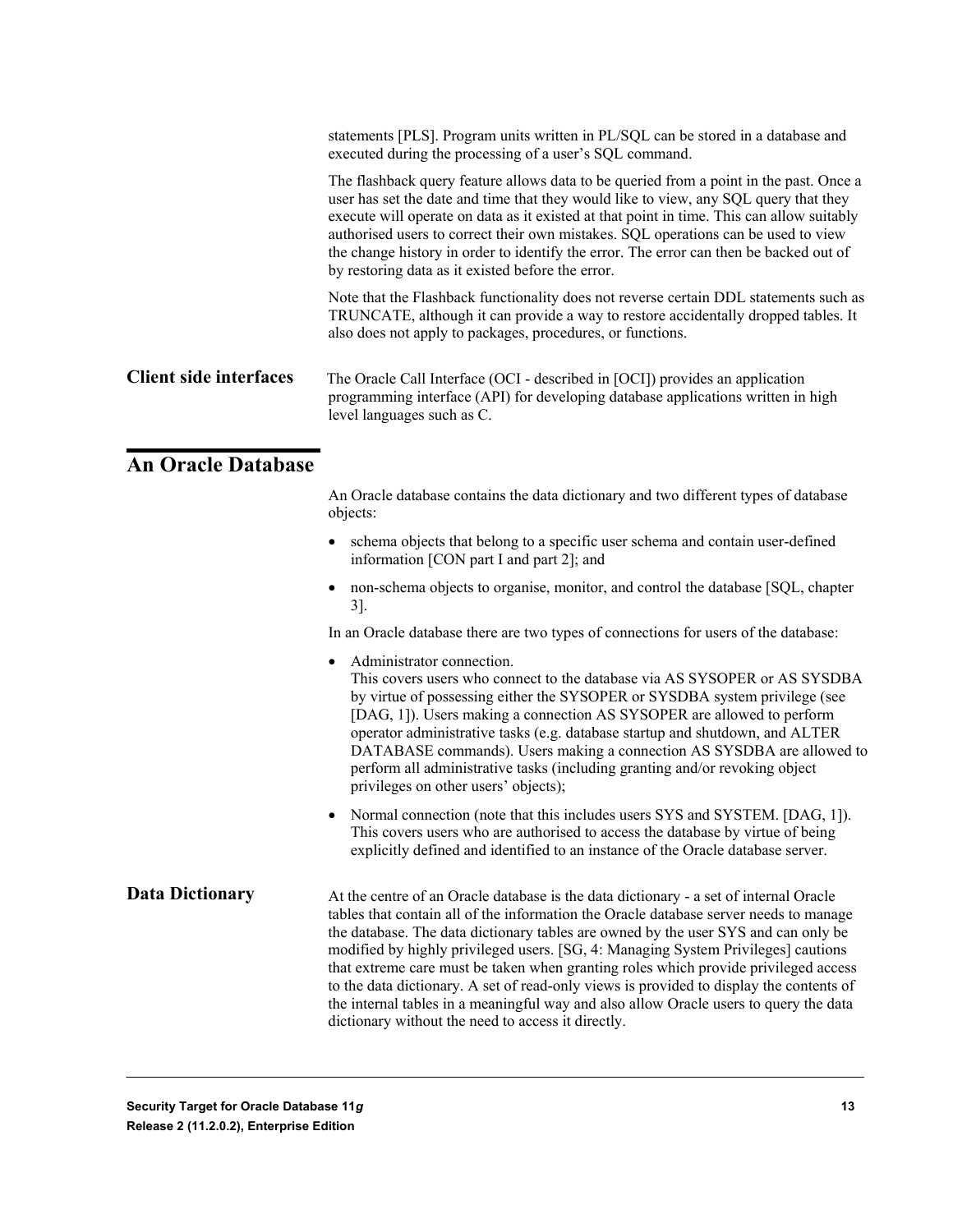All of the information about database objects is stored in the data dictionary and is updated by the SQL DDL commands that create, alter, and drop database objects.

Other SQL commands also insert, update, and delete information in the data dictionary in the course of their processing.

A schema is a collection of user-defined database objects that are owned by a single database user. Oracle Database 11g supports the schema object types identified in [SQL, 3] and contains the following objects **Schema Objects**

- Clusters
- **Constraints**
- Database links
- Database triggers
- Dimensions
- External procedure libraries
- Index-organized tables
- Indexes
- **Indextypes**
- Java classes, Java resources, Java sources
- Materialized views
- Materialized view logs
- Object tables
- Object types
- Object views
- **Operators**
- Packages
- Sequences
- Stored functions, stored procedures
- Synonyms
- Tables
- Views.

A special schema PUBLIC is provided by Oracle Database 11g to contain objects that are to be accessible to all users of the database. Typically, the kinds of objects that are created in the PUBLIC schema are:

- Public database links that define access to remote databases;
- Public synonyms which point to objects which all users may need to access.

#### **Nonschema Objects**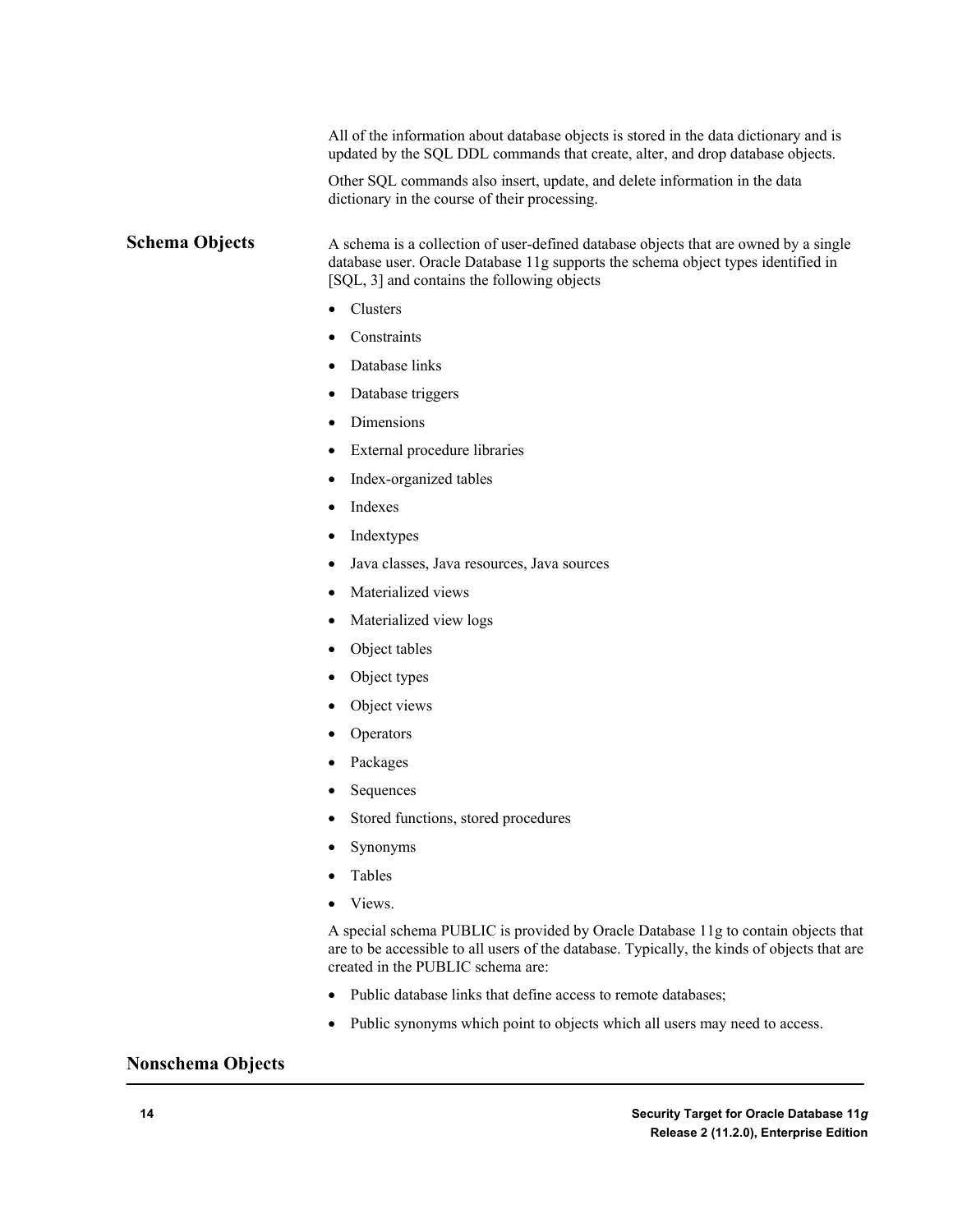[SQL, chapter 3, section "Database Objects"] lists object types that can be created and manipulated with SQL, but are not contained within a schema. These include:

- Contexts
- Directories
- Parameter files (PFILEs) and server parameter files (SPFILEs)
- Profiles
- Roles
- Rollback segments
- Tablespaces
- Users.

The primary storage management database object is a tablespace — it is used to organise the logical storage of data. A suitably privileged user manages tablespaces to:

- create new tablespaces and allocate database files to the tablespace,
- add database files to existing tablespaces to increase storage capacity,
- assign default tablespaces to users for data storage, and
- alter tablespaces for backup and recovery operations.

Within the database files, Oracle Database 11g allocates space for data in three hierarchical physical units: data blocks, extents, and segments. When a user creates a schema object to store data (e.g., a table), a segment is created and the space for the segment is allocated in a specific tablespace.

**Database Users**

Oracle Database 11g has two kinds of user connection: administrative connection (connecting AS SYSDBA or AS SYSOPER) and normal connection. Throughout this document the following terms are used to classify the types of database users:

- Normal User/Database Subject: A user who is connected via a normal connection. Note that the pre-defined users SYS and SYSTEM can be normal users.
- Database Administrative User/Administrative User: Any user who is authorised to perform administrative tasks. This term covers:
	- A Normal User who is authorised to perform an administrative task via the possession of an administrative privilege which permits the operation of the task.
	- A user who connects to the database via an administrative connection.

Users making an administrative connection are authorised to access the database by virtue of having the SYSDBA or SYSOPER system privilege (i.e. they possess OS platform specific access rights, or are listed in the Oracle Database 11g password file as a SYSDBA or SYSOPER user).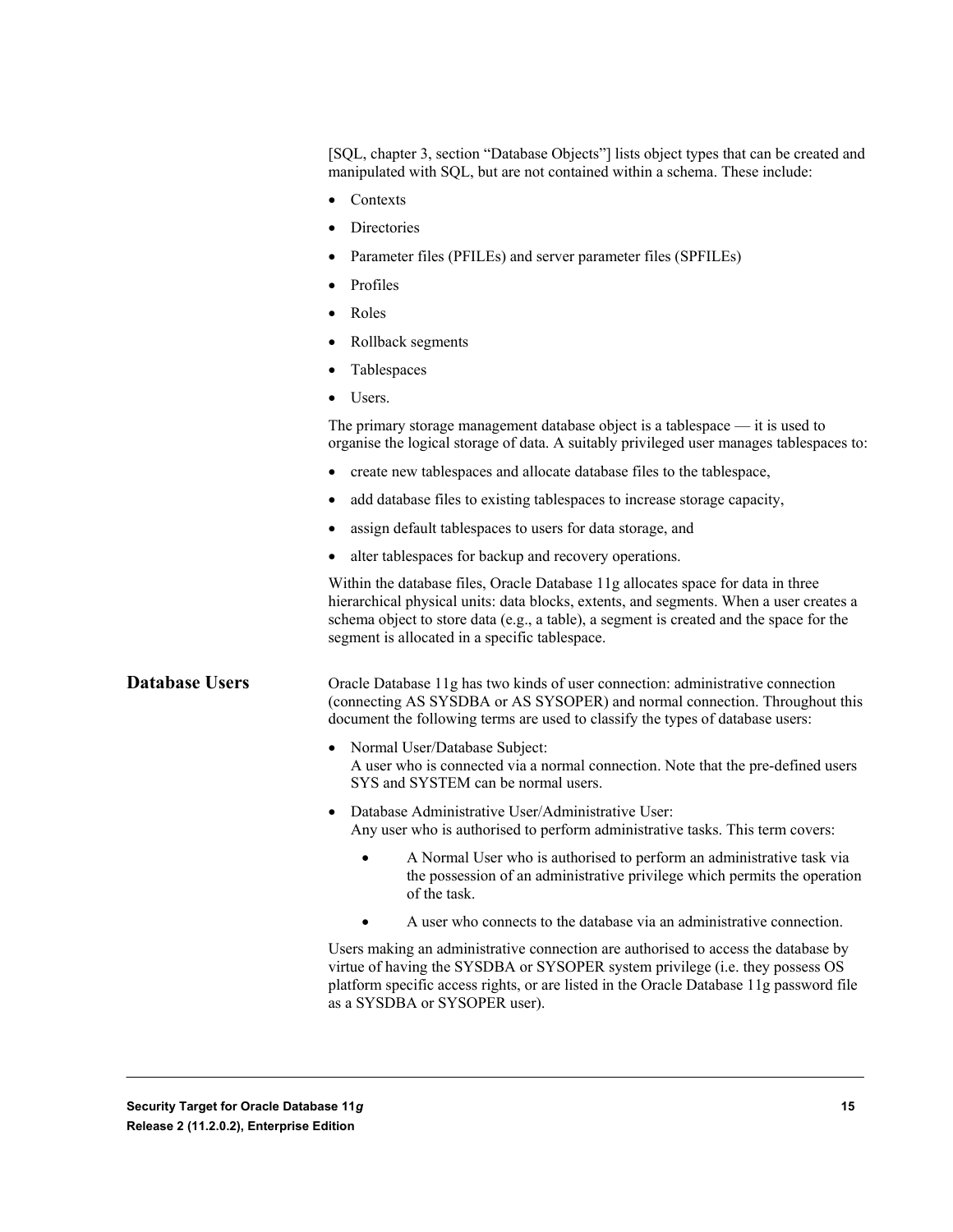|                         | Note that the word authorised is used (e.g. "an authorised administrative user") to<br>indicate that the user has the specific authorisation (e.g. via a privilege) for the<br>operation under consideration.                                                                                                                                                                                                                                                                                                                                                                         |
|-------------------------|---------------------------------------------------------------------------------------------------------------------------------------------------------------------------------------------------------------------------------------------------------------------------------------------------------------------------------------------------------------------------------------------------------------------------------------------------------------------------------------------------------------------------------------------------------------------------------------|
|                         | Database security is managed by privileged users through the maintenance of users,<br>roles, and profiles.                                                                                                                                                                                                                                                                                                                                                                                                                                                                            |
|                         | USERS identify distinct database user names and their authentication method.                                                                                                                                                                                                                                                                                                                                                                                                                                                                                                          |
|                         | ROLES provide a grouping mechanism for a set of privileges.                                                                                                                                                                                                                                                                                                                                                                                                                                                                                                                           |
|                         | PROFILES provide a set of properties (e.g., resource limits, password<br>management options) that can be assigned to individual users.                                                                                                                                                                                                                                                                                                                                                                                                                                                |
|                         | These security topics are discussed in detail in subsequent sections of this chapter.                                                                                                                                                                                                                                                                                                                                                                                                                                                                                                 |
| <b>Enterprise Users</b> | In addition to the two types of users mentioned above the TOE also allows users to<br>managed either locally or centrally within a directory. Users managed within a<br>directory are called Enterpsise users. Each enterprise user has a unique identity across<br>the enterprise. Users defined locally in the database are called local users.                                                                                                                                                                                                                                     |
|                         | Single password authentication lets users authenticate to multiple databases with a<br>single global password although each connection requires a unique authentication. A<br>password verifier, which is the hash of the password is securely stored in the centrally<br>located, LDAP-compliant directory. In addition the directory also stores a user's<br>global roles.                                                                                                                                                                                                          |
|                         | The password policy for Enterprise users is enforced by the directory, not by the TOE.<br>Passwords need to be set and changed via functions of the directory. The directory<br>server will then generate the password verifier (the hash value of the password).                                                                                                                                                                                                                                                                                                                     |
|                         | Enterprise User Security requires Oracle Internet Directory 10g (9.0.4) or higher.<br>Other LDAP-compliant directory services are supported by using Oracle Internet<br>Directory Integration Platform to synchronize them with Oracle Internet Directory.<br>The evaluated configuration however is restricted to use Oracle Internet Directory.<br>Note that the Oracle Internet Directory is not part of the TOE but a part of the TOE<br>environment.                                                                                                                             |
|                         | Although Enterprise User Security also offers user authentication using public key<br>certificates or using Kerberos, only password based authentication is supported in the<br>evaluated configuration.                                                                                                                                                                                                                                                                                                                                                                              |
| <b>Partitioning</b>     | Partitioning addresses key issues in supporting very large tables and indexes by letting<br>you decompose them into smaller and more manageable pieces called partitions. SQL<br>queries and DML statements do not need to be modified in order to access partitioned<br>tables. However, after partitions are defined, DDL statements can access and<br>manip-ulate individual partitions rather than entire tables or indexes. This is how<br>partitioning can simplify the manageability of large database objects. Also,<br>partitioning is entirely transparent to applications. |
|                         | Partitioning is useful for many different types of applications, particularly applications<br>that manage large volumes of data. OLTP systems often benefit from improvements in<br>manageability and availability, while data warehousing systems benefit from<br>performance and manageability.                                                                                                                                                                                                                                                                                     |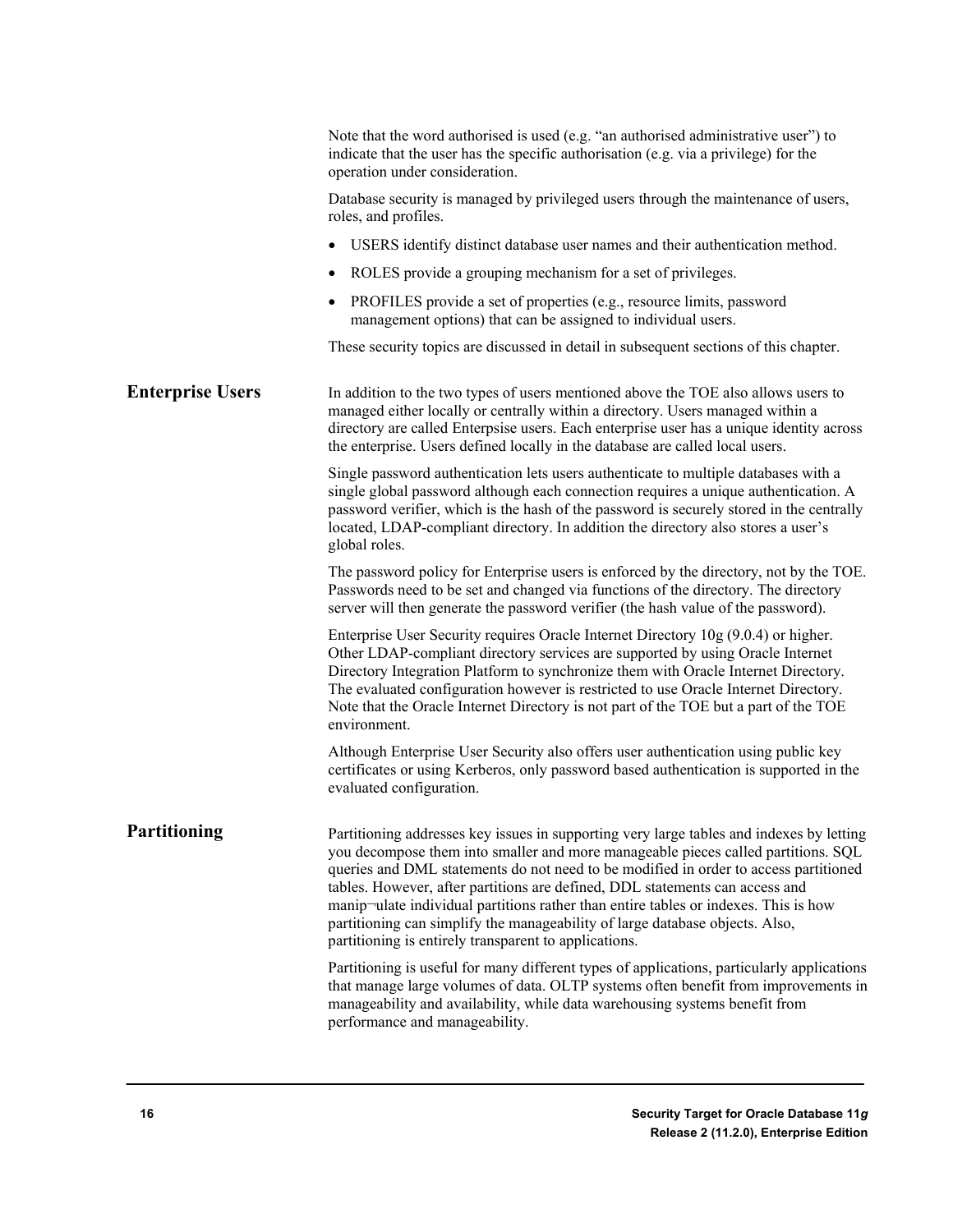<span id="page-16-0"></span>

|                                               | Partitioning is a feature now included in the evaluated configuration. All the security<br>functions used to protect elements of an Oracle database defined in this Security<br>Target work transparently with Partitioning.                                                                                                                                                                                                                                                                                                                                                                                                                                                                                                                                                                                                                                                             |
|-----------------------------------------------|------------------------------------------------------------------------------------------------------------------------------------------------------------------------------------------------------------------------------------------------------------------------------------------------------------------------------------------------------------------------------------------------------------------------------------------------------------------------------------------------------------------------------------------------------------------------------------------------------------------------------------------------------------------------------------------------------------------------------------------------------------------------------------------------------------------------------------------------------------------------------------------|
| <b>Real Application</b><br><b>Clusters</b>    | Real Application Clusters (RAC) comprises several Oracle instances running on<br>multiple clustered computers, which communicate with each other by means of a so-<br>called interconnect. RAC uses cluster software to access a shared database that resides<br>on shared disk. RAC combines the processing power of these multiple interconnected<br>computers to provide system redundancy, near linear scalability, and high availability.<br>RAC also offers significant advantages for both OLTP and data warehouse systems<br>and all systems and applications can efficiently exploit clustered environments.                                                                                                                                                                                                                                                                    |
| <b>Data Integrity</b>                         | Oracle Database 11g provides mechanisms to ensure that the consistency and integrity<br>of TSF and user data held in a database can be maintained. These mechanisms are<br>transactions, concurrency controls, and integrity constraints. Transactions ensure that<br>updates to the database occur in well-defined steps that move the database from one<br>consistent state to another. Transactions and concurrency controls together ensure that<br>multiple users can have shared access to the database with consistent and predictable<br>results: each user sees a consistent state of the database and can make updates without<br>interfering with other users. Integrity constraints ensure that the values of individual<br>data items are of the defined type and within defined limits, and that defined<br>relationships between database tables are properly maintained. |
|                                               | With RAC installed each instance of RAC maintains its own copy of the system<br>global area and the database cache, which are synchronized over the interconnect. In<br>addition global locks on the RAC environment ensure that concurrent updates are<br>synchronized. Those mechanisms together with the mechanisms mentioned above for<br>transaction management and concurrency control for the database ensure the<br>consistency and integrity of both user and TSF data in a RAC environment.                                                                                                                                                                                                                                                                                                                                                                                    |
| <b>Access Control</b>                         |                                                                                                                                                                                                                                                                                                                                                                                                                                                                                                                                                                                                                                                                                                                                                                                                                                                                                          |
|                                               | Access control is the process of defining a user's ability to read or write information.<br>For this, Oracle Database 11g provides discretionary access control (DAC).                                                                                                                                                                                                                                                                                                                                                                                                                                                                                                                                                                                                                                                                                                                   |
| <b>Discretionary Access</b><br><b>Control</b> | DAC can be used to selectively share database information with other users. This<br>access control mechanism can be used to enforce need-to-know style confidentiality<br>as well as to control data disclosure, entry, modification, and destruction. In addition<br>to the DAC controls enforced by the Oracle Database 11g server, application-specific<br>access controls can be implemented using views and triggers to mediate a user's<br>access to application data.                                                                                                                                                                                                                                                                                                                                                                                                             |
|                                               | The DAC mechanism controls access to database objects based on the privileges<br>enabled in the database session. There are two types of DAC privileges: object<br>privileges and system privileges. Both object and system privileges may be granted<br>directly to individual users, or granted indirectly by granting the privilege to an Oracle<br>role and then granting the role to the user. Privileges and roles may also be granted to<br>PUBLIC, authorising all database users for the privilege. During a database session,<br>the privileges enabled in the session may be changed using several Oracle Database<br>11g mechanisms that affect the set of privileges held by the session.                                                                                                                                                                                   |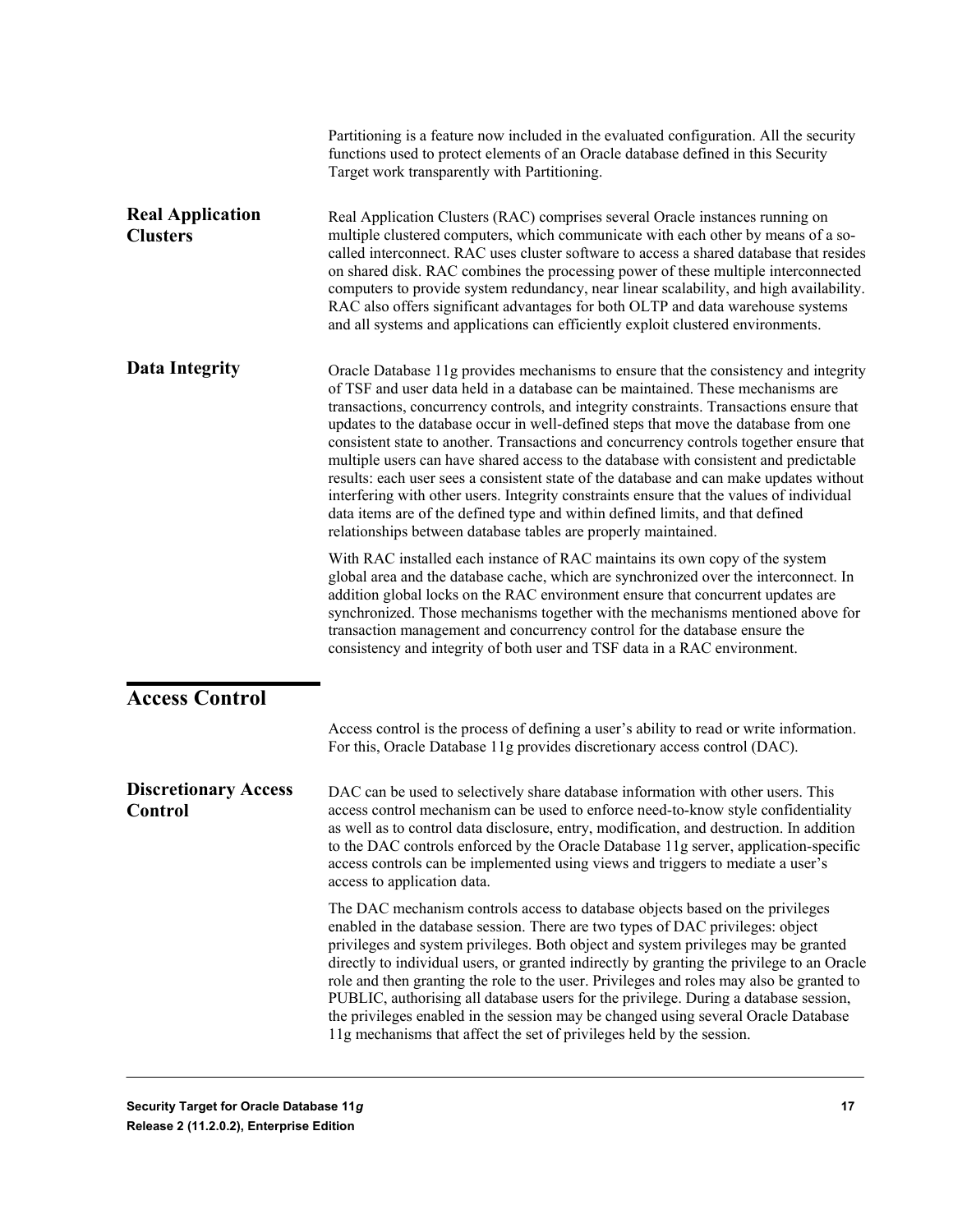| <b>System Privileges</b>               | Oracle Database 11g provides over 80 distinct system privileges to support the<br>concept of least privilege — each database user can be granted only those system<br>privileges that are needed to perform his or her job function. Often end-users would<br>only need a minimal set of system privileges to connect to the database. Some users<br>may be granted more powerful system privileges to authorise them to manage<br>administrative objects, bypass particular server access controls, or perform specialized<br>operations. A user may grant a system privilege to additional database users only if he<br>or she holds that privilege with an administrative option (WITH ADMIN OPTION). |
|----------------------------------------|----------------------------------------------------------------------------------------------------------------------------------------------------------------------------------------------------------------------------------------------------------------------------------------------------------------------------------------------------------------------------------------------------------------------------------------------------------------------------------------------------------------------------------------------------------------------------------------------------------------------------------------------------------------------------------------------------------|
| <b>Object Privileges</b>               | An object privilege is permission to access a schema object in a prescribed manner<br>(e.g., to INSERT rows into a table or EXECUTE a stored procedure). The owner of<br>the schema containing the object may grant object privileges to other database users or<br>roles. In addition, the owner may grant other users the right to grant those object<br>privileges to additional database users (WITH GRANT OPTION).                                                                                                                                                                                                                                                                                  |
|                                        | Because object privileges are granted to users at the discretion of other users, this type<br>of security is termed discretionary. Oracle Database 11g ensures that users who<br>attempt to gain access to objects have been granted the necessary object privileges for<br>the specific operation, or have an overriding system privilege or role. The owner of an<br>object always has total access to that object.                                                                                                                                                                                                                                                                                    |
| <b>Roles</b>                           | Oracle Database 11g facilitates correct privilege administration by enabling privileges<br>to be grouped together into database roles. The benefits of Oracle database roles<br>include:                                                                                                                                                                                                                                                                                                                                                                                                                                                                                                                 |
|                                        | Reduced privilege administration,                                                                                                                                                                                                                                                                                                                                                                                                                                                                                                                                                                                                                                                                        |
|                                        | Dynamic privilege management,                                                                                                                                                                                                                                                                                                                                                                                                                                                                                                                                                                                                                                                                            |
|                                        | Least privilege,                                                                                                                                                                                                                                                                                                                                                                                                                                                                                                                                                                                                                                                                                         |
|                                        | Privilege bracketing, and                                                                                                                                                                                                                                                                                                                                                                                                                                                                                                                                                                                                                                                                                |
|                                        | Consistency.                                                                                                                                                                                                                                                                                                                                                                                                                                                                                                                                                                                                                                                                                             |
| Reduced privilege<br>administration    | Rather than explicitly granting the same set of privileges to several users, the<br>privileges for a group of related users can be granted to a role, and then only the role<br>needs to be granted to each member of the group. Roles permit numerous Oracle<br>privileges to be granted or revoked with a single SQL statement                                                                                                                                                                                                                                                                                                                                                                         |
| <b>Dynamic privilege</b><br>management | If the privileges of a group of users must change, only the privileges of the role(s)<br>need to be modified instead of the privileges granted to every user. The security<br>domains of all users granted the group's role automatically reflect the changes made to<br>the role.                                                                                                                                                                                                                                                                                                                                                                                                                       |
| Least privilege                        | The roles granted to a user can be selectively enabled (available for use) or disabled<br>(not available for use). This helps a user to control use of those privileges which could<br>result in unintended disclosure, entry, modification, or destruction of data.                                                                                                                                                                                                                                                                                                                                                                                                                                     |
| <b>Privilege Bracketing</b>            | Because the Oracle data dictionary records which roles have been granted to the                                                                                                                                                                                                                                                                                                                                                                                                                                                                                                                                                                                                                          |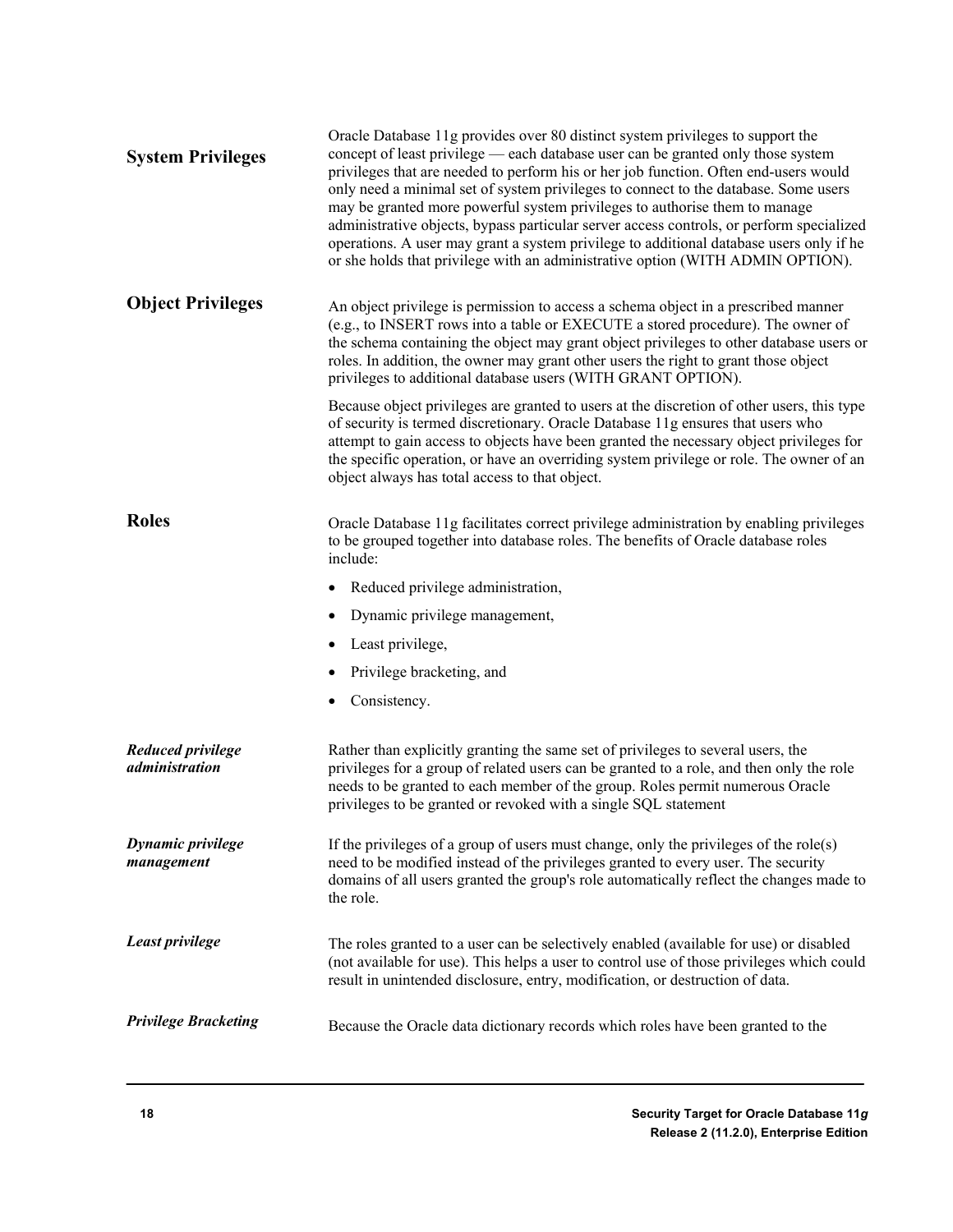|                                 | current user, database applications can be designed to query the dictionary and<br>automatically enable and disable selective roles when a user attempts to execute<br>applications.                                                                                                                                                                                                                                                                                                                                                                                                     |
|---------------------------------|------------------------------------------------------------------------------------------------------------------------------------------------------------------------------------------------------------------------------------------------------------------------------------------------------------------------------------------------------------------------------------------------------------------------------------------------------------------------------------------------------------------------------------------------------------------------------------------|
| <b>System Security Policy</b>   | To enable centralised implementation of privilege management in a system of which<br>Oracle may be only one component, Oracle also provides for linking database roles to<br>platform-specific group access controls. In this way, database roles can only be<br>enabled by users if they are a current member of the appropriate group in the<br>underlying platform. This helps to ensure a correct and consistent implementation of a<br>system-wide security policy. Note that this feature is not used to implement any<br>security functional requirement of this Security Target. |
| <b>Secure Application Roles</b> | A secure application role is a role which is enabled by a PL/SQL package. A database<br>administrative user can grant a secure application role all the privileges necessary to<br>run a particular application. The role will then only be enabled if the application's<br>check of the relevant conditions is successful. This means that the use of such a role<br>can be based on information about the user's session, such as the IP address of a user<br>who has connected through a proxy.                                                                                       |
| <b>Global Roles</b>             | Global roles are roles assigned to an Enterprise User within the user schema in the<br>directory server. Assigning privileges to global roles is still done within each database.<br>This allows to have the privileges associated with a global role to be defined and<br>managed individually for each database. When an Enterprise user successfully logs<br>into a database, the database will get the user's global roles from the directory and<br>than assigns the user's privileges in accordance with the privileges assigned to the<br>local and global roles the user has.    |
| <b>DDL</b> Restriction          | Privileges held via roles cannot be used to perform a DML operation that is required<br>to issue a DDL statements. For example a user who receives the SELECT ANY<br>TABLE system privilege or the SELECT object privilege for a table through a role<br>can use neither privilege to create a view on a table that belongs to another user. The<br>user must have directly granted privileges authorising the access to the underlying<br>tables.                                                                                                                                       |
| <b>Pre-defined Roles</b>        | By default Oracle databases contain several pre-defined roles including:                                                                                                                                                                                                                                                                                                                                                                                                                                                                                                                 |
|                                 | • CONNECT — containing the system privileges to connect and create basic<br>schema objects,                                                                                                                                                                                                                                                                                                                                                                                                                                                                                              |
|                                 | RESOURCE — containing the system privileges necessary to create PL/SQL<br>program units and triggers, and                                                                                                                                                                                                                                                                                                                                                                                                                                                                                |
|                                 | DBA — containing all system privileges WITH ADMIN OPTION.<br>$\bullet$                                                                                                                                                                                                                                                                                                                                                                                                                                                                                                                   |
|                                 | These roles are provided for backward compatibility and can be modified or removed<br>by suitably privileged users [SG, 4].                                                                                                                                                                                                                                                                                                                                                                                                                                                              |
| <b>Session Privileges</b>       | During the database session, the privileges held by the session can vary. When a<br>database session is initially established, it has all of the system and object privileges                                                                                                                                                                                                                                                                                                                                                                                                            |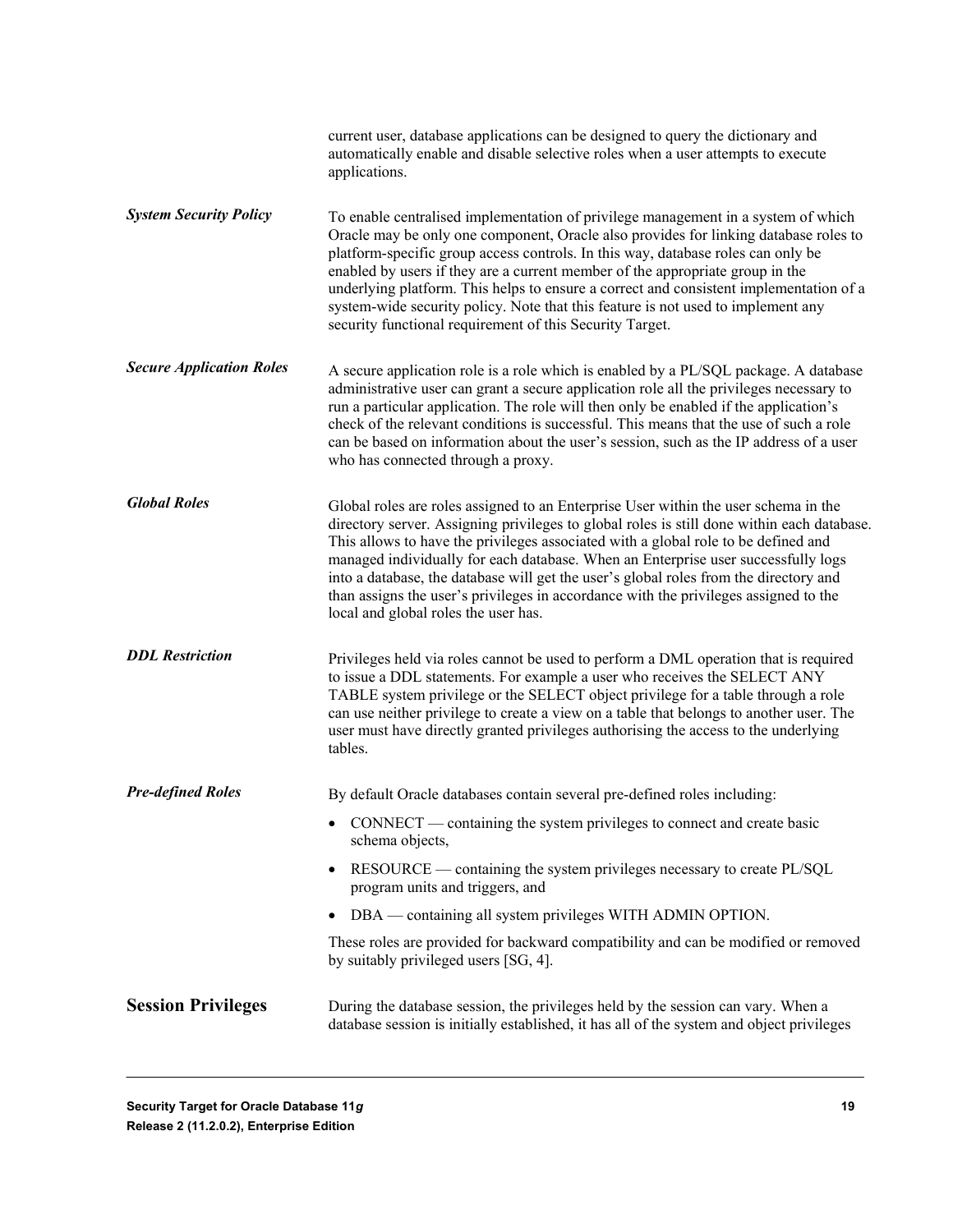|                                       | directly granted to the user in addition to those granted to PUBLIC. The session also<br>has all of the privileges granted to any default roles associated with the user. The set<br>of privileges can be changed by:                                                                                                                                                                                                                                                                                                                                                                                                                                                                     |
|---------------------------------------|-------------------------------------------------------------------------------------------------------------------------------------------------------------------------------------------------------------------------------------------------------------------------------------------------------------------------------------------------------------------------------------------------------------------------------------------------------------------------------------------------------------------------------------------------------------------------------------------------------------------------------------------------------------------------------------------|
|                                       | Enabling and disabling roles,                                                                                                                                                                                                                                                                                                                                                                                                                                                                                                                                                                                                                                                             |
|                                       | Accessing a view,                                                                                                                                                                                                                                                                                                                                                                                                                                                                                                                                                                                                                                                                         |
|                                       | Executing a stored program unit, or                                                                                                                                                                                                                                                                                                                                                                                                                                                                                                                                                                                                                                                       |
|                                       | Firing a trigger.                                                                                                                                                                                                                                                                                                                                                                                                                                                                                                                                                                                                                                                                         |
| <b>Enabling Roles</b>                 | During a database session, a user can enable and disable any granted role.<br>Consequently, the privileges of the database subject can be modified to reflect<br>different requirements for access to database objects.                                                                                                                                                                                                                                                                                                                                                                                                                                                                   |
| <b>Views</b>                          | When a user creates a view, that user must have directly granted privileges that<br>authorise access to all of the tables (or views) referenced in the view's query. In<br>addition, if the user holds the necessary privileges WITH GRANT option or WITH<br>ADMIN option, then the user may grant access to the view to other database users,<br>authorizing them for indirect access to the tables in the view. In this way, views can<br>be used to restrict access to information based on complex SQL queries that select<br>only the authorised data from the tables.                                                                                                               |
| <b>Stored Program Units</b>           | In order to use a stored program unit (procedure, function, or package), a user must<br>have the privilege to EXECUTE the program unit. However, when the program unit<br>runs, the privileges for its execution may be set to the owner's directly granted<br>privileges (definers rights), or the invoker's privileges (invokers rights) depending on<br>options set when the program unit is created. This allows access privileges to be<br>encapsulated with the database operations being performed by the program unit. Any<br>user with EXECUTE privilege for the program unit is authorised to indirectly access<br>any database objects accessible to the program unit's owner. |
| <b>Triggers</b>                       | The security context for the execution of triggers is similar to that of stored program<br>units. When a trigger fires as a result of a table access, the execution privileges for the<br>trigger are set to the trigger owner's directly granted privileges rather than the<br>privileges of the user who initiated the table update.                                                                                                                                                                                                                                                                                                                                                    |
| <b>Fine-grained Access</b><br>Control | Fine-grained (or row-level) access control is available with the virtual private database<br>(VPD) technology which is a standard feature of the Oracle Database 1 1g Enterprise<br>Edition. Fine-grained access control allows a database administrative user to associate<br>security policies with tables, views and synonyms. These policies are implemented by<br>PL/SQL functions and are enforced on a normal user no matter how the data is<br>accessed (unless the user is authorised by the possession of the system privilege<br>EXEMPT ACCESS POLICY). Such security policies can be defined to be enforced<br>when a query references particular columns.                    |
|                                       | Different policies can be applied for SELECT, INSERT, UPDATE and DELETE<br>operations. Note that the use of the Oracle Database 1 1g MERGE SQL command<br>causes SELECT and INSERT or UPDATE operations to be performed. Note also that<br>it is possible for more than one policy to be applied to a table, including building on<br>top of base policies in packaged applications.                                                                                                                                                                                                                                                                                                      |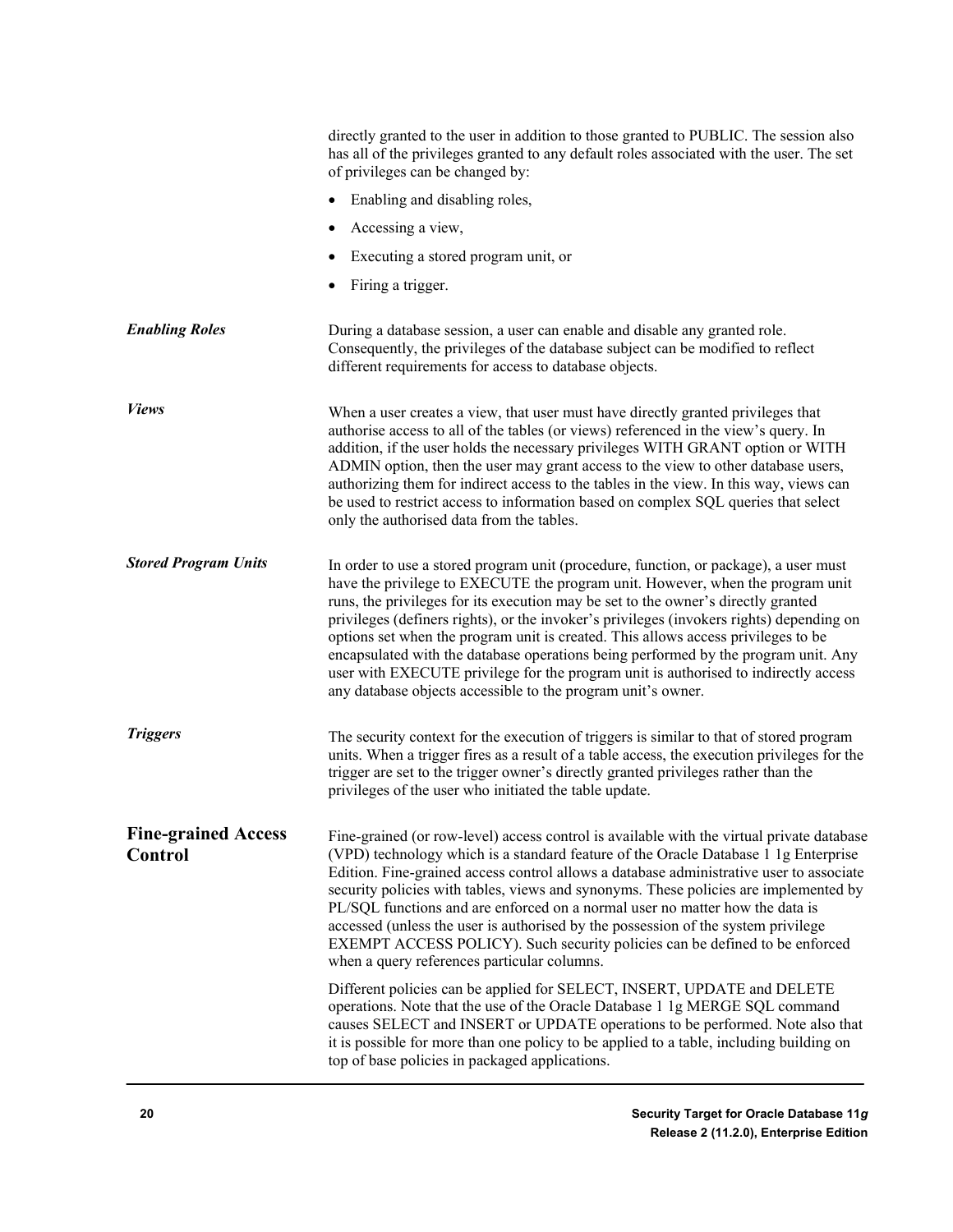|                            | This feature is not used to implement the access control policy defined in chapters 5 of<br>this document. Only aspect c) of F.DAC.OBA in chapter 6 is related to this function.                                                                                                                                                                                                                                                                                                                                                                                                        |
|----------------------------|-----------------------------------------------------------------------------------------------------------------------------------------------------------------------------------------------------------------------------------------------------------------------------------------------------------------------------------------------------------------------------------------------------------------------------------------------------------------------------------------------------------------------------------------------------------------------------------------|
| <b>Application Context</b> | An application context allows an application to make security decisions based on<br>additional attributes attached to a user's session information. An application context<br>provides a protected session persistent storage area for additional user attributes<br>defined by the application.                                                                                                                                                                                                                                                                                        |
|                            | To support application managed session pooling by middle tier applications, the<br>DBMS SESSION interface for managing application context is enhanced for Oracle<br>Database 11g. This interface now has a client identifier for each application context so<br>that the application context can be managed globally while each client will see only<br>their assigned application context.                                                                                                                                                                                            |
| <b>Access Control</b>      | <b>Partitioned Fine-grained</b> Oracle Database 1 1g provides the ability to partition security policy enforcement by<br>application. This enables different security policies to be applied, depending upon<br>which application is accessing the data. Oracle Database 1 1g enables partitioning of<br>fine-grained access control through policy groups and a driving application context.<br>The driving application context securely determines which application is accessing the<br>data, and policy groups facilitate the management of policies which apply by<br>application. |
|                            | A database administrative user specifies which policy group the policy falls into when<br>adding a policy to a table/view using the ADD GROUPED POLICY interface. The<br>driving context is defined using the ADD _POLICY _CONTEXT interface.                                                                                                                                                                                                                                                                                                                                           |
|                            | This feature is not used to implement the access control policy defined in chapters 5                                                                                                                                                                                                                                                                                                                                                                                                                                                                                                   |

#### <span id="page-20-0"></span>**Quotas**

Using Oracle Database 11g profiles, a database administrative user can set quotas on the amount of processing resources a user can consume during a database session. Limits can be specified for the following:

- enabled roles per session (via an init.ora parameter)
- database sessions per user,
- CPU time per session,
- CPU time per SQL call,
- connect time per session,
- idle time per session,
- database reads per session,
- database reads per SQL command, and
- a composite limit (based on CPU time, connect time, and database reads).

Once a profile has been created, it can be assigned to one or more users, depending on their need for processing resources. When a user exceeds the resource limit, the Oracle Database 11g server will abort the operation, and, in some cases, terminate the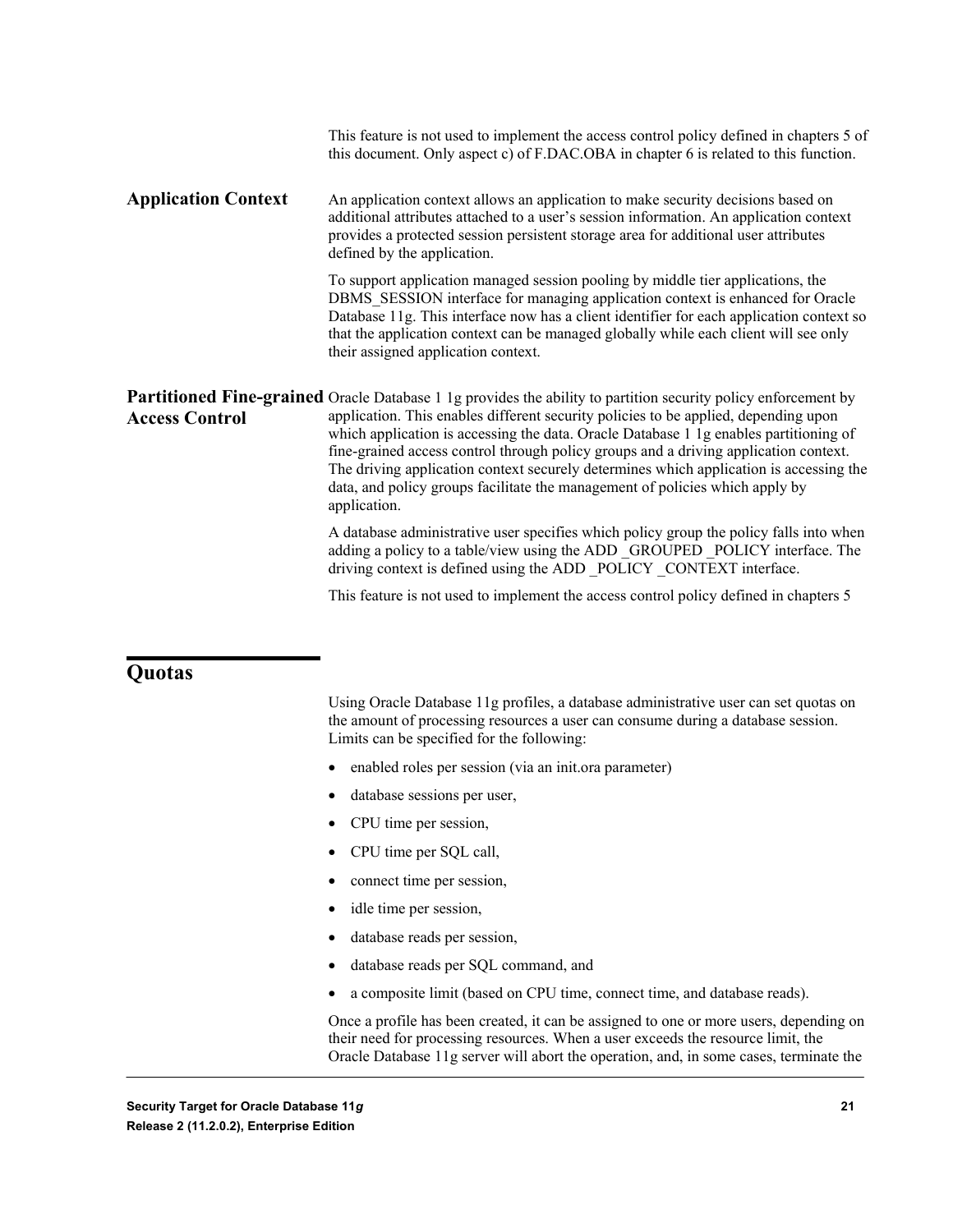user's session, or, in other cases, simply terminate the current SQL statement or rollback the current transaction.

A database administrative user may also set quotas on the amount of storage space that can be allocated for each user's schema objects in any specific tablespace.

Resumable statements are a feature in Oracle Database 11g which allows an administrator to temporarily suspend a large operation, such as a batch update data load. This might be necessary when space has run out. Suspending the operation gives the database administrator an opportunity to take corrective steps to resolve the error condition. After the error has been corrected, the suspended operation automatically resumes execution. A suspended resumable operation is aborted automatically if the error is not fixed within a set time period.

Users must have the RESUMABLE system privilege before they can execute resumable operations. An ALTER SESSION ENABLE RESUMABLE statement is provided to enable SQL statements to be resumable when they are invoked within the session. Resumable operations are suspended under one of the conditions: Out of space, Space limit error, or Space quota error.

#### <span id="page-21-0"></span>**Identification and Authentication**

Oracle Database 11g always identifies authorised users of an Oracle database prior to establishing a database session for the user. Authentication can be performed directly by the Oracle Database 11g server using passwords managed by the server, or the server can rely on the authentication done by the underlying OS platform.

For OS authentication, the database user connects to the Oracle Database 11g server without specifying a user name or password. The server obtains the user's identity from the OS, and if the user is an authorised database user, a database session is created. This form of authentication is appropriate for Oracle Database 11g only if it is running on a Microsoft Windows operating system. Since no Microsoft Windows operating system platforms are to be used for this evaluation, the TOE does not use this form of authentication.

As an option the TOE can authenticate users via a TOE-external LDAP compliant directory server (e. g. Oracle Internet Directory). This function (named "Enterprise Users") is included as an option for authenticating users in the TOE but restricted to password based authentication only. Other authentication options (e. g. using digital certificates) are not supported in the evaluated configuration.

For Oracle authentication, a user must specify a user name and password in order to connect. For local authentication the password is compared to the password for the user stored in the data dictionary and if they match, a database session is created. The user's password is stored in the data dictionary in a one-way encrypted form, so before the comparison is made, the password specified by the user is also one-way encrypted.

For enterprise user authentication using passwords the database server requests the user password verifier from the directory and performs the comparison. When successful, the database gets the user's global roles from the directory.

#### A local user may change his or her password at any time. Oracle Database 11g provides the facility for suitably privileged users to create password complexity check functions that can screen new passwords of local users for certain criteria, e.g.: **Password Management**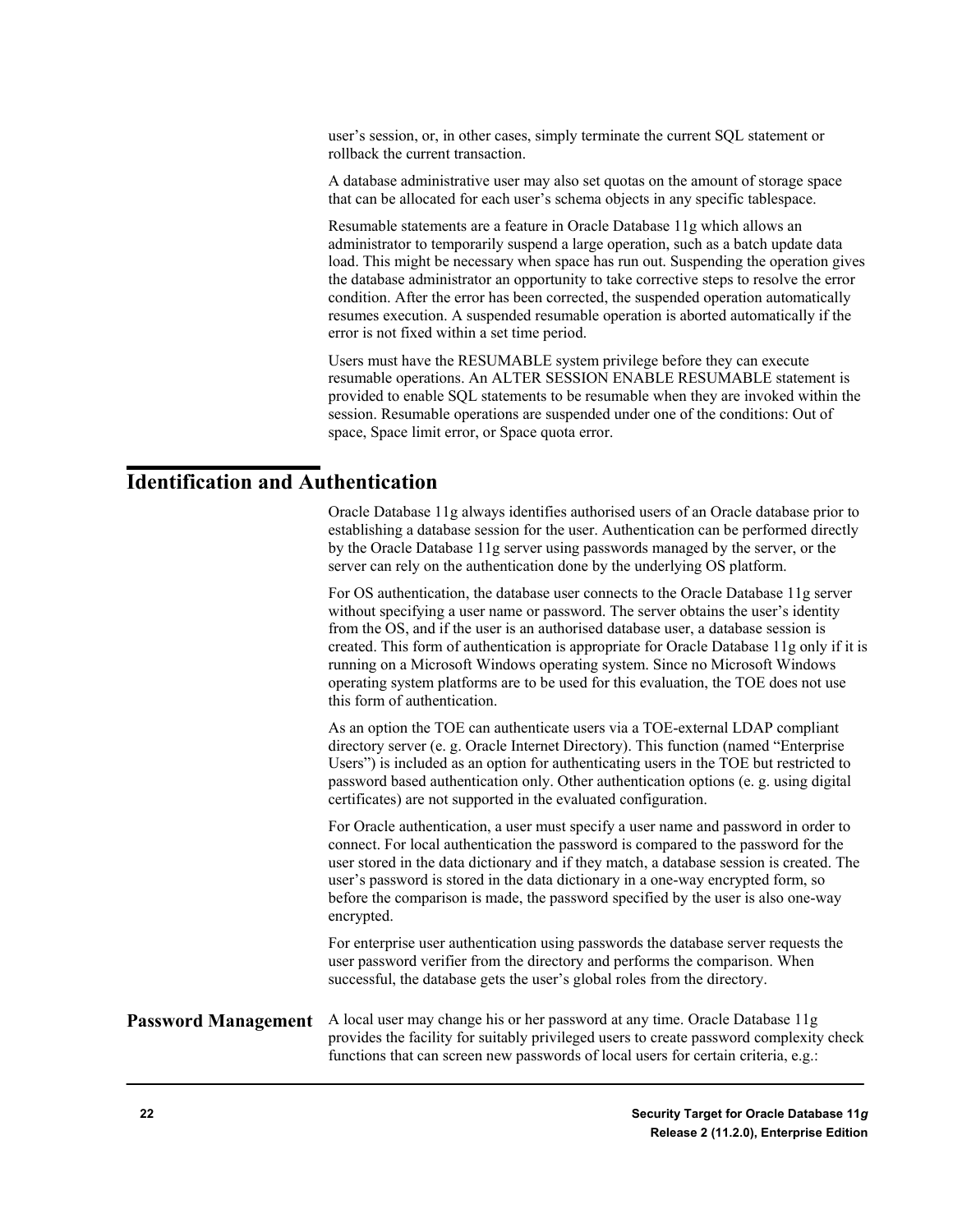|                               | a minimum number of characters in length;                                                                                                                                                                                                                                                                                                                                                                                                          |
|-------------------------------|----------------------------------------------------------------------------------------------------------------------------------------------------------------------------------------------------------------------------------------------------------------------------------------------------------------------------------------------------------------------------------------------------------------------------------------------------|
|                               | not equal to the user name;<br>٠                                                                                                                                                                                                                                                                                                                                                                                                                   |
|                               | includes a minimum number of alphabetic, numeric, or punctuation characters;<br>٠                                                                                                                                                                                                                                                                                                                                                                  |
|                               | does not match any word on an internal list of words;<br>$\bullet$                                                                                                                                                                                                                                                                                                                                                                                 |
|                               | differs from the previous password by a certain number of characters.<br>٠                                                                                                                                                                                                                                                                                                                                                                         |
|                               | A suitably authorised user can also set password lifetime, a failed logon count leading<br>to account lockout, expiration options, and password reuse requirements in an Oracle<br>Database 11g profile. By assigning different profiles to different groups of users, the<br>password management parameters can vary among users.                                                                                                                 |
|                               | By default the database does not enforce any password profile limits, however it is<br>critical that certain password controls are used in all profiles such that the TOE<br>achieves a high strength of function for the password mechanism. Guidance covering<br>the different password controls, and instructions for modifying profiles to achieve<br>strong passwords, is provided in the TOE's Evaluated Configuration Document<br>$[ECD]$ . |
|                               | For Enterprise Users the password management is performed by the external LDAP<br>server and is therefore a function of the IT-environment.                                                                                                                                                                                                                                                                                                        |
| <b>Special Authentication</b> | Database administrative users may connect to the database to perform functions such<br>as starting up or shutting down an Oracle Database 11g instance. These users can be<br>authorised by either the use of a password file, or by having platform-specific access<br>rights.                                                                                                                                                                    |
|                               | Platform-specific access rights are normally established by being a member of a<br>special operating system group. For example, on a UNIX platform, the group defaults<br>to the 'dba' group, but can be changed.                                                                                                                                                                                                                                  |
|                               | When a database administrative user wants to undertake special operations, he or she<br>connects to the database through a special keyword: AS SYSDBA or AS SYSOPER.<br>When connected using the AS SYSDBA keywords the database session then runs as<br>the user SYS. When connected using the AS SYSOPER keyword the database session<br>then runs as the user PUBLIC.                                                                           |
|                               |                                                                                                                                                                                                                                                                                                                                                                                                                                                    |

#### <span id="page-22-0"></span>**Auditing**

Oracle Database 11g ensures that relevant information about operations performed by users can be recorded so that the consequences of those operations can later be linked to the user in question, and the user held accountable for his or her actions. Oracle Database 11g does this by providing auditing options which are designed to be as granular and flexible as possible to ensure that exactly what needs to be audited, as dictated by the application or system security policy, is recorded, but nothing more. This helps to ensure that the size of audit trails remain manageable and the important records easily accessible. Oracle Database 11g provides capabilities to permit auditing plans to be quickly enabled to implement crisis responses. In addition to the standard Oracle Database 11g auditing features described here, application-specific audit trails can be implemented using triggers to capture auditing details about the changes made to the information in the database.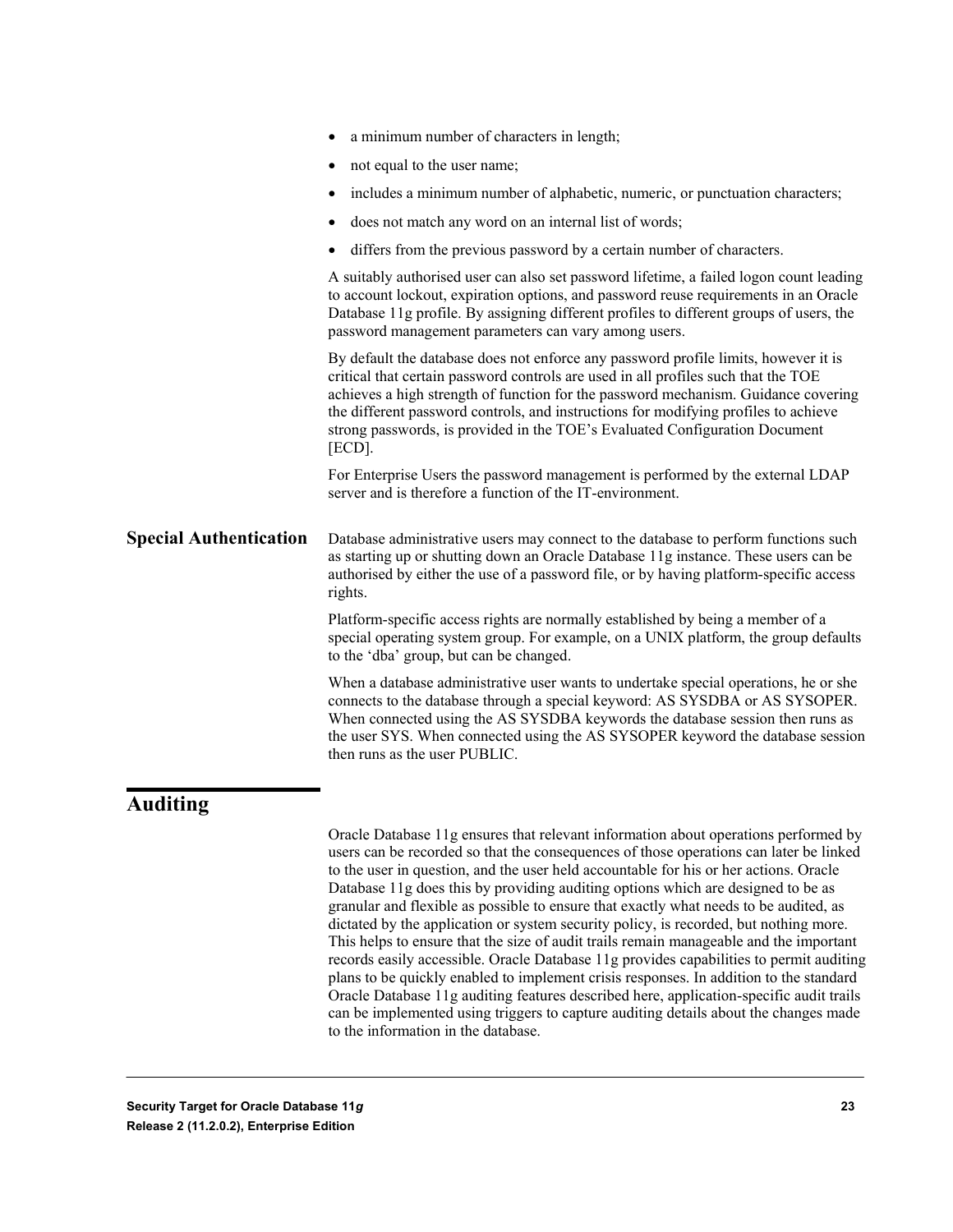| <b>Audit Categories</b>      | A database administrative user can request auditing of a number of actions in each of<br>three categories:                                                                                                                                                                                                                                                                                                                                                                                     |
|------------------------------|------------------------------------------------------------------------------------------------------------------------------------------------------------------------------------------------------------------------------------------------------------------------------------------------------------------------------------------------------------------------------------------------------------------------------------------------------------------------------------------------|
|                              | By Statement<br>$\bullet$<br>Auditing specific types of SQL statements including database connections and<br>disconnections. Statement auditing can be set to audit one, several, or all users.                                                                                                                                                                                                                                                                                                |
|                              | $\bullet$ By Object<br>Auditing specific statements on specific database objects for all users.                                                                                                                                                                                                                                                                                                                                                                                                |
|                              | <b>By Privilege</b><br>$\bullet$<br>Auditing use of specific system privileges. Privilege auditing can be set to audit<br>one, several, or all users.                                                                                                                                                                                                                                                                                                                                          |
| <b>Audit Options</b>         | Database administrative users can further focus each auditing request by specifying<br>auditing for only successful, only unsuccessful, or both successful and unsuccessful<br>attempts. Such users can also specify, for most audit events, that audit records be<br>created by session or by access: by session results in only a single record for an<br>audited action for the duration of a database session; by access results in a record for<br>every occurrence of an audited action. |
|                              | Oracle also permits database administrative users to assign default object auditing<br>options which will automatically be used for any new schema objects which are<br>created.                                                                                                                                                                                                                                                                                                               |
| <b>Fine-Grained Auditing</b> | Database administrative users can request fine-grained auditing to monitor query<br>access based on content and can also request that DML operations be monitored.                                                                                                                                                                                                                                                                                                                             |
|                              | Whenever the policy conditions are met for returning a row from a query block, the<br>query is audited. These policies are implemented by PL/SQL functions.                                                                                                                                                                                                                                                                                                                                    |
|                              | Note that fine-grained auditing is not required to satisfy the security functional<br>requirements for auditing defined in chapter 5.                                                                                                                                                                                                                                                                                                                                                          |
| <b>Audit Records</b>         | Oracle auditing permits audit information to be written to a database audit trail or to<br>the audit trail of the underlying operating system. Audit records always include the<br>following elements when they are meaningful for the audited event:                                                                                                                                                                                                                                          |
|                              | User;                                                                                                                                                                                                                                                                                                                                                                                                                                                                                          |
|                              | Session Identifier;                                                                                                                                                                                                                                                                                                                                                                                                                                                                            |
|                              | Terminal Identifier;                                                                                                                                                                                                                                                                                                                                                                                                                                                                           |
|                              | Name of Object Accessed;                                                                                                                                                                                                                                                                                                                                                                                                                                                                       |
|                              | Operation Performed;                                                                                                                                                                                                                                                                                                                                                                                                                                                                           |
|                              | Completion Code of Operation;                                                                                                                                                                                                                                                                                                                                                                                                                                                                  |
|                              | Date and Timestamp;                                                                                                                                                                                                                                                                                                                                                                                                                                                                            |
|                              | System Privilege Used.                                                                                                                                                                                                                                                                                                                                                                                                                                                                         |
| <b>Audit Analysis</b>        | If Oracle writes to the database audit trail, then the powerful SQL data manipulation<br>facilities of the DBMS can be used by database administrative users to perform                                                                                                                                                                                                                                                                                                                        |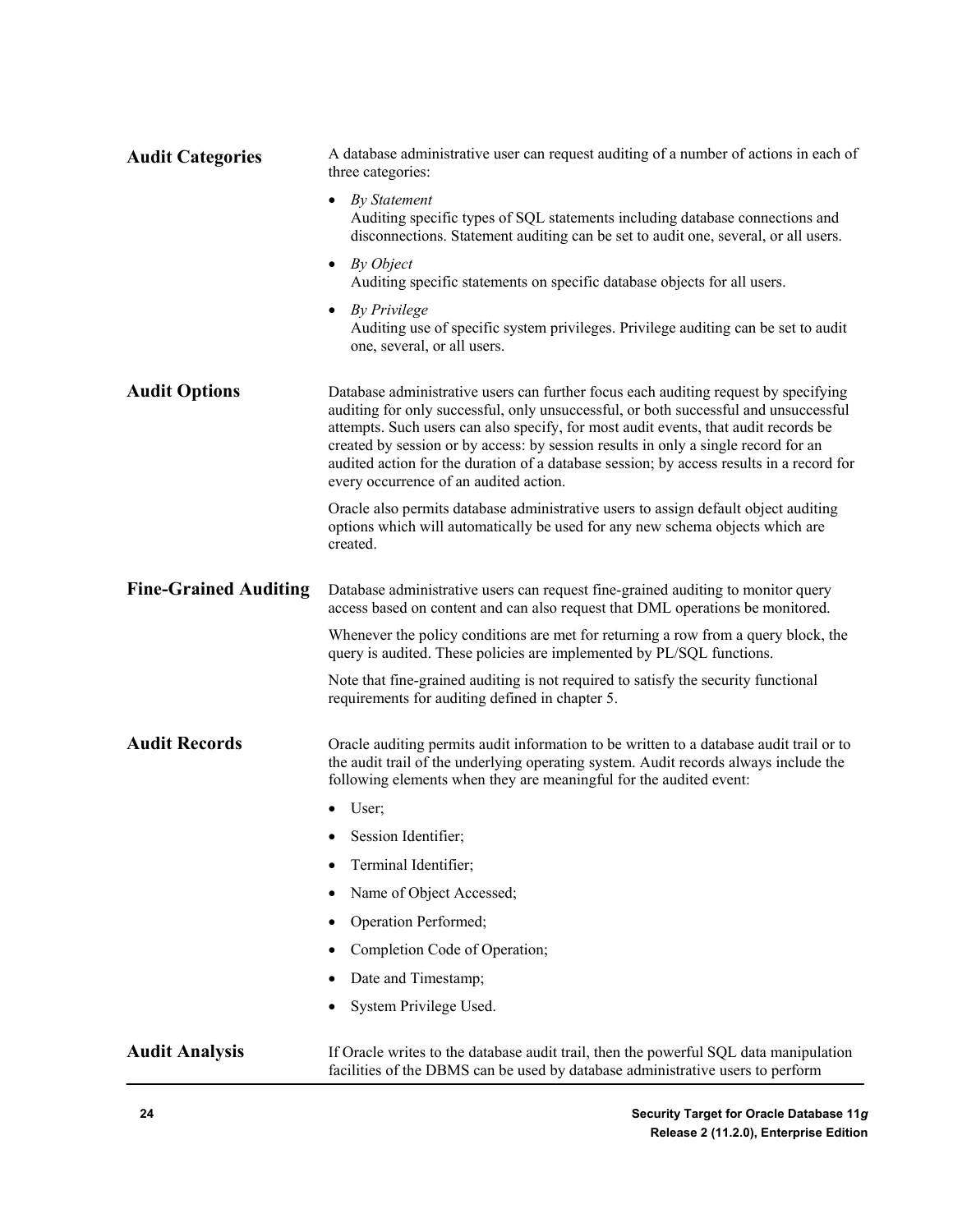|                        | selective audit analysis of relevant database operations, user actions, uses of privilege,<br>and object accesses in a secure manner. Oracle provides a number of pre-defined<br>views on the database audit trail to assist in such audit analysis.                                                                                                                                                                                                                                                                                                                                                                                                                                                        |
|------------------------|-------------------------------------------------------------------------------------------------------------------------------------------------------------------------------------------------------------------------------------------------------------------------------------------------------------------------------------------------------------------------------------------------------------------------------------------------------------------------------------------------------------------------------------------------------------------------------------------------------------------------------------------------------------------------------------------------------------|
|                        | If Oracle is configured to write to an operating system audit trail, then platform<br>services can be used to consolidate and analyse the database audit trail with audit<br>trails from other system components to provide a comprehensive auditing portrait for<br>the system. Alternatively, the audit data in the operating system or network services<br>audit trail could be loaded securely into an Oracle database for comprehensive audit<br>analysis using the SQL data manipulation facilities of the DBMS.                                                                                                                                                                                      |
| <b>Auditing of SYS</b> | Connections AS SYSDBA and AS SYSOPER along with attempts to startup or<br>shutdown an instance are always recorded in the OS platform audit trail because they<br>are OS events and because the database may not be available to be written into.                                                                                                                                                                                                                                                                                                                                                                                                                                                           |
|                        | Oracle Database 11g provides for information to be written to the OS platform audit<br>trail about all SQL commands performed by users connected as the special user SYS<br>and users connected through the keywords AS SYSDBA and AS SYSOPER. Such OS<br>audit trail files should have OS DAC protection set by the OS system administrator to<br>prevent all database users being able to tamper with them (including those users who<br>are able to connect to the database as the special user SYS or through the keywords<br>AS SYSDBA or AS SYSOPER). Note that this auditing is still performed by the TOE<br>but using an object provided by the underlying OS instead of the database audit trail. |

### <span id="page-24-0"></span>**Security Management**

|                                     | Oracle Database 1 1g provides a number of mechanisms to support the management<br>of database security. This section discusses the administrative system privileges, the<br>importance of the initialisation file, the use of AS SYSOPER and AS SYSOBA, and<br>Oracle Database 1 1g server dependencies on the administration of the underlying OS<br>platform.                                                                                                                                                                        |
|-------------------------------------|----------------------------------------------------------------------------------------------------------------------------------------------------------------------------------------------------------------------------------------------------------------------------------------------------------------------------------------------------------------------------------------------------------------------------------------------------------------------------------------------------------------------------------------|
| Administrative<br><b>Privileges</b> | Oracle Database 11g contains over 80 distinct system privileges. Each system<br>privilege allows a user to perform a particular database operation or class of database<br>operations. If a user has no privileges then they cannot perform any operations,<br>including connecting to the database.                                                                                                                                                                                                                                   |
|                                     | Database Administrative Users acquire the ability to perform administrative functions<br>by being granted specific administrative system privileges. Other users are given only<br>a minimal set of privileges allowing them to connect to the database and access the<br>necessary data.                                                                                                                                                                                                                                              |
|                                     | Oracle Database 11g security management can be delegated to any number of users.<br>Site-specific roles can be defined to delegate administrative responsibilities based on<br>organisational structures.                                                                                                                                                                                                                                                                                                                              |
| <b>Initialisation File</b>          | When an Oracle Database 1 1g instance is started, the parameters specified in an<br>initialisation file specify operational characteristics of Oracle Database 1 1g server<br>functionality, including security functionality. It is critical that the security parameters<br>specified in the initialisation file for the instance be set to the values which conform to<br>the evaluated configuration. The parameter values required by this security target are<br>identified in the TOE's Evaluated Configuration Document [ECD]. |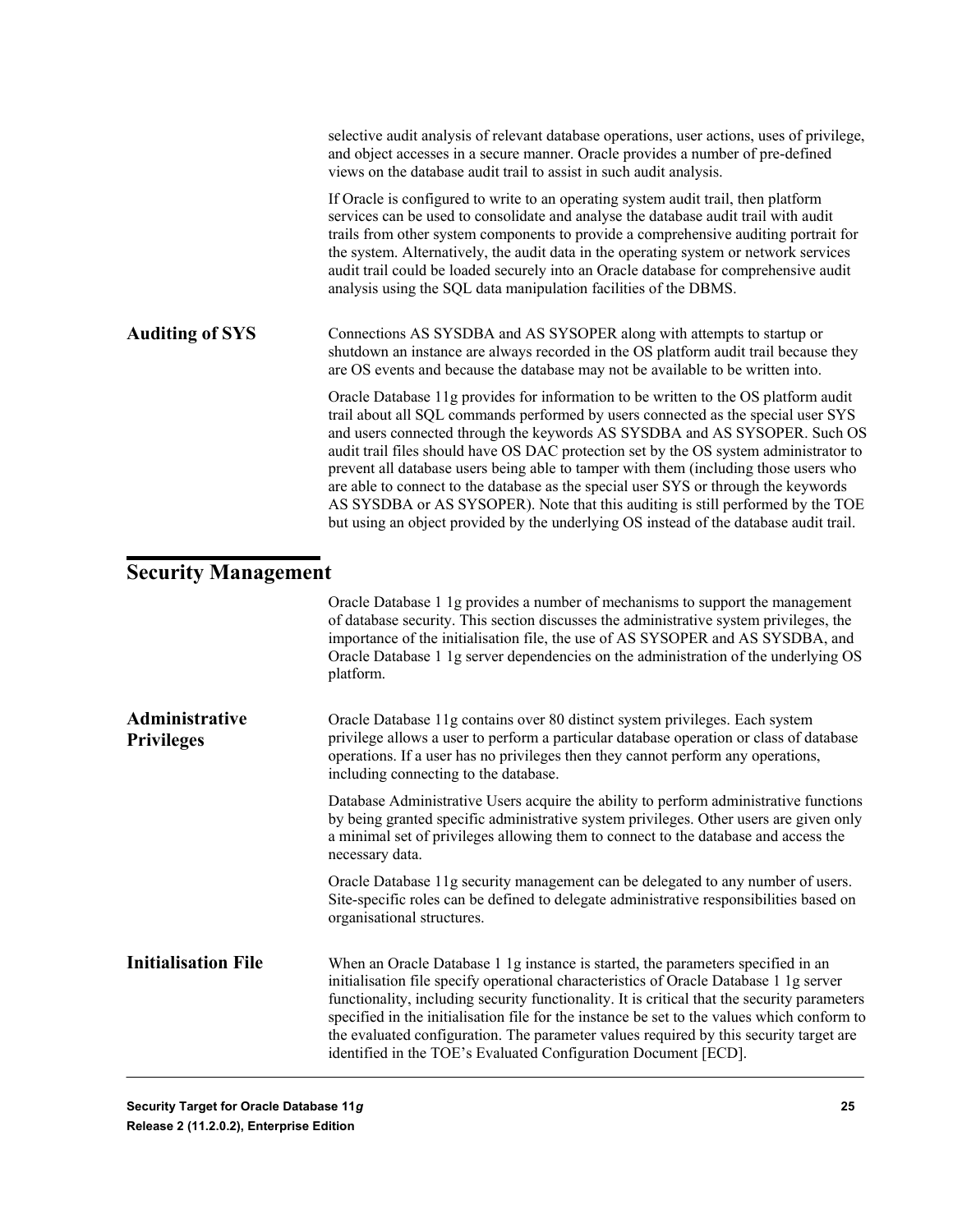|                                          | SYSDBA and SYSOPER When a user is connected AS SYSOPER or AS SYSDBA, the user is authorised to<br>perform special database operations. Authorisation to connect as AS SYSDBA or AS<br>SYSOPER is made via OS mechanisms (i.e., membership in an OS-defined group and<br>requires that a user be authenticated by the OS), or by an Oracle Database 11g<br>password.                                                                                                                                                                                                                                                                                                                                                                                                                                                                                                                                                                                                                                 |
|------------------------------------------|-----------------------------------------------------------------------------------------------------------------------------------------------------------------------------------------------------------------------------------------------------------------------------------------------------------------------------------------------------------------------------------------------------------------------------------------------------------------------------------------------------------------------------------------------------------------------------------------------------------------------------------------------------------------------------------------------------------------------------------------------------------------------------------------------------------------------------------------------------------------------------------------------------------------------------------------------------------------------------------------------------|
|                                          | A user connected AS SYSOPER is authorised to perform database startup, shutdown,<br>create server parameter file and backup operations. A user connected via AS<br>SYSDBA has the same authorisations as SYSOPER with the additional capabilities to<br>create databases and perform the operations allowed by all system privileges WITH<br>ADMIN option. Users who connect via AS SYSDBA have access to all of the data<br>dictionary tables and can grant and/or revoke object privileges on other users' objects.                                                                                                                                                                                                                                                                                                                                                                                                                                                                               |
| <b>OS Administration</b>                 | The security of the data managed by the Oracle Database 11g data server is dependent<br>not only on the secure administration of Oracle Database 11g, but also on the correct<br>administration of the underlying OS platform and any other nodes connected in a<br>distributed environment. The requirements on OS and network configuration for this<br>security target are identified in the TOE's Evaluated Configuration Document [ECD].<br>Guidance on the correct configuration of Oracle Database 11g for a specific OS<br>platform is contained in the Oracle Database 11g Installation Guide [ICG] for that<br>platform.                                                                                                                                                                                                                                                                                                                                                                  |
| <b>Enterprise User</b><br>Administration | In addition the security management also includes the management of the user<br>information for Enterprise users which is stored in the Oracle Internet Directory. The<br>roles and privileges for Enterprise users are determined form roles and privileges<br>stored locally in the database as well as global roles stored and managed in the<br>directory. Only the management of local roles and privileges as well as the assignment<br>of privileges to global roles is part of the TOE management functions while the<br>assignment of global roles to Enterprise users is performed within the TOE<br>environment (the directory server). The requirements for the protection and<br>management of Enterprise users specific for the evaluated configuration are also<br>identified in the TOE's Evaluated Configuration Document [ECD]. The standard<br>procedures for management of Enterprise users are described in Oracle Database 11g<br>Enterprise User Administrator's Guide [EUA] |

### <span id="page-25-0"></span>**Consistency of Replicated TSF Data**

TSF data is replicated in the TOE in the following situations:

- TSF data is stored in the system global area (SGA) or in the database cache in addition to its storage on disk. TSF data is held in data structures that are part of the database and the mechanisms used for maintaining the consistency between the cache/SGA and the data stored on disk apply for all database objects. Transac-tion management ensures the consistency of data between the cache and the disk.
- In the case of Real Application Clusters, the SGA and the cache are replicated in each node. Consistency for this replicated data is achived by having each item in the cache or SGA being managed by one dedicated master node for the item which initiates and controls the update of SGA and cache on the other nodes. Those updates are done using the interconnect. In addition the interconnect is also used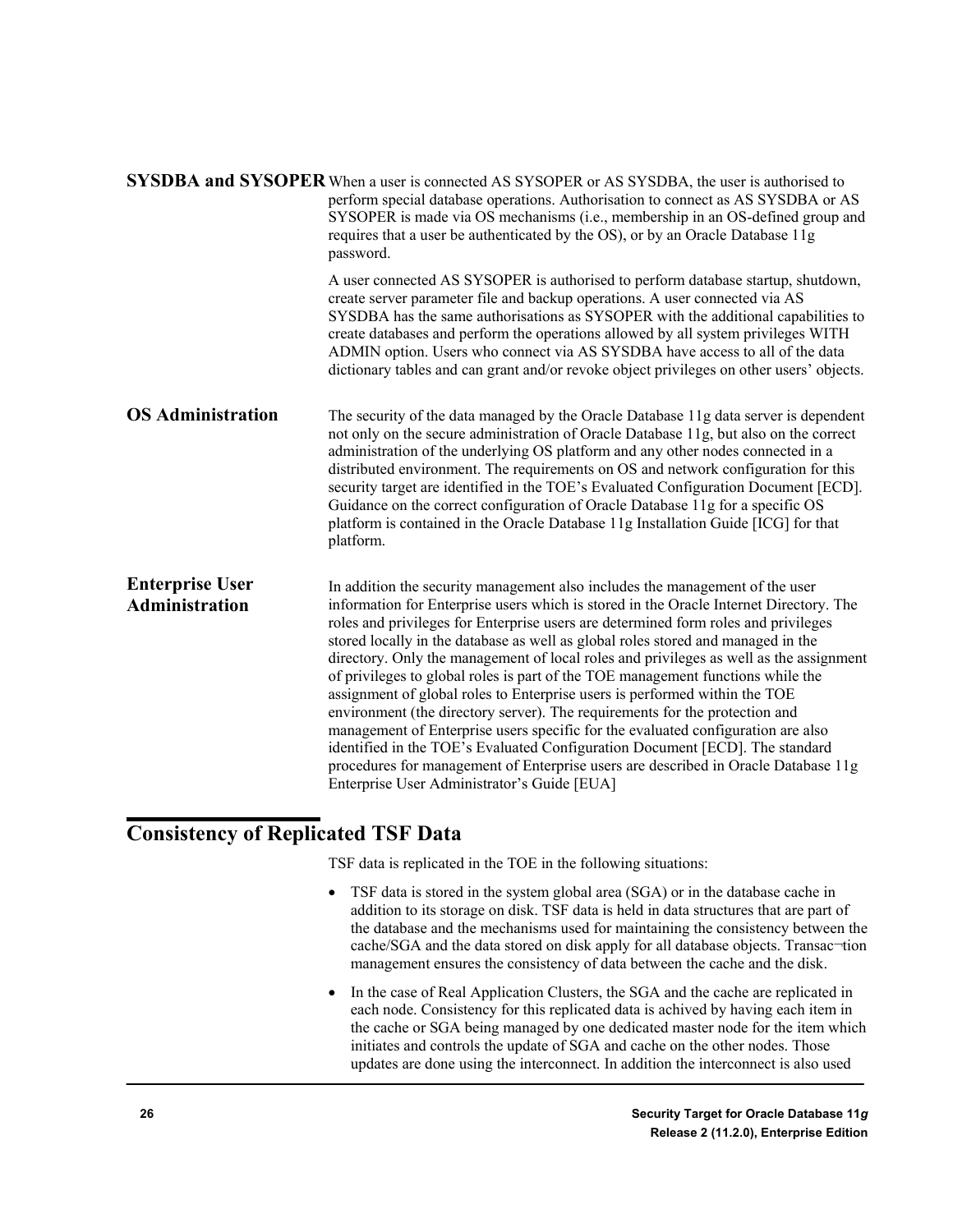for a heartbeat of each node. If a node fails to present the heartbeat, other nodes will take over the responsibility for the items managed by this node. Global locking mechanisms are used to synchronize concurrent database updates in a RAC environment.

#### <span id="page-26-0"></span>**Secure Distributed Processing**

The basic distributed features included in the Oracle Database 11g server make use of database links to define a connection path to a remote Oracle database. When a connection is made to a remote database, the information in the database link definition is used to provide identification and authentication information to the remote Oracle server. The remote server creates a database session for the user specified by the database link (if the user is authorised for access to the remote database) and then makes its access control decisions based on that identity and its privileges in the remote database.

By using database links to qualify schema object names, a user in a local database can

- select (e.g., join) data from tables in any number of remote Oracle databases,
- use DML statements to update tables in remote Oracle databases (Oracle Database 11g automatically implements a two-phase commit protocol), and
- execute stored program units in remote Oracle databases.

Access to the remote database is transparent; however careful administration and control of the distributed environment is essential (see [DAG, part 5]). Access to non-Oracle distributed databases is provided by Oracle Database 11g, but such databases are not part of the evaluated configuration.

#### <span id="page-26-1"></span>**Other Oracle Database 11g Security Features**

In addition to the security features described above, Oracle Database 1 1g provides features which are related to security but do not directly address any of the functional requirements identified in this Oracle Database 1 1g Security Target. These features provide significant security capabilities to support robust and reliable database applications. Apart from Data Integrity, for which no specific security functionality is claimed in Chapter 6, the features described below are not part of the evaluated configuration defined in [ECD].

It is important to ensure that data can be moved out of one database and re-inserted into the same or a different database while maintaining the data integrity and confidentiality. Oracle enables secure exporting of information from a database into an operating system file. Only appropriately privileged users may export information to which they do not normally have read access. Similarly, Oracle enables secure importing of information into a database from Oracle-generated operating system export files. Only appropriately privileged users may import information into database tables to which they do not normally have write access. **Import/Export**

> When a database object is exported, the list of users having object privileges to access the object can also be exported and then imported into the new database with the database object.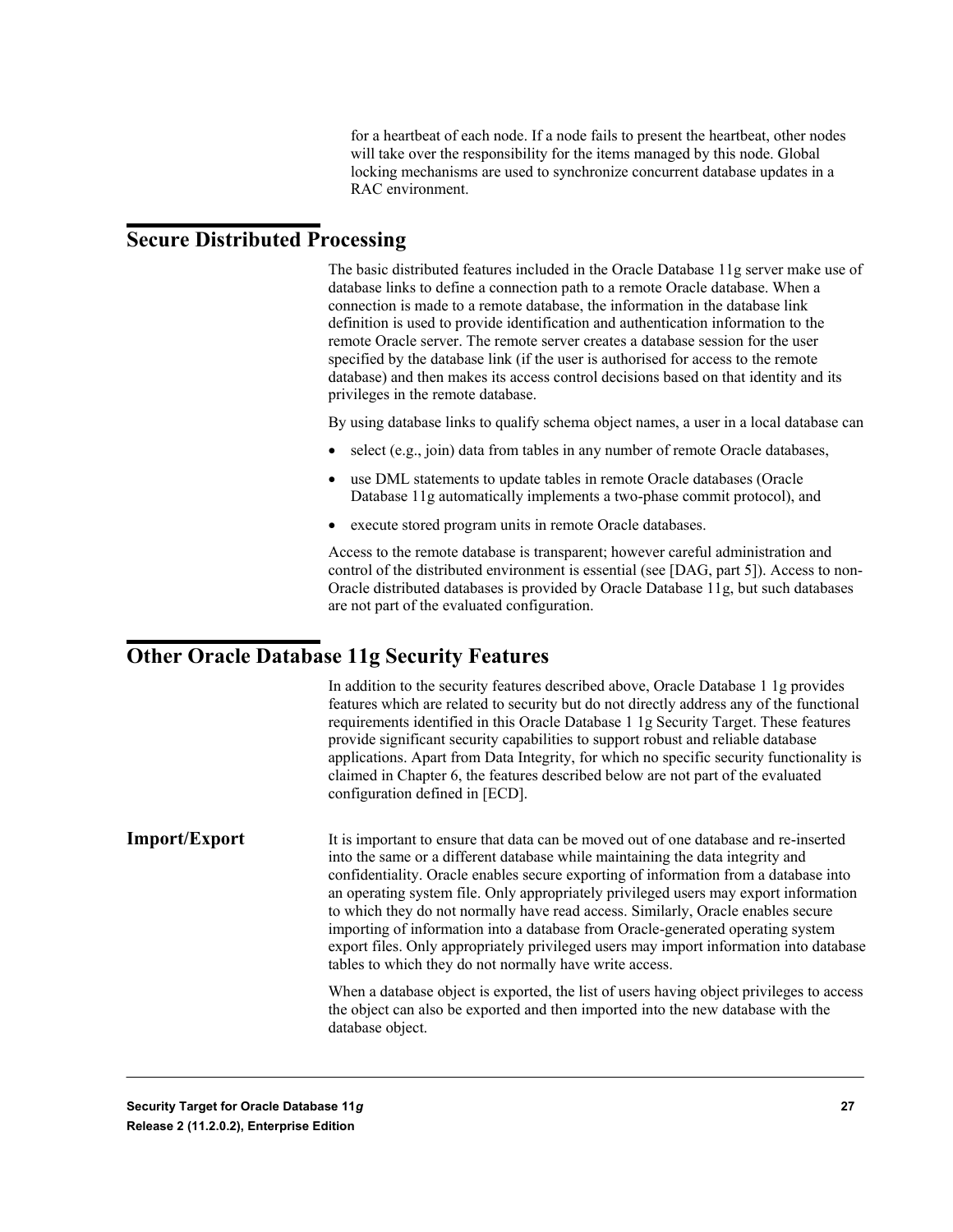| <b>Backup and Recovery</b>                | Backup of an Oracle database can be performed using platform-specific backup<br>programs, the Oracle database import/export utilities, or the Oracle database recovery<br>manager. The choice of mechanism depends upon the application needs, but all<br>approaches can provide secure, reliable backup and recovery of the database.                                                                                                                                                                                                                                                                                                                                                                                    |  |  |  |  |
|-------------------------------------------|---------------------------------------------------------------------------------------------------------------------------------------------------------------------------------------------------------------------------------------------------------------------------------------------------------------------------------------------------------------------------------------------------------------------------------------------------------------------------------------------------------------------------------------------------------------------------------------------------------------------------------------------------------------------------------------------------------------------------|--|--|--|--|
|                                           | The Oracle Database 11g transaction integrity mechanisms also provide the basis for<br>secure recovery following the failure of an Oracle Database 1 1g instance or platform<br>operating system. Whenever an Oracle Database 1 1g instance is started, any<br>transactions that were not committed prior to the failure are rolled back. This returns<br>all of the information in the database, including the data dictionary tables, to a<br>consistent and secure state.                                                                                                                                                                                                                                              |  |  |  |  |
| <b>Oracle Advanced</b><br><b>Security</b> | Oracle Advanced Security is an optional product which provides encryption of the<br>Oracle network traffic between clients and servers and between two communicating<br>servers and adaptors for various external authentication services and certificate<br>authorities.                                                                                                                                                                                                                                                                                                                                                                                                                                                 |  |  |  |  |
| <b>Supplied Packages</b>                  | A number of standard packages are available to install in an Oracle database. These<br>provide supportive functionality that can be invoked by other users and applications.                                                                                                                                                                                                                                                                                                                                                                                                                                                                                                                                              |  |  |  |  |
|                                           | They provide the following types of functions:                                                                                                                                                                                                                                                                                                                                                                                                                                                                                                                                                                                                                                                                            |  |  |  |  |
|                                           | Access to SQL features from PL/SQL programs, including dynamic SQL,                                                                                                                                                                                                                                                                                                                                                                                                                                                                                                                                                                                                                                                       |  |  |  |  |
|                                           | Alert mechanisms for asynchronous notification of database events,<br>$\bullet$                                                                                                                                                                                                                                                                                                                                                                                                                                                                                                                                                                                                                                           |  |  |  |  |
|                                           | File access functions to read and write OS files,<br>$\bullet$                                                                                                                                                                                                                                                                                                                                                                                                                                                                                                                                                                                                                                                            |  |  |  |  |
|                                           | Job queues for scheduling repeating administrative procedures,<br>٠                                                                                                                                                                                                                                                                                                                                                                                                                                                                                                                                                                                                                                                       |  |  |  |  |
|                                           | Lock management functions for user-defined locks,<br>٠                                                                                                                                                                                                                                                                                                                                                                                                                                                                                                                                                                                                                                                                    |  |  |  |  |
|                                           | Oracle pipes for communication among database sessions,<br>٠                                                                                                                                                                                                                                                                                                                                                                                                                                                                                                                                                                                                                                                              |  |  |  |  |
|                                           | Output operations for procedure debugging,                                                                                                                                                                                                                                                                                                                                                                                                                                                                                                                                                                                                                                                                                |  |  |  |  |
|                                           | Functions to manipulate LOBs,<br>٠                                                                                                                                                                                                                                                                                                                                                                                                                                                                                                                                                                                                                                                                                        |  |  |  |  |
|                                           | Queues for asynchronous message generation and delivery (Advanced Queuing),                                                                                                                                                                                                                                                                                                                                                                                                                                                                                                                                                                                                                                               |  |  |  |  |
|                                           | Administration of distributed transactions and snapshots, and                                                                                                                                                                                                                                                                                                                                                                                                                                                                                                                                                                                                                                                             |  |  |  |  |
|                                           | HTTP callouts to access Web services.                                                                                                                                                                                                                                                                                                                                                                                                                                                                                                                                                                                                                                                                                     |  |  |  |  |
| <b>Services</b>                           | External Authentication In addition to the authentication methods described above, Oracle Database 1 1g can<br>be configured to use an external third party authentication service. Only the use of<br>Enterprise Users managed in a directory server is supported in the evaluated<br>configuration as an authentication service based on information stored external to the<br>TOE. In the case of Enterprise users the TOE will request the password verifier from<br>the directory, compute the hash of the password entered by the user and perform the<br>comparison. Therefore Enterprise users are authenticated by the TOE based on a<br>password verifier that is generated and managed in the TOE environment. |  |  |  |  |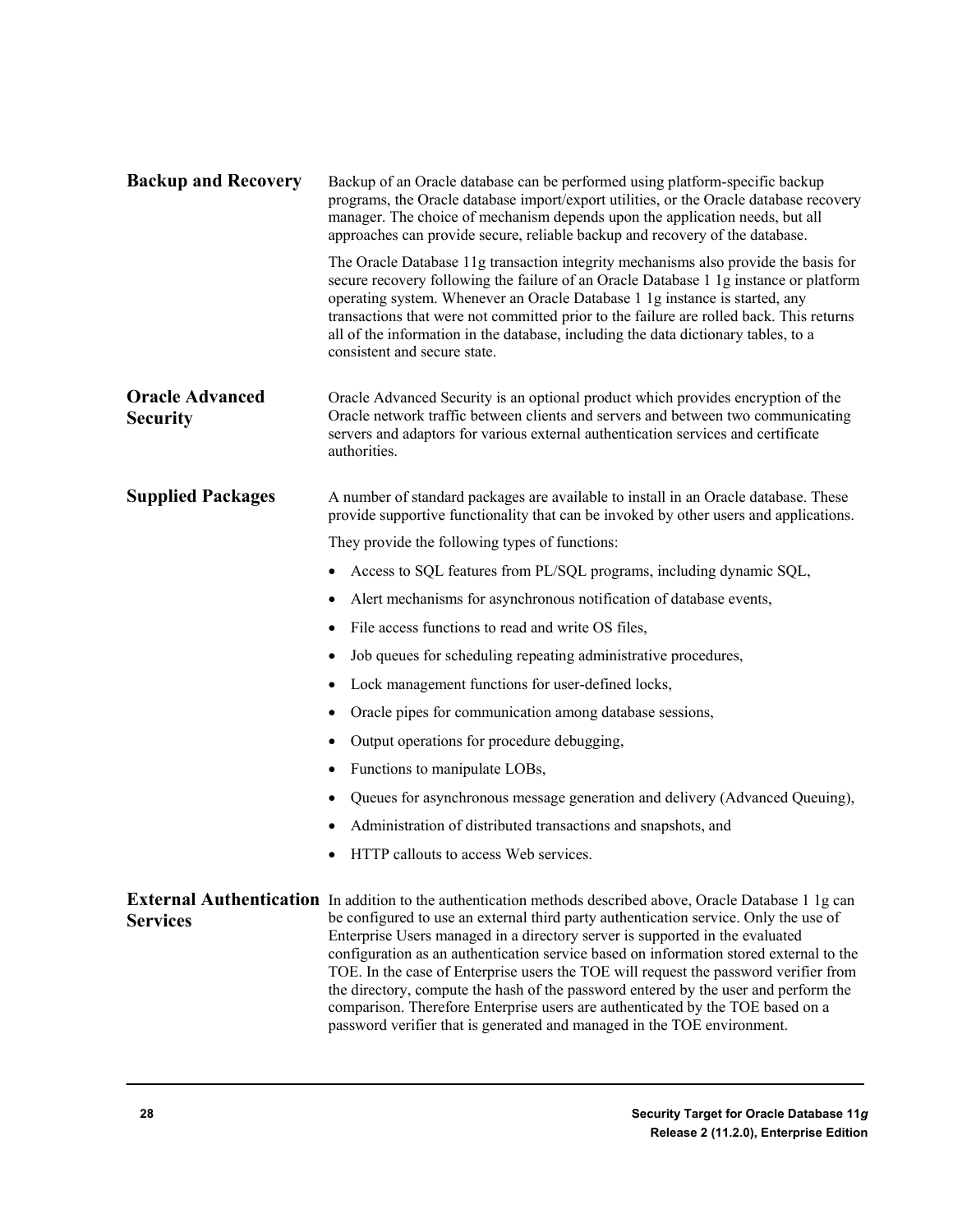| <b>Application-Specific</b><br><b>Security</b> | Roles can be protected by use of a password. Applications can be created specifically<br>to enable a role when the application is supplied with the correct password. Users can<br>not enable the database role if they do not know the password.                                                                   |  |  |
|------------------------------------------------|---------------------------------------------------------------------------------------------------------------------------------------------------------------------------------------------------------------------------------------------------------------------------------------------------------------------|--|--|
| <b>Support for SQLJ</b>                        | SQLJ allows application programmers to embed static SQL operations in Java code in<br>a way that is compatible with the Java design philosophy. Oracle provides support for<br>SQLJ at both the client and server, so that database applications written in Java may<br>be executed at the client or at the server. |  |  |
|                                                | Oracle supports two SQLJ client side models; a thick client model where Java<br>programs can make calls to the database via OCI using Oracle Net Services, and a thin<br>client model where Java programs can call the database server directly bypassing the<br>Oracle Net Services interface.                     |  |  |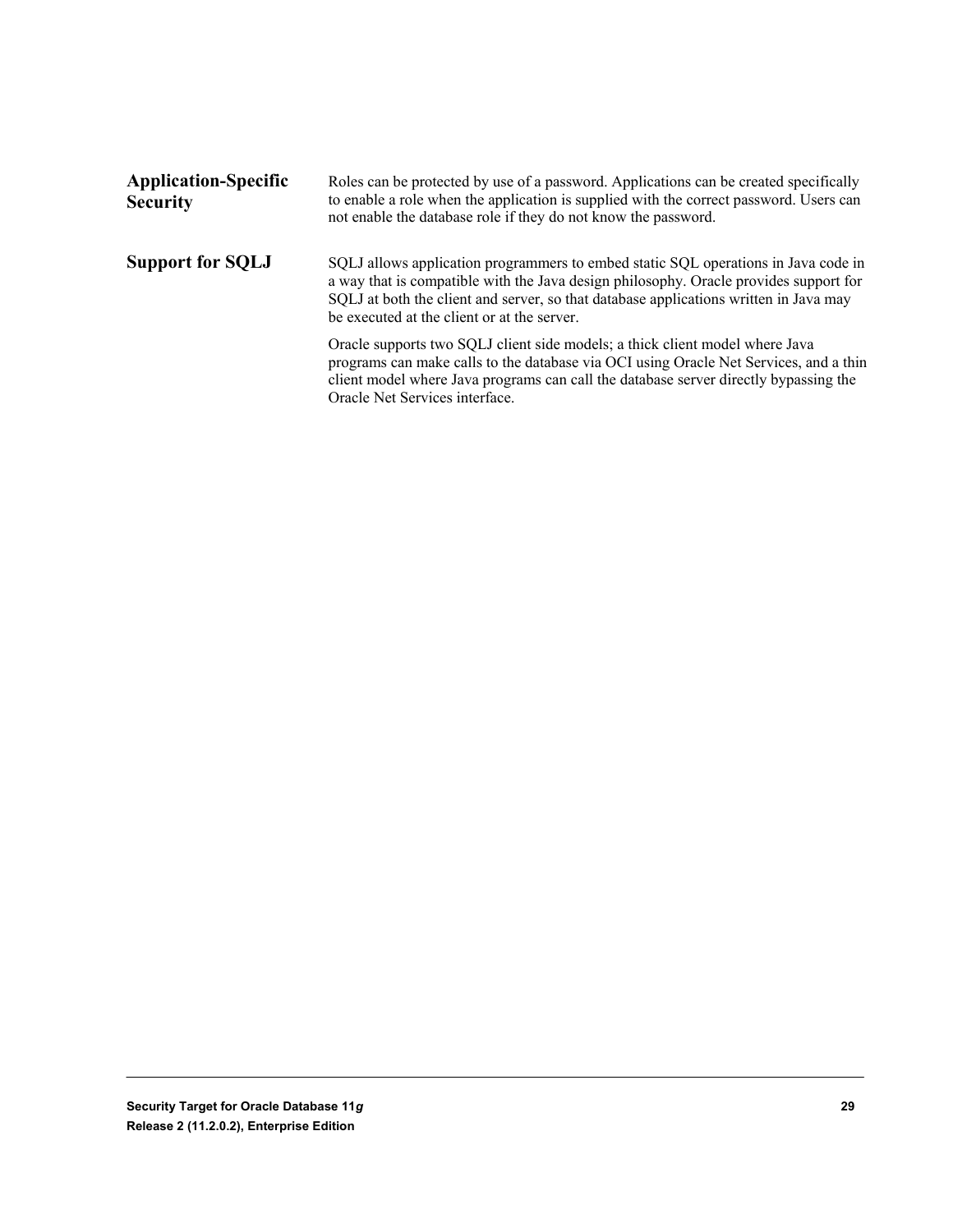# <span id="page-29-0"></span>*3* Security Problem Definition

#### <span id="page-29-1"></span>**Threats**

[BR-DBMSPP], section 3.1 provides the characterization of the threat agents considered as well as the threats to be countered. The following additional threats are handled by the TOE:

**T.RESOURCE** Excessive Consumption of Resources. An authenticated database user consumes global database resources, in a way which compromises the ability of other database users to access the DBMS.

**T.AUDIT\_COMPROMISE** A user or process may view audit records, cause audit records to be lost or modified, or prevent future audit records from being recorded, thus masking a user's action.

#### <span id="page-29-2"></span>**Organisational Security Policies**

[BR-DBMSPP], section 3.2 provides the definition of the organizational security policies that apply for the TOE.

#### <span id="page-29-3"></span>**Assumptions**

As per [BR-DBMSPP], section 3.3. The following additions have been added to reflect the specific architecture of the TOE:

#### **Underlying System Assumptions**

- **A.MIDTIER** To ensure accountability in multi-tier environments, any middletier(s) will pass the original client ID through to the TOE.
- **A.DIR\_PROT** The directory server used by the TOE provides protection mechanisms against unauthorized access to TSF data stored in the directory. This includes the assumptions that queries are properly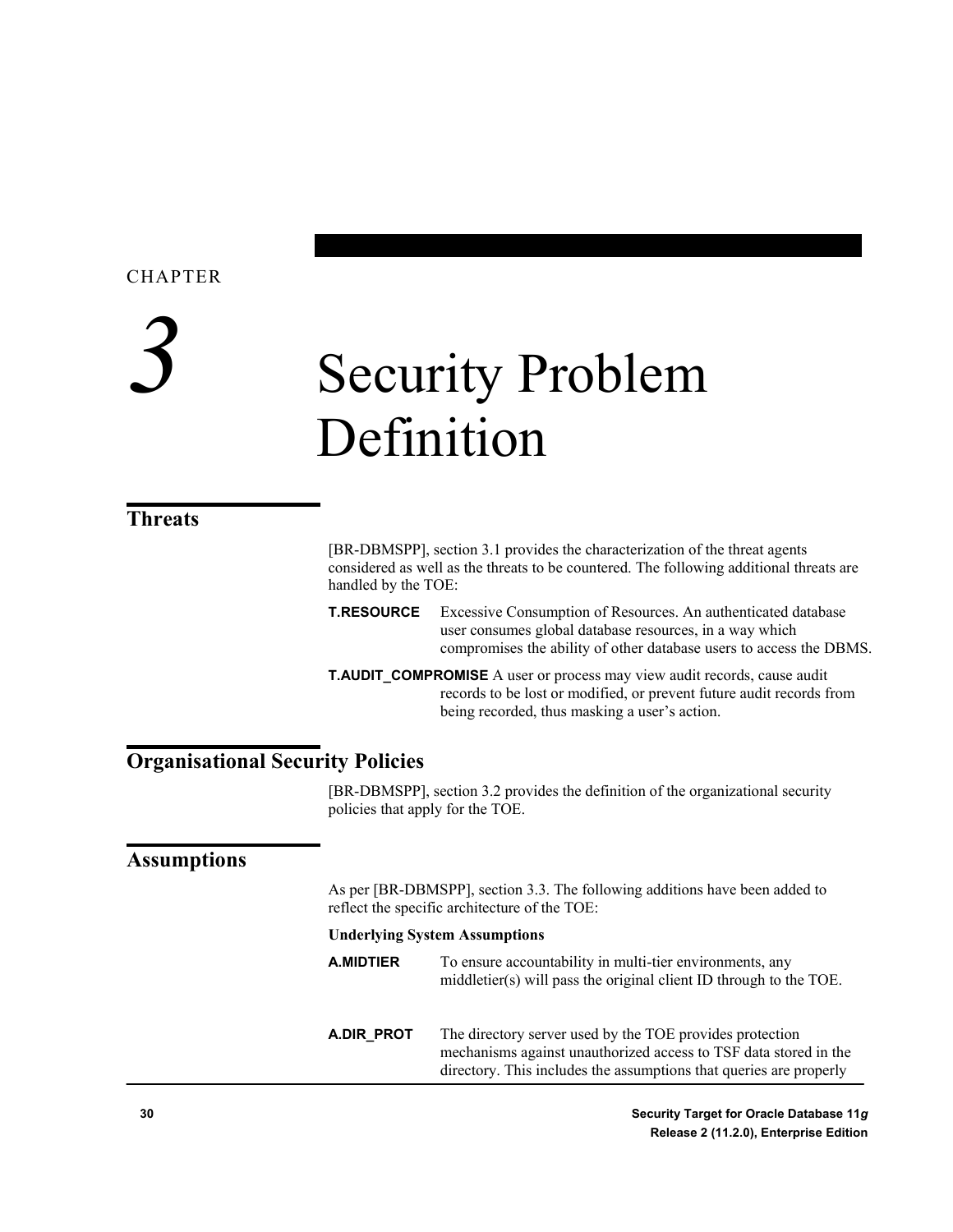authenticated, that the TSF data stored in the directory is protected by the access control mechanisms of the directory server, that the TSF data in the directory server is properly managed by the administrative personnel, and that the directory server as well as its network connections are physically and logically protected from access and interference by unuathorized persons.

- **A.DIR\_MGMT** The information about enterprise users stored in the directory (password verifier, password policy, global roles and privileges) is managed correctly by authorized personnel of the Enterprise.
- **A.COM\_PROT** Internal TSF communication as well as communication between the TOE and the directory server are protected from unauthorized access to the transmitted data and ensure that the communication piers are the intended ones.
- **A.CLIENT\_AP** Client applications are assumed to be developed in accordance with Oracle's application development documentation and not use any undocumented interfaces of the client part of the TOE.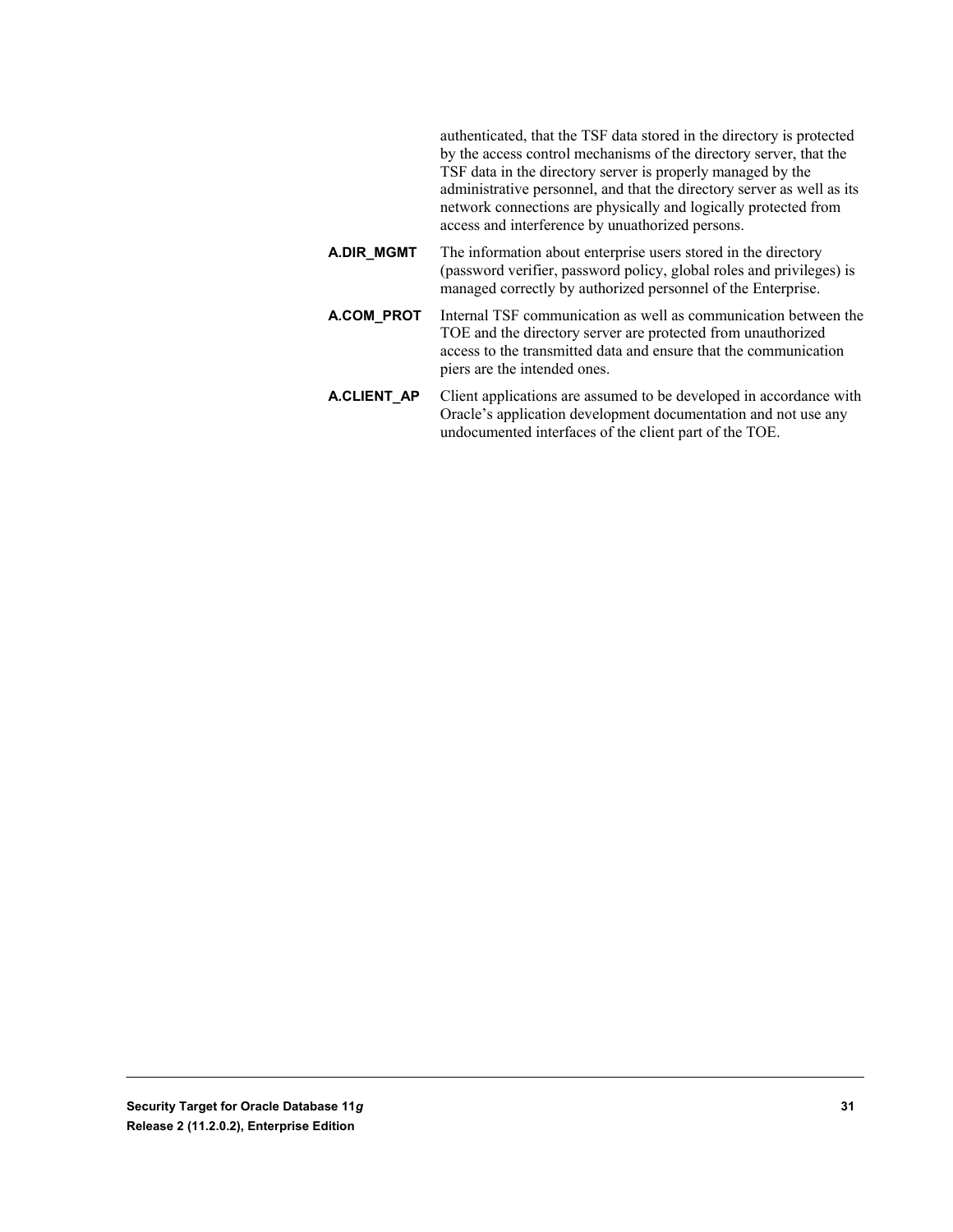<span id="page-31-0"></span>

#### <span id="page-31-1"></span>**TOE Security Objectives**

As per [BR-DBMSPP], section 4.1 with the addition of the following objectives:

- **O.RESOURCE** The TOE must provide the means of controlling the consumption of database resources by authorised users of the TOE.
- **O.AUDIT\_REVIEW** The TOE must provide the means of reviewing the audit log entries allowing user with the required access rights to the audit log to evaluate the audit log entries.
- **O.AUDIT\_PROTECTION** The TOE will provide the capability to protect audit information.

#### <span id="page-31-2"></span>**Environmental Security Objectives**

As per [BR-DBMSPP], section 4.2 with the following addition:.

- **OE.DIR CONTROL** The directory server must provide access control mechanisms to prohibit unauthorized access to directory entries. The directory server must authenticate users before it allows them to access TSF data stored in the directory.
- **OE.COM PROT** The environment must provide protection mechanisms that prohibit unauthorized access to data the TOE transfers over communication links. This applies to data the TOE transmits to another part of itself as well as data exchanged between the TOE and the external directory server. This protection may be provided by physical protection, logical protection or a combination of both.
- **OE.CLIENT AP** The environment must ensure that only applications developed in accordance with the Oracle development guidance using the published interfaces are installed on the client system.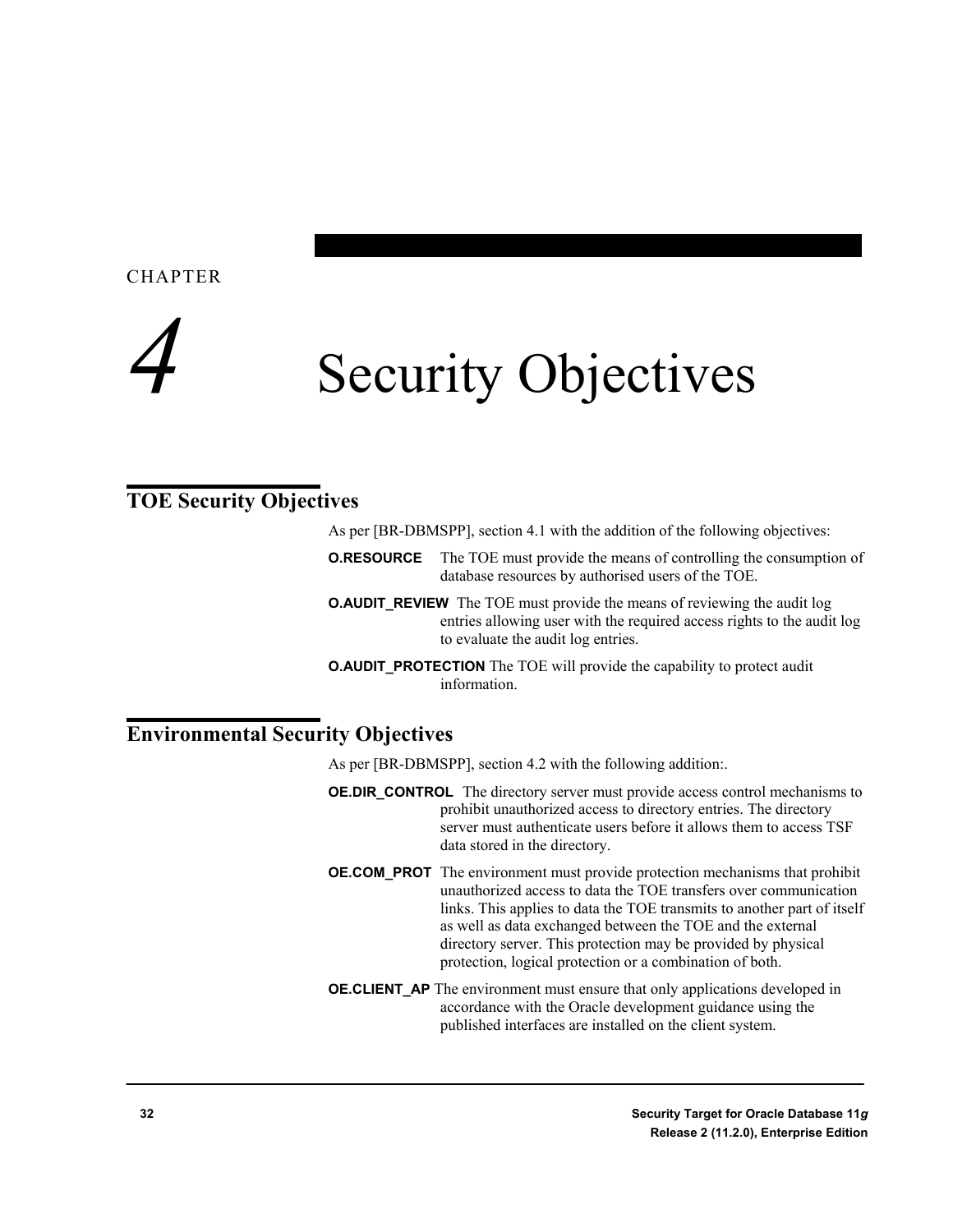### <span id="page-32-0"></span>**Security Objectives Rationale**

|                              | As per [BR-DBMSPP, chapter 6] with the additional TOE security objectives<br>O.RESOURCE, O.AUDIT REVIEW, O.AUDIT PROTECTION and the additional<br>environmental security objectives OE.DIR CONTROL and OE.COMPROT.                                                                                                                                                                                                                                   |
|------------------------------|------------------------------------------------------------------------------------------------------------------------------------------------------------------------------------------------------------------------------------------------------------------------------------------------------------------------------------------------------------------------------------------------------------------------------------------------------|
|                              | This section therefore discusses only the additional security objectives not included in<br>[BR-DBMSPP].                                                                                                                                                                                                                                                                                                                                             |
|                              | O.RESOURCE helps to mitigate the threat T.RESOURCE by ensuring that individual<br>users can not use more of specific resources than defined in their quota. An authorized<br>administrator that can assign quotas to users can use this function to ensure that a<br>sufficient amount of resources of a specific kind is always available allowing<br>authorized users to use the DBMS at any time they are allowed by the TOE policy to<br>use it. |
|                              | O.AUDIT_REVIEW helps to address the organizational security policy<br>P.ACCOUNTABILITY by providing authorized administrators with the ability to<br>selectively review the audit log information.                                                                                                                                                                                                                                                   |
|                              | O.AUDIT PROTECT helps to mitigate the threat T.AUDIT_COMPROMISE by<br>protecting the audit trail from unauthorized access and loss of audit records.                                                                                                                                                                                                                                                                                                 |
|                              | OE.DIR CONTROL addresses the need to control an external directory server used<br>as an external entity supporting the TOE in the authentication of Enterprise Users.<br>Proper authentication and access control is required to prohibit that user information<br>stored in the directory is accessed in an unauthorized way. OE.DIR CONTROL is<br>mapped to SFRs for the IT environment (specific for the directory server).                       |
|                              | OE.COM_PROT addresses the need to protect communication links between<br>distributed parts of the TOE as well as between the TOE and the external directory<br>server.                                                                                                                                                                                                                                                                               |
|                              | OE.CLIENT_AP addresses the need to have only applications installed on the client<br>system that are developed in accordance with the Oracle development guidance and<br>use only the interfaces published there.                                                                                                                                                                                                                                    |
| <b>Assumptions Rationale</b> | The assumptions rationale in [BR-DBMSPP, chapter 6.2] applies to the TOE, with the<br>following additions:                                                                                                                                                                                                                                                                                                                                           |
|                              | A.MIDTIER states that any middle-tier must pass the original client ID through to the<br>TOE. A.MIDTIER is directly provided by OE.NO EVIL because [ECD] includes this<br>requirement for the use of a middle-tier and advises the administrator how to<br>configure it correctly.                                                                                                                                                                   |
|                              | A.DIR PROT states that the directory server used to store information for Enterprise<br>Users is protected from unauthorized access and managed correctly. A.DIR PROT is<br>provided by OE.DIR_CONTROL and the guidance for the configuration and<br>management of the directory server. OE.DIR_CONTROL is an objective for the IT<br>environment, since the directory server is not part of the TOE.                                                |
|                              | A.DIR MGMT states that the the information about Enterprise users stored in the<br>directory is managed by authorized personnel only. This is provided by                                                                                                                                                                                                                                                                                            |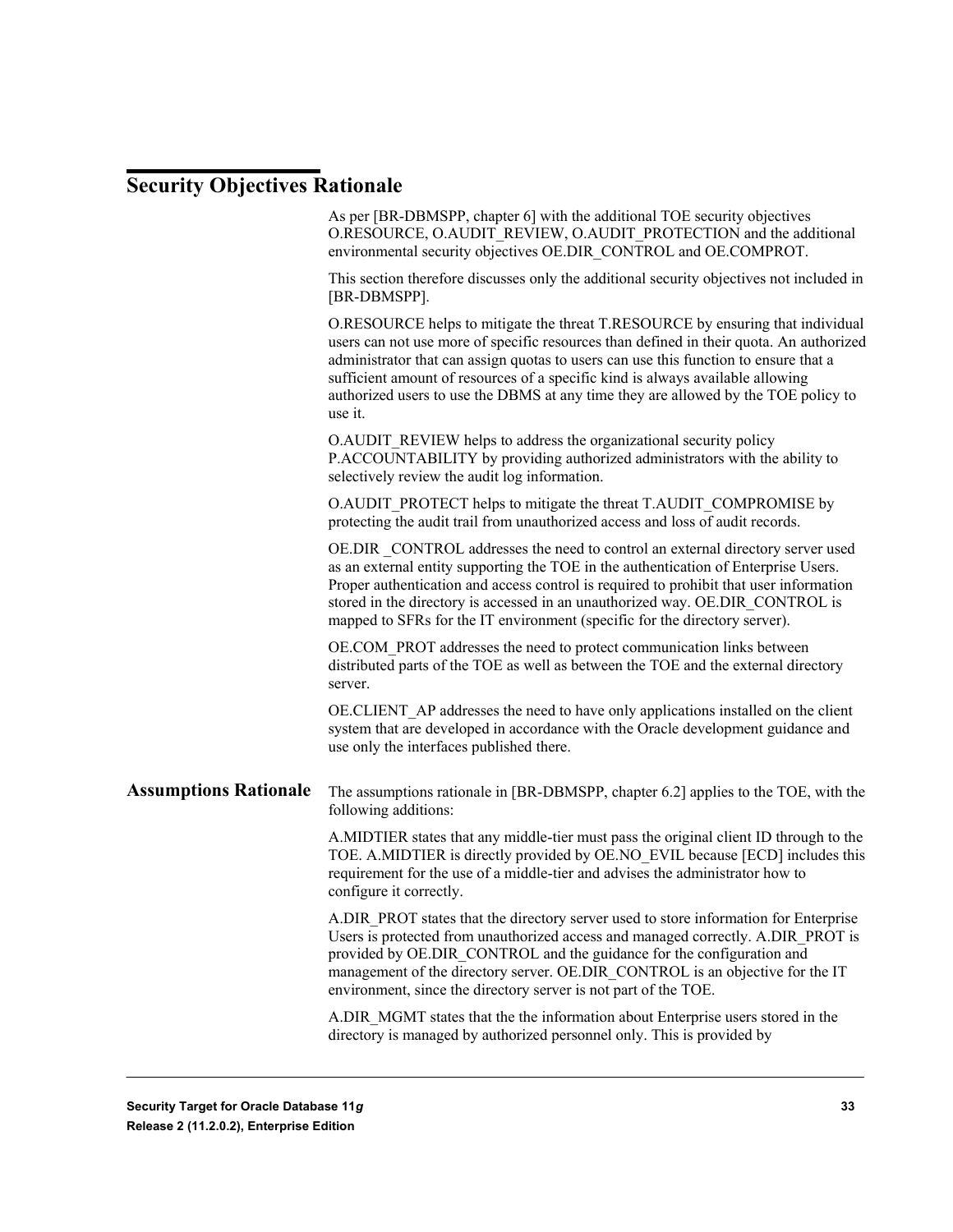OE.DIR\_CONTROL which allows to restrict access to the information on Enterprise users to defined users.

A.COM\_PROT states that communication links between distributed parts of the TOE as well as communication links between the TOE and the external directory server need to be protected. This assumption is covered by OE.COM\_PROT.

A.CLIENT\_AP states that client applications shall be developed in accordance with the Oracle development documentation and only use the published interfaces. This assumption is covered by OE.CLIENT.AP.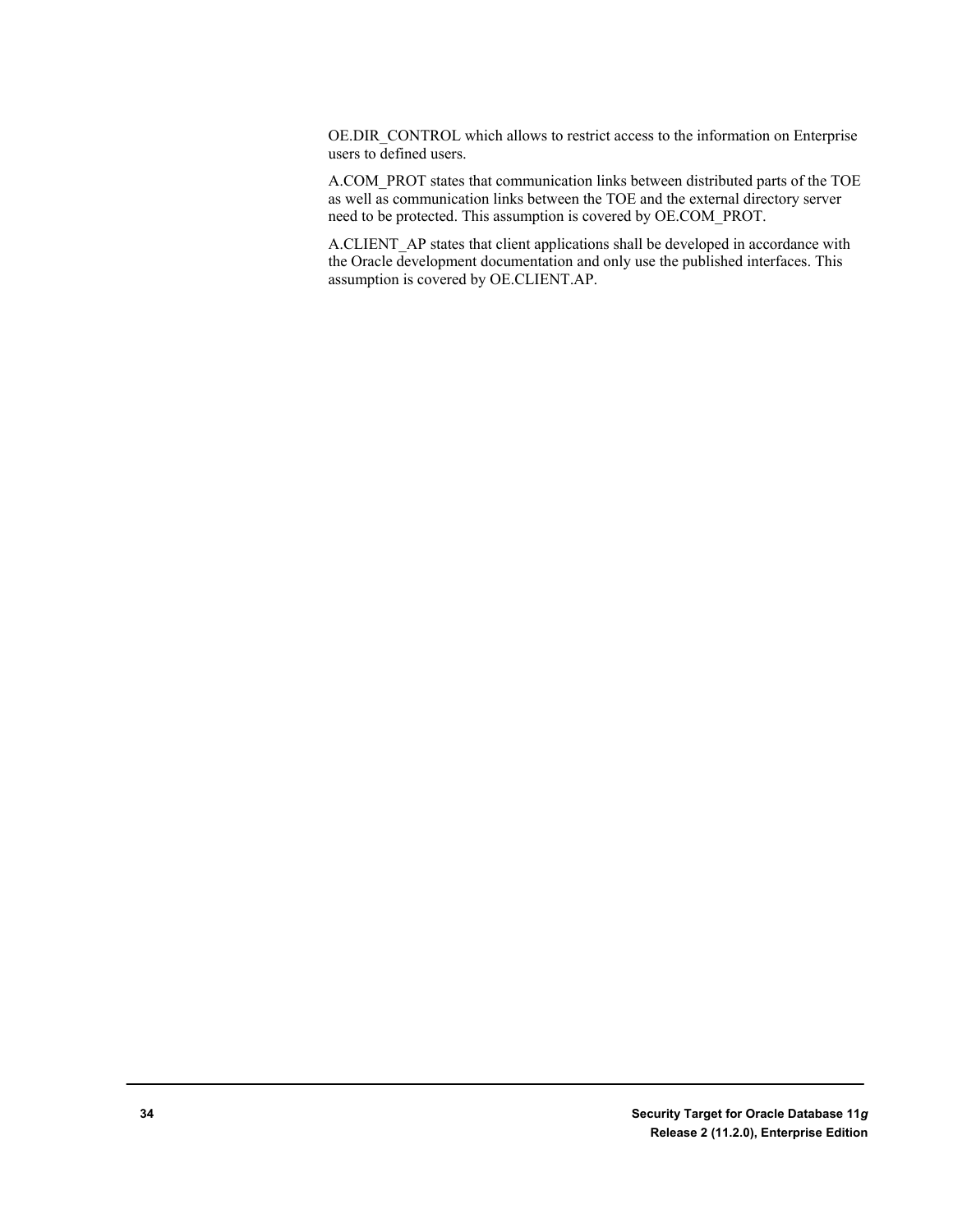# <span id="page-34-0"></span>*5* IT Security Requirements

#### <span id="page-34-1"></span>**TOE Security Functional Requirements**

Table 3 below lists each Security Functional Requirement (SFR) included in this Security Target. Since this Security Target claims compliance to [BR-DBMSPP], all SFRs listed in this Protection Profile are part of this table. Additional SFRs not contained in [BR-DBMSPP] are marked in bold.

For each SFR, Table 3 identifies which Common Criteria operations (assignment (A), selection (S), refinement (R), and/or iteration (I)) have additionally been applied, namely:

- a) (for SFRs that are in [BR-DBMSPP]): the operations additional to those in [BR-DBMSPP]; or
- b) (for the SFRs that are not in [BR-DBMSPP]): the operations additional to Part 2 of  $[CC]$ .

The remainder of this section details the functional requirements as completed for this Security Target. The text for completed operations which have been applied to the requirement relative to the Basic Robustness DBMS Protection Profile [BR-DBMSPP] or relative to Part 2 of [CC] (for SFRs that are not [BR-DBMSPP]) is highlighted with *ITALICISED CAPITAL LETTERS* within each requirement. Annex B provides definitions for various terms used in the functional requirements.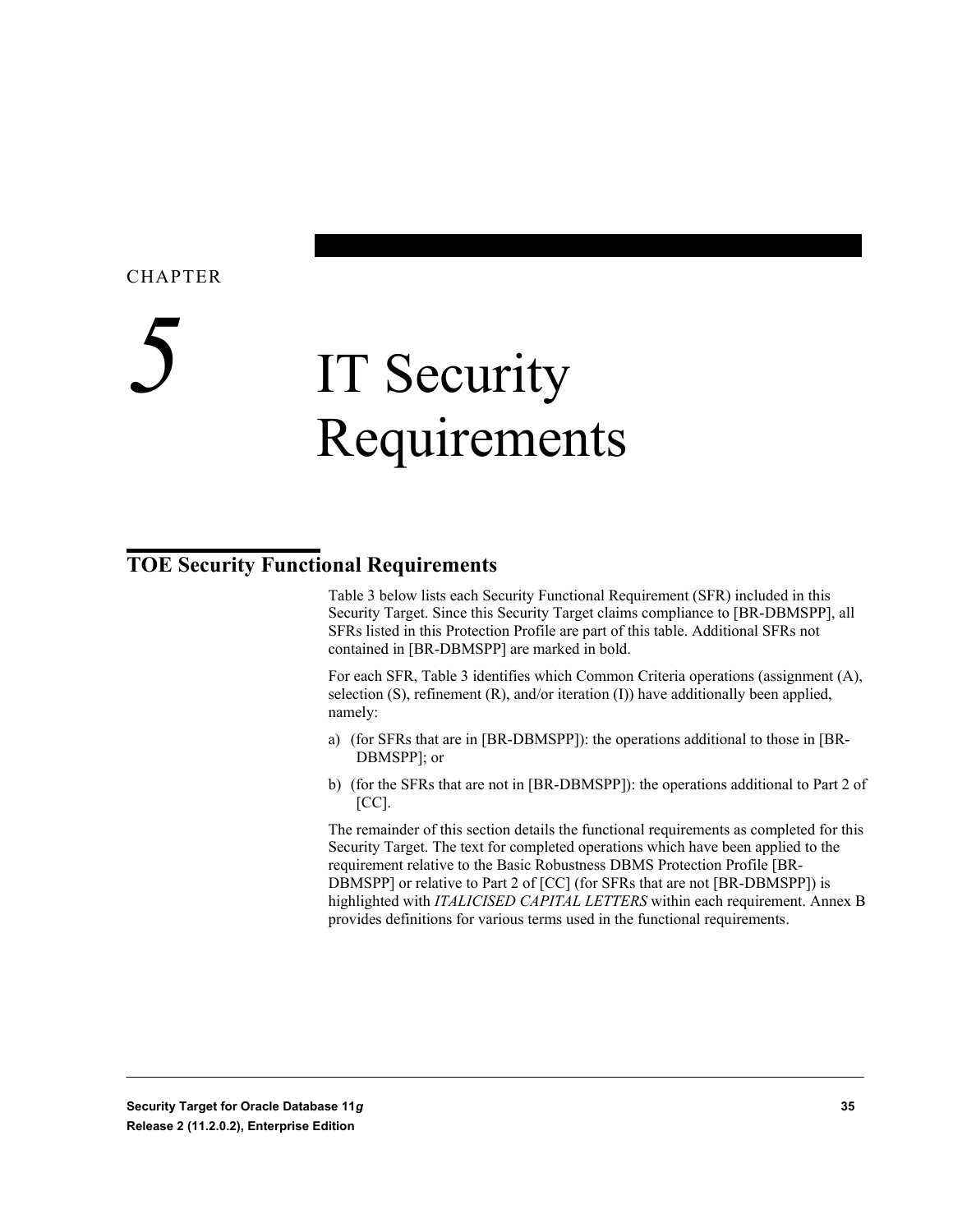| Component                       | <b>Name</b>                                             | A            | S                       | R | I |
|---------------------------------|---------------------------------------------------------|--------------|-------------------------|---|---|
| FAU GEN. 1-<br><b>NIAP-0410</b> | <b>Audit Data Generation</b>                            | X            | X                       | X |   |
| FAU GEN<br>(EXT).2              | User and/or Group Identity Association                  |              |                         |   |   |
| <b>FAU SAR.1</b>                | <b>Audit Review</b>                                     | $\mathbf x$  |                         |   |   |
| <b>FAU SAR.3</b>                | <b>Selectable Audit Review</b>                          | $\mathbf x$  | X                       |   |   |
| FAU SEL.1-<br><b>NIAP-0407</b>  | Selective Audit                                         | $\mathbf x$  | X                       |   |   |
| <b>FAU STG.1</b>                | <b>Protected Audit Trail Storage</b>                    |              | X                       |   |   |
| <b>FAU STG.4</b>                | <b>Prevention of Audit Data Loss</b>                    | X            |                         | Х |   |
| FDP_ACC.1                       | <b>Subset Access Control</b>                            |              |                         |   |   |
| FDP ACF.1-<br><b>NIAP-0407</b>  | Security Attribute Based Access Control                 | $\mathbf{x}$ | X                       |   |   |
| FDP RIP.1                       | <b>Subset Residual Information Protection</b>           | X            |                         |   |   |
| FIA AFL.1                       | <b>Authentication Failure Handling</b>                  | X            | X                       |   |   |
| FIA ATD. 1                      | User Attribute Definition                               | $\mathbf x$  |                         |   |   |
| FIA SOS.1                       | <b>Verification of Secrets</b>                          | X            |                         | X |   |
| FIA UAU.1                       | <b>Timing of Authentication</b>                         | X            |                         |   |   |
| <b>FIA UID.1</b>                | <b>Timing of Identification</b>                         | $\mathbf x$  |                         |   |   |
| FIA USB.1                       | <b>User-Subject Binding</b>                             | $\mathbf x$  |                         |   |   |
| FMT MOF.1                       | Management of Security Functions Behaviour              |              |                         |   |   |
| FMT MSA.1                       | Management of Security Attributes                       |              |                         |   |   |
| FMT MSA<br>(EXT).3              | Static Attribute Initialisation                         |              |                         |   |   |
| FMT MTD. $1(1)$                 | Management of TSF Data (auditable events)               |              |                         |   | Х |
| $FMT_MTD.1(2)$                  | Management of TSF Data (other than auditable<br>events) | $\mathbf X$  | $\mathbf{X} \mathbf{X}$ |   | X |
| FMT REV. $1(1)$                 | <b>Revocation (User Attributes)</b>                     | X            |                         |   | X |
| $FMT$ <sub>_REV.1(2)</sub>      | Revocation (Subject, Object Attributes)                 | X            |                         |   | X |
| FMT SMF. 1                      | Specification of Management Functions                   | X            |                         |   |   |
| FMT SMR.1                       | <b>Security Roles</b>                                   | X            |                         |   |   |
| FPT TRC<br>$(EX\overline{T}).1$ | Internal TSF Consistency                                |              |                         |   |   |
| FRU_RSA.1                       | <b>Maximum Quotas</b>                                   | X            | Χ                       |   |   |

*Table 3: List of Security Functional Requirements*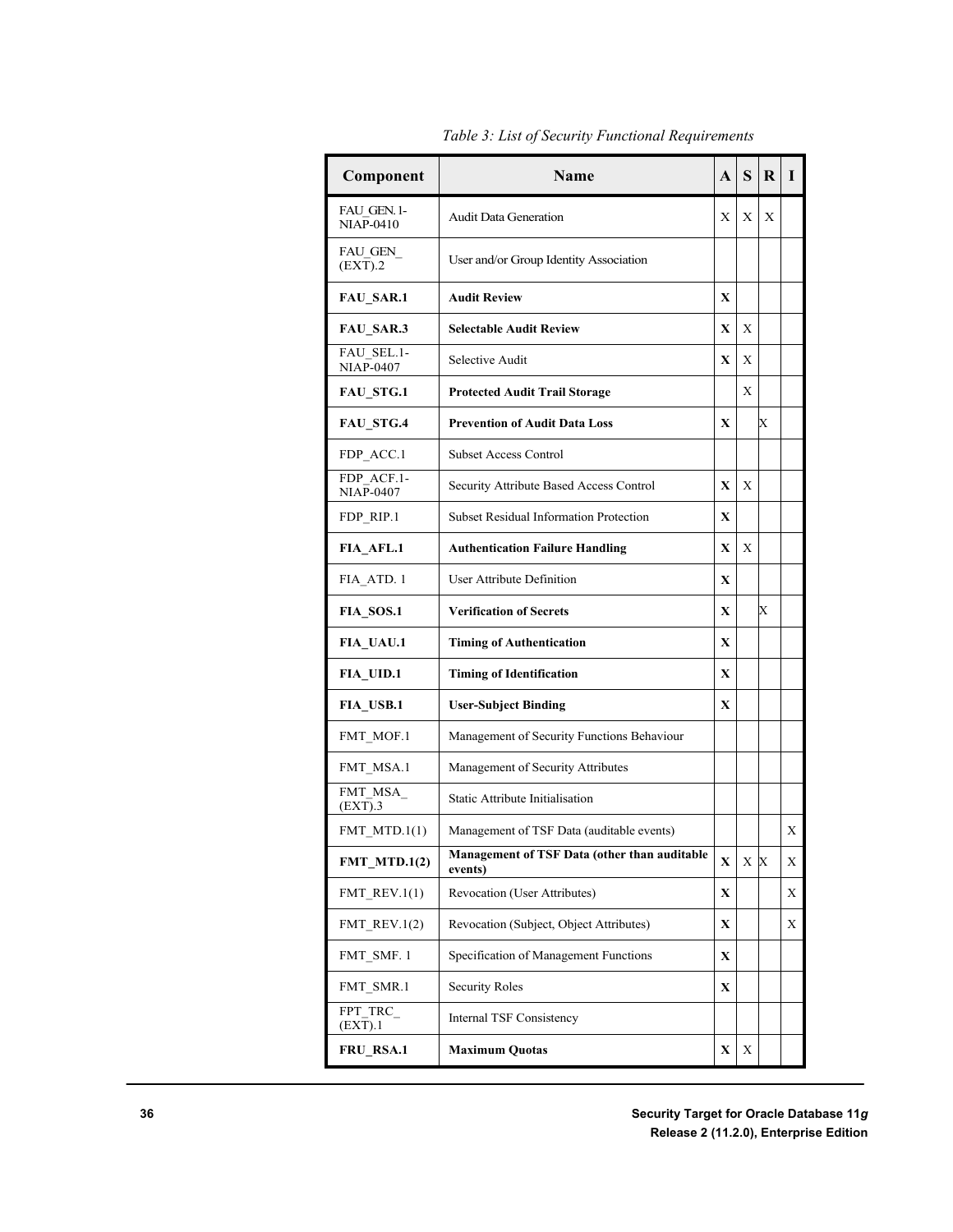| Component          | <b>Name</b>                                      | A |   |  |
|--------------------|--------------------------------------------------|---|---|--|
| FTA MCS.1          | Basic Limitation on Multiple Concurrent Sessions |   | X |  |
| FTA TAH<br>(EXT).1 | <b>TOE Access History</b>                        |   |   |  |
| FTA TSE. 1         | <b>TOE Session Establishment</b>                 | X |   |  |

#### **Security Audit**

**FAU\_GEN.1.1-NIAP-0410** The TSF shall be able to generate an audit record of the following auditable events:

- a) Start-up and shutdown of the audit functions;
- b) All auditable events for the minimum level of audit listed in Table 8 *OF [BR-DBMSPP] AND TABLE 4 BELOW*; and
- c) Start-up and shutdown of the DBMS;
- d) Use of special permissions (e.g., those often used by authorized administrators to circumvent access control policies); and
- e) *NO ADDITIONAL EVENT*S.

| Component        | Event                                                                                                                                                       | <b>Additional Data</b> |
|------------------|-------------------------------------------------------------------------------------------------------------------------------------------------------------|------------------------|
| FAU SAR.1        | Reading of information from the DATABASE<br>audit records                                                                                                   | None                   |
| FAU SAR.3        | None                                                                                                                                                        | None                   |
| FAU_STG.1        | None                                                                                                                                                        | None                   |
| <b>FAU STG.4</b> | Actions taken due to audit storage failure                                                                                                                  | None                   |
| FIA AFL.1        | Locking of an account due to too many failed<br>authentication attempts                                                                                     | None                   |
| FIA SOS.1        | Successful and unsuccessful attempts to change a<br>user's password                                                                                         | None                   |
| FIA UAU.1        | All use of the DATABASE user authentication<br>mechanism, including success or failure of the<br>authentication attempt                                     | None                   |
| FIA UID.1        | All use of the DATABASE user identification<br>mechanism, including the DATABASE user iden-<br>tity provided                                                | None                   |
| FIA USB.1        | Success and failure of binding of DATABASE<br>user security attributes to a DATABASE subject<br>(e.g. success and failure to create a DATABASE)<br>subject) | None                   |
| FMT MTD. $1(2)$  | None                                                                                                                                                        | None                   |

*Table 4: List of Auditable Events for the additional SFRs*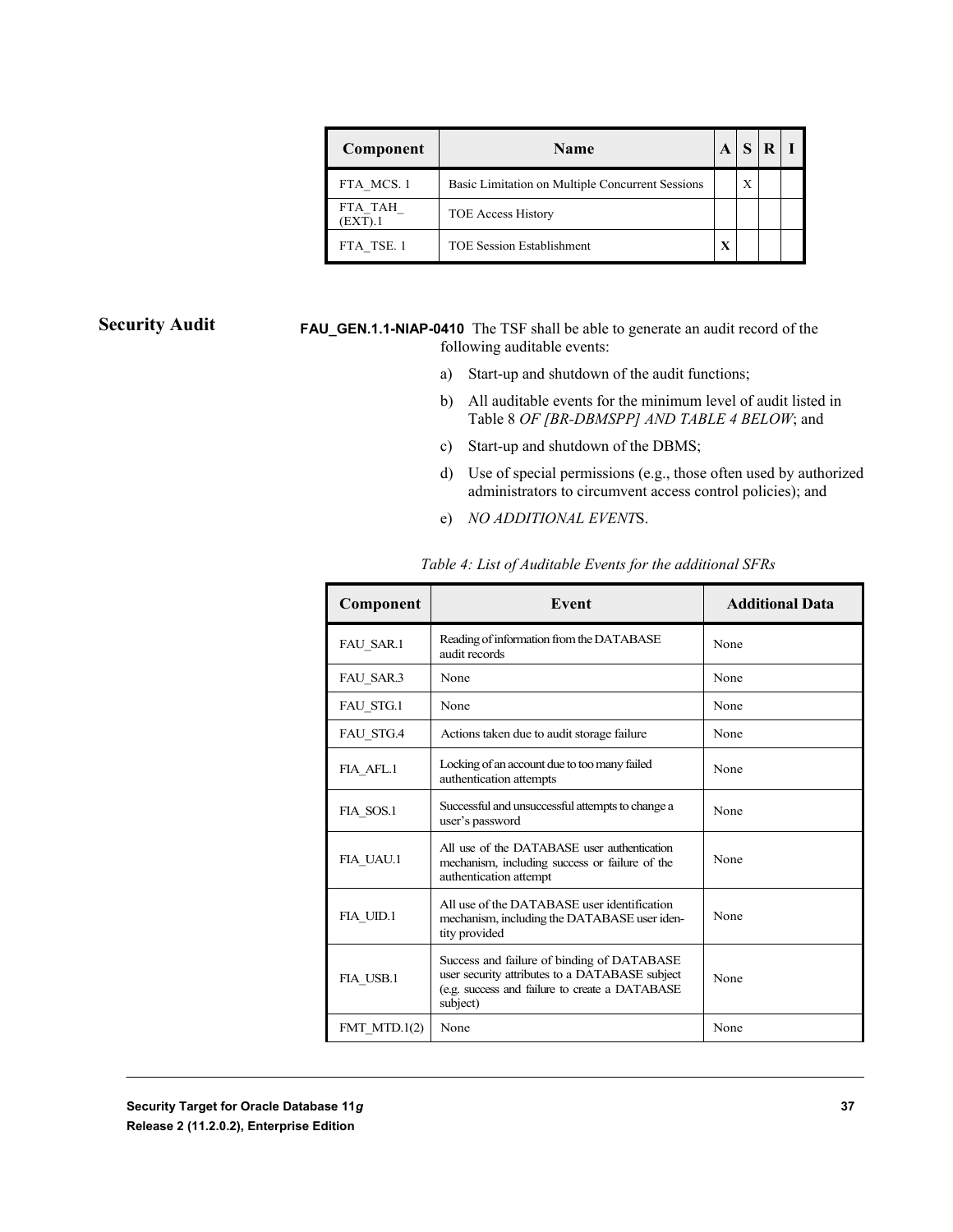| Component | Event                                                                                                                  | <b>Additional Data</b> |
|-----------|------------------------------------------------------------------------------------------------------------------------|------------------------|
| FRU RSA.1 | All attempted uses of the DATABASE resource<br>allocation functions for resources that are under<br>control of the TSF | None                   |

**FAU\_GEN.1.2-NIAP-0410** The TSF shall record within each audit record at least the following information:

- a) Date and time of the event, type of event, subject identity (if applicable), and the outcome (success or failure) of the event; and
- b) For each audit event type, based on the auditable event definitions of the functional components included in the PP/ST, information specified in column 3 of table 8 *OF [BR-DBMSPP].*
- **FAU\_GEN\_(EXT).2.1** For audit events resulting from actions of identified users and/ or identified groups, the TSF shall be able to associate each auditable event with the identity of the user and/or group that caused the event.
- **FAU\_SAR.1.1** The TSF shall provide *USERS WITH READ ACCESS TO SYS.AUD\$* with the capability to read *ALL DATABASE AUDIT INFORMATION* from the audit records.
- **FAU\_SAR.1.2** The TSF shall provide the audit records in a manner suitable for the user to interpret the information.

#### **Application note:**

In addition users can read their own audit records but do not have access to other audit records unless they satisfy the criteria defined by FAU\_SAR.1.1.

**FAU\_SAR.3.1** The TSF shall provide the ability to perform *SEARCHES AND SORTING* of audit data based on *THE VALUES OF AUDIT DATA FIELDS*.

#### **Application note:**

The Common Criteria defines the second assignment as '[assignment: criteria with logical relations]'. Since audit data is stored within a database, the TOE allows to use SQL to search and sort the audit data, which provides more possibilities for logical relations than can be expressed in such an assignment. The ST author therefore has chosen the wording as expressed in the SFR above.

- **FAU\_SEL.1.1-NIAP-0407** The TSF shall allow only the administrator to include or exclude auditable events from the set of events to be audited based on the following attributes:
	- a) user identity and/or group identity;
	- b) event type;
	- c) object identity;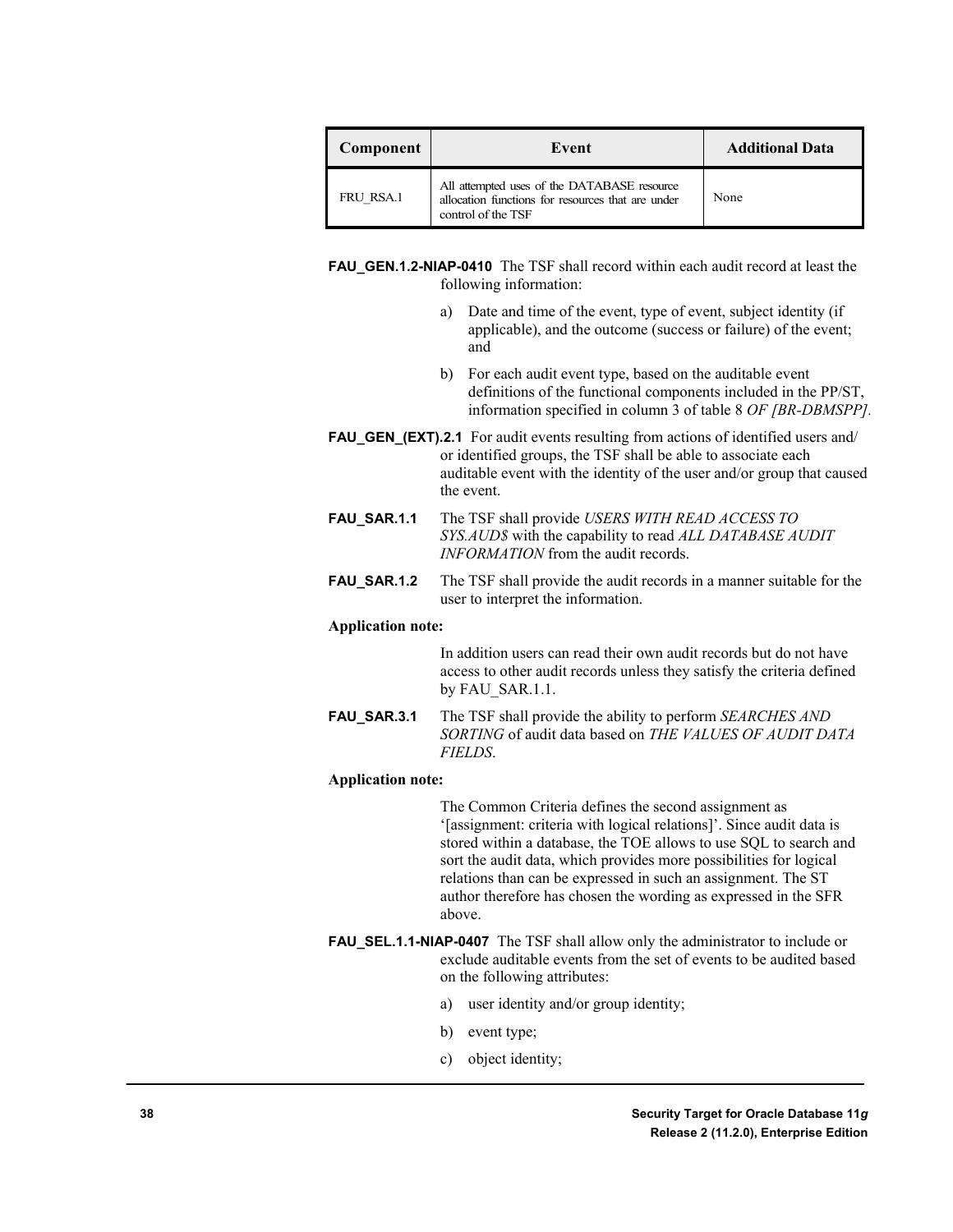- d) *SUBJECT IDENTITY*;
- e) success of auditable security events;
- f) failure of auditable security events;
- g) *DATABASE SYSTEM PRIVILEGE*;
- *h) STATEMENT AUDITING*
- *i) PRIVILEGE AUDITING*
- *j) SCHEMA OBJECT AUDITING*

#### **Application note:**

|                             |             | [BR-DBMSPP] requires the ST writer to define the event type, but<br>does not have an assignment or selection option in the SFR to do<br>this. The ST author has therefore decided to refine the requirement<br>to include also the following criteria an administrator can use to<br>include or exclude an auditable event:<br>1 Statement auditing<br>2 Privilege auditing<br>3 Schema object auditing<br>For additional information on those event types see [SG, chapter 9]. |
|-----------------------------|-------------|---------------------------------------------------------------------------------------------------------------------------------------------------------------------------------------------------------------------------------------------------------------------------------------------------------------------------------------------------------------------------------------------------------------------------------------------------------------------------------|
|                             |             | There was a small editorial change in CC V3.1 R3 related to this<br>SFR. The SFR in this ST has adopted this and is therefore textwise<br>not fully compliant with the one stated in [BR-DBMSPP].                                                                                                                                                                                                                                                                               |
|                             | FAU_STG.1.1 | The TSF shall protect the stored audit records from unauthorized<br>deletion.                                                                                                                                                                                                                                                                                                                                                                                                   |
|                             | FAU_STG.1.2 | The TSF shall be able to PREVENT unauthorised modifications to<br>the stored audit records in the audit trail.                                                                                                                                                                                                                                                                                                                                                                  |
|                             | FAU_STG.4.1 | The TSF shall PREVENT AUDITABLE EVENTS, EXCEPT THOSE<br>TAKEN BY THE AUTHORISED USER WITH SPECIAL RIGHTS, if<br>the audit trail is full.                                                                                                                                                                                                                                                                                                                                        |
| <b>User Data Protection</b> | FDP_ACC.1.1 | The TSF shall enforce the Discretionary Access Control policy on<br>all subjects, all DBMS-controlled objects and all operations among<br>them.                                                                                                                                                                                                                                                                                                                                 |
|                             |             | FDP_ACF.1.1-NIAP-0407 The TSF shall enforce the Discretionary Access Control<br>policy to objects based on the following:                                                                                                                                                                                                                                                                                                                                                       |
|                             |             | the authorized user identity and/or group membership<br>a)<br>associated with a subject;                                                                                                                                                                                                                                                                                                                                                                                        |
|                             |             | access operations implemented for DBMS-controlled objects;<br>b)<br>and                                                                                                                                                                                                                                                                                                                                                                                                         |
|                             |             | object identity.<br>c)                                                                                                                                                                                                                                                                                                                                                                                                                                                          |
|                             |             | FDP_ACF.1.2-NIAP-0407 The TSF shall enforce the following rules to determine if<br>an operation among controlled subjects and DBMS-controlled<br>objects is allowed:                                                                                                                                                                                                                                                                                                            |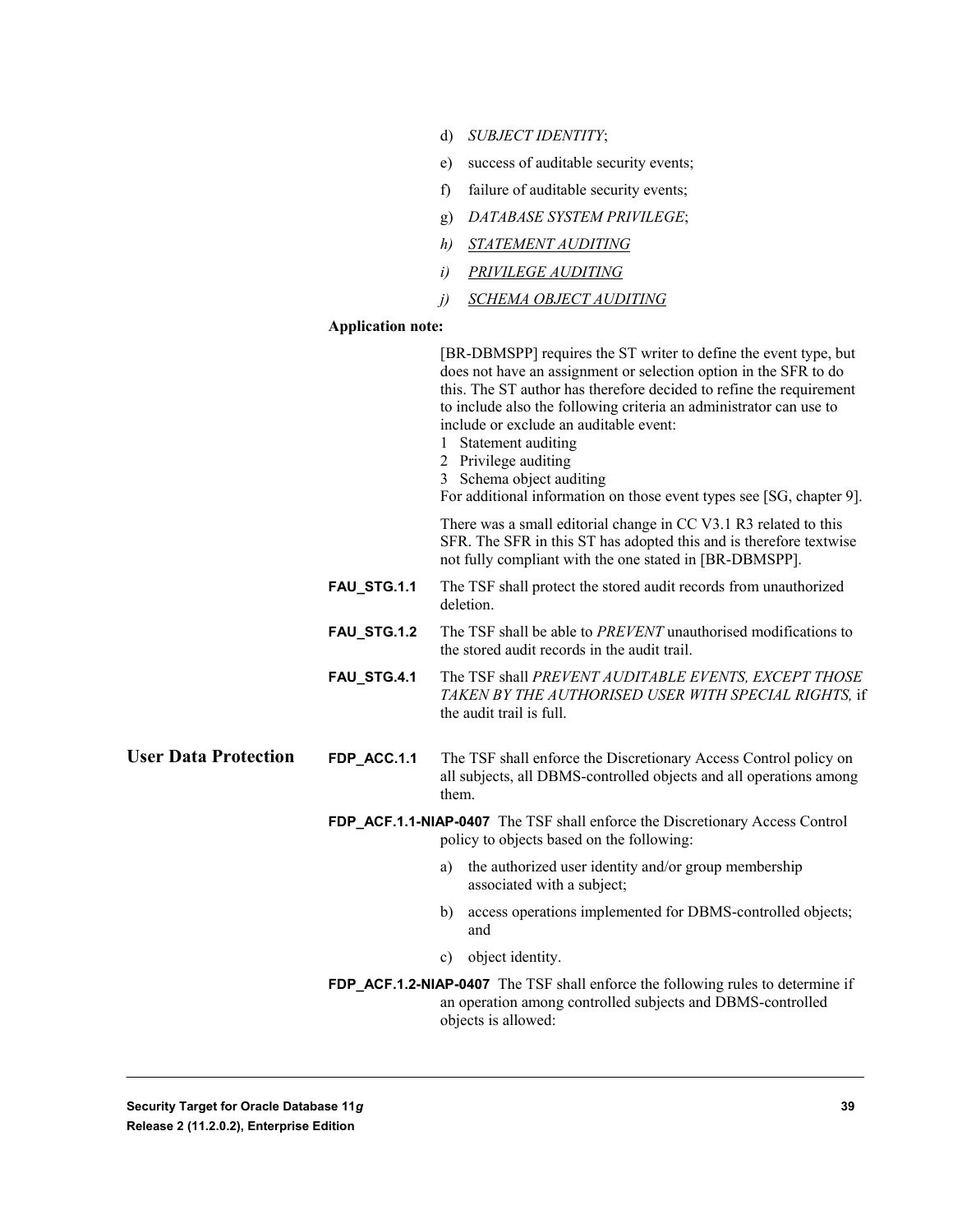The Discretionary Access Control policy mechanism shall, either by explicit authorized user/group action or by default, provide that database management system controlled objects are protected from unauthorized access according to the following ordered rules:

- *a) IF THE REQUESTED MODE OF ACCESS IS DENIED TO THAT AUTHORIZED USER, DENY ACCESS;*
- *b) IF THE REQUESTED MODE OF ACCESS IS PERMITTED TO THAT AUTHORIZED USER, PERMIT ACCESS;*
- *c) IF THE REQUESTED MODE OF ACCESS IS DENIED TO EVERY GROUP OF WHICH THE AUTHORIZED USER IS A MEMBER, DENY ACCESS;*
- *d) IF THE REQUESTED MODE OF ACCESS IS PERMITTED TO ANY GROUP OF WHICH THE AUTHORIZED USER IS A MEMBER, GRANT ACCESS;*
- e) *ELSE, DENY ACCESS*

#### **Application note:**

[BR-DBMSPP] includes an application note for FDP\_ACF.1.2- NIAP-0407 stating that the deny mode of access may be implicit. Oracle Database 11g does not have explicit deny lists, but satisfies the requirement by implicitly denying access unless it is explicitly allowed. As the application note in [BR-DBMSPP] explains this is compliant with the requirement FDP\_ACF.1.2-NIAP-0407 as included in [BR-DBMSPP].

**FDP\_ACF.1.3-NIAP-0407** The TSF shall explicitly authorise access of subjects to DBMS-controlled objects based on the following additional rules:

- *a) IF THE DATABASE SUBJECT HAS A DATABASE ADMINISTRATIVE PRIVILEGE TO OVERRIDE THE DATABASE OBJECT ACCESS CONTROLS FOR THE REQUESTED ACCESS TO THE DATABASE OBJECT, THEN THE REQUESTED ACCESS IS ALLOWED;*
- *b) IF THE SUBJECT IS CONNECTED AS SYSDBA THEN THE REQUESTED ACCESS IS ALLOWED; OR*
- c) *IF THE SUBJECT IS CONNECTED AS SYSOPER AND THE REQUESTED ACTION IS ONE OF THE OPERATIONS PERMITTED FOR THE SYSOPER USER SPECIFIED IN [DAG, 1], THEN THE REQUESTED ACCESS IS ALLOWED*.
- **FDP\_ACF.1.4-NIAP-0407** The TSF shall explicitly deny access of subjects to objects based on the following additional rules: *NO ADDITIONAL EXPLICIT DENIAL RULES*.

#### **Application Note:**

- The word "additional" has been added to comply with CC V3.1 R3.
- **FDP\_RIP.1.1** The TSF shall ensure that any previous information content of a resource is made unavailable upon the allocation of the resource to *SCHEMA OBJECTS (INCLUDING NON-SCHEMA OBJECTS, WHICH ARE STORED IN THE SYS SCHEMA).*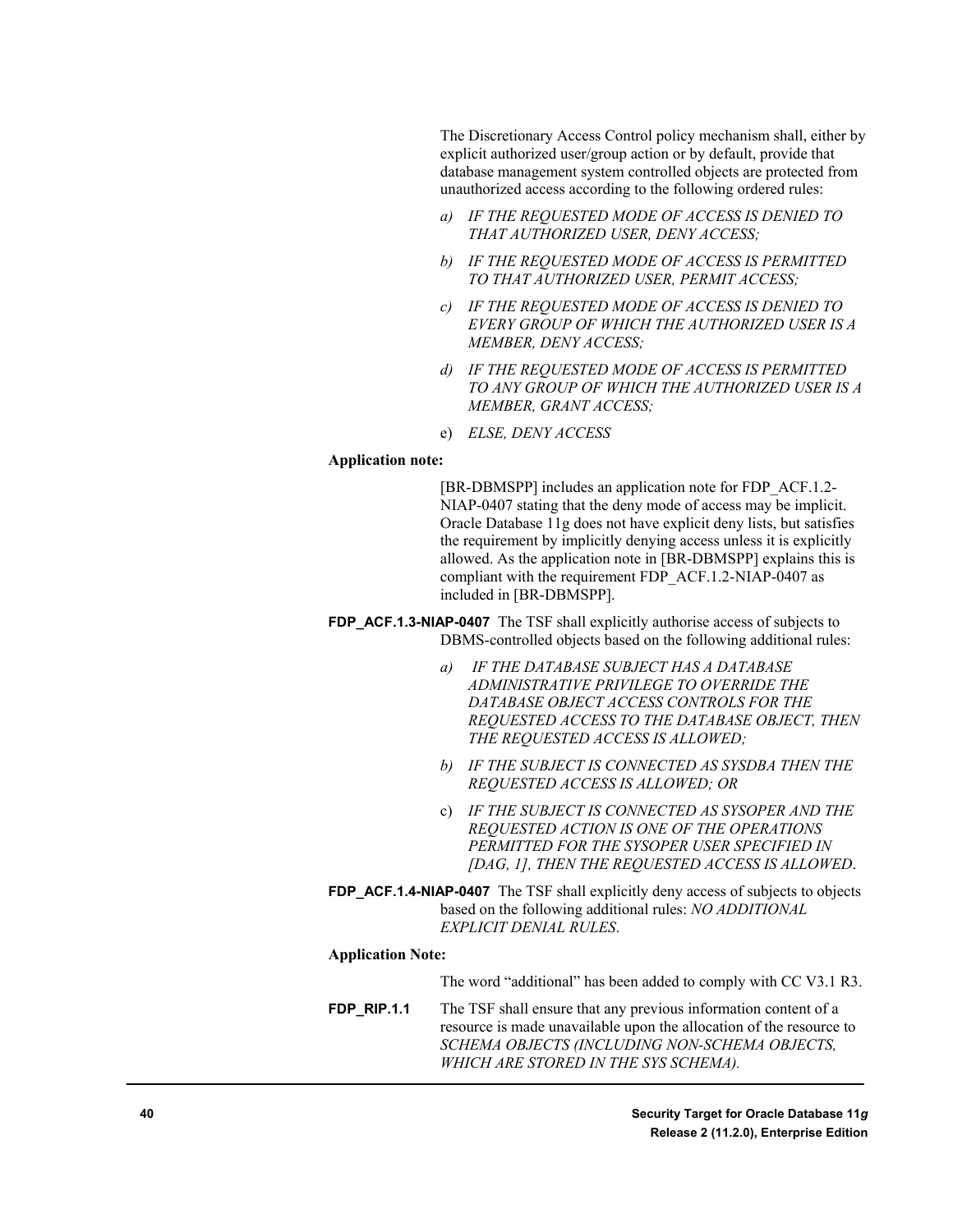#### **Identification and Authentication**

| FIA AFL.1.1 | The TSF shall detect when AN ADMINISTRATOR                  |
|-------------|-------------------------------------------------------------|
|             | <i>CONFIGURABLE</i> POSITIVE INTEGER WITHIN THE RANGE 1     |
|             | TO 2,147,483,646 unsuccessful authentication attempts occur |
|             | related to A USER'S LAST SUCCESSFUL DATABASE SESSION        |
|             | <i>ESTABLISHMENT</i>                                        |

#### **Application Note:**

The values allowed for those parameters in the evaluated configuration are defined in [ECD].

**FIA\_AFL.1.2** When the defined number of unsuccessful authentication attempts has been *MET*, the TSF shall *LOCK THE DATABASE USER'S ACCOUNT*.

#### **Application Note:**

In the case of Enterprise Users no such counter is held and managed globally. Also for Enterprise Users the counters are held locally on each database instance.

- **FIA ATD.1.1** The TSF shall maintain the following list of security attributes belonging to individual users:
	- a) Database user identifier and/or group memberships;
	- b) Security-relevant database roles; and
	- c) *DATABASE OBJECT ACCESS PRIVILEGES*;
	- d) *DATABASE ADMINISTRATIVE PRIVILEGES*;

#### **Application Note:**

Also in the case of Enterprise users the TSF will maintain the list of security attributes of the user once the user has been authenticated. The TSF will extract global roles of an Enterprsie user from the directory once the user is successfully authenticated and set the user's roles and privileges as the combination of both his local and global roles and the privileges assigned to those roles. After this step the directory is not contacted again during a user's session. All access decisions are performed by the TSF based on the user's security attributes determined after successful authentication.

**FIA SOS.1.1** The TSF shall provide a mechanism to verify that secrets *(PASSWORDS FOR USERS)* meet *REUSE, LIFETIME, AND CONTENT METRICS AS DEFINED BY AN AUTHORISED ADMINISTRATIVE USER*.

#### **Application Note:**

In the case of Enterprise Users the Directory Server checks the password policy. This SFR for the TOE applies therefore only for local users. In the case of Enterprise Users the IT environment (the directory) will enforce the password policy defined by the directory.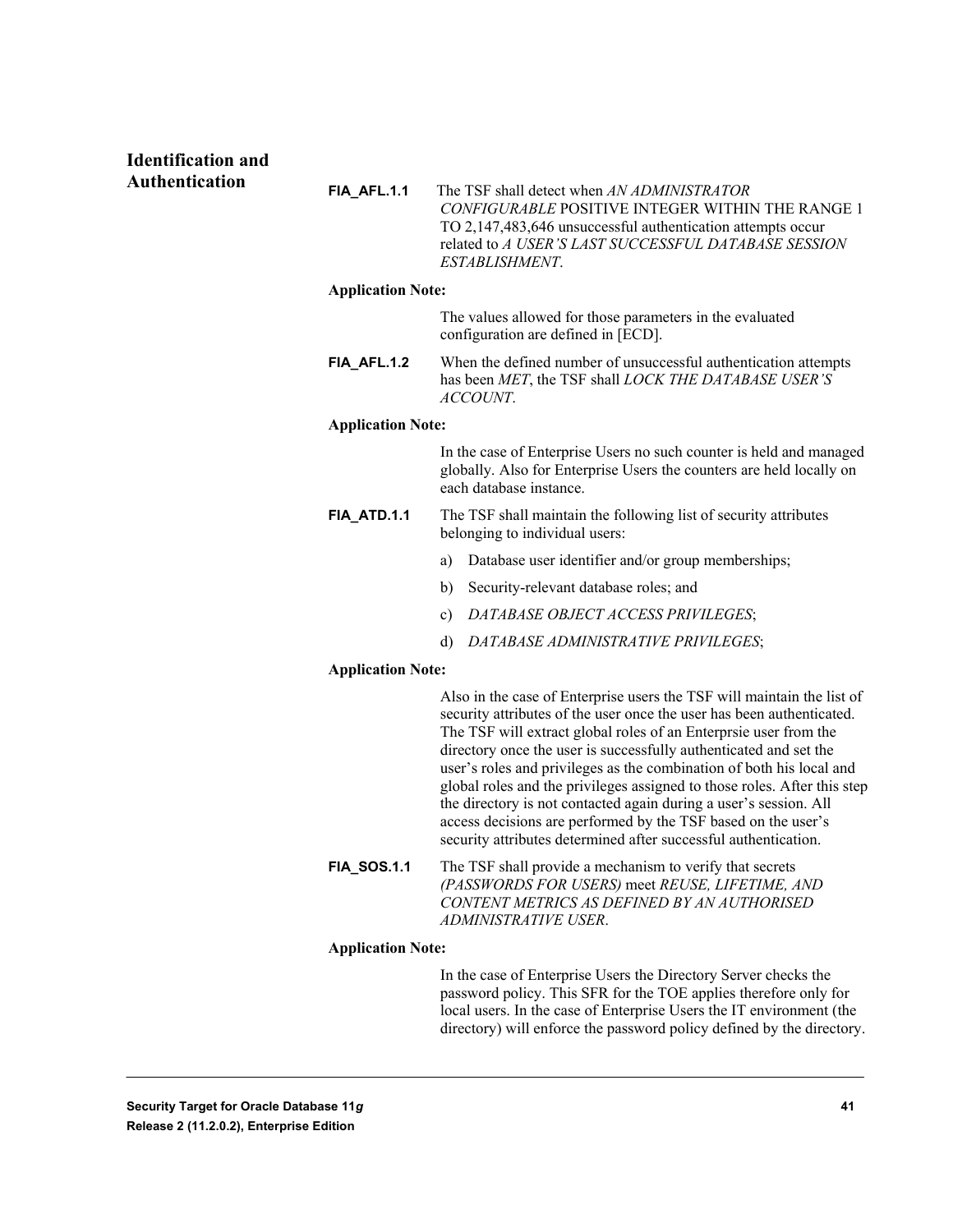- **FIA\_UAU.1.1** The TSF shall allow *THE FOLLOWING LIST OF ACTIONS* on behalf of the user to be performed before the user is authenticated:
	- a) *OBTAIN THE CURRENT ORACLE VERSION STRING AND NUMBER*;
	- b) *ESTABLISH A DATABASE CONNECTION; AND*;
	- c) *RECEIVE AN ERROR MESSAGE UPON ERROR*.
- **FIA\_UAU.1.2** The TSF shall require each user to be successfully authenticated before allowing any other TSF-mediated actions on behalf of that user.
- **FIA\_UID.1.1** The TSF shall allow *THE FOLLOWING LIST OF ACTIONS* on behalf of the user to be performed before the user is identified:
	- a) *OBTAIN THE CURRENT ORACLE VERSION STRING AND NUMBER*;
	- b) *ESTABLISH A DATABASE CONNECTION; AND*;
	- c) *RECEIVE ERROR MESSAGES UPON ERROR*.
- **FIA\_UID.1.2** The TSF shall require each user to be successfully identified before allowing any other TSF-mediated actions on behalf of that user.
- **FIA\_USB.1.1** The TSF shall associate the following user security attributes with subjects acting on the behalf of that user: USER IDENTIFIER, PRIVILEGES AND ROLES.
- **FIA\_USB.1.2** The TSF shall enforce the following rules on the initial association of user security attributes with subjects acting on the behalf of users:
	- *a) ONCE A USER HAS BEEN SUCCESSFULLY IDENTIFIED AND AUTHENTICATED AT THE START OF A SESSION WITH THE TSF, THE USER'S IDENTIFIER IS ACCESSIBLE THROUGHOUT THAT SESSION.*
	- *b) AN OBJECT OR SYSTEM PRIVILEGE IS EFFECTIVE AT THE START OF A USER SESSION IF IT WAS PREVIOUSLY GRANTED TO THE USER (AND NOT SUBSEQUENTLY REVOKED) DIRECTLY, VIA THE PUBLIC USER GROUP OR VIA A ROLE, OR (IN THE CASE OF EN ENTERPRISE USER) GRANTED AS A GLOBAL ROLE OR PRIVILEGE IN THE DIRECTORY.*
	- c) *A USER ESTABLISHING A PROXY SESSION WITH THE TSF ON BEHALF OF ANOTHER USER CAN CONTROL WHICH ROLES ARE AVAILABLE TO THAT USER AT THE START OF THE SESSION.*
- **FIA\_USB.1.3** The TSF shall enforce the following rules governing changes to the user security attributes associated with subjects acting on the behalf of users:
	- *a) IF AN OBJECT OR SYSTEM PRIVILEGE APPLYING TO A USER IS GRANTED OR REVOKED WHILE THE USER HAS A CURRENT SESSION WITH THE TSF, THIS CHANGE APPLIES TO THE SET OF LOCALLY MANAGED*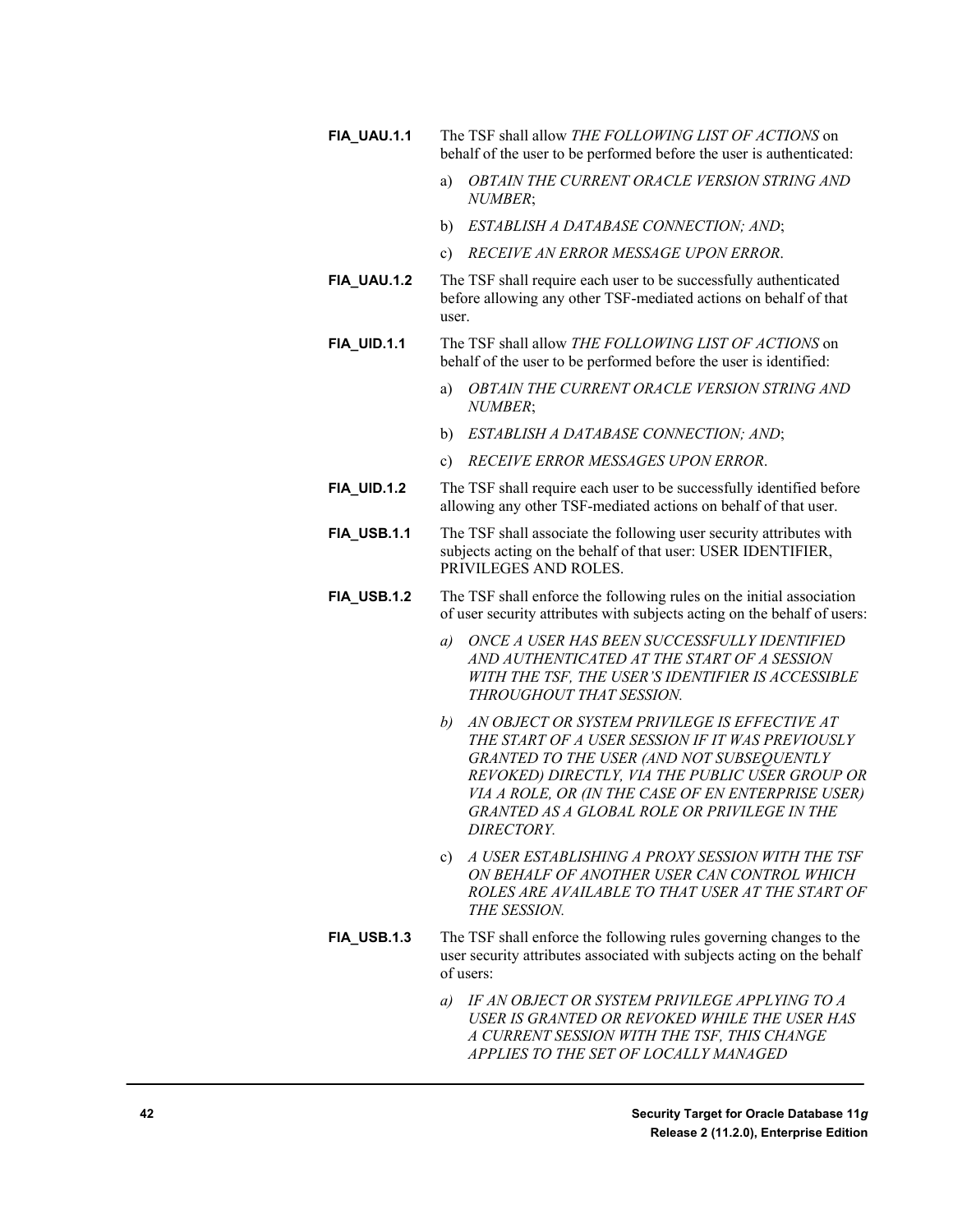*PRIVILEGES EFFECTIVE DURING THE USER SESSION. THIS RULE APPLIES TO PRIVILEGES GRANTED TO THE USER DIRECTLY OR VIA THE PUBLIC USER GROUP OR VIA A ROLE. IN THE CASE OF AN ENTERPRISE USER CHANGES TO HIS GLOBAL ROLES AND PRIVILEGES BECOME EFFECTIVE THE NEXT TIME THE USER LOGS ON.*

- *b) DURING A SESSION WITH THE TSF, THE USER CAN CONTROL WHICH ROLES GRANTED TO THAT USER ARE EFFECTIVE.*
- *c) IF A USER EXECUTES A VIEW OR A PROGRAM UNIT OWNED BY ANOTHER USER THAT WAS CREATED WITH "DEFINER'S RIGHTS", THE PRIVILEGES OF THE OWNING USER ARE EFFECTIVE DURING THE EXECUTION OF THE VIEW OR PROGRAM UNIT.*
- d) *A LOCAL USER CAN CHANGE THE PASSWORD ASSOCIATED WITH THAT USER IF THE NEW PASSWORD COMPLIES WITH THE CONFIGURABLE CONTROLS INCLUDED IN THE PASSWORD MANAGEMENT INFORMATION THAT APPLIES TO THE USER.*
- **FMT\_MOF.1.1** The TSF shall restrict the ability to disable and enable the functions relating to the specification of events to be audited to authorized administrators. **FMT\_MSA.1.1** The TSF shall enforce the Discretionary Access Control policy to restrict the ability to manage all the security attributes to authorized **Security Management**

administrators.

#### **Application note:**

This requirement is implemented as follows:

- a) database object access privileges to the object's owner and other database users authorized by the owner.
- b) database system privileges to users who have been granted that privilege with admin option or users who connect as sysdba.
- c) database roles to database users authorized to modify roles.

This requirement applies to all security attributes stored and managed by the TSF. For security attributes managed outside of the TSF, the IT environment needs to ensure proper management.

#### **Application note:**

A refinement of this requirement has been performed in [BR-DBMSPP] and this refinement is also included in this Security Target.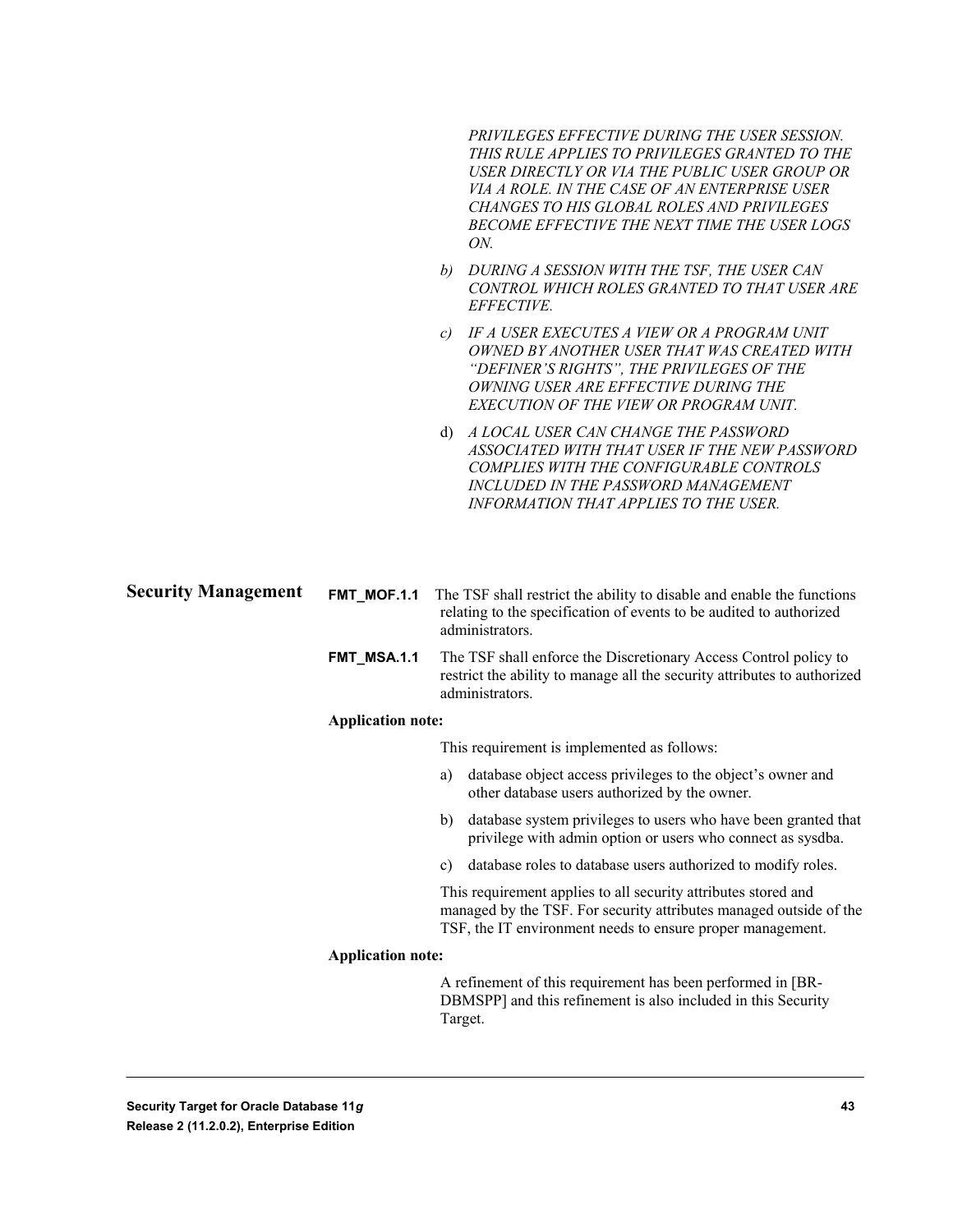**FMT\_MSA\_(EXT).3.1** The TSF shall enforce the Discretionary Access Control policy to provide restrictive default values for security attributes that are used to enforce the SFP.

#### **Application note:**

This requirement applies to all security attributes managed locally by the TSF. For security attributes managed outside of the TSF, the IT environment needs to ensure proper management.

- **FMT MTD.1.1(1)** The TSF shall restrict the ability to include or exclude the auditable events to authorized administrators.
- **FMT\_MTD.1.1(2)** The TSF shall, *ACCORDING TO TABLES 5 BELOW*, restrict the ability to *PERFORM OPERATIONS ON* the *TSF DATA* to *AUTHORIZED ADMINISTRATORS*.
- **FMT\_REV.1.1(1)** The TSF shall restrict the ability to revoke *THE RESOURCE LIMITS, ROLES AND PRIVILEGES* associated with the *USERS* under the control of the TSC to *THE AUTHORISED ADMINISTRATOR*.

#### **Application note:**

This requirement applies to all security attributes managed locally by the TSF. For security attributes managed outside of the TSF, the IT environment needs to ensure proper management.

#### **Application note:**

This requirement has been modified from the requirement as stated in [BR-DBMSPP] to take the format of the component as defined in CC V3.1 R3. The content has been preserved. This modification is necessary to make this ST compliant with CC V3.1 R3 while the original version of [BR-DBMSPP] was developed before release 3 of CC V3.1 was published and the latest version of [BR-DBMSPP] was not adjusted with CC V3.1 Release 3.

- **FMT\_REV.1.2(1)** The TSF shall enforce the FOLLOWING rules:
	- a) *REVOCATION OF DATABASE ADMINISTRATIVE PRIVILEGES SHALL TAKE EFFECT PRIOR TO WHEN THE DATABASE USER BEGINS THE NEXT DATABASE SESSION*;
- **FMT\_REV.1.1(2)** The TSF shall restrict the ability to revoke ALL MANAGEABLE security attributes associated with the OBJECTS under the control of the TSC to the AUTHORISED ADMINISTRATOR AND DATABASE USERS AS ALLOWED BY THE DISCRETIONARY ACCESS CONTROL POLICY.

#### **Application note:**

This requirement has been modified from the requirement as stated in [BR-DBMSPP] to take the format of the component as defined in CC V3.1 R3. The content has been preserved. This modification is necessary to make this ST compliant with CC V3.1 R3 while the original version of [BR-DBMSPP] was developed before release 3 of CC V3.1 was published and the latest version of [BR-DBMSPP] was not adjusted with CC V3.1 Release 3.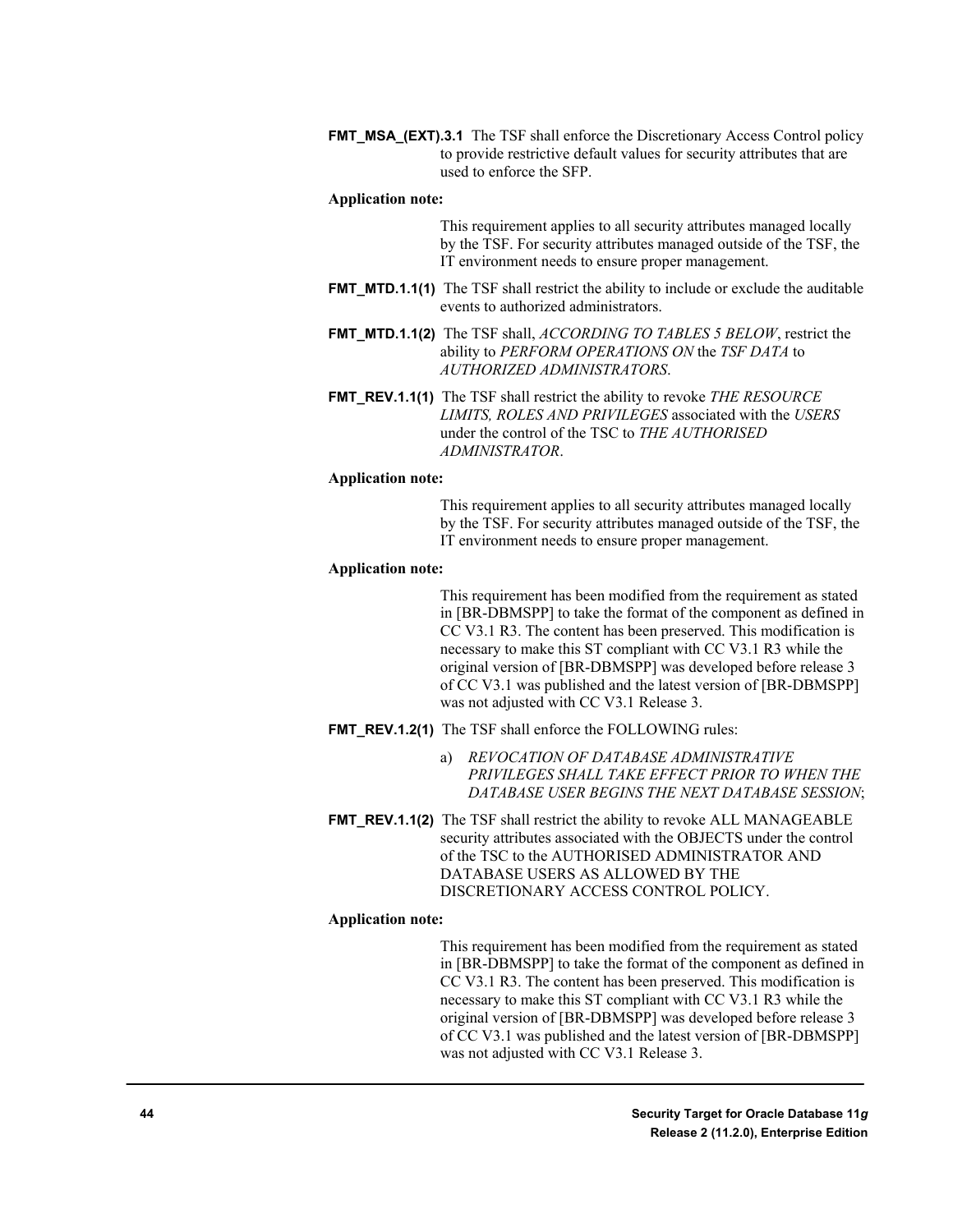**FMT\_REV.1.2(2)** The TSF shall enforce the FOLLOWING rules:

- a) *REVOCATION OF DATABASE OBJECT ACCESS PRIVILEGES SHALL TAKE EFFECT PRIOR TO ALL SUBSEQUENT ATTEMPTS TO ESTABLISH ACCESS TO THE DATABASE OBJEC*T;
- **FMT\_SMF.1.1** The TSF shall be capable of performing the following management functions:
	- a) *THE OPERATIONS ON TSF DATA SPECIFIED IN TABLE 5 BELOW*;
	- b) *MODIFICATION OF THE DATABASE OBJECT SECURITY ATTRIBUTES AS SPECIFIED IN SFR FMT\_MSA.1.1*.

| Component               | Operation                                                   | <b>TSF Data</b>                                                                                                                                                    |
|-------------------------|-------------------------------------------------------------|--------------------------------------------------------------------------------------------------------------------------------------------------------------------|
| FAU_GEN.1-NIAP-<br>0410 |                                                             |                                                                                                                                                                    |
| FAU GEN (EXT).2         |                                                             |                                                                                                                                                                    |
| FAU SAR.1               | deletion,<br>modification,<br>addition                      | the group of database users with<br>read access right to the database<br>audit records                                                                             |
| FAU SAR.3               |                                                             |                                                                                                                                                                    |
| FAU SEL.1-NIAP-<br>0407 | maintenance of<br>the right to view /<br>modify             | the database audit events                                                                                                                                          |
| FAU STG.1               |                                                             |                                                                                                                                                                    |
| FAU STG.4               | a) maintenance<br>b) deletion,<br>modification,<br>addition | actions to be taken in case of<br>DATABASE audit storage failure                                                                                                   |
| FDP ACC.1               |                                                             |                                                                                                                                                                    |
| FDP ACF.1-NIAP-<br>0407 | managing                                                    | the attributes used to make explicit<br>access or denial based decisions                                                                                           |
| FDP RIP.1               |                                                             |                                                                                                                                                                    |
| FIA AFL.1               | management                                                  | a) the threshold for unsuccessful<br><b>DATABASE</b> authentication<br>attempts<br>b) actions to be taken in the event<br>of an DATABASE authentication<br>failure |
| FIA ATD.1               |                                                             |                                                                                                                                                                    |

*Table 5: Required Management Functionality*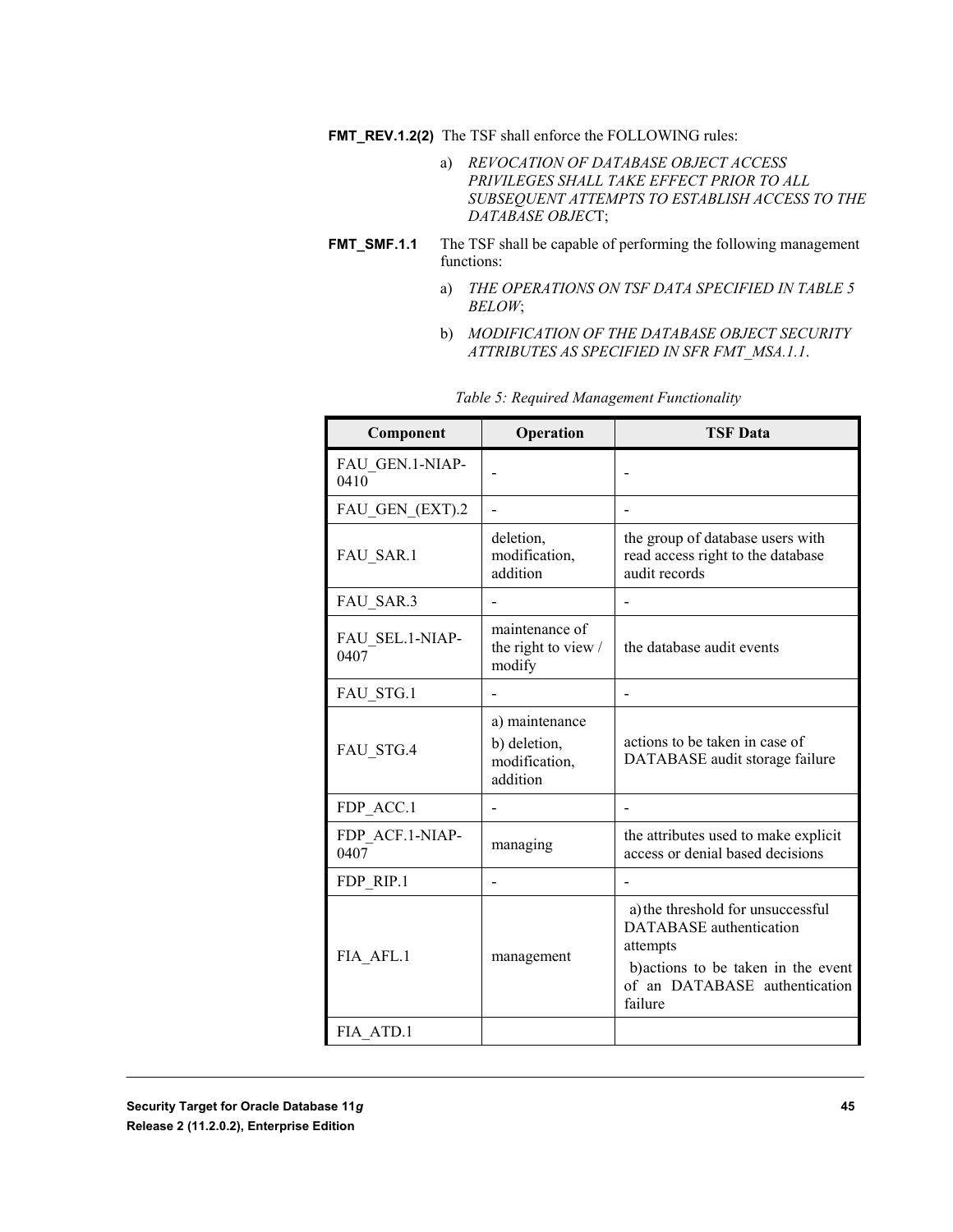| Component         | Operation      | <b>TSF Data</b>                                                                                                                                                                                                                                  |
|-------------------|----------------|--------------------------------------------------------------------------------------------------------------------------------------------------------------------------------------------------------------------------------------------------|
| FIA_SOS.1         | management     | the metric used to verify the DATA-<br><b>BASE</b> secrets                                                                                                                                                                                       |
| FIA UAU.1         | management     | a) the DATABASE authentication<br>data<br>b)the DATABASE authentication<br>data by the associated DATABASE<br>user<br>c) the action lists, if an authorised<br>DATABASE administrator can<br>change the actions allowed before<br>authentication |
| FIA UID. 1        | management     | the user identities                                                                                                                                                                                                                              |
| FIA USB.1         |                |                                                                                                                                                                                                                                                  |
| FMT MOF. 1        | manage         | auditable events                                                                                                                                                                                                                                 |
| FMT MSA. 1        | manage         | the group of DATABASE roles that<br>can interact with the DATABASE<br>security attributes                                                                                                                                                        |
| FMT MSA (EXT).3   | manage         | a) the group of DATABASE roles that<br>can specify initial values<br>b) the permissive or restrictive setting<br>of default values for a given<br>DATABASE access control SFP                                                                    |
| FMT MTD. 1        | manage         | the group of DATABASE roles that<br>can interact with the TSF data                                                                                                                                                                               |
| $FMT$ REV. $1(1)$ |                |                                                                                                                                                                                                                                                  |
| FMT REV. $1(2)$   |                |                                                                                                                                                                                                                                                  |
| FMT_SMR. 1        | manage         | the group of DATABASE users that<br>are part of a DATABASE role                                                                                                                                                                                  |
| FRU_RSA. 1        | specify        | maximum limits for a resource for<br>DATABASE groups and/or individ-<br>ual DATABASE users and/or<br>DATABASE subjects by an DATA-<br><b>BASE</b> administrator                                                                                  |
| FTA MCS.1         | manage         | the maximum allowed number of<br>concurrent DATABASE user<br>DATABASE sessions by a DATA-<br><b>BASE</b> administrator                                                                                                                           |
| FTA_TAH_(EXT).1   |                |                                                                                                                                                                                                                                                  |
| FTA TSE.1         | $\overline{a}$ |                                                                                                                                                                                                                                                  |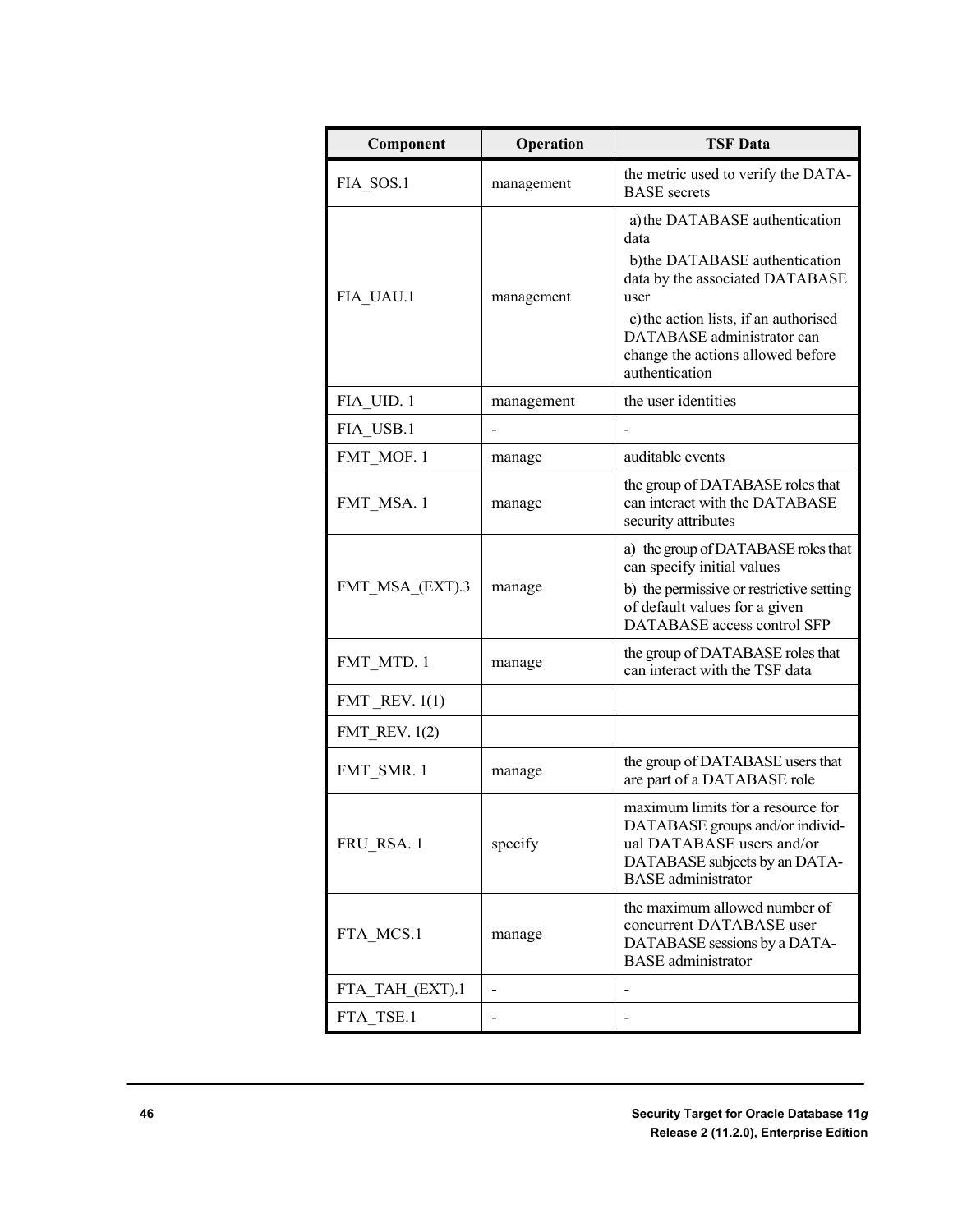|                              | <b>Application note:</b> |                                                                                                                                                                                                                                                                                                                                                                                                                                                                                                                     |
|------------------------------|--------------------------|---------------------------------------------------------------------------------------------------------------------------------------------------------------------------------------------------------------------------------------------------------------------------------------------------------------------------------------------------------------------------------------------------------------------------------------------------------------------------------------------------------------------|
|                              |                          | In [BR-DBMSPP] the SFR is related to 'security management<br>functions'. This Security Target has chosen the wording<br>'management functions' as defined in part 2 of the Common Criteria.                                                                                                                                                                                                                                                                                                                         |
|                              | FMT_SMR.1.1              | The TSF shall maintain the roles:                                                                                                                                                                                                                                                                                                                                                                                                                                                                                   |
|                              |                          | authorized administrator; and<br>a)                                                                                                                                                                                                                                                                                                                                                                                                                                                                                 |
|                              |                          | DATABASE USER;<br>b)                                                                                                                                                                                                                                                                                                                                                                                                                                                                                                |
|                              |                          | DATABASE ROLES DEFINED BY SUITABLY PRIVILEGED<br>c)<br>DATABASE ADMINISTRATIVE USERS.                                                                                                                                                                                                                                                                                                                                                                                                                               |
|                              | <b>FMT_SMR.1.2</b>       | The TSF shall be able to associate users with roles.                                                                                                                                                                                                                                                                                                                                                                                                                                                                |
| <b>Protection of the TOE</b> |                          |                                                                                                                                                                                                                                                                                                                                                                                                                                                                                                                     |
| <b>Security Functions</b>    |                          | <b>FPT_TRC_(EXT).1.1</b> The TSF shall ensure that TSF data is consistent between parts<br>of the TOE by providing a mechanism to bring inconsistent TSF<br>data into a consistent state in a timely manner.                                                                                                                                                                                                                                                                                                        |
|                              | <b>Application note:</b> |                                                                                                                                                                                                                                                                                                                                                                                                                                                                                                                     |
|                              |                          | It should be noted that the TOE holds TSF data like all the user<br>related data, all the privileges and user roles as well as its<br>configuration data and audit data in data structures that are part of<br>the database. The TOE replicates TSF data between the disk and its<br>cache and system global area to ensure fast access to the data.<br>Consistency between the data on disk and the data in the cache is<br>achieved using the database mechanisms to ensure data integrity on<br>database update. |
|                              |                          | In the case of Real Application Cluster, the cache and system global<br>area itself are replicated on each node and consistency is achieved<br>using RAC specific functions to manage the update of items in the<br>cache or system global area on each node.                                                                                                                                                                                                                                                       |
|                              |                          | It should be noted that other mechanisms like RAID may optionally<br>be used to ensure consistency of replicated data on disks. Those<br>mechanisms are not part of the TOE but are part of the TOE<br>environment. They are neither mandated by the TOE, nor are they -<br>if used - evaluated in any way in this evaluation.                                                                                                                                                                                      |
| <b>Resource Utilisation</b>  | <b>FRU_RSA.1.1</b>       | The TSF shall enforce maximum quotas of the following resources:                                                                                                                                                                                                                                                                                                                                                                                                                                                    |
|                              |                          | CPU TIME;<br>a)                                                                                                                                                                                                                                                                                                                                                                                                                                                                                                     |
|                              |                          | <b>ELAPSED TIME;</b><br>b)                                                                                                                                                                                                                                                                                                                                                                                                                                                                                          |
|                              |                          | LOGICAL DATA BLOCKS READ; AND:<br>c)                                                                                                                                                                                                                                                                                                                                                                                                                                                                                |
|                              |                          | DATABASE STORAGE ALLOCATED. that AN INDIVIDUAL<br>d)<br>USER can use OVER A SPECIFIED PERIOD OF TIME.                                                                                                                                                                                                                                                                                                                                                                                                               |
| <b>TOE Access</b>            | FTA_MCS.1.1              | The TSF shall restrict the maximum number of concurrent sessions<br>that belong to the same user.                                                                                                                                                                                                                                                                                                                                                                                                                   |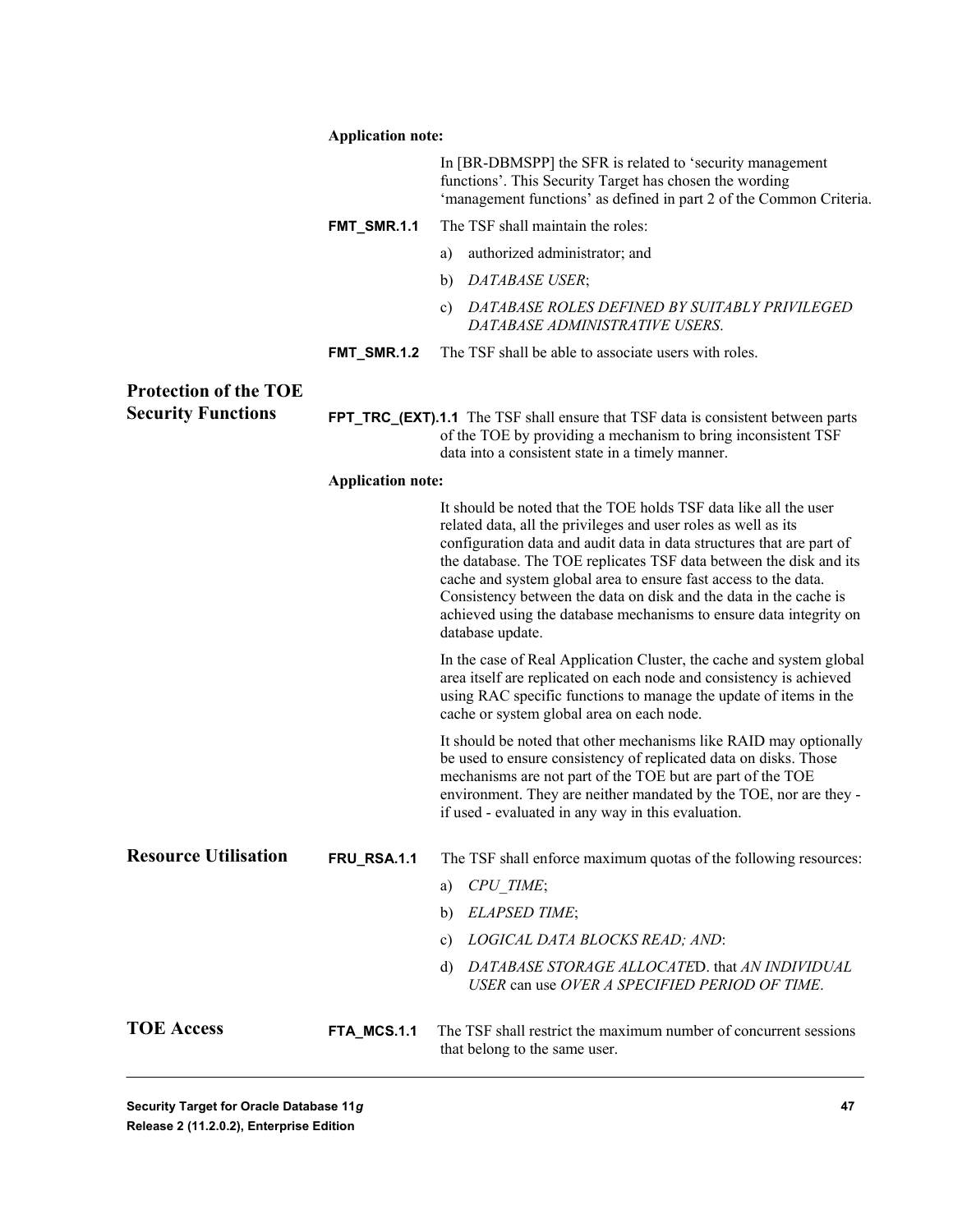- **FTA\_MCS.1.2** The TSF shall enforce, by default, a limit of *AN ADMIN CONFIGURABLE NUMBER OF* sessions per user.
- **FTA\_TAH\_(EXT).1.1** Upon successful session establishment, the TSF shall store and retrieve the date and time of the last successful session establishment to the user.
- **FTA\_TAH\_(EXT).1.2** Upon successful session establishment, the TSF shall store and retrieve the date and time of the last unsuccessful attempt to session establishment and the number of unsuccessful attempts since the last successful session establishment.
- **FTA\_TSE.1.1** The TSF shall be able to deny session establishment based on attributes that can be set explicitly by authorized administrator(s), including user identity and/or group identity, time of day, day of the week, and *NO ADDITIONAL ATTRIBUTES*.

#### **Application Note:**

Note that the DBA and OPER users can always connect to the database.

# **TOE Security Assurance Requirements**

The target assurance level is EAL4 as defined in Part 3 of the CC, augmented with ALC FLR.3. This is a superset of the security assurance requirements of [BR-DBMSPP].

# **Security Requirements Rationale**

| <b>Suitability of Security</b> | [BR-DBMSPP, section 6.3] show that the SFRs defined in [BR-DBMSPP, sections                                                                                                                                                                                                                                                                                                                                                                                                                                                                                                                                                                                   |  |  |  |
|--------------------------------|---------------------------------------------------------------------------------------------------------------------------------------------------------------------------------------------------------------------------------------------------------------------------------------------------------------------------------------------------------------------------------------------------------------------------------------------------------------------------------------------------------------------------------------------------------------------------------------------------------------------------------------------------------------|--|--|--|
| <b>Requirements</b>            | 5.1 and 5.2 and 5.3] satisfy the IT security objectives defined in [BR-DBMSPP].                                                                                                                                                                                                                                                                                                                                                                                                                                                                                                                                                                               |  |  |  |
|                                | The table below correlates the IT security objectives to the SFR that is additional to<br>those provided in [BR-DBMSPP] which satisfy them (as indicated by a Y), showing<br>that each IT security objective is satisfied by the additional SFR, and that the<br>additional SFR satisfies at least one IT security objective. Note that some additional<br>SFRs actually contribute to satisfy security objectives defined in [BR-DBMSPP].<br>Therefore the security objectives those SFRs contribute to are listed in the table, while<br>those security objectives listed in [BR-DBMSPP] where none of the additional SFRs<br>contribute to are not listed. |  |  |  |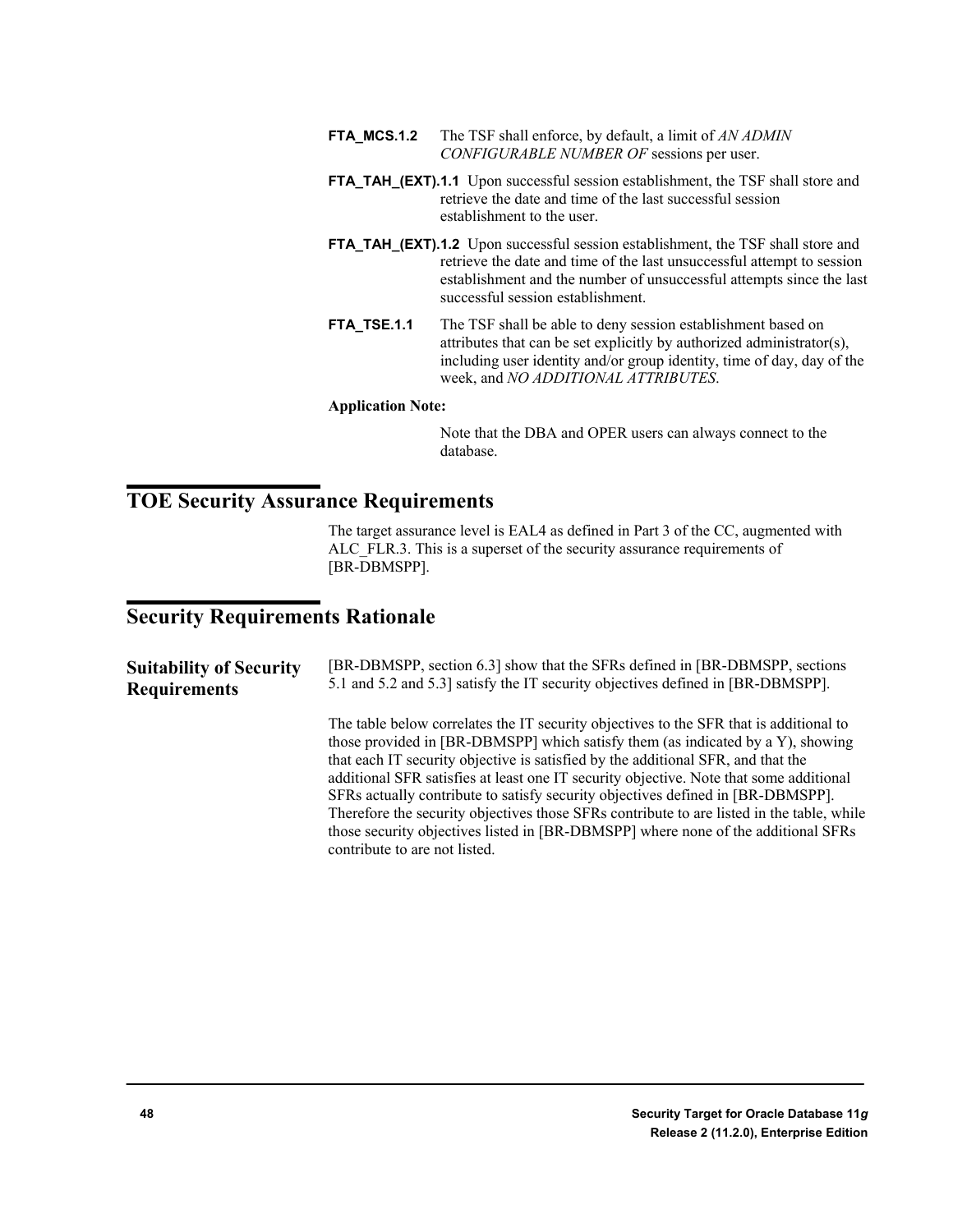| Requirement    | O.RESOURCE | <b>O.AUDIT REVIEW</b> | O.AUDIT_PROTECTION | O.TOE_ACCESS | <b>O.MANAGE</b> |
|----------------|------------|-----------------------|--------------------|--------------|-----------------|
| FAU SAR.1      |            | Y                     |                    |              |                 |
| FAU_SAR.3      |            | Y                     |                    |              |                 |
| FAU_STG.1      |            |                       | Y                  |              |                 |
| FAU_STG.4      |            |                       | Y                  |              |                 |
| FIA AFL.1      |            |                       |                    | Y            |                 |
| FIA_SOS.1      |            |                       |                    | Y            |                 |
| FIA_UAU.1      |            |                       |                    | Y            |                 |
| FIA_UID.1      |            |                       |                    | Y            |                 |
| FIA USB.1      |            |                       |                    | Y            |                 |
| $FIA$ MTD.1(2) |            |                       |                    |              | Y               |
| FRU_RSA.1      | Y          |                       |                    |              |                 |

*Table 6: Correlation of IT Security Objectives to the SFR Additional to [BR-DBMSPP] and to the security architecture*

Note: O.TOE\_ACCESS is an objective defined in [BR\_DBMSPP], but it maps to several of the additional SFRs in this Security Target. Therefore this objective is listed in the table.

[BR\_DBMSPP] maps the security objective O.PARTIAL\_SELF\_PROTECTION to ADV ARC.1 and not to any SFR. This is viewed as acceptable, since the objective is indeed fully addressed by the security architecture.

#### *Suitability of the additional SFRs*

FAU\_SAR.1 in conjunction with FMT\_MTD.1(2) and FMT\_SMF.1 allows an authorized administrator to read the audit records.

FAU\_SAR.3 in combination with FAU\_SAR.1 allows to evaluate the audit records thus assisting in making users accountable for their actions.

FAU\_STG.1 in combination with FPT\_SEP\_EXP.1 allows the TOE to protect the audit records from unauthorized deletion.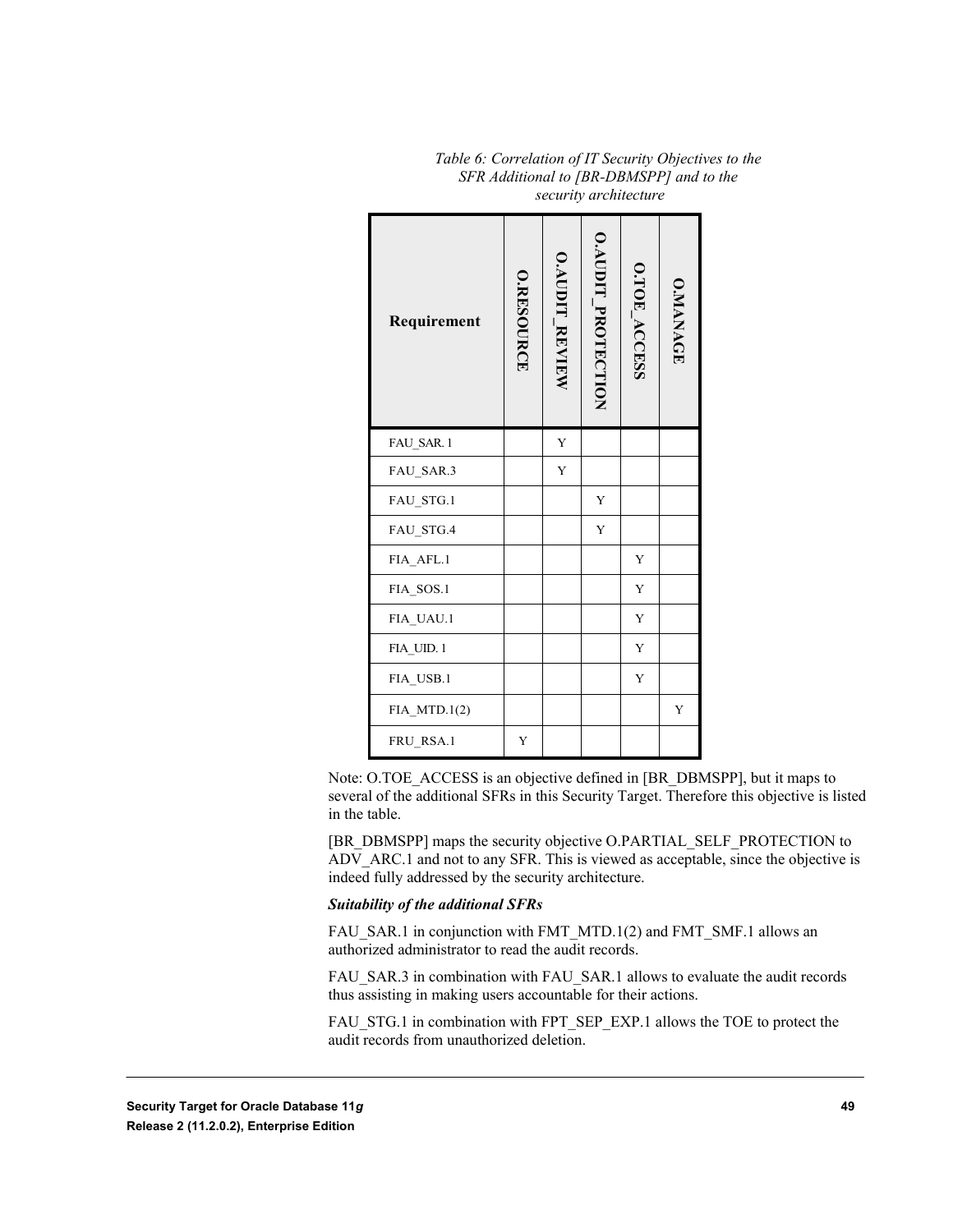|                            | FAU_STG.4 in combination with FPT_SEP_EXP.1, FMT_MTD.1(2) and<br>FMT_SMF.1 allows to limit the loss of audit records in the event the audit log gets<br>full.                                                                                                                                                                                                                                                                                      |
|----------------------------|----------------------------------------------------------------------------------------------------------------------------------------------------------------------------------------------------------------------------------------------------------------------------------------------------------------------------------------------------------------------------------------------------------------------------------------------------|
|                            | FIA_AFL.1 in combination with FMT_MTD.1(2) and FMT_SMF.1 allows an<br>authorized administrator to limit the number of unsuccessful authentication attempts.                                                                                                                                                                                                                                                                                        |
|                            | FIA_SOS.1 in combination with FMT_MTD.1(2) and FMT_SMF.1 allows an<br>authorized administrator to define a password policy enforcing a defined metric for<br>password quality.                                                                                                                                                                                                                                                                     |
|                            | FIA UAU.1 in combination with FIA UID.1 ensures that users must identify and<br>authenticate correctly before they are allowed to use TOE functions that require<br>access control, accountability or the use of resources that can be limited.                                                                                                                                                                                                    |
|                            | FIA_UID.1 supports FIA_UAU.1 and ensures that the TOE is able to identify the<br>identity of users as required for the access control, accountability and resource control<br>functions.                                                                                                                                                                                                                                                           |
|                            | FIA USB.1 relies on FIA UAU.1 and FIA UID.1 to provide the correct user identity<br>and allows database subjects to identify the user they are action on behalf of. This<br>function allows the TSF to link calls of TSF interfaces by database subjects with the<br>user this call is associated with and thus perform access control, accountability and<br>resource control also for functions a database subject performs on behalf of a user. |
|                            | ADV_ARC.1 ensures that any access to controlled resources of the TOE that is<br>performed using interfaces of the TOE is mediated by the access control functions of<br>the TOE.                                                                                                                                                                                                                                                                   |
|                            | FRU_RSA.1 in combination with FMT_MTD.1(2) and FMT_SMF.1 ensures that an<br>authorized administrator is able to define resource limits for defined resources that a<br>user is allowed to use and ensure that the user does not exceed the defined limits.                                                                                                                                                                                         |
|                            | In addition with the rationale provided in [BR-DBMSPP], this rationale thus<br>demonstrates the suitability of the TOE security requirements.                                                                                                                                                                                                                                                                                                      |
| <b>Dependency Analysis</b> | Table 14 in [BR-DBMSPP] provides the dependency analysis for the SFRs included<br>there. The following modifications to the arguments provided there apply for this<br>TOE:                                                                                                                                                                                                                                                                        |
|                            | FAU GEN EXP.2: Due to the additional functions included in the TOE the<br>dependency on FIA UID.1 is satisfied by the TOE, not the TOE environment.                                                                                                                                                                                                                                                                                                |
|                            | FMT SMR.1: Due to the additional functions included in the TOE the dependency on<br>FIA UID.1 is satisfied by the TOE, not the TOE environment.                                                                                                                                                                                                                                                                                                    |
|                            | FTA MCS.1: Due to the additional functions included in the TOE the dependency on<br>FIA UID.1 is satisfied by the TOE, not the TOE environment.                                                                                                                                                                                                                                                                                                    |
|                            | The following table includes the dependency analysis for the additional SFRs included<br>in this ST:                                                                                                                                                                                                                                                                                                                                               |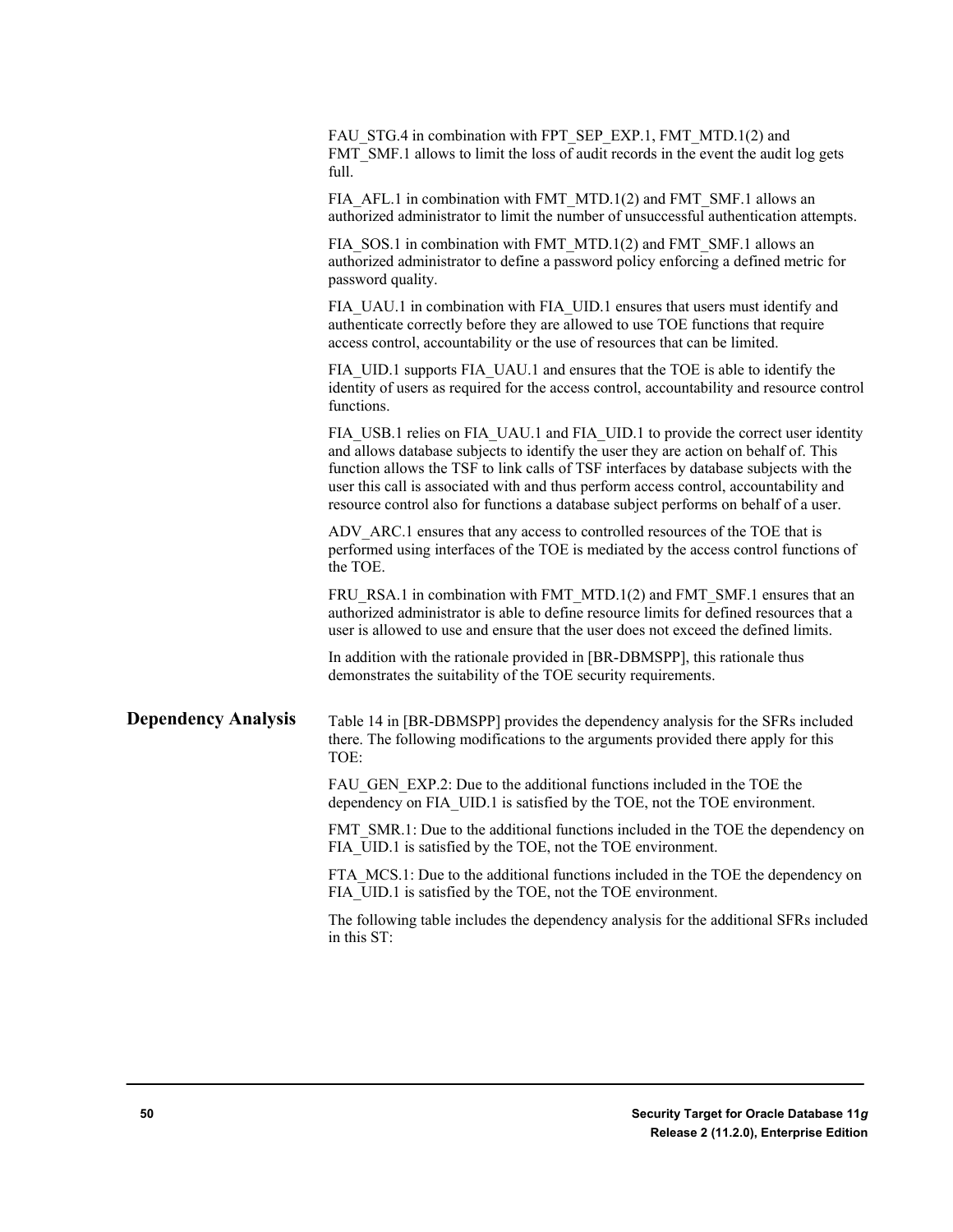| <b>Requirement</b> | <b>Dependencies</b>     | <b>Satisfied</b>                          |
|--------------------|-------------------------|-------------------------------------------|
| <b>FAU SAR.1</b>   | FAU GEN.1               | Yes, by<br>FAU GEN.1-<br><b>NIAP-0410</b> |
| FAU SAR.3          | FAU SAR. 1              | Yes                                       |
| <b>FAU STG.1</b>   | FAU GEN.1               | Yes, by<br>FAU GEN.1-<br><b>NIAP-0410</b> |
| FAU STG.4          | FAU STG. 1              | Yes                                       |
| FIA AFL.1          | FIA UAU.1               | Yes                                       |
| FIA SOS.1          |                         |                                           |
| FIA UAU.1          | FIA UID.1               | Yes                                       |
| FIA UID.1          |                         |                                           |
| FIA USB.1          | FIA ATD.1               | Yes                                       |
| $FMT_MTD.1(2)$     | FMT SMF.1<br>FMT SMR. 1 | Yes                                       |
| FRU RSA.1          |                         |                                           |

*Table 7: Functional Component Dependency Analysis*

For the dependency analysis of the security assurance requirements: EAL4 is a selfcontained assurance package and ALC\_FLR.3 has no dependencies on any other component.

The supportive dependencies discussed in [BR-DBMSPP] apply to the TOE. The following additional supportive dependencies exist for the TOE with the SFRs that are not present in [BR-DBMSPP]: **Demonstration of Mutual Support**

> FAU\_SAR.1 and FAU\_SAR.3 are supported by FMT\_SMF.1 and FMT\_SMR.1 to manage the privileges allowing an authorized administrator to read and evaluate the audit records, by FAU\_STG.1 to protect the audit trail from unauthorized access and by FAU\_STG.4 to ensure the completeness of the audit trail.

FAU\_STG.1 supports FAU\_SAR.1 by preventing unauthorized access to the audit trail.

FAU\_STG.4 supports FAU\_SAR.1 and FAU\_SAR.3 by ensuring the completeness of the audit trail.

FIA AFL.1 supports FIA\_UAU.1 and FIA\_SOS.1 by ensuring that the authentication function is not weakened by allowing unlimited authentication attempts.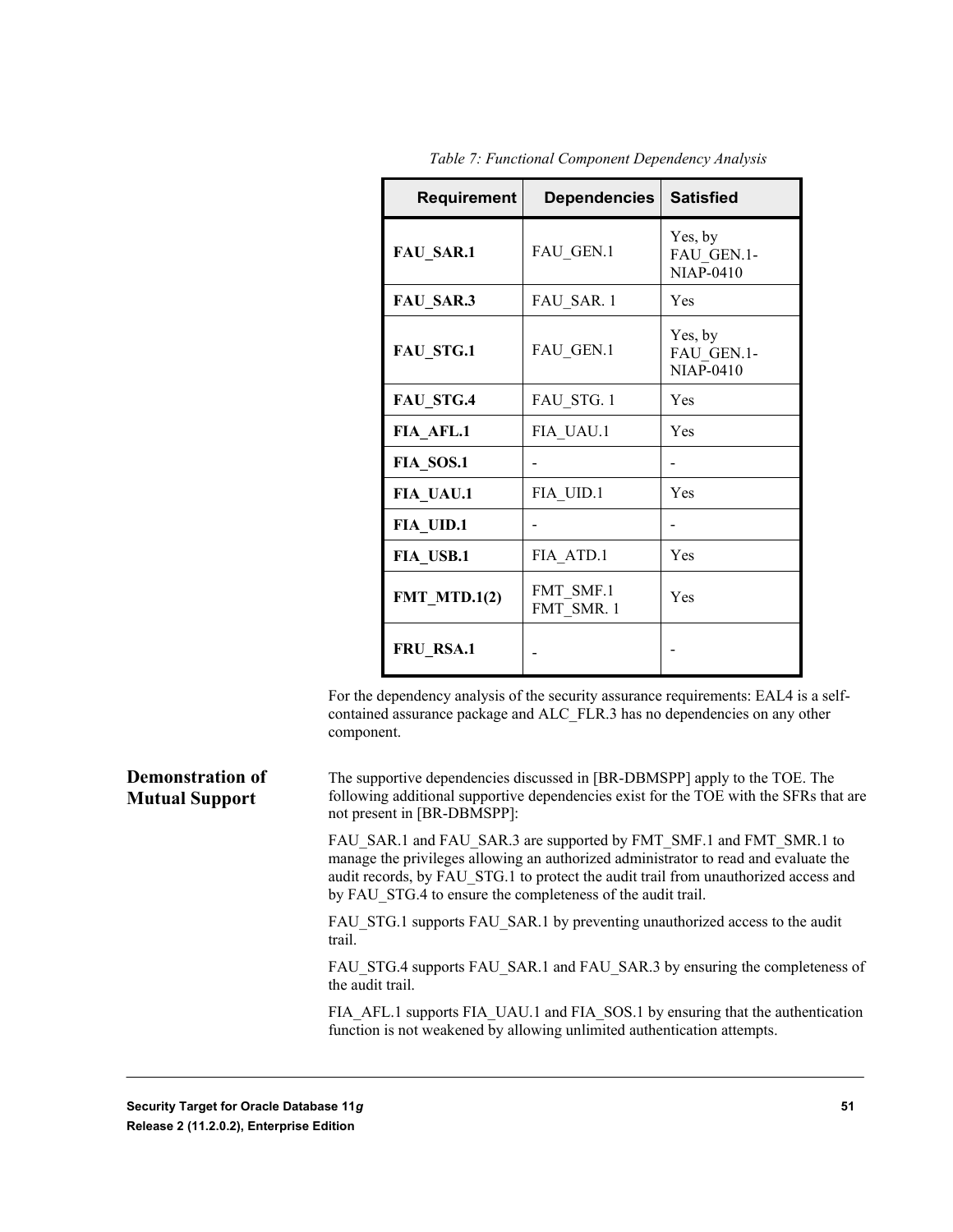FIA\_SOS.1 supports FIA\_UAU.1 by ensuring that passwords are not easily guessable thereby reducing the probability of an unauthorized person getting access to the TOE.

FIA\_UAU.1 together with FIA\_USB.1 supports almost all other functions by ensuring that the TOE can make decisions (access, audit, management) based on the verified identity of the user.

FIA\_UID.1 supports FIA\_USB.1 allowing to bind database subjects to users.

FRU RSA.1 is a security function of its own. It is supported by the user identification and authentication allowing to enforce quotas for users and FMT\_MTD.1 allowing to manage those quotas.

Assurance Requirements The target assurance level is EAL4, augmented with ALC\_FLR.3, which exceeds the minimum assurance requirement stated in [BR-DBMSPP]. EAL4 is appropriate for the TOE because it is designed for use in environments where EAL4 assurance is required to reduce the risk to the assets that the TOE is intended to protect. **Appropriate**

> ALC\_FLR.3 has been included in addition to EAL4 to cause the evaluation of the TOE's flaw remediation procedures which Oracle database users need to be in place following the release of the TOE. These procedures are required to offer continuing assurance to users that Oracle Database 11g provides secure storage of and access to the data which is crucial to their enterprise's success.

To meet this requirement, the flaw remediation procedures must offer:

- the ability for TOE users to report potential security flaws to Oracle,
- the resolution and correction of any flaws with assurance that the corrections introduce no new security flaws, and
- the timely distribution of corrective actions to users.

ALC FLR.3 is the ALC FLR component which is at an appropriate level of rigour to cover these requirements.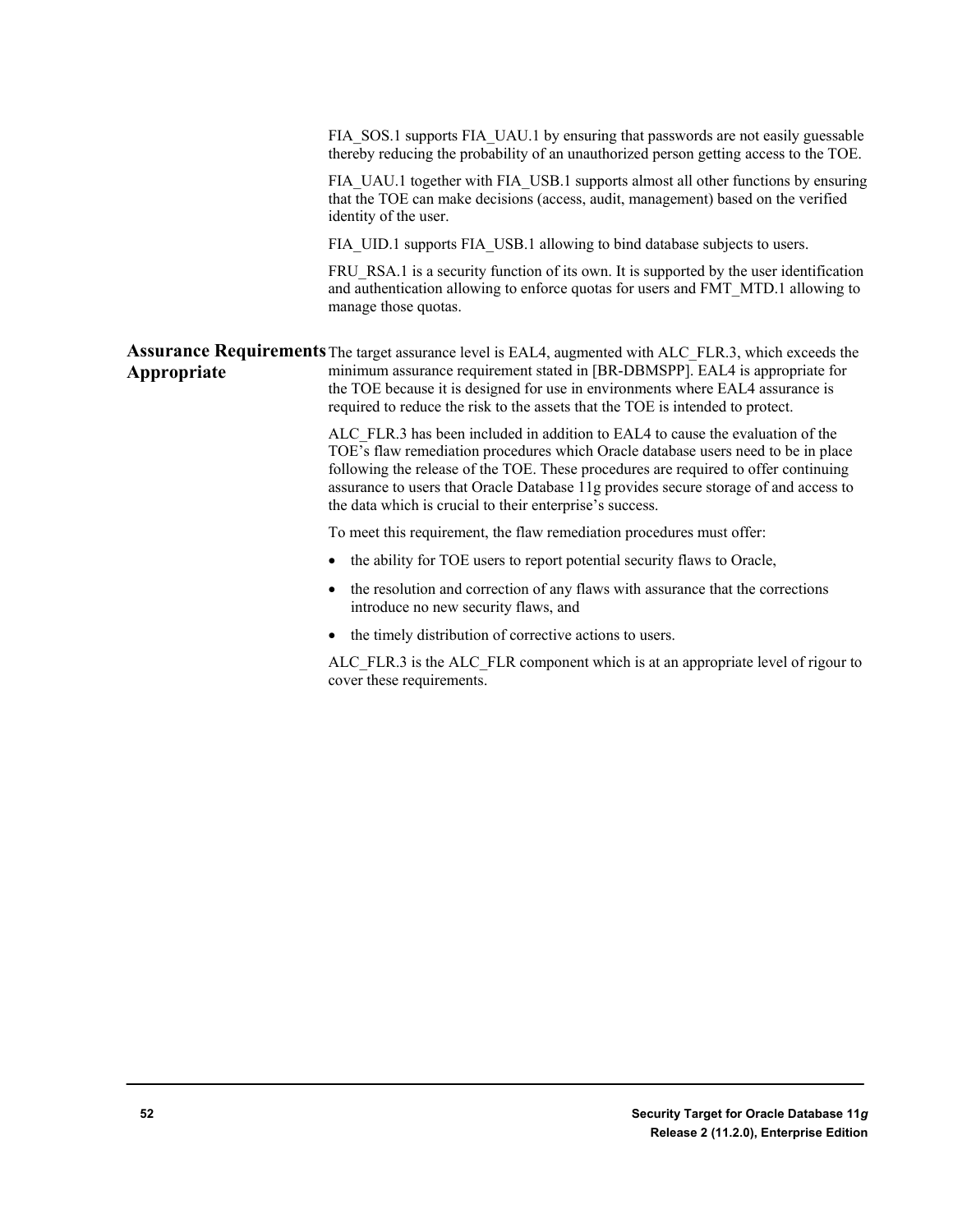# **Assurance Measures Rationale**

Table 9 in Chapter 6 demonstrates that all assurance requirements are suitably met by one or more assurance measures.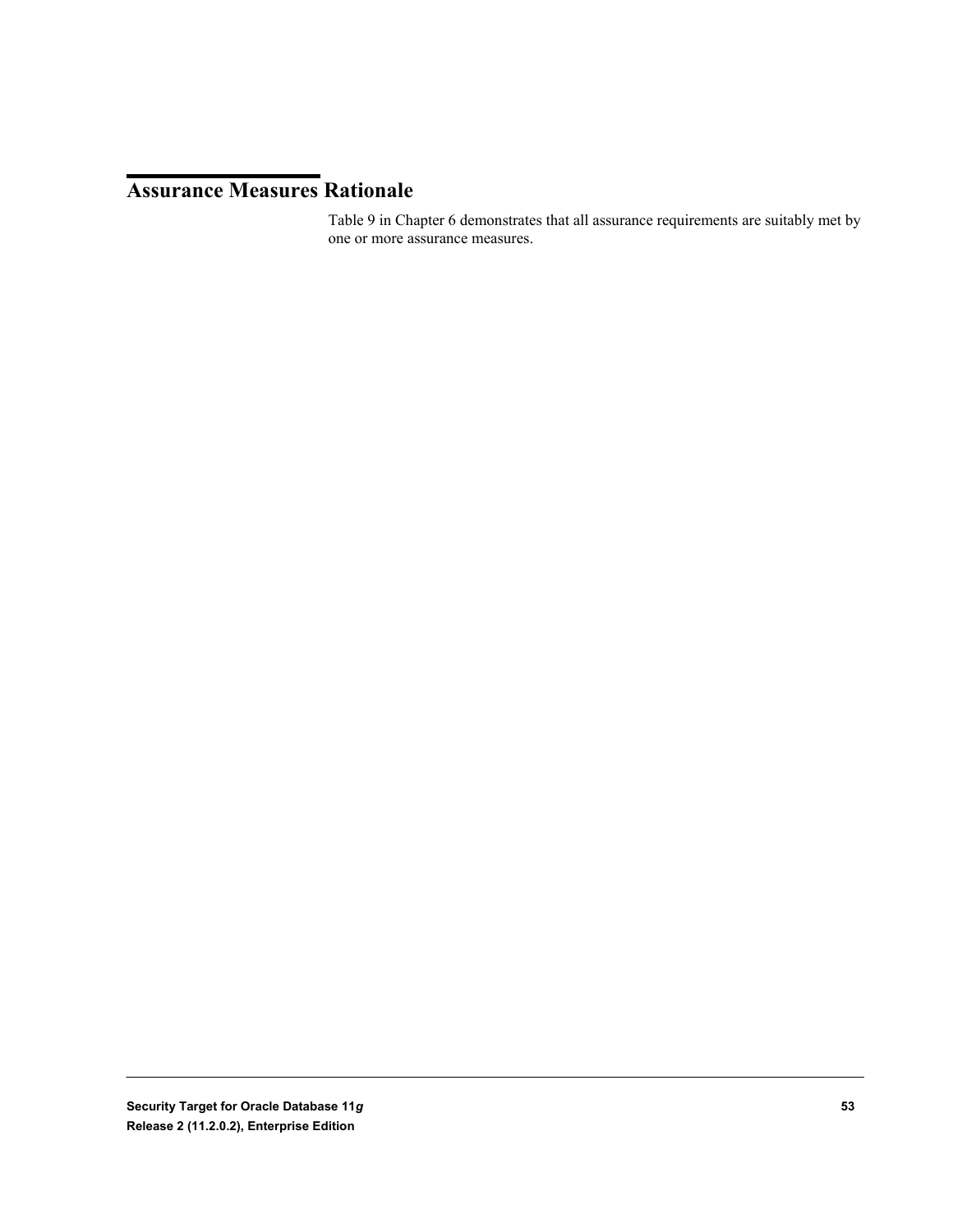### CHAPTER

# *6* TOE Summary Specification

# **TOE Security Functionality**

This section contains a high-level specification of each Security Function (SF) of the TOE that contributes to satisfaction of the Security Functional Requirements of chapter 5. The specifications cover five major areas: identification and authentication, database resource quotas, access controls, privileges and roles, and auditing.

Table 8 below shows that all the SFRs are satisfied by at least one SF and that every SF is used to satisfy at least one SFR (but note that SFR FDP\_ACF.1.4 is not satisfied by any particular SF because this SFR specifies null functionality).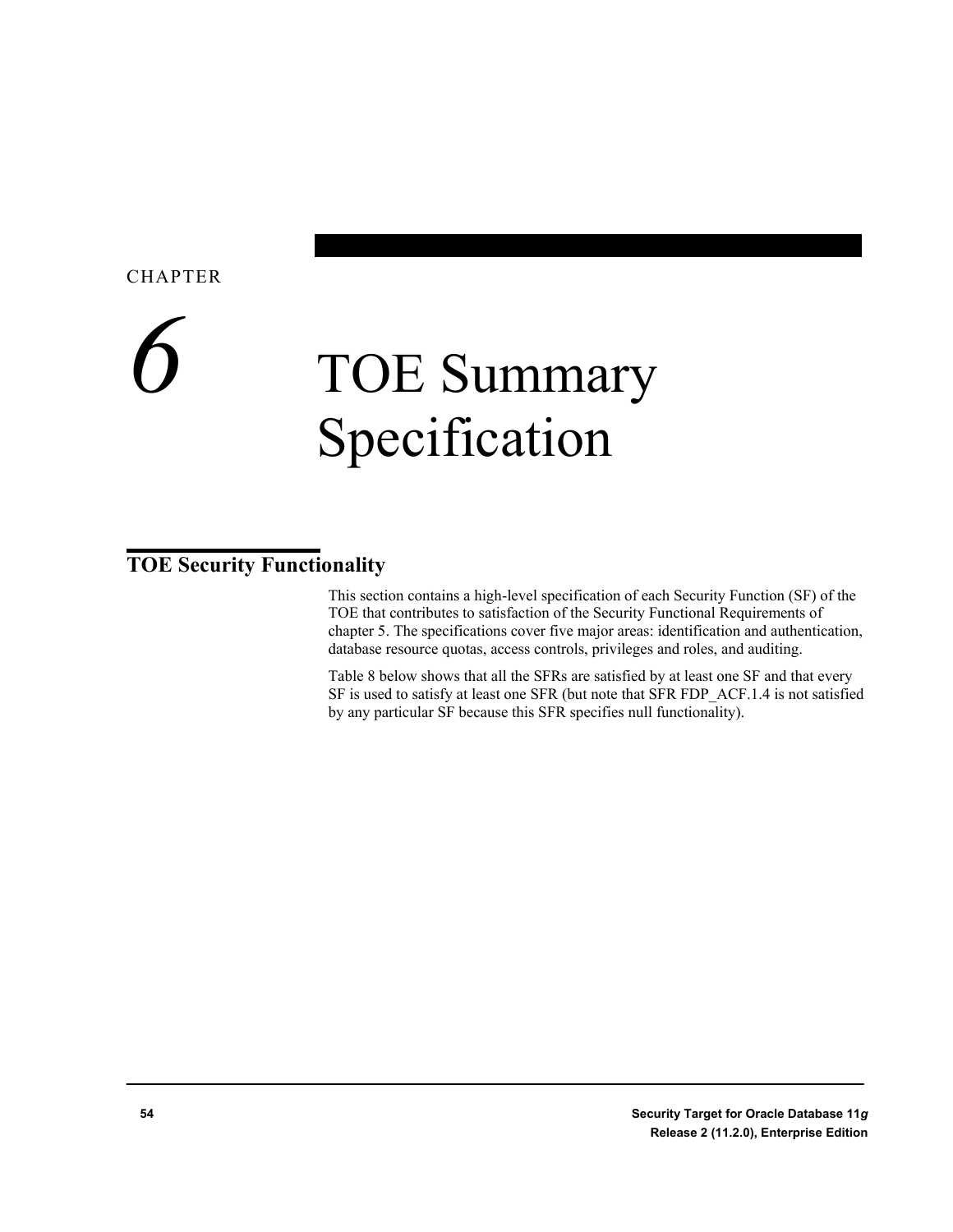|                                        | <b>FIA</b>                        |                |                |             |                | <b>FDP</b> |             |             |                | <b>FMT</b> |         |         |              |                     |              |              | EPT   | FRU            |             |               | <b>FTA</b> |             |                   | FAU         |                   |            |                |                |                |               |                |                |                |                      |               |             |                     |              |                                   |                |                |                              |                         |         |                |         |
|----------------------------------------|-----------------------------------|----------------|----------------|-------------|----------------|------------|-------------|-------------|----------------|------------|---------|---------|--------------|---------------------|--------------|--------------|-------|----------------|-------------|---------------|------------|-------------|-------------------|-------------|-------------------|------------|----------------|----------------|----------------|---------------|----------------|----------------|----------------|----------------------|---------------|-------------|---------------------|--------------|-----------------------------------|----------------|----------------|------------------------------|-------------------------|---------|----------------|---------|
|                                        | $\overline{\text{H}\text{L}.1.1}$ | <b>AFL.1.2</b> | <b>ATD.1.1</b> | SOS.1.1     | <b>UAU.1.1</b> | UAU.1.2    | L.L.OIU     | UID.1.2     | <b>USB.1.1</b> | USB.1.2    | USB.1.3 | ACC.1.1 | ACF.1.1-NIAP | <b>ACF.1.2-NIAP</b> | ACF.1.3-NIAP | ACF.1.4-NIAP | RIP.1 | <b>MOF.1.1</b> | MSA.1.1     | MSA (EXT).3.1 | MID.11(1)  | MTD.1.1(2)  | <b>REV.1.1(1)</b> | REV.1.2(1)  | <b>REV.1.1(2)</b> | REV.1.2(2) | <b>SMF.1.1</b> | <b>SMR.1.1</b> | <b>SMR.1.2</b> | TRC_(EXT).1.1 | <b>RSA.1.1</b> | <b>MCS.1.1</b> | <b>MCS.1.2</b> | <u>TAH_(EXP).1.1</u> | TAH_(EXP).1.2 | TSE.1.1     | <b>GEN.1.1-NIAP</b> | GEN.1.2-NIAP | $\overline{\text{GEN}}$ (EXT).1.2 | <b>SAR.1.1</b> | <b>SAR.1.2</b> | <b>SAR.3.1</b>               | SEL.1.1-NIAP            | STG.1.1 | <b>STG.1.2</b> | STG.4.1 |
| F.IA.PRE                               |                                   |                |                |             | $\mathbf Y$    | Y          | $\mathbf Y$ | $\mathbf Y$ |                |            |         |         |              |                     |              |              |       |                |             |               |            |             |                   |             |                   |            |                |                |                |               |                |                |                |                      |               |             |                     |              |                                   |                |                |                              |                         |         |                |         |
| F.IA.UID                               |                                   |                |                |             |                |            |             | $\mathbf Y$ |                |            |         |         |              |                     |              |              |       |                |             |               |            |             |                   |             |                   |            |                | Y              |                |               |                |                |                |                      |               |             |                     |              |                                   |                |                |                              |                         |         |                |         |
| F.IA.DBA                               |                                   |                |                |             |                | Y          |             | $\mathbf Y$ |                | Y          |         |         |              |                     |              |              |       |                |             |               |            |             |                   |             |                   |            |                |                |                |               |                |                |                |                      |               |             |                     |              |                                   |                |                |                              |                         |         |                |         |
| F.IA.EUA                               |                                   |                |                |             |                | Y          |             | $\mathbf Y$ |                | Y          |         |         |              |                     |              |              |       |                |             |               |            |             |                   |             |                   |            |                |                |                |               |                |                |                |                      |               |             |                     |              |                                   |                |                |                              |                         |         |                |         |
| F.IA.CNF                               |                                   |                |                |             |                |            |             |             |                |            |         |         |              | Y                   |              |              |       |                |             |               |            |             |                   |             |                   |            |                |                |                |               |                |                |                |                      |               |             |                     |              |                                   |                |                |                              |                         |         |                |         |
| F.IA.IDE                               |                                   |                |                |             |                |            |             | $\mathbf Y$ |                | Y          |         |         |              |                     |              |              |       |                |             |               |            |             |                   |             |                   |            |                |                |                |               |                |                |                |                      |               |             |                     |              |                                   |                |                |                              |                         |         |                |         |
| F.IA.CSA                               |                                   |                |                |             |                | Y          |             | $\mathbf Y$ |                |            |         |         |              |                     |              |              |       |                |             |               |            |             |                   |             |                   |            |                | Y              | $\mathbf Y$    |               |                |                |                | Y                    | $\mathbf Y$   | $\mathbf Y$ |                     |              |                                   |                |                |                              |                         |         |                |         |
| F.IA.CSN                               |                                   |                |                |             |                | Y          |             | $\mathbf Y$ |                |            |         |         |              |                     |              |              |       |                |             |               |            |             |                   |             |                   |            |                | Y              |                |               |                |                |                | $\mathbf Y$          | $\mathbf Y$   | Y           |                     |              |                                   |                |                |                              |                         |         |                |         |
| F.IA.PWD                               | Y                                 | $\mathbf Y$    |                | $\mathbf Y$ |                |            |             |             |                |            |         |         |              |                     |              |              |       |                |             |               |            |             |                   |             |                   |            |                |                |                |               |                |                |                |                      |               |             |                     |              |                                   |                |                |                              |                         |         |                |         |
| F.IA.ATT                               |                                   |                | Y              |             |                |            |             |             | $\mathbf Y$    |            |         |         |              |                     |              |              |       |                |             |               |            | $\mathbf Y$ |                   |             |                   |            | Y              |                |                |               |                |                |                |                      |               |             |                     |              |                                   |                |                |                              |                         |         |                |         |
| F.IA.ATT-EU                            |                                   |                | Y              |             |                |            |             |             | $\mathbf Y$    |            |         |         |              |                     |              |              |       |                |             |               |            | $\mathbf Y$ |                   |             |                   |            | $\mathbf Y$    |                |                |               |                |                |                |                      |               |             |                     |              |                                   |                |                |                              |                         |         |                |         |
| F.IA.USE                               |                                   |                |                | $\mathbf Y$ |                |            |             |             |                |            | Y       |         |              |                     |              |              |       |                |             |               |            |             |                   |             |                   |            |                |                |                |               |                |                |                |                      |               |             |                     |              |                                   |                |                |                              |                         |         |                |         |
| F.LIM.CNF                              |                                   |                |                | $\mathbf Y$ |                |            |             |             |                |            |         |         |              |                     |              |              |       |                |             |               |            | Y           | Y                 |             |                   |            | $\mathbf Y$    |                |                |               | Y              |                |                |                      |               |             |                     |              |                                   |                |                |                              |                         |         |                |         |
| F.LIM.POL                              |                                   |                |                |             |                |            |             |             |                |            |         |         |              |                     |              |              |       |                |             |               |            |             |                   |             |                   |            |                |                |                |               | Y              |                | Y              |                      |               |             |                     |              |                                   |                |                |                              |                         |         |                |         |
| F.LIM.NSESS                            |                                   |                |                |             |                |            |             |             |                |            |         |         |              |                     |              |              |       |                |             |               |            |             |                   |             |                   |            |                |                |                |               | Y              | Y              | $\mathbf Y$    |                      |               |             |                     |              |                                   |                |                |                              |                         |         |                |         |
| F.LIM.TIME                             |                                   |                |                |             |                |            |             |             |                |            |         |         |              |                     |              |              |       |                |             |               |            |             |                   |             |                   |            |                |                |                |               | Y              |                |                |                      |               |             |                     |              |                                   |                |                |                              |                         |         |                |         |
| <b>F.LIM.RSESS</b>                     |                                   |                |                |             |                |            |             |             |                |            |         |         |              |                     |              |              |       |                |             |               |            |             |                   |             |                   |            |                |                |                |               | Y              |                |                |                      |               |             |                     |              |                                   |                |                |                              |                         |         |                |         |
| F.LIM.RCALI                            |                                   |                |                |             |                |            |             |             |                |            |         |         |              |                     |              |              |       |                |             |               |            |             |                   |             |                   |            |                |                |                |               | Y              |                |                |                      |               |             |                     |              |                                   |                |                |                              |                         |         |                |         |
| F.DAC.OBID                             |                                   |                |                |             |                |            |             |             |                |            |         | Y       | $\mathbf Y$  | $\mathbf Y$         |              |              |       |                |             |               |            |             |                   |             |                   |            |                |                |                |               |                |                |                |                      |               |             |                     |              |                                   |                |                |                              |                         |         |                |         |
| F.DAC.OBREF                            |                                   |                |                |             |                |            |             |             |                |            |         | Y       | $\mathbf Y$  | Y                   |              |              |       |                |             |               |            |             |                   |             |                   |            |                |                |                |               |                |                |                |                      |               |             |                     |              |                                   |                |                |                              |                         |         |                |         |
| F.DAC.SUA                              |                                   |                |                |             |                |            |             |             |                |            |         | Y       | $\mathbf Y$  |                     |              |              |       |                |             |               |            |             |                   |             |                   |            |                |                |                |               |                |                |                |                      |               |             |                     |              |                                   |                |                |                              |                         |         |                |         |
| F.DAC.OBA                              |                                   |                |                |             |                |            |             |             |                |            |         | Y       | $\mathbf Y$  |                     |              |              |       |                |             |               |            |             |                   |             |                   |            |                |                |                |               |                |                |                |                      |               |             |                     |              |                                   |                |                |                              |                         |         |                |         |
| F.DAC.POL                              |                                   |                |                |             |                |            |             |             |                |            |         |         | $\mathbf Y$  | $\mathbf Y$         | Y            |              |       |                |             | Y             |            |             |                   |             |                   |            |                |                |                |               |                |                |                |                      |               |             |                     |              |                                   |                |                |                              |                         |         |                |         |
| F.DAC.OR                               |                                   |                |                |             |                |            |             |             |                |            |         |         |              |                     |              |              | Y     |                |             |               |            |             |                   |             |                   |            |                |                |                |               |                |                |                |                      |               |             |                     |              |                                   |                |                |                              |                         |         |                |         |
| F.APR.GOP                              |                                   |                |                |             |                |            |             |             |                |            |         |         |              |                     |              |              |       |                | $\mathbf Y$ |               |            | $\mathbf Y$ |                   |             |                   |            | $\mathbf Y$    |                |                |               |                |                |                |                      |               |             |                     |              |                                   |                |                |                              |                         |         |                |         |
| F.APR.ROP                              |                                   |                |                |             |                |            |             |             |                |            |         |         |              |                     |              |              |       |                | $\mathbf Y$ |               |            | $\mathbf Y$ |                   |             | Y                 |            | Y              |                |                |               |                |                |                |                      |               |             |                     |              |                                   |                |                |                              |                         |         |                |         |
| F.APR.GRSP                             |                                   |                |                |             |                |            |             |             |                |            |         |         |              |                     |              |              |       |                | $\mathbf Y$ |               |            | $\mathbf Y$ | $\mathbf Y$       |             |                   |            | $\mathbf Y$    |                |                |               |                |                |                |                      |               |             |                     |              |                                   |                |                |                              |                         |         |                |         |
| F.APR.GRR                              |                                   |                |                |             |                |            |             |             |                |            |         |         |              |                     |              |              |       |                | Y           |               |            | $\mathbf Y$ | $\mathbf Y$       |             |                   |            | $\mathbf Y$    | Y              |                |               |                |                |                |                      |               |             |                     |              |                                   |                |                |                              |                         |         |                |         |
| F.APR.DER                              |                                   |                |                |             |                |            |             |             |                |            |         |         |              |                     |              |              |       |                |             |               |            |             |                   |             |                   |            |                |                | Y              |               |                |                |                |                      |               |             |                     |              |                                   |                |                |                              |                         |         |                |         |
| F.APR.EDR                              |                                   |                |                |             |                |            |             |             |                |            | Y       |         |              |                     |              |              |       |                |             |               |            |             |                   |             |                   |            |                |                | Y              |               |                |                |                |                      |               |             |                     |              |                                   |                |                |                              |                         |         |                |         |
| F.PRI.SPRIV                            |                                   |                |                |             |                |            |             |             |                | Y          | Y       |         | $\mathbf Y$  | $\mathbf Y$         | Y            |              |       |                |             | Y             |            |             |                   | $\mathbf Y$ |                   | Y          |                |                |                |               |                |                |                |                      |               |             |                     |              |                                   |                |                |                              |                         |         |                |         |
| F.PRI.XVP                              |                                   |                |                |             |                |            |             |             |                |            | Y       |         |              |                     |              |              |       |                |             |               |            |             |                   |             |                   |            |                |                |                |               |                |                |                |                      |               |             |                     |              |                                   |                |                |                              |                         |         |                |         |
| F.PRI.PRX                              |                                   |                |                |             |                |            |             |             |                | Y          |         |         |              |                     |              |              |       |                |             |               |            |             |                   |             |                   |            |                |                | Y              |               |                |                |                |                      |               |             |                     |              |                                   |                |                |                              |                         |         |                |         |
| F.PRI.DEF                              |                                   |                |                |             |                |            |             |             |                |            |         |         |              |                     |              |              |       |                |             | $\mathbf Y$   |            |             |                   |             |                   |            |                |                |                |               |                |                |                |                      |               |             |                     |              |                                   |                |                |                              |                         |         |                |         |
| F.AUD.SOM                              |                                   |                |                |             |                |            |             |             |                |            |         |         |              |                     |              |              |       |                |             |               |            |             |                   |             |                   |            |                |                |                |               |                |                |                |                      |               |             | $\mathbf Y$         |              |                                   |                |                |                              | Y                       |         |                |         |
| F.AUD.SEV                              |                                   |                |                |             |                |            |             |             |                |            |         |         |              |                     |              |              |       |                |             |               | Y.         |             |                   |             |                   |            |                |                |                |               |                |                |                |                      |               |             | Y                   |              |                                   |                |                |                              | $\overline{\mathbf{Y}}$ |         |                |         |
| F.AUD.ALW                              |                                   |                |                |             |                |            |             |             |                |            |         |         |              |                     |              |              |       |                |             |               |            |             |                   |             |                   |            |                |                |                |               |                |                |                |                      |               |             | $\mathbf Y$         |              |                                   |                |                |                              | $\mathbf Y$             |         |                |         |
| F.AUD.CNF                              |                                   |                |                |             |                |            |             |             |                |            |         |         |              |                     | $Y$ $Y$      |              |       | Y              |             |               |            |             |                   |             |                   |            |                |                |                |               |                |                |                |                      |               |             |                     |              |                                   |                |                |                              | $\mathbf Y$             |         |                |         |
| F.AUD.ACC                              |                                   |                |                |             |                |            |             |             |                |            |         |         |              |                     |              |              |       |                |             |               |            | $\mathbf Y$ |                   |             |                   |            | $\mathbf Y$    |                |                |               |                |                |                |                      |               |             |                     |              |                                   | Y              |                | $\mathbf Y$                  |                         |         |                |         |
| F.AUD.DEL                              |                                   |                |                |             |                |            |             |             |                |            |         |         |              |                     |              |              |       |                |             |               |            | $\mathbf Y$ |                   |             |                   |            | $\mathbf Y$    |                |                |               |                |                |                |                      |               |             |                     |              |                                   |                |                |                              |                         |         | $Y \mid Y$     |         |
| F.AUD.INF                              |                                   |                |                |             |                |            |             |             |                |            |         |         |              |                     |              |              |       |                |             |               |            |             |                   |             |                   |            |                |                |                |               |                |                |                |                      |               |             |                     | $\mathbf Y$  | $\mathbf Y$                       |                |                |                              |                         |         |                |         |
|                                        |                                   |                |                |             |                |            |             |             |                |            |         |         |              |                     |              |              |       |                |             |               |            |             |                   |             |                   |            |                |                |                |               |                |                |                |                      |               |             |                     |              |                                   |                |                | $\mathbf{Y} \mid \mathbf{Y}$ |                         |         |                |         |
| <b>F.AUD.VIEW</b><br><b>F.AUD.FULL</b> |                                   |                |                |             |                |            |             |             |                |            |         |         |              |                     |              |              |       |                |             |               |            |             |                   |             |                   |            |                |                |                |               |                |                |                |                      |               |             |                     |              |                                   |                |                |                              |                         |         |                |         |
|                                        |                                   |                |                |             |                |            |             |             |                |            |         |         |              |                     |              |              |       |                |             |               |            |             |                   |             |                   |            |                |                |                |               |                |                |                |                      |               |             |                     |              |                                   |                |                |                              |                         |         |                | Y       |
| F.CON.DIC                              |                                   |                |                |             |                |            |             |             |                |            |         |         |              |                     |              |              |       |                |             |               |            |             |                   |             |                   |            |                |                |                | Y             |                |                |                |                      |               |             |                     |              |                                   |                |                |                              |                         |         |                |         |
| F.CON.RAC                              |                                   |                |                |             |                |            |             |             |                |            |         |         |              |                     |              |              |       |                |             |               |            |             |                   |             |                   |            |                |                |                | Y             |                |                |                |                      |               |             |                     |              |                                   |                |                |                              |                         |         |                |         |

*Table 8: Mapping of SFs to SFRs*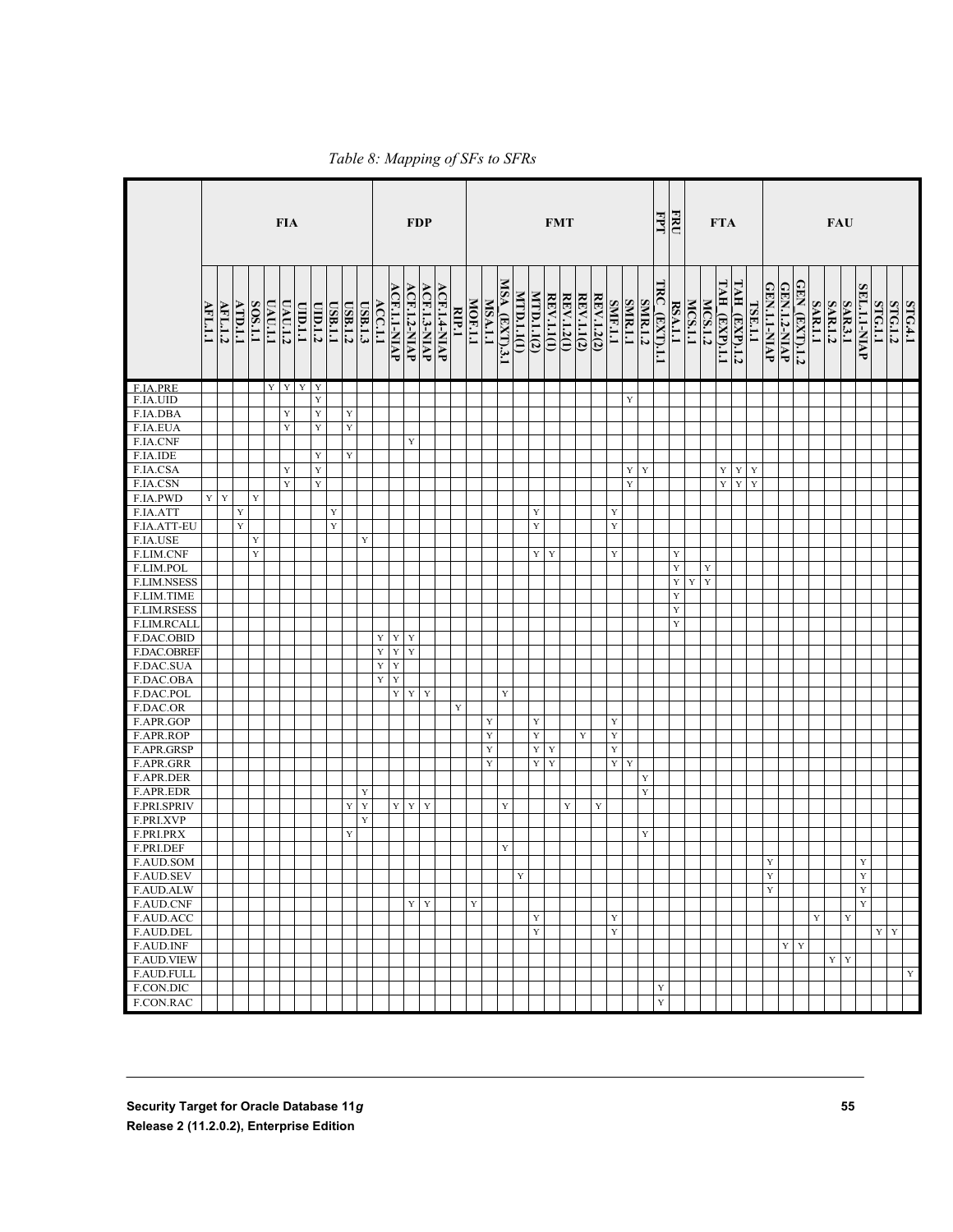#### **Identification and Authentication**

- a) obtain the current TOE version string and version number;
- b) establish a connection;
- c) receive error messages upon error

before identifying and authenticating the user.

*Note that users can obtain the current Oracle version string and version number by calling OCIServerVersion, as described in [OCI, 17: OCIServerVersion].*

| <b>F.IA.UID</b>                                                                                                                                                                                                                                                                                                                                                                                                                                                                                                                                                                                                                                                                                                                                                                                                                                  | Each database user is uniquely identified.                                                                                                                                            |  |  |  |  |  |  |  |
|--------------------------------------------------------------------------------------------------------------------------------------------------------------------------------------------------------------------------------------------------------------------------------------------------------------------------------------------------------------------------------------------------------------------------------------------------------------------------------------------------------------------------------------------------------------------------------------------------------------------------------------------------------------------------------------------------------------------------------------------------------------------------------------------------------------------------------------------------|---------------------------------------------------------------------------------------------------------------------------------------------------------------------------------------|--|--|--|--|--|--|--|
| <b>F.IA.DBA</b>                                                                                                                                                                                                                                                                                                                                                                                                                                                                                                                                                                                                                                                                                                                                                                                                                                  | DBMS Identification and Authentication:                                                                                                                                               |  |  |  |  |  |  |  |
|                                                                                                                                                                                                                                                                                                                                                                                                                                                                                                                                                                                                                                                                                                                                                                                                                                                  | If a user is configured in the TOE as a <i>local user</i> being<br>authenticated by a password then the TOE will:                                                                     |  |  |  |  |  |  |  |
|                                                                                                                                                                                                                                                                                                                                                                                                                                                                                                                                                                                                                                                                                                                                                                                                                                                  | identify the user by confirming that the user provides a valid<br>a)<br>user identifier, and                                                                                          |  |  |  |  |  |  |  |
|                                                                                                                                                                                                                                                                                                                                                                                                                                                                                                                                                                                                                                                                                                                                                                                                                                                  | authenticate the user by confirming that the user provides a<br>b)<br>password corresponding to the stored password for that user.                                                    |  |  |  |  |  |  |  |
| <b>F.IA.EUA</b>                                                                                                                                                                                                                                                                                                                                                                                                                                                                                                                                                                                                                                                                                                                                                                                                                                  | Enterprise User Identification and Authentication:                                                                                                                                    |  |  |  |  |  |  |  |
|                                                                                                                                                                                                                                                                                                                                                                                                                                                                                                                                                                                                                                                                                                                                                                                                                                                  | If a user is configured in the TOE as an <i>Enterprise User</i> being<br>authenticated by a password then the TOE will:                                                               |  |  |  |  |  |  |  |
|                                                                                                                                                                                                                                                                                                                                                                                                                                                                                                                                                                                                                                                                                                                                                                                                                                                  | identify the user by confirming with a reqeust to the directory<br>a)<br>that the user provides a valid user identifier for a global user,<br>and                                     |  |  |  |  |  |  |  |
|                                                                                                                                                                                                                                                                                                                                                                                                                                                                                                                                                                                                                                                                                                                                                                                                                                                  | authenticate the user by confirming that the value of the<br>b)<br>password presented by the user is identical to the password<br>verifier retrieved for that user from the directory |  |  |  |  |  |  |  |
| Note that in the case of an enterprise user the TOE is still mediating the<br>authentication, obtains the user's password, computes the hash value of the password,<br>obtains the password verifier for that user from the directory and compares the two<br>values. Only in this case the TOE will allow the user login to proceed and will<br>establish a session for the user. In the case the two values don't match the TOE will<br>reject the user.                                                                                                                                                                                                                                                                                                                                                                                       |                                                                                                                                                                                       |  |  |  |  |  |  |  |
| The TOE therefore is directly involved in the authentication process, although the<br>hash value of the password is stored and managed outside of the TOE. The TOE<br>therefore has to rely on the correct operation of the directory server, the correct<br>management of the user's password and security attributes in the directory server, the<br>protection of the user's password and security attributes in the directory server, and<br>the protection of the communication between the TOE and the directory server. Still<br>the TOE is directly involved in the user identification and authentication process since<br>the external user will use the same TSF interface for authentication and perform the<br>comparison of the hash values, regardless if the TOE uses local authentication or<br>Enterprise User authentication. |                                                                                                                                                                                       |  |  |  |  |  |  |  |

**F.IA.PRE** The TOE shall only allow users to: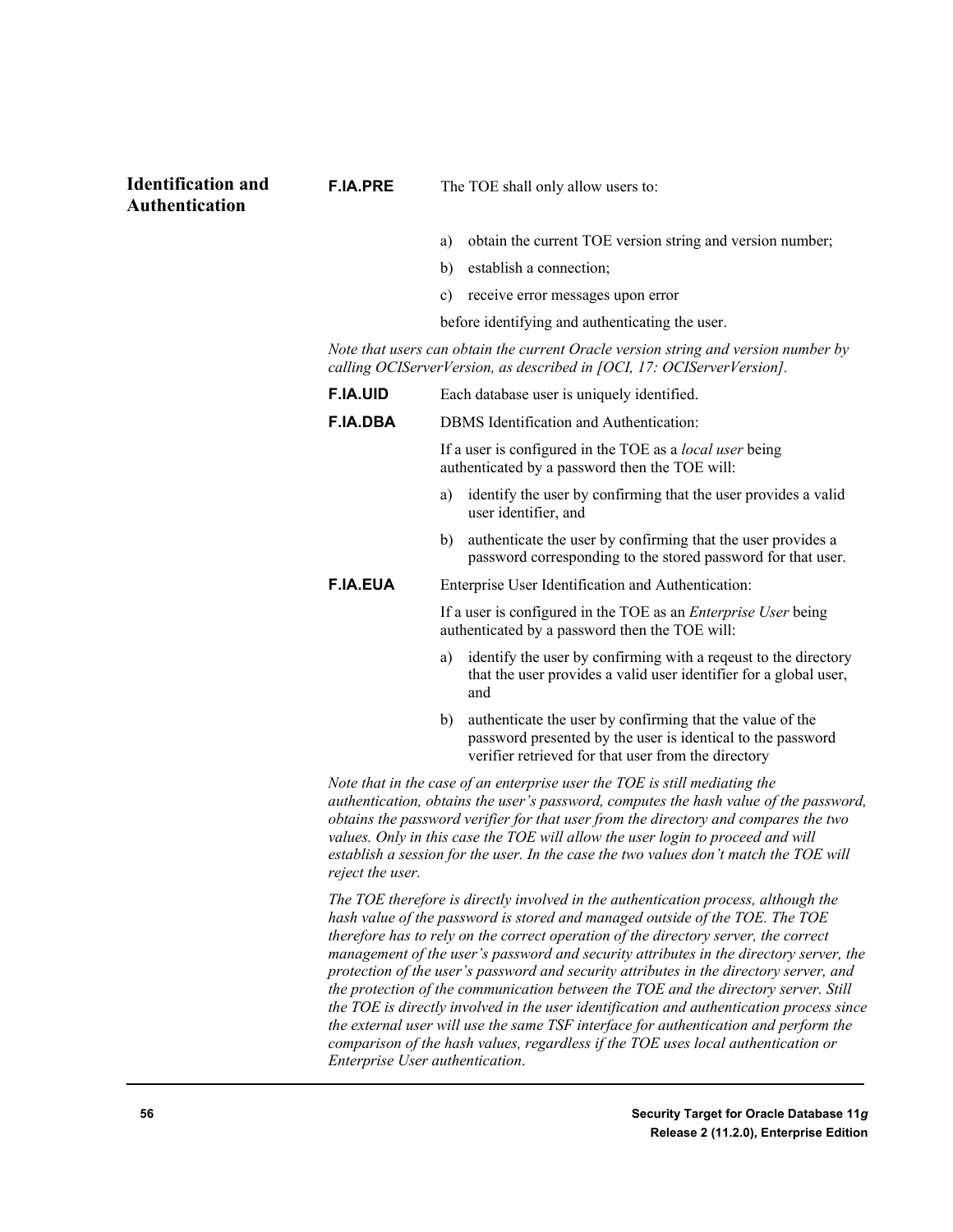**F.IA.CSN** The TOE will create a database session as a normal user only if the CREATE SESSION privilege is held by the database user and the TOE has identified and authenticated the user as a valid database user. The supplied LOGON trigger function can be used to restrict the ability of a user to login to specific days of the week and specific times of the day. Such a LOGON trigger can also be used to store and retrieve the time and day of the last successful login as well as the number of unsuccessful login attempts since the last successful login.

> (Note: triggers are functions the database calls upon specific events. Login is one of the those events a trigger can be assigned to.)

- **F.IA.IDE** For each interaction between a user and the TOE following the successful creation of a database session, the TOE is able to establish the identity of the user. A subject can only submit requests to a Server and receive responses (information) from a Server while the subject is establishing a connection or connected to an instance during the course of a database session.
- **F.IA.CSA** The TOE will create a database session as the SYS user (for AS SYSDBA connections) or the PUBLIC user (for AS SYSOPER connections) only if the provided user identifier and password correspond to users stored in the Oracle password file as being allowed SYSDBA or SYSOPER connections, respectively.
- **F.IA.CNF** The TOE will allow only a suitably authorised user to create a local database user.
- **F.IA.PWD** The TOE provides the following configurable controls on passwords for *local users*: [SQL, 15: CREATE PROFILE]
	- a) the number of failed login attempts before the user account is locked,
	- b) the number of days the same password can be used before expiring,
	- c) the number of days before which a password cannot be reused
	- d) the number of password changes required before the current password can be reused,
	- e) the number of days a user account will be locked after the specified number of consecutive failed logins,
	- f) the number of days of grace period after a password expires before the user account is locked,
	- g) a password complexity check to screen passwords selected by the user.
- **F.IA.ATT** The data dictionary contains a unique set of security attributes for each local user including their username, password management information, account status (i.e. locked or unlocked), privileges, roles and resource limits that can be displayed and modified by suitably authorised users using standard SQL commands.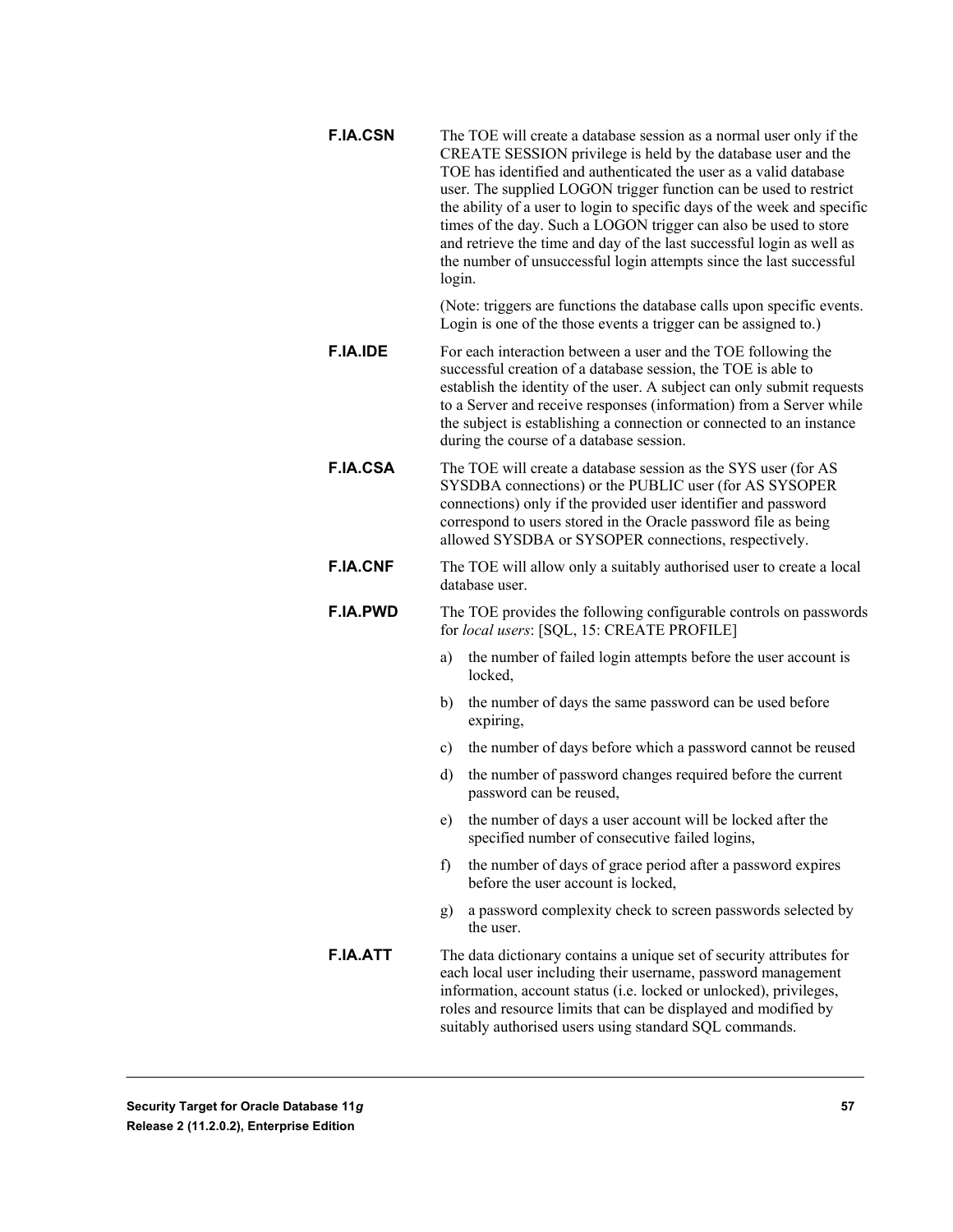| <b>F.IA.ATT-EU</b> | In the case of an enterprise user the password management<br>information is held in the directory. Privileges and roles are<br>determined by the TOE using a combination of the local privileges<br>and roles stored for the user in the local database and the global<br>roles stored and managed for the user in the directory.                                                                                                                                                                                                                                                                                                                                                             |
|--------------------|-----------------------------------------------------------------------------------------------------------------------------------------------------------------------------------------------------------------------------------------------------------------------------------------------------------------------------------------------------------------------------------------------------------------------------------------------------------------------------------------------------------------------------------------------------------------------------------------------------------------------------------------------------------------------------------------------|
|                    | Note that the determination of a user's privileges and attributes is<br>still a function of the TOE even in the case of enterprise users,<br>although this function then may retrieve and use also information<br>about the user from the directory. Note that the directory stores only<br>information about the global roles a user has. Assigning privileges<br>to those global roles is still done in each database. The privileges<br>assigned to global roles may therefore differ from database to<br>database. Managing the privileges assigned to global roles is<br>therefore done in each database and uses the same management<br>functions as are used for managing local roles. |
| <b>F.IA.USE</b>    | A local database user is authorised to change the password<br>associated with that user within the following constraints:                                                                                                                                                                                                                                                                                                                                                                                                                                                                                                                                                                     |
|                    | If the user's profile includes a complexity check function, then<br>a)<br>the new password is accepted only if it meets the criteria of the<br>complexity check.                                                                                                                                                                                                                                                                                                                                                                                                                                                                                                                              |
|                    | If the user's profile specifies password reuse constraints and the<br>b)<br>user attempts to reuse a password, the TOE rejects the change if<br>the reuse constraints are not met. [SQL, 15: CREATE<br>PROFILE].                                                                                                                                                                                                                                                                                                                                                                                                                                                                              |
|                    |                                                                                                                                                                                                                                                                                                                                                                                                                                                                                                                                                                                                                                                                                               |

# **Resource Control**

| <b>Database Resources</b> | <b>F.LIM.CNF</b>   | The TOE will allow only a suitably authorised user to:                                                                                                                                                                                                                                                                           |
|---------------------------|--------------------|----------------------------------------------------------------------------------------------------------------------------------------------------------------------------------------------------------------------------------------------------------------------------------------------------------------------------------|
|                           |                    | alter the default Resource Profile for a database;<br>a)                                                                                                                                                                                                                                                                         |
|                           |                    | b)<br>create and alter specific Resource Profiles and assign and<br>reassign them to each individual database users.                                                                                                                                                                                                             |
|                           | <b>F.LIM.POL</b>   | When a user attempts to use a database resource that is subject to<br>controls specified by Resource Profiles, the TOE will enforce the<br>limits specified by the resource profile (if any) explicitly assigned to<br>the user, otherwise it enforces the limits specified by the default<br>Resource Profile for the database. |
|                           | <b>F.LIM.NSESS</b> | The TOE prevents a user from creating more than the maximum<br>number of concurrent sessions specified for that user for an instance<br>of the TOE.                                                                                                                                                                              |
|                           | <b>F.LIM.TIME</b>  | If a user exceeds the specified CONNECT TIME or IDLE TIME<br>resource limits by the (OS specific) amount for a single session then<br>the TOE will terminate the session when the user attempts an<br>operation.                                                                                                                 |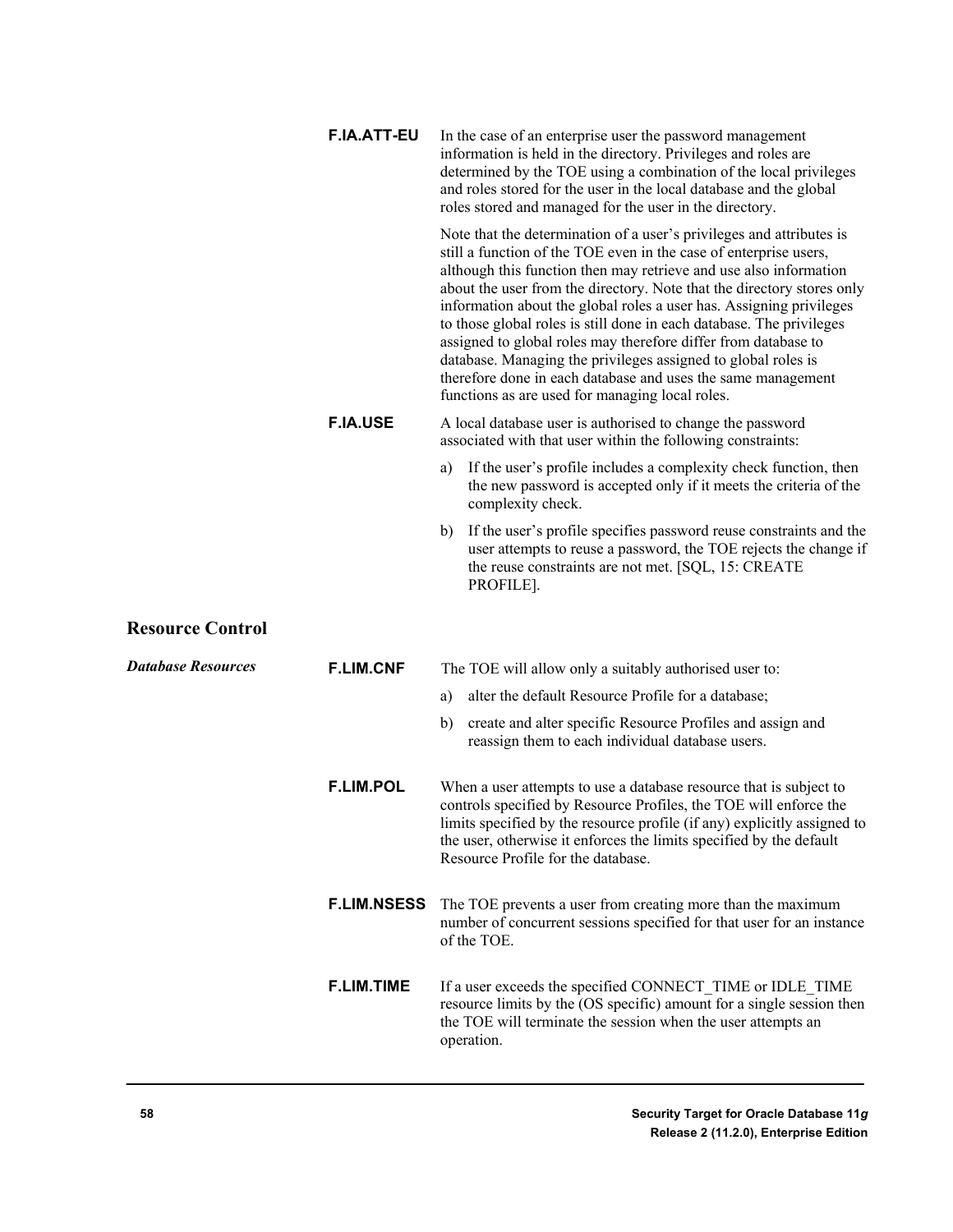|                                                |                    |               | <b>F.LIM.RSESS</b> If a user attempts to perform an operation that exceeds the specified<br>resource limits for a single session then the TOE will:                                                                                                                                                                                                                                     |
|------------------------------------------------|--------------------|---------------|-----------------------------------------------------------------------------------------------------------------------------------------------------------------------------------------------------------------------------------------------------------------------------------------------------------------------------------------------------------------------------------------|
|                                                |                    | a)            | terminate the operation;                                                                                                                                                                                                                                                                                                                                                                |
|                                                |                    | b)            | force the termination of the session.                                                                                                                                                                                                                                                                                                                                                   |
|                                                | <b>F.LIM.RCALL</b> |               | If a user attempts to perform an operation that exceeds the specified<br>resource limits for a single SQL statement then the TOE will<br>terminate the operation.                                                                                                                                                                                                                       |
| <b>Object Access Control</b>                   |                    |               |                                                                                                                                                                                                                                                                                                                                                                                         |
| <b>Discretionary Access Control F.DAC.OBID</b> |                    |               | The TOE ensures that every object created in a database is uniquely<br>identified in that database. Specifically, each schema object owned<br>by a normal user is uniquely identified within the user's schema <sup>2</sup> .                                                                                                                                                           |
|                                                |                    |               | <b>F.DAC.OBREF</b> The TOE correctly resolves every reference to a database object that<br>conforms to the Object naming rules specified in [SQL, 3],<br>including references via database links <sup>3</sup> .                                                                                                                                                                         |
|                                                | <b>F.DAC.SUA</b>   |               | For normal users, the TOE enforces DAC on database objects based<br>on the following subject attributes:                                                                                                                                                                                                                                                                                |
|                                                |                    | a)            | the identity of the user associated with the database session;                                                                                                                                                                                                                                                                                                                          |
|                                                |                    | b)            | the system privileges and object privileges which are effective<br>for the database session.                                                                                                                                                                                                                                                                                            |
|                                                | <b>F.DAC.OBA</b>   |               | For normal users, the TOE enforces DAC on database objects based<br>on the following object attributes:                                                                                                                                                                                                                                                                                 |
|                                                |                    | a)            | the identity of the owner of the object;                                                                                                                                                                                                                                                                                                                                                |
|                                                |                    | b)            | the object privileges which have been granted on the object;                                                                                                                                                                                                                                                                                                                            |
|                                                |                    | $\mathbf{c})$ | and any security policies providing fine-grained access control<br>for the object.                                                                                                                                                                                                                                                                                                      |
|                                                | <b>F.DAC.POL</b>   |               | The TOE enforces the following rules to determine if an operation<br>among controlled subjects and controlled objects is allowed:                                                                                                                                                                                                                                                       |
|                                                |                    | a)            | If the user is the owner of the object then the requested access is<br>allowed.                                                                                                                                                                                                                                                                                                         |
|                                                |                    | b)            | If the database session has the necessary object privileges<br>effective for the object then the requested access is allowed.<br>The object privileges relevant to different types of objects are<br>specified in [SQL, 18: GRANT (grant_object_privileges)], and<br>provide the ability to restrict a user's access to an object to<br>those operations which do not modify the object |
|                                                |                    |               | $2^2$ The owner of an object is the owner of the schema containing the object, not necessarily the user who                                                                                                                                                                                                                                                                             |

<span id="page-58-0"></span><sup>&</sup>lt;sup>2</sup> The owner of an object is the owner of the schema containing the object, not necessarily the user who created the object. More precisely, unique identification is by object type as well as object name within a schema.

<span id="page-58-1"></span> $3$  A reference to a database link (e.g. CONNECT /@otherdb or SELECT \* FROM TBL@otherdb) will be correctly resolved to the referenced database. A database object can be uniquely identified in a distributed system, because it is uniquely identified in the database, and the database is unique in the system. The threat is that failure to uniquely identify objects and user accounts could result in reading, creating, modifying or destroying the wrong object (or copy of an object) if the user has the same access rights in each database.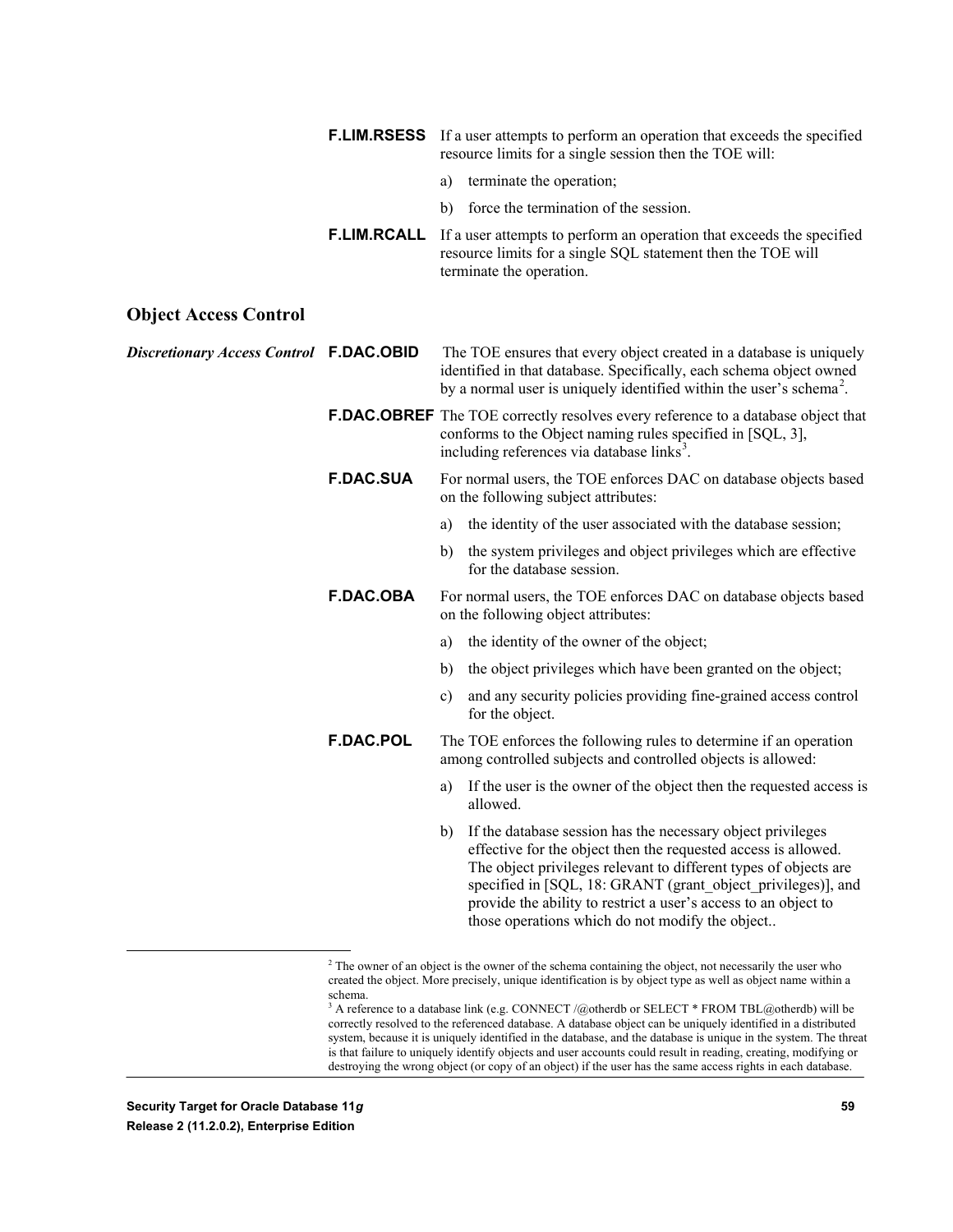|                                               |                  | C) | If the database session has the necessary system privileges<br>effective then the requested access is allowed. The system<br>privileges relevant to different types of database-wide and<br>schema-specific operations are specified in [SQL, 18: GRANT<br>(grant_system_privileges)] and provide the ability to restrict a<br>user's use of operations to those operations which do not<br>modify objects.                                                                                                                                                                                                                                                                                                                                                                                                                                                                                                                                                       |
|-----------------------------------------------|------------------|----|-------------------------------------------------------------------------------------------------------------------------------------------------------------------------------------------------------------------------------------------------------------------------------------------------------------------------------------------------------------------------------------------------------------------------------------------------------------------------------------------------------------------------------------------------------------------------------------------------------------------------------------------------------------------------------------------------------------------------------------------------------------------------------------------------------------------------------------------------------------------------------------------------------------------------------------------------------------------|
|                                               |                  | d) | To perform DML operations that are required to issue a DDL<br>statement the user must have all the privileges required as<br>directly granted privileges. Privileges received through a role<br>will not be evaluated in this case                                                                                                                                                                                                                                                                                                                                                                                                                                                                                                                                                                                                                                                                                                                                |
|                                               |                  | e) | If the user is connected AS SYSDBA (the database session has<br>the privilege to override the access controls) then the requested<br>access is allowed.                                                                                                                                                                                                                                                                                                                                                                                                                                                                                                                                                                                                                                                                                                                                                                                                           |
|                                               |                  | f) | If the user is connected AS SYSOPER and the operation is one<br>of those specified in [DAG, 1: Database Administrator<br>Authentication (OSOPER and OSDBA)], for the OSOPER role<br>then the requested access is allowed.                                                                                                                                                                                                                                                                                                                                                                                                                                                                                                                                                                                                                                                                                                                                         |
|                                               | <b>F.DAC.OR</b>  |    | Upon allocation of a resource to schema and non-schema objects,<br>any previous information is unavailable. In Oracle, there is no way<br>to access an object once it has been deleted, <i>i.e.</i> the resources have<br>been returned to the TOE. This is because any references to it no<br>longer exist and, even if they were recreated, they would never be<br>associated with the previous, non-existent object.                                                                                                                                                                                                                                                                                                                                                                                                                                                                                                                                           |
|                                               |                  |    | All objects have a unique ID. Even if a deleted object is recreated<br>using the same name, the object ID would be different.                                                                                                                                                                                                                                                                                                                                                                                                                                                                                                                                                                                                                                                                                                                                                                                                                                     |
|                                               |                  |    | Schema and non-schema objects are defined in [SQL, 3].                                                                                                                                                                                                                                                                                                                                                                                                                                                                                                                                                                                                                                                                                                                                                                                                                                                                                                            |
| <b>Privileges and Roles</b>                   |                  |    | Oracle Database 11g has implemented a role concept that allows to<br>define new roles, assign privileges (including privileges to access<br>database objects) to a role and assign roles to users. This mechanism<br>allows to model the concept of a "group" where system privileges<br>and object privileges are assigned to a group and users inherit such<br>privileges when they become a member of the group. Therefore<br>"group access rights to database objects" as required by [BR-<br>DBMSPP] can be easily modelled in Oracle Database 11g using the<br>role model and assigning object privileges to roles. The privileges<br>assigned to roles are always defined in the local database, but an<br>Enterprise user may have global roles assigned to him, which are<br>stored and maintained in the directory. The privileges that a user<br>gets assigned via those roles are those that are associated with this<br>role in each local database. |
| Granting and Revoking<br>Privileges and Roles | <b>F.APR.GOP</b> |    | A normal user (the grantor) can grant an object privilege to another<br>user, role or PUBLIC (the grantee) only if:                                                                                                                                                                                                                                                                                                                                                                                                                                                                                                                                                                                                                                                                                                                                                                                                                                               |
|                                               |                  | a) | the grantor is the owner of the object; or                                                                                                                                                                                                                                                                                                                                                                                                                                                                                                                                                                                                                                                                                                                                                                                                                                                                                                                        |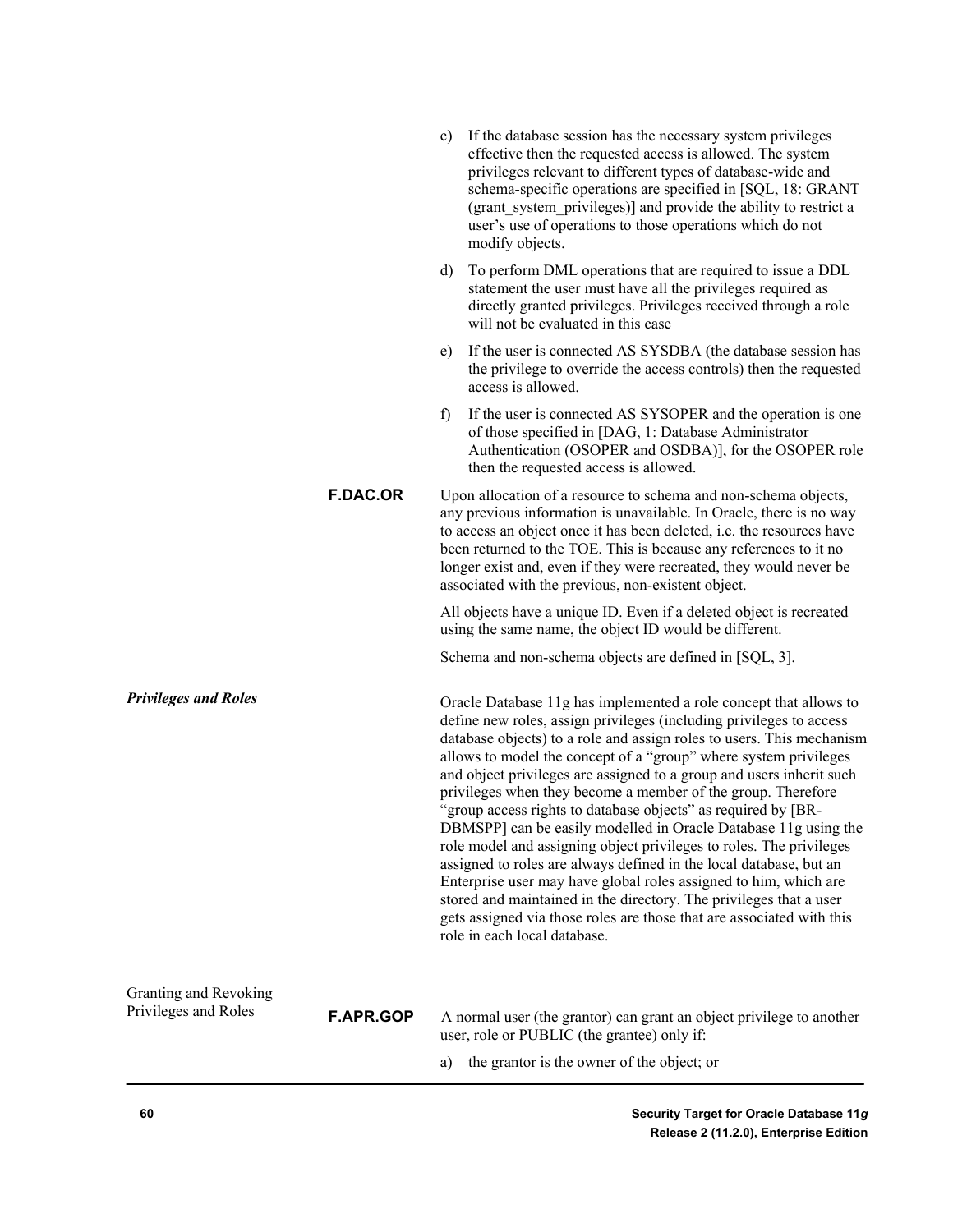- b) the grantor has been granted that object privilege with the GRANT OPTION.
- **F.APR.ROP** A normal user (the revoker) can revoke an object privilege from another user, role or PUBLIC (the revokee), and any further propagation of that object privilege started by the revokee, only if the revoker is the original grantor of the object privilege.
- **F.APR.GRSP** A user (the grantor) can grant a system privilege to another user, role or PUBLIC (the grantee), and revoke a system privilege from the grantee, only if:
	- a) the grantor (or revoker) is connected AS SYSDBA; or
	- b) the database session of the grantor (or revoker) has the GRANT ANY PRIVILEGE privilege effective; or
	- c) the grantor (or revoker) has been granted that system privilege directly with the ADMIN OPTION.
- **F.APR.GRR** A user (the grantor) can grant a role to another user, role or PUBLIC (the grantee), and revoke a role from the grantee, only if:
	- a) the grantor is connected AS SYSDBA; or
	- b) the database session of the grantor (or revoker) has the GRANT ANY ROLE privilege effective; or
	- c) the grantor (or revoker) has been granted that role with the ADMIN OPTION.

To create a role a user must have the CREATE ROLE system privilege.

*Note that c) includes the case where the grantor is the user who created the role – see [SG, 4: Granting the ADMIN OPTION], which states: "When a user creates a role, the role is automatically granted to the creator with the ADMIN OPTION.".*

Enabling and Disabling Roles

**F.APR.DER** A non-global role can be granted to a user in one of the following ways:

- a) As a default role, in which case the role will be enabled automatically for each database session created by that user $4$ .
- b) As a <u>non-default role</u>, in which case
	- i. if the role is configured in the TOE as being *identified* using a package, then that package must explicitly enable the role during a database session in order for any other roles within that role to be enabled and any privileges within that role to become effective for that user; or
	- ii. if the role is configured in the TOE as being *not identified*, then the user must explicitly enable the role during a database session in order for any other roles

<span id="page-60-0"></span><sup>&</sup>lt;sup>4</sup> A default role is enabled at session creation bypassing any authorisation required for that role.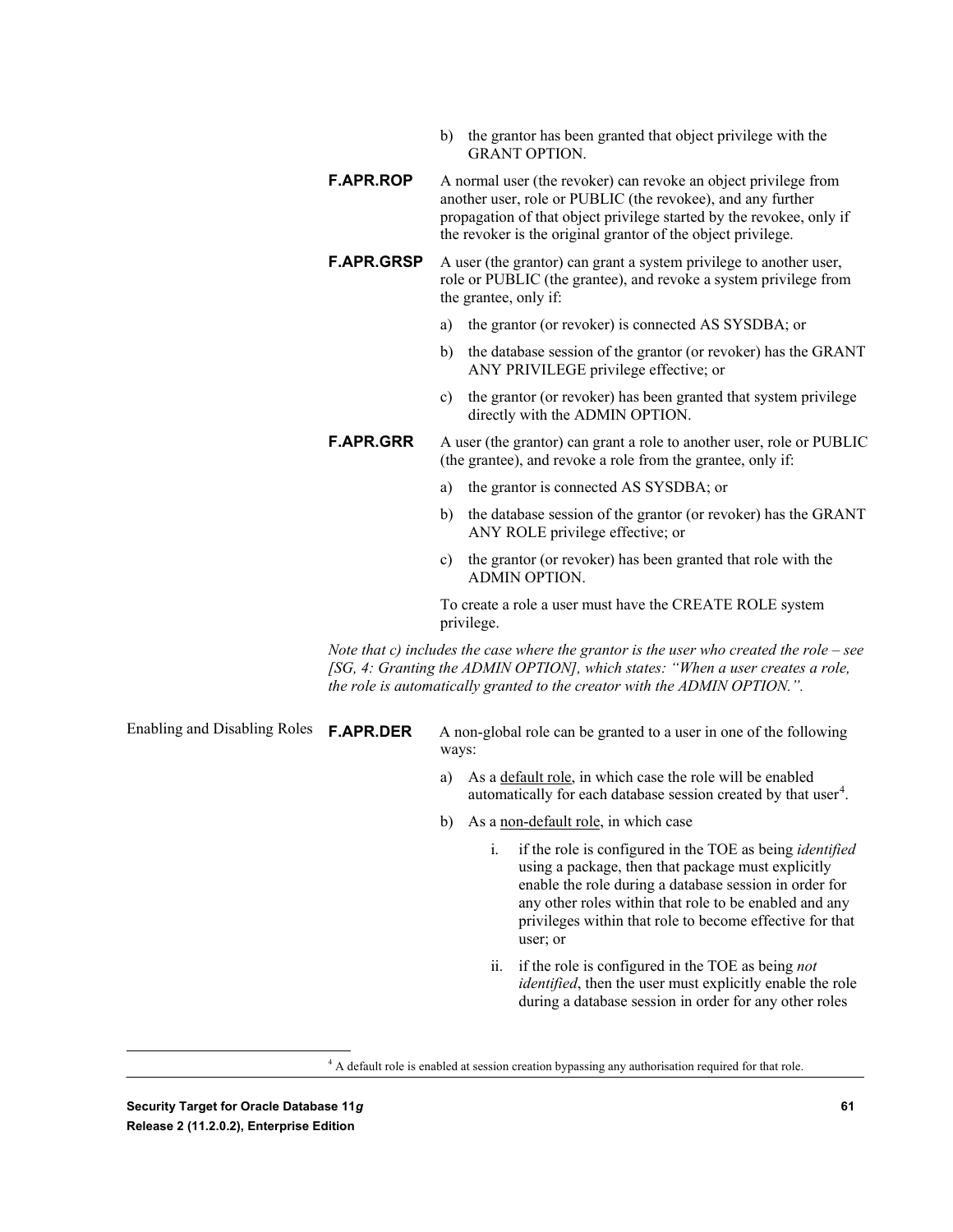| within that role to be enabled and any privileges within<br>that role to become effective for that user.<br>iii. if the role is configured in the TOE as being identified<br>globally then the user can only be authorized to use the<br>role by an enterprise directory service. The role is<br>defined in the database by granting privileges and roles<br>to it, but the global role can not be granted itself to any<br>user or other role in the database. When a global user<br>attempts to connect to the database, the enterprise<br>directory is queried to obtain any global roles<br>associated with the user.<br><b>F.APR.EDR</b><br>During a database session the user can control which roles are<br>effective at any time during the course of the database session by<br>enabling and disabling the roles which have been granted to that<br>user (where the role may have been granted directly to the user or<br>granted indirectly to the user through other roles <sup>5</sup> ), subject to the<br>following restrictions which apply to remote sessions:<br>The non-default roles granted to a user in a remote database<br>a)<br>cannot be enabled while the user is connected to the remote<br>database.<br>The default roles granted to a user in a remote database cannot<br>b)<br>be disabled while the user is connected to the remote database.<br>Note: the 'set role' command can not be implemented on a remote<br>database via a Database link. You cannot specify a role identified<br>globally. Global roles are enabled by default at login, and cannot be<br>re-enabled later.<br><b>Effective Privileges</b><br><b>F.PRI.SPRIV</b><br>An object or system privilege will be effective in a user session<br>only if:<br>the privilege was granted to the user directly and has not been<br>a)<br>revoked from the user; or<br>the privilege was granted indirectly via the PUBLIC user group<br>b)<br>and has not been revoked from PUBLIC; or<br>c) the privilege was granted to the user indirectly via a role, and<br>has not been revoked from that role and the role is effective in<br>the current session.<br><b>F.PRI.XVP</b><br>A suitably authorised user can provide other users with access to<br>proxy mechanisms (namely Views and Program Units) which will<br>act on behalf of the owning user (by executing with the directly<br>granted privileges of the owning user) to allow other users to have<br>controlled access to specified aggregations of data.<br>F.PRI.PRX<br>A suitably authorised user can provide other users with the ability to<br>establish a proxy connection for another user. The authorized user<br>can control which user roles are available to the proxy session. |  |
|-----------------------------------------------------------------------------------------------------------------------------------------------------------------------------------------------------------------------------------------------------------------------------------------------------------------------------------------------------------------------------------------------------------------------------------------------------------------------------------------------------------------------------------------------------------------------------------------------------------------------------------------------------------------------------------------------------------------------------------------------------------------------------------------------------------------------------------------------------------------------------------------------------------------------------------------------------------------------------------------------------------------------------------------------------------------------------------------------------------------------------------------------------------------------------------------------------------------------------------------------------------------------------------------------------------------------------------------------------------------------------------------------------------------------------------------------------------------------------------------------------------------------------------------------------------------------------------------------------------------------------------------------------------------------------------------------------------------------------------------------------------------------------------------------------------------------------------------------------------------------------------------------------------------------------------------------------------------------------------------------------------------------------------------------------------------------------------------------------------------------------------------------------------------------------------------------------------------------------------------------------------------------------------------------------------------------------------------------------------------------------------------------------------------------------------------------------------------------------------------------------------------------------------------------------------------------------------------------------------------------------------------------------------------------------------------------------------------------------------------------------|--|
|                                                                                                                                                                                                                                                                                                                                                                                                                                                                                                                                                                                                                                                                                                                                                                                                                                                                                                                                                                                                                                                                                                                                                                                                                                                                                                                                                                                                                                                                                                                                                                                                                                                                                                                                                                                                                                                                                                                                                                                                                                                                                                                                                                                                                                                                                                                                                                                                                                                                                                                                                                                                                                                                                                                                                     |  |
|                                                                                                                                                                                                                                                                                                                                                                                                                                                                                                                                                                                                                                                                                                                                                                                                                                                                                                                                                                                                                                                                                                                                                                                                                                                                                                                                                                                                                                                                                                                                                                                                                                                                                                                                                                                                                                                                                                                                                                                                                                                                                                                                                                                                                                                                                                                                                                                                                                                                                                                                                                                                                                                                                                                                                     |  |
|                                                                                                                                                                                                                                                                                                                                                                                                                                                                                                                                                                                                                                                                                                                                                                                                                                                                                                                                                                                                                                                                                                                                                                                                                                                                                                                                                                                                                                                                                                                                                                                                                                                                                                                                                                                                                                                                                                                                                                                                                                                                                                                                                                                                                                                                                                                                                                                                                                                                                                                                                                                                                                                                                                                                                     |  |
|                                                                                                                                                                                                                                                                                                                                                                                                                                                                                                                                                                                                                                                                                                                                                                                                                                                                                                                                                                                                                                                                                                                                                                                                                                                                                                                                                                                                                                                                                                                                                                                                                                                                                                                                                                                                                                                                                                                                                                                                                                                                                                                                                                                                                                                                                                                                                                                                                                                                                                                                                                                                                                                                                                                                                     |  |
|                                                                                                                                                                                                                                                                                                                                                                                                                                                                                                                                                                                                                                                                                                                                                                                                                                                                                                                                                                                                                                                                                                                                                                                                                                                                                                                                                                                                                                                                                                                                                                                                                                                                                                                                                                                                                                                                                                                                                                                                                                                                                                                                                                                                                                                                                                                                                                                                                                                                                                                                                                                                                                                                                                                                                     |  |
|                                                                                                                                                                                                                                                                                                                                                                                                                                                                                                                                                                                                                                                                                                                                                                                                                                                                                                                                                                                                                                                                                                                                                                                                                                                                                                                                                                                                                                                                                                                                                                                                                                                                                                                                                                                                                                                                                                                                                                                                                                                                                                                                                                                                                                                                                                                                                                                                                                                                                                                                                                                                                                                                                                                                                     |  |
|                                                                                                                                                                                                                                                                                                                                                                                                                                                                                                                                                                                                                                                                                                                                                                                                                                                                                                                                                                                                                                                                                                                                                                                                                                                                                                                                                                                                                                                                                                                                                                                                                                                                                                                                                                                                                                                                                                                                                                                                                                                                                                                                                                                                                                                                                                                                                                                                                                                                                                                                                                                                                                                                                                                                                     |  |
|                                                                                                                                                                                                                                                                                                                                                                                                                                                                                                                                                                                                                                                                                                                                                                                                                                                                                                                                                                                                                                                                                                                                                                                                                                                                                                                                                                                                                                                                                                                                                                                                                                                                                                                                                                                                                                                                                                                                                                                                                                                                                                                                                                                                                                                                                                                                                                                                                                                                                                                                                                                                                                                                                                                                                     |  |
|                                                                                                                                                                                                                                                                                                                                                                                                                                                                                                                                                                                                                                                                                                                                                                                                                                                                                                                                                                                                                                                                                                                                                                                                                                                                                                                                                                                                                                                                                                                                                                                                                                                                                                                                                                                                                                                                                                                                                                                                                                                                                                                                                                                                                                                                                                                                                                                                                                                                                                                                                                                                                                                                                                                                                     |  |
|                                                                                                                                                                                                                                                                                                                                                                                                                                                                                                                                                                                                                                                                                                                                                                                                                                                                                                                                                                                                                                                                                                                                                                                                                                                                                                                                                                                                                                                                                                                                                                                                                                                                                                                                                                                                                                                                                                                                                                                                                                                                                                                                                                                                                                                                                                                                                                                                                                                                                                                                                                                                                                                                                                                                                     |  |
|                                                                                                                                                                                                                                                                                                                                                                                                                                                                                                                                                                                                                                                                                                                                                                                                                                                                                                                                                                                                                                                                                                                                                                                                                                                                                                                                                                                                                                                                                                                                                                                                                                                                                                                                                                                                                                                                                                                                                                                                                                                                                                                                                                                                                                                                                                                                                                                                                                                                                                                                                                                                                                                                                                                                                     |  |
|                                                                                                                                                                                                                                                                                                                                                                                                                                                                                                                                                                                                                                                                                                                                                                                                                                                                                                                                                                                                                                                                                                                                                                                                                                                                                                                                                                                                                                                                                                                                                                                                                                                                                                                                                                                                                                                                                                                                                                                                                                                                                                                                                                                                                                                                                                                                                                                                                                                                                                                                                                                                                                                                                                                                                     |  |

<span id="page-61-0"></span>**Example 2018**<br>S When a role that has been granted other roles is enabled all the indirectly granted roles are implicitly enabled.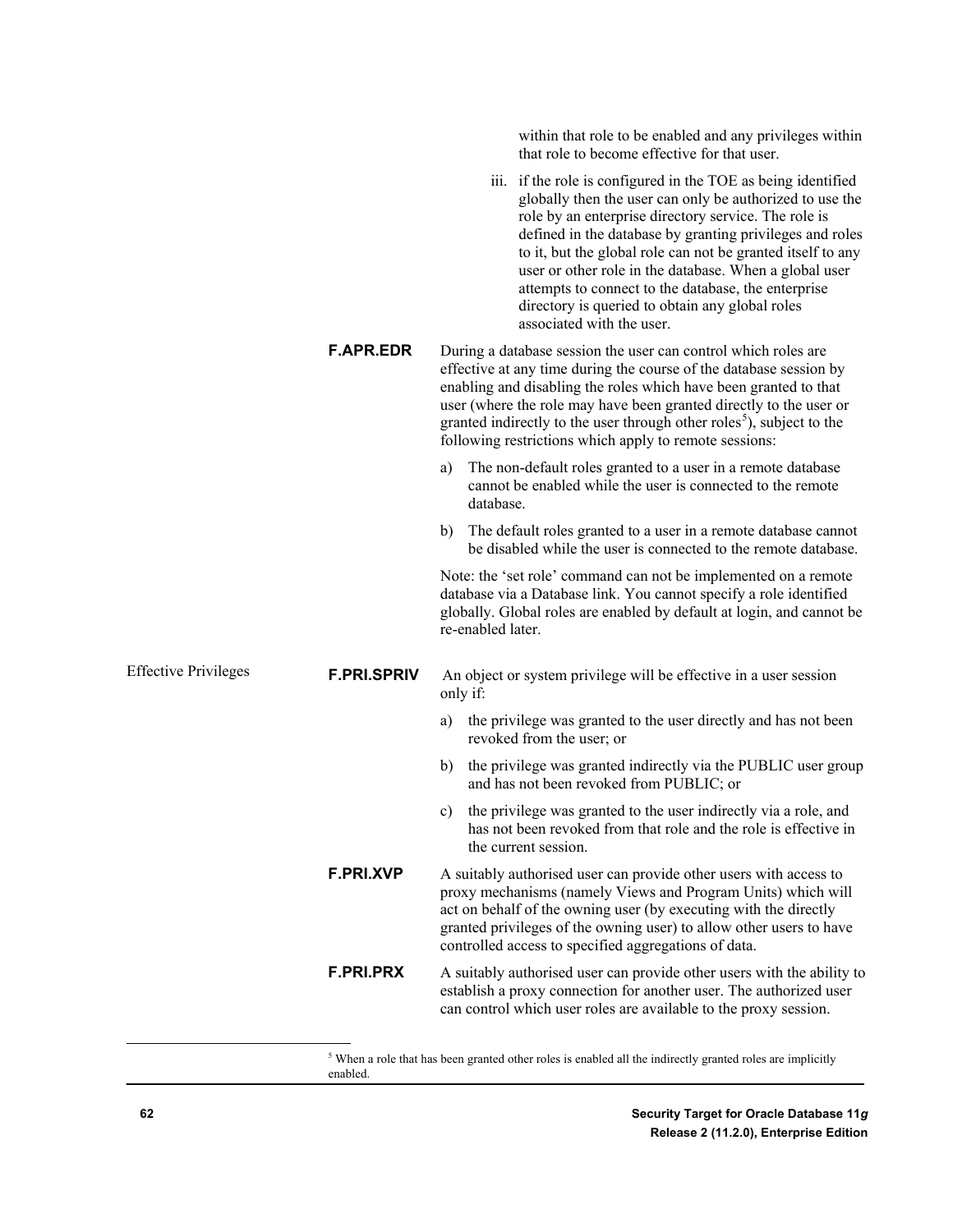|                                           | <b>F.PRI.DEF</b>                               |               | When a new user is created, by default the new user's objects are<br>stored in the database default tablespace. If no default tablespace is<br>assigned for the database, the user's objects are stored in the<br>SYSTEM tablespace.                                                                          |
|-------------------------------------------|------------------------------------------------|---------------|---------------------------------------------------------------------------------------------------------------------------------------------------------------------------------------------------------------------------------------------------------------------------------------------------------------|
| <b>Audit and</b><br><b>Accountability</b> | <b>F.AUD.SOM</b><br>an instance, the TOE will: |               | When standard auditing is enabled (as DBMS or OS Auditing) for                                                                                                                                                                                                                                                |
|                                           |                                                | a)            | write an audit record for every occurrence of an auditable event<br>other than CONNECT and DISCONNECT; and                                                                                                                                                                                                    |
|                                           |                                                | b)            | write an audit record for every pair of CONNECT/<br>DISCONNECT events.                                                                                                                                                                                                                                        |
|                                           | <b>F.AUD.SEV</b>                               |               | The TOE will allow a suitably authorised user to specify which<br>events for a database are auditable, as follows:                                                                                                                                                                                            |
|                                           |                                                | a)            | by use of DDL statements;                                                                                                                                                                                                                                                                                     |
|                                           |                                                | b)            | by use of DML statements;                                                                                                                                                                                                                                                                                     |
|                                           |                                                |               | i. for specified Object Privilege Objects;                                                                                                                                                                                                                                                                    |
|                                           |                                                |               | ii. for all Object Privilege Objects subsequently created, by<br>default;                                                                                                                                                                                                                                     |
|                                           |                                                | c)            | by use of system privileges;                                                                                                                                                                                                                                                                                  |
|                                           |                                                | d)            | by use of data access based on content;                                                                                                                                                                                                                                                                       |
|                                           |                                                | e)            | for each event of type b) by session or by access, i.e. only one<br>audit record written for each auditable event that occurs in the<br>same session or one audit record written for each auditable<br>event. For events of type c) by session or by access, unless a<br>DDL statement when always by access; |
|                                           |                                                | f)            | for each event of type a), b) and c) by outcome, i.e. success,<br>failure, or both.                                                                                                                                                                                                                           |
|                                           |                                                | g)            | for each event of type a) and c);                                                                                                                                                                                                                                                                             |
|                                           |                                                |               | i. for all users;                                                                                                                                                                                                                                                                                             |
|                                           |                                                |               | ii. for specified users;                                                                                                                                                                                                                                                                                      |
|                                           |                                                |               | iii. for specified proxies on behalf of any user;                                                                                                                                                                                                                                                             |
|                                           |                                                |               | iv. for specified proxies on behalf of specified users;                                                                                                                                                                                                                                                       |
|                                           | <b>F.AUD.ALW</b>                               |               | Irrespective of the TOE's audit configuration, the TOE will audit<br>every successful occurrence of the following events to the operating<br>system:                                                                                                                                                          |
|                                           |                                                | a)            | start-up;                                                                                                                                                                                                                                                                                                     |
|                                           |                                                | b)            | shut-down;                                                                                                                                                                                                                                                                                                    |
|                                           |                                                | $\mathbf{c})$ | connection through the keywords AS SYSDBA or AS<br>SYSOPER.                                                                                                                                                                                                                                                   |
|                                           |                                                |               | Note that for the Solaris and Linux platforms OS auditable Oracle records are written                                                                                                                                                                                                                         |

*to standard text file audit logs in the OS.*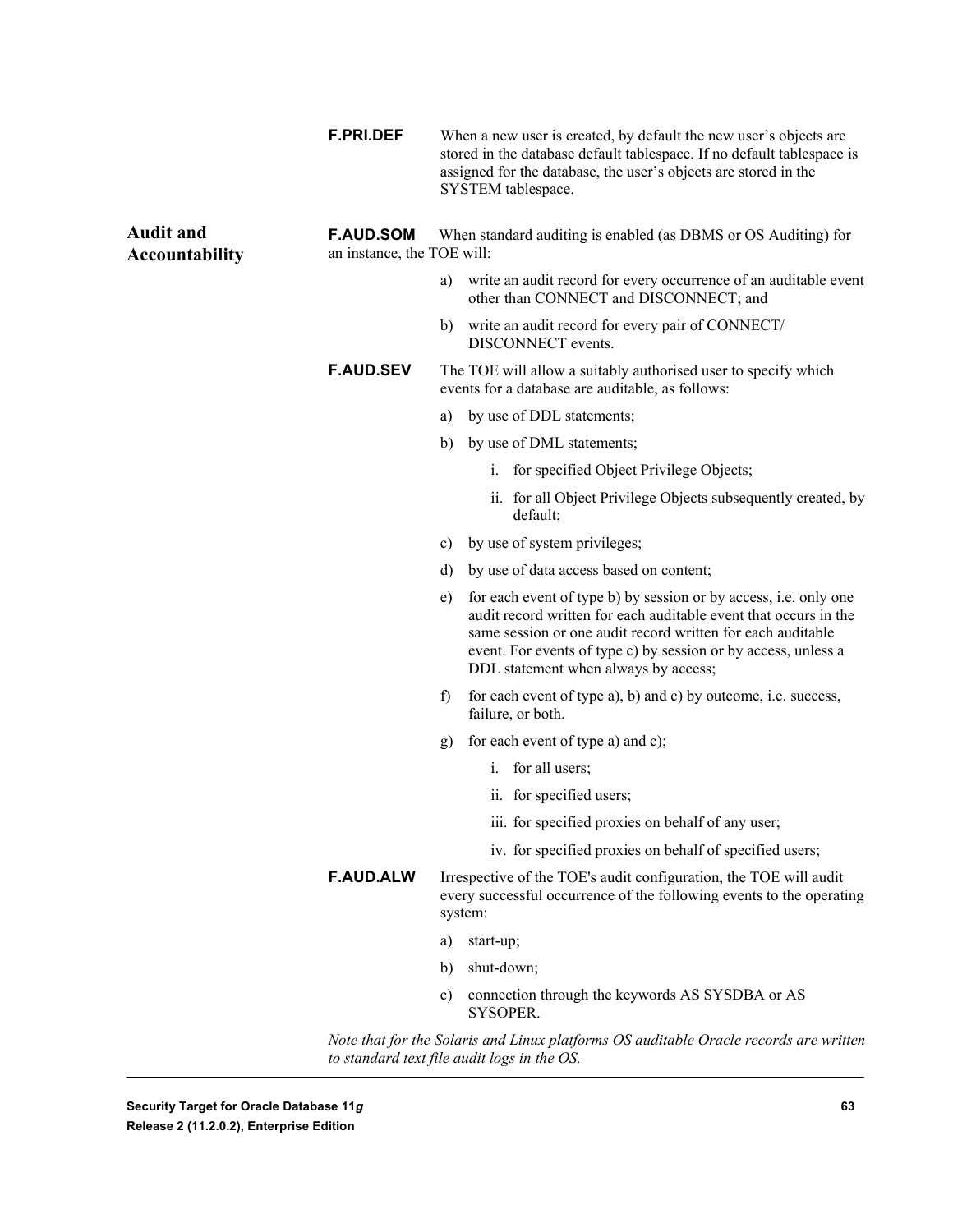**F.AUD.CNF** The TOE will allow only a suitably authorised user to set or alter the audit configuration for a database. This includes also enabling or disabling of the audit function in general.

*Note that, by default (after installation), the TOE allows only SYS and SYSTEM (who are granted the DBA role during installation) and users connected AS SYSDBA to set and alter the audit configuration. It is possible for these users to grant the relevant privileges to other users.*

- **F.AUD.ACC** The TOE will allow suitably authorised users to select by criteria audit information from the database audit trail, as follows:
	- a) any suitably authorised user can view all audit records;
	- b) the owner of an object can view the audit records relating to that object.
- **F.AUD.DEL** The TOE will allow only a suitably authorized<sup>[6](#page-63-0)</sup> user to delete or update audit records from the Database Audit Trail.
- **F.AUD.INF** The TOE will record the following information into each Database Audit Trail record, provided that the information is meaningful to the particular audited event:

Date and time of event; username; instance number for the Oracle instance where the user is accessing the database; session identifier; terminal identifier of the user's terminal; name of object accessed; operation performed or attempted; outcome of the operation; system privileges used.

In particular:

- a) when a user attempts a connection to a database, whether successful or not, at least the following information is recorded when the TOE is configured to audit connection attempts: date and time of event, username, instance number for the Oracle instance where the user is accessing the database, session identifier, terminal identifier of the user's terminal, outcome of the connection attempt;
- b) when a user attempts to access any database object, whether successful or not, at least the following information is recorded when the TOE is configured to audit such access attempts: date and time of event, username, name of object accessed, operation performed or attempted, outcome of the operation;
- c) when a user attempts to create or drop any database object, whether successful or not, at least the following information is recorded when the TOE is configured to audit such create or drop actions: date and time of event, username, name of object to be created or dropped, operation performed or attempted, outcome of the operation;

<span id="page-63-0"></span> <sup>6</sup> By default, the TOE allows only SYS and SYSTEM (who are granted the DBA role during installation) and users connected AS SYSDBA to delete or update rows from the database audit trail (which is held in SYS.AUD\$). It is possible for these users to grant the relevant privileges to other users, but it is assumed that they will not do this in practice.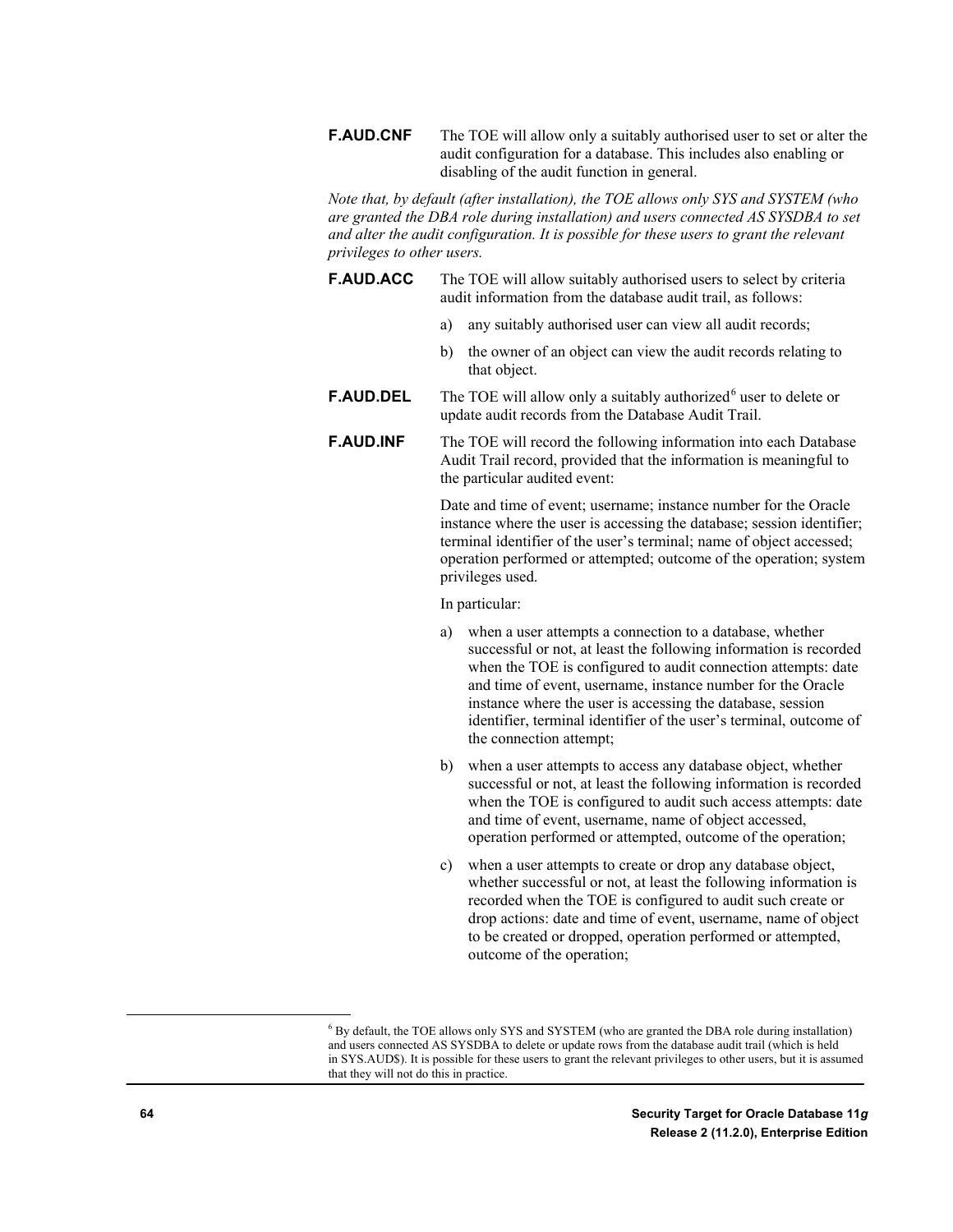|                         |                   | when a user attempts to affect the security of the TOE, by, for<br>d)<br>example, starting up and shutting down an instance of the TOE,<br>creating new, modifying existing or dropping old user accounts,<br>tablespaces, databases, rollback segments, etc. as the TOE<br>permits at least the following information is recorded when the<br>TOE is configured to audit such actions: date and time of event,<br>username, name of object accessed, operation performed or<br>attempted, outcome of the operation.                                                                                                                                                                                                                                                                            |
|-------------------------|-------------------|-------------------------------------------------------------------------------------------------------------------------------------------------------------------------------------------------------------------------------------------------------------------------------------------------------------------------------------------------------------------------------------------------------------------------------------------------------------------------------------------------------------------------------------------------------------------------------------------------------------------------------------------------------------------------------------------------------------------------------------------------------------------------------------------------|
|                         | <b>F.AUD.VIEW</b> | Oracle provides both the SQL language and built-in views, based on<br>the underlying audit trail table, with the ability to both view and<br>search the audit data.                                                                                                                                                                                                                                                                                                                                                                                                                                                                                                                                                                                                                             |
|                         | <b>F.AUD.FULL</b> | With DBMS auditing, if the tablespace containing the audit trail<br>table becomes full, no further auditable actions can occur until space<br>is made available.                                                                                                                                                                                                                                                                                                                                                                                                                                                                                                                                                                                                                                |
| <b>Data Consistency</b> | <b>F.CON.DIC</b>  | TSF data used by the database is stored in the database dictionary,<br>which is itself treated as a database object. The data dictionary is a<br>collection of database tables and views containing reference<br>information about the database, its structures, and its users. Oracle<br>accesses the data dictionary frequently during SQL statement<br>parsing. This access is essential to the continuing operation of<br>Oracle.                                                                                                                                                                                                                                                                                                                                                           |
|                         |                   | The data dictionary is accessed so often by Oracle that two special<br>locations in memory are designated to hold dictionary data. One<br>area is called the data dictionary cache, also known as the row cache<br>because it holds data as rows instead of buffers (which hold entire<br>blocks of data). The other area in memory to hold dictionary data is<br>the library cache. All Oracle user processes share these two caches<br>for access to data dictionary information.                                                                                                                                                                                                                                                                                                             |
|                         |                   | When accessing data in the dictionary the Oracle database first<br>checks if the requested data is in the cache. If not, the cache<br>functions are used to load the data into the cache potentially<br>overwriting another block in the cache. The Oracle database<br>includes functions that will ensure that cache entries are marked<br>dirty when they are updated and will ensure that dirty cache entries<br>are written back to disk in due time (at least before they are<br>overwritten by another block retrieved from disk).                                                                                                                                                                                                                                                        |
|                         | <b>F.CON.RAC</b>  | Note: this function is not available in Standard Edition One. Real<br>Application Clusters (RAC) use a cache-to-cache block transfer<br>mechanism known as Cache Fusion to transfer read-consistent<br>images of blocks from one instance to another. RAC does this using<br>high speed, low latency interconnects to satisfy remote requests for<br>data blocks. This ensures that all nodes will access the latest version<br>of a block of the database (including one from the dictionary) they<br>need to read or update. RAC includes protocols that tell other nodes<br>when it needs shared or exclusive access to a block, get this access<br>granted using a global locking mechanism, control that no other<br>node has any conflicting lock, write dirty blocks to disk, update the |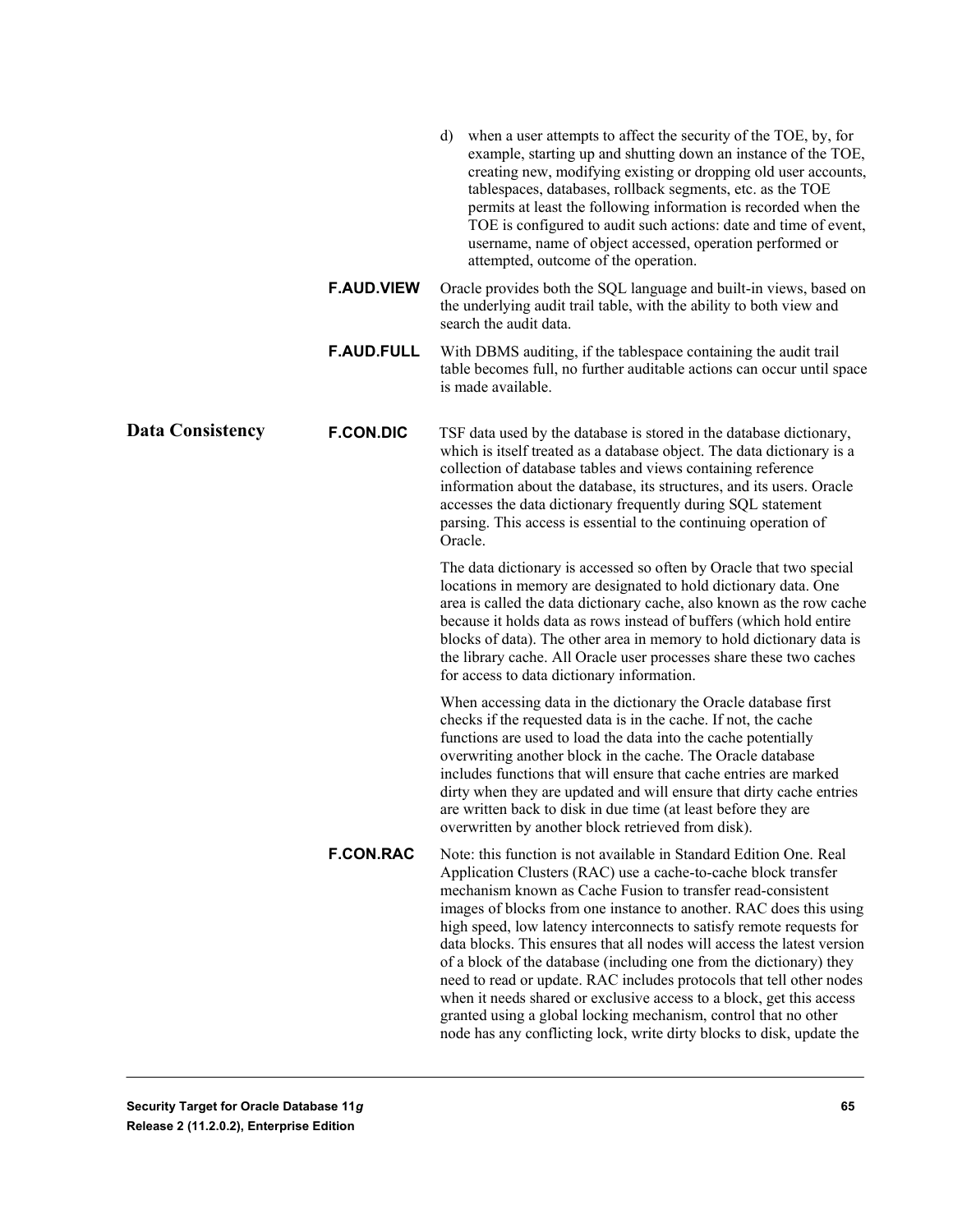information about the block in other nodes and release any lock granted.

Note: This Security Function applies only when the TOE is configured with Real Application Clusters (RAC). In configurations without RAC, data consistency in a clustered configuration is not considered and consistency is achieved solely by the security function F.CON.DIC.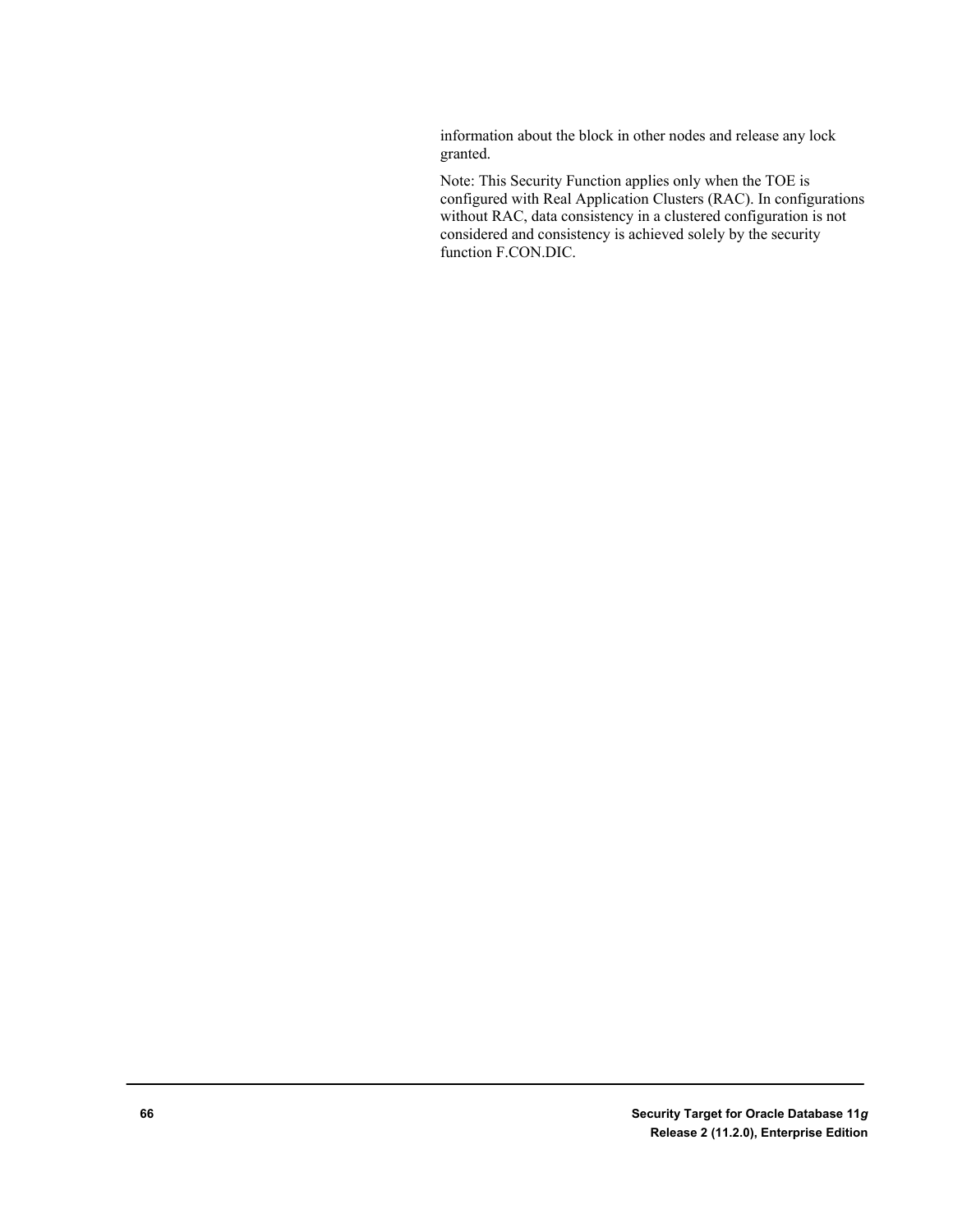# **Security Mechanisms and Techniques**

When authentication is performed by Oracle Database 11g, a password is used for authentication. The TOE performs a cryptographic hash function (using a modified Data Encryption Standard (DES) algorithm) on passwords prior to storing them in the database. The TOE password management functions (together called the PWD mechanism) provide strong passwords for local users. This exceeds the DBMS PP Strength of Function level of SOF-basic as required by [BR-DBMSPP]. Note that CC version 3.1 no longer has a separate strength of function analysis but this aspect still needs to be considered as part of the vulnerability analysis.

In the case of en enterprise user, the password is managed in the directory server and stored there in the same way as the password for local users is stored in the database dictionary. The directory server allows to define a password policy ensuring that the passwords are strong.

## **Assurance Measures**

The target assurance level is EAL4 augmented with ALC\_FLR.3, which exceeds the assurance requirements stated in [BR-DBMSPP]. No other specific assurance measures are claimed. The following table identifies the Oracle Database 11g documentation that supports each security assurance requirement for EAL4 and also the assurance requirement for ALC\_FLR.3.

#### **TOE Security Assurance Requirements**

*Table 9: TOE Security Assurance Requirements*

| Component  | Name                                                           | <b>Documents</b> |
|------------|----------------------------------------------------------------|------------------|
| ALC_CMC.4  | Production support,<br>acceptance procedures<br>and automation | [CM]             |
| ALC_CMS.4  | Problem tracking CM<br>coverage                                | [CM]             |
| ALC DEL. 1 | Delivery procedures                                            | [OQM]            |
| ALC DVS. 1 | Identification of security<br>measures                         | [SODE]           |
| ALC_FLR.3  | Systematic flaw<br>remediation                                 | [FLR]            |
| ALC_LCD. 1 | Developer defined life-<br>cycle model                         | [LCS]            |
| ALC TAT. 1 | Well-defined<br>development tools                              | [CM]             |
| AGD OPE.1  | Operational user<br>guidance                                   | [ECD] [GA]       |
| AGD PRE.1  | Preparative procedures                                         | [ICG] [ECD] [GA] |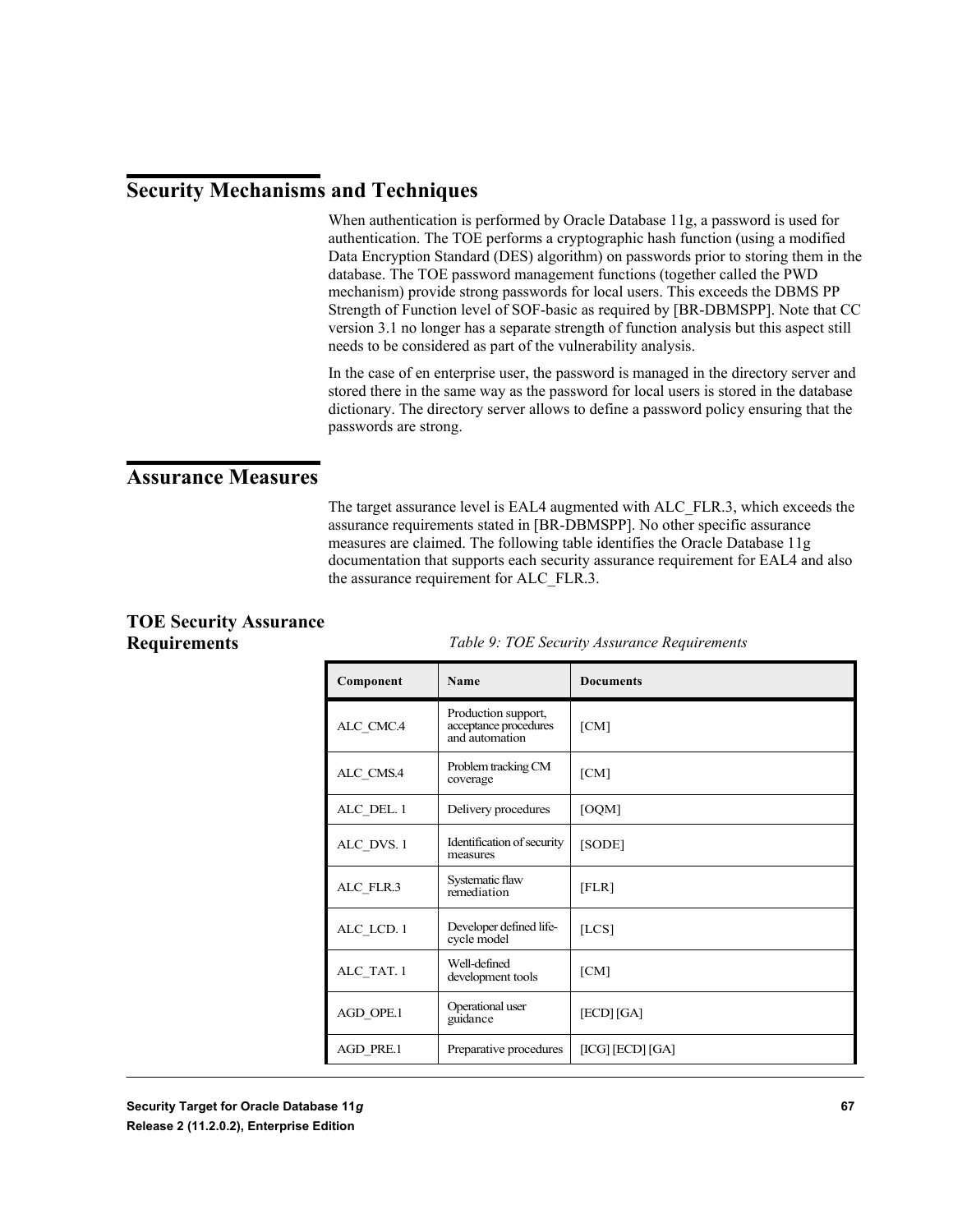| Component | Name                                           | <b>Documents</b> |
|-----------|------------------------------------------------|------------------|
| ADV_ARC.1 | Security architecture<br>description           | [AD]             |
| ADV FSP.4 | Complete functional<br>specification           | [ERR] [OCI]      |
| ADV_TDS.3 | Basic modular design                           | [AD]             |
| ADV_IMP.1 | Implementation<br>representation of the<br>TŜF | [SRC]            |
| ATE_COV.2 | Analysis of coverage                           | [TP]             |
| ATE_DPT.2 | Testing: security<br>enforcing modules         | [TP]             |
| ATE FUN.1 | Functional testing                             | [TP]             |
| ATE_IND.2 | Independent testing -<br>sample                | [TP]             |
| AVA_VAN.3 | Focused vulnerability<br>analysis              | [VA]             |

# **TOE Summary Specification Rationale**

This section demonstrates that the TOE Security Functions and Assurance Measures are suitable to meet the TOE security requirements.

|                             | TOE Security Functions Table 8 of chapter 6 identifies the Oracle Database 11g TOE Security Functions that |
|-----------------------------|------------------------------------------------------------------------------------------------------------|
| <b>Satisfy Requirements</b> | address each of the SFRs in chapter 5.                                                                     |

The table below demonstrates that for each SFR the TOE security functions are suitable to meet the SFR, and the combination of TOE security functions work together so as to satisfy the SFR:

| <b>SFR</b>  | <b>TOE Security</b><br><b>Functions</b>                | <b>Rationale</b>                                                                                                                                                                                                             |
|-------------|--------------------------------------------------------|------------------------------------------------------------------------------------------------------------------------------------------------------------------------------------------------------------------------------|
| FIA AFL.1.1 | <b>F.IA.PWD</b>                                        | The number of allowed failed logon attempts for local<br>users can be configured.                                                                                                                                            |
| FIA AFL.1.2 | <b>F.IA.PWD</b>                                        | When the configured number of failed logon attempts is<br>reached the account is locked.                                                                                                                                     |
| FIA ATD.1.1 | F.IA.ATT<br><b>F.IA.ATT-EU</b>                         | The data dictionary stores the required security attributes.<br>In the case of Enterprise Users the security attributes are<br>stored in the directory server.                                                               |
| FIA SOS.1.1 | <b>F.IA.PWD</b><br><b>F.LIM.CNF</b><br><b>F.IA.USE</b> | F.IA.PWD specifies the controls available on database<br>secrets (passwords) for local users. These controls are<br>implemented via profiles which are required by<br>F.LIM.CNF. F.IA.USE allows local users to change their |

*Table 10: TOE Security Function Suitability and Binding*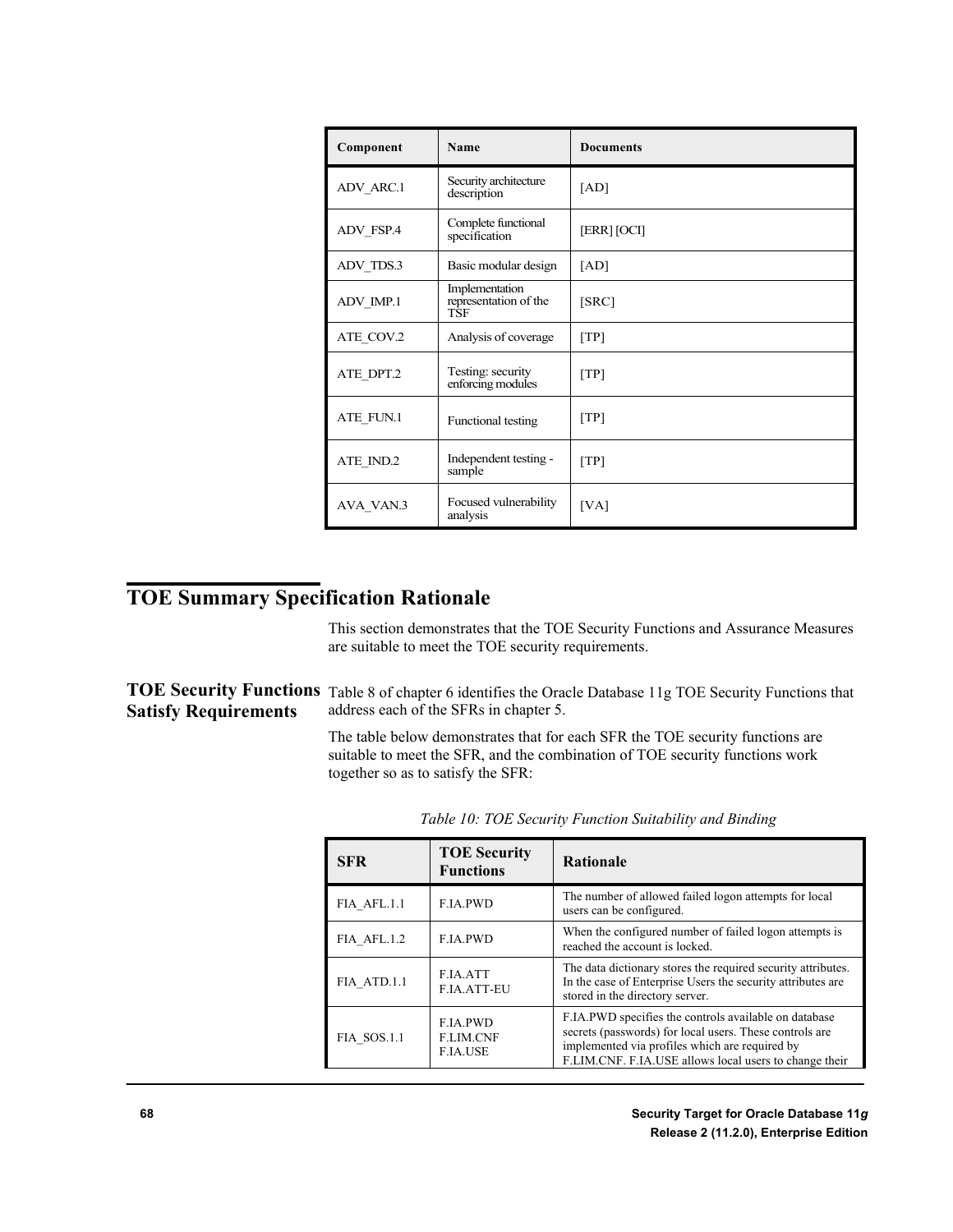| <b>SFR</b>                        | <b>TOE Security</b><br><b>Functions</b>                                                       | <b>Rationale</b>                                                                                                                                                                                                                                                                                                                                                                                                                                                                                                                                                                                                                                                                                                                |
|-----------------------------------|-----------------------------------------------------------------------------------------------|---------------------------------------------------------------------------------------------------------------------------------------------------------------------------------------------------------------------------------------------------------------------------------------------------------------------------------------------------------------------------------------------------------------------------------------------------------------------------------------------------------------------------------------------------------------------------------------------------------------------------------------------------------------------------------------------------------------------------------|
|                                   |                                                                                               | own passwords within the limits configured by an<br>administrator. In the case of Enterprise Users the password<br>policy is stored and enforced by the directory server.                                                                                                                                                                                                                                                                                                                                                                                                                                                                                                                                                       |
| FIA UAU.1.1                       | F.IA.PRE                                                                                      | F.IA.PRE maps onto FIA UAU.1.1 and FIA UID.1.2<br>directly.                                                                                                                                                                                                                                                                                                                                                                                                                                                                                                                                                                                                                                                                     |
| FIA_UAU.1.2                       | F.IA.PRE<br>F.IA.DBA<br>F.IA.CSA<br>F.IA.CSN<br>F.IA.EUA                                      | F.IA.CSN and F.IA.CSA state the conditions for being<br>able to establish a database session and hence perform<br>TSF-mediated actions. These security functions depend<br>directly on F.IA.DBA. F.IA.PRE is relevant because one<br>of the actions allowed prior to session creation is<br>attempting to establish a session. In the case of<br>Enter-prise Users the authentication is supported by the<br>exter-mal directory server as described in F.IA.EUA.                                                                                                                                                                                                                                                               |
| FIA UID.1.1                       | F.IA.PRE                                                                                      | F.IA.PRE satisfies FIA UAU.1.1 and FIA UID.1.1<br>directly.                                                                                                                                                                                                                                                                                                                                                                                                                                                                                                                                                                                                                                                                     |
| FIA UID.1.2                       | F.IA.PRE<br><b>F.IA.UID</b><br>F.IA.DBA<br>F.IA.IDE<br>F.IA.CSA<br>F.IA.CSN<br>F.IA.EUA       | F.IA.CSN and F.IA.CSA state the conditions for being<br>able to establish a database session and hence perform<br>TSF-mediated actions. These security functions depend<br>directly on F.IA.DBA. F.IA.PRE is relevant one of the<br>actions allowed prior to session creation is attempting to<br>establish a session. F.IA.IDE ensures that the identity of<br>the user is known for the duration of the session, once<br>created.<br>In the case of Enterprise Users the user identification is<br>supported by the external directory server as described in<br>F.IA.EUA.                                                                                                                                                    |
| FIA USB.1.1                       | F.IA.ATT<br>F.IA.ATT-EU                                                                       | F.IA.ATT and F.IA.ATT-EU cover the security attributes<br>for each user.                                                                                                                                                                                                                                                                                                                                                                                                                                                                                                                                                                                                                                                        |
| FIA USB.1.2                       | F.IA.DBA<br>F.IA.IDE<br><b>F.PRI.SPRIV</b><br>F.PRI.PRX<br>F.IA.EUA                           | F.IA.DBA covers user identification, and the authentica-<br>tion of the user by a password when starting a database<br>session. F.IA.IDE ensures that the TSF is able to establish<br>the identity of the user during a database session.<br>F.PRI.PRX defines the rules governing privileges in proxy<br>user sessions, whilst F.PRI.SPRIV defines rules for which<br>privileges are effective when starting a session.<br>In the case of Enterprise Users, some of the user security<br>attributes are stored in the external directory server and<br>transferred to the TOE such that the TOE can assign the<br>correct user security attributes to the subject that is bound<br>to the user. This is described in F.IA.EUA. |
| FIA USB.1.3                       | F.IA.USE<br>F.APR.EDR<br>F.PRI. SPRIV<br>F.PRI.XVP                                            | F.PRI.SPRIV governs the effect of changing privileges<br>during a session. F.APR.EDR defines which roles are<br>effective at any time during the course of the database<br>session. F.PRI.XVP governs which privileges are effective<br>when executing a view or program owned by another user.<br>F.IA.USE governs when a user is authorised to make<br>changes to a password associated with that user.                                                                                                                                                                                                                                                                                                                       |
| FDP ACC. 1.1                      | F.DAC.OBID<br>F.DAC.OBREF<br>F.DAC.SUA<br>F.DAC.OBA                                           | F.DAC.OBID and F.DAC.OBREF ensure that all objects<br>(which are subject to DAC) can be uniquely identified.<br>F.DAC.SUA and F.DAC.OBA state that the DAC policy<br>extends to all subjects and objects.                                                                                                                                                                                                                                                                                                                                                                                                                                                                                                                       |
| FDP ACF. 1.1-<br><b>NIAP-0407</b> | F.DAC.OBID<br>F.DAC.OBREF<br><b>F.DAC.SUA</b><br>F.DAC.OBA<br>F.DAC.POL<br><b>F.PRI.SPRIV</b> | F.DAC.OBID and F.DAC.OBREF ensure that all objects<br>(which are subject to DAC) can be uniquely identified.<br>F.DAC.SUA includes the subject and their enabled privi-<br>leges (as specified in F.PRI.SPRIV) in the DAC policy.<br>F.DAC.OBA states that the object and any associated<br>object privileges are considered by the DAC policy.<br>F.DAC.POL is a statement of the DAC policy.                                                                                                                                                                                                                                                                                                                                  |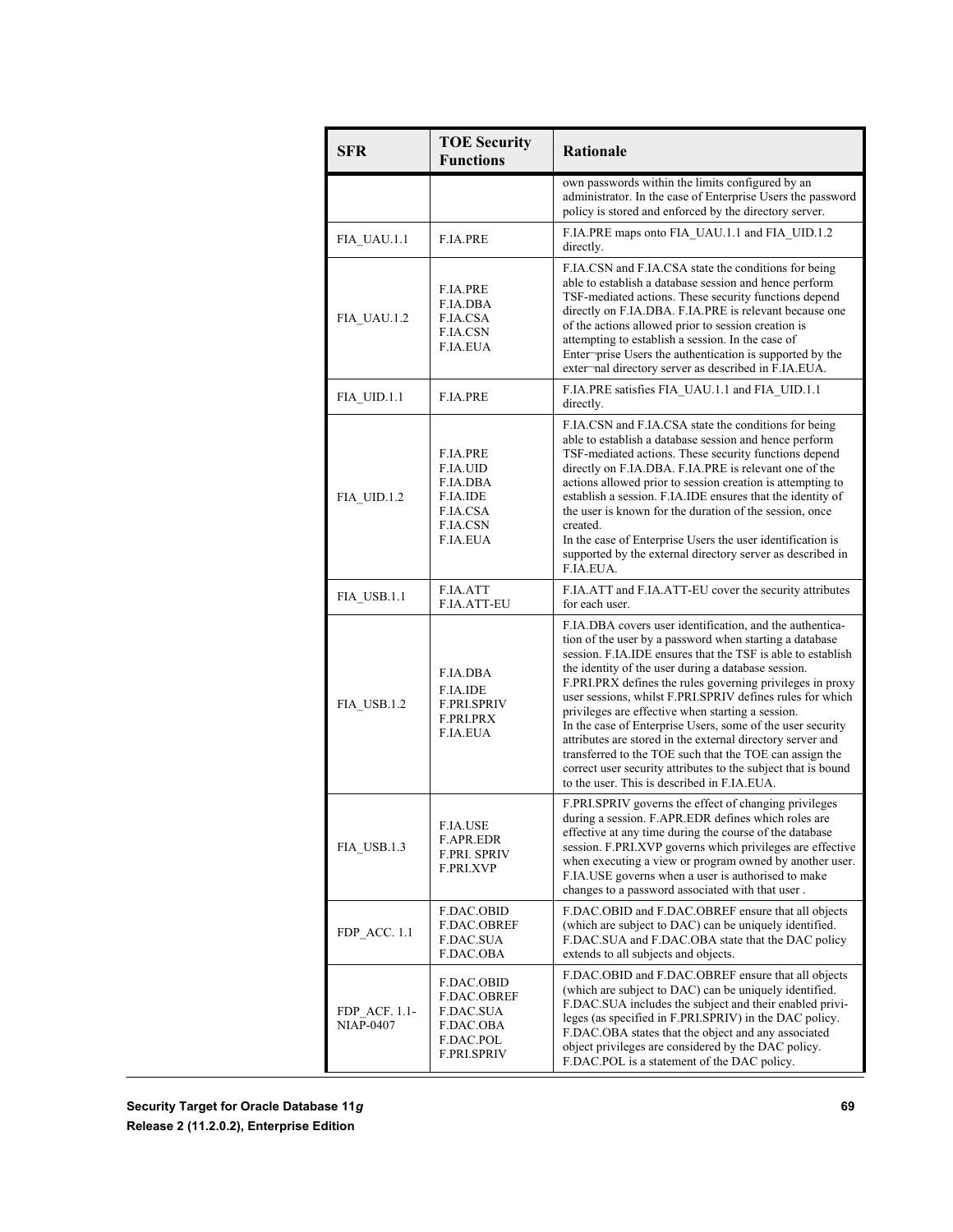| <b>SFR</b>                        | <b>TOE Security</b><br><b>Functions</b>                                                                                                  | <b>Rationale</b>                                                                                                                                                                                                                                                                                                                                                                                                                                                                                                                                                                       |
|-----------------------------------|------------------------------------------------------------------------------------------------------------------------------------------|----------------------------------------------------------------------------------------------------------------------------------------------------------------------------------------------------------------------------------------------------------------------------------------------------------------------------------------------------------------------------------------------------------------------------------------------------------------------------------------------------------------------------------------------------------------------------------------|
| FDP ACF. 1.2-<br><b>NIAP-0407</b> | <b>F.IA.CNF</b><br>F.DAC.OBID<br>F.DAC.OBREF<br>F.DAC.POL<br><b>F.PRI.SPRIV</b><br><b>F.AUD.CNF</b>                                      | F.DAC.POL a) and b) specifies access to objects based on<br>ownership or object privileges. F.DAC.OBID and<br>F.DAC.OBREF are relevant as they define object owner-<br>ship which is the basis of the DAC policy. FPRI SPRIV is<br>relevant as it defines which privileges are enabled for any<br>user. F.IA.CNF and F.AUD.CNF are relevant I&A data<br>and the audit trail are subject to the DAC policy.                                                                                                                                                                             |
| FDP ACF.1.3-<br><b>NIAP-0407</b>  | F.DAC.POL<br><b>F.PRI.SPRIV</b><br><b>F.AUD.CNF</b>                                                                                      | F.DAC.POL c) specifies access to objects based on ena-<br>bled system privileges. F.DAC.POL d) and e) cover access<br>via connections AS SYSDBA and AS SYSOPER.<br>F.PRI.SPRIV is relevant as it defines which privileges are<br>enabled for any user. F.AUD.CNF is relevant as the audit<br>trail is subject to the DAC policy                                                                                                                                                                                                                                                        |
| FDP_ACF.1.4-<br><b>NIAP-0407</b>  | N/A                                                                                                                                      | This SFR does not mandate any functionality. It is<br>included for compliance with the CC.                                                                                                                                                                                                                                                                                                                                                                                                                                                                                             |
| FDP RIP.1.1                       | F.DAC.OR                                                                                                                                 | F.DAC.OR satisfies FDP RIP.1.1 directly.                                                                                                                                                                                                                                                                                                                                                                                                                                                                                                                                               |
| FMT MOF.1.1                       | <b>F.AUD.CNF</b>                                                                                                                         | F.AUD.CNF restricts all functions related to the                                                                                                                                                                                                                                                                                                                                                                                                                                                                                                                                       |
| FMT_MSA.1.1                       | F.APR.GOP<br>F.APR.ROP<br>F.APR.GRSP<br><b>F.APR.GRR</b>                                                                                 | F.APR.GOP and F.APR.ROP cover FMT MSA.1.1 a)<br>which is concerned with modifying object privileges.<br>F.APR.GRSP covers FMT MSA.1.1 b) which is con-<br>cerned with modifying system privileges. F.APR.GRR<br>covers FMT MSA.1.1 c) which is concerned with modi-<br>fying roles.                                                                                                                                                                                                                                                                                                    |
| FMT_MSA_<br>(EXT).3.1             | F.DAC.POL<br><b>F.PRI.SPRIV</b><br>F.PRI.DEF                                                                                             | F.DAC.POL and F.PRI.SPRIV implicitly include restric-<br>tive default values. If a user has not been explicitly<br>granted the necessary privilege or a role containing the<br>required privilege then the requested action will not suc-<br>ceed. F.PRI.DEF defines the default rights for new users,<br>which are the most restrictive rights that just allow to use<br>the DBMS.                                                                                                                                                                                                    |
| FMT MTD.1.1<br>(1)                | <b>F.AUD.SEV</b>                                                                                                                         | F.AUD.SEV covers the requirement to restrict the ability<br>to select the events to be audited to an authorized admin-<br><i>istrator.</i>                                                                                                                                                                                                                                                                                                                                                                                                                                             |
| FMT_MTD.1.1<br>(2)                | F.IA.ATT<br><b>F.IA.ATT-EU</b><br>F.LIM.CNF<br>F.APR.GOP<br><b>F.APR.ROP</b><br>F.APR.GRSP<br>F.APR.GRR<br><b>F.AUD.ACC</b><br>F.AUD.DEL | These TOE security functions are concerned with the<br>modification of TSF data (security attributes and audit<br>data). This data is stored in the data dictionary and is pro-<br>tected from unauthorised access by the same mechanism<br>as all other data in the database. F.IA.ATT and<br>F.LIM.CNF cover identification and authentication data<br>and resource limit attributes. F.APR.* cover privilege and<br>role TSF data. F.AUD.* cover audit data.<br>Note that security attributes of enterprise users may be<br>stored and managed external to the TOE in the directory |
| FMT REV.1.1<br>(1)                | F.LIM.CNF<br>F.APR.GRSP<br>F.APR.GRR                                                                                                     | Only suitably privileged users can revoke (or modify) the<br>following attributes: resource limits (F.LIM.CNF), system<br>privileges (F.APR.GRSP) and roles (F.APR.GRR).                                                                                                                                                                                                                                                                                                                                                                                                               |
| FMT REV.1.2<br>(1)                | <b>F.PRI.SPRIV</b>                                                                                                                       | Directly granted privileges and roles are revoked imme-<br>diately. This is more rigorous than SFR FMT REV.1.2.<br>Revocation of roles takes effect when a role is re-enabled<br>in the current session or a new user session is created.                                                                                                                                                                                                                                                                                                                                              |
| <b>FMT REV. 1.1</b><br>(2)        | F.APR.ROP                                                                                                                                | Only suitably privileged users can revoke (or modify) the<br>object privileges (F.APR.ROP),                                                                                                                                                                                                                                                                                                                                                                                                                                                                                            |
| FMT_REV.1.2<br>(2)                | <b>F.PRI.SPRIV</b>                                                                                                                       | Directly granted privileges are revoked immediately. This<br>is more rigorous than SFR FMT REV.1.2.                                                                                                                                                                                                                                                                                                                                                                                                                                                                                    |
| FMT SMF.1.1                       | F.IA.ATT<br>F.IA.ATT-EU                                                                                                                  | These TOE security functions are concerned with the<br>management functions provided by the TOE. These                                                                                                                                                                                                                                                                                                                                                                                                                                                                                 |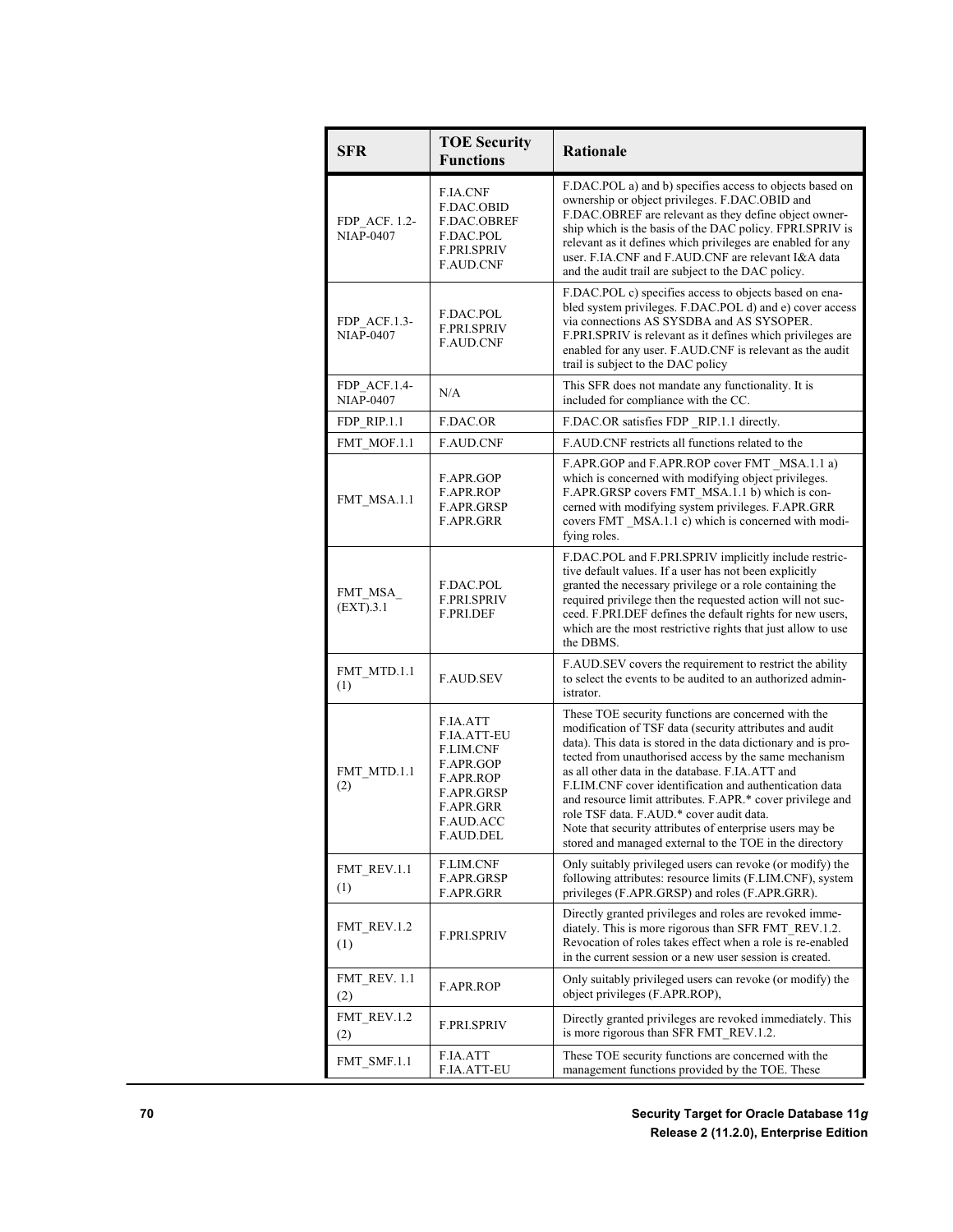| <b>SFR</b>                               | <b>TOE Security</b><br><b>Functions</b>                                                                | <b>Rationale</b>                                                                                                                                                                                                                                                                                                                                                                                                                                                                                                                       |
|------------------------------------------|--------------------------------------------------------------------------------------------------------|----------------------------------------------------------------------------------------------------------------------------------------------------------------------------------------------------------------------------------------------------------------------------------------------------------------------------------------------------------------------------------------------------------------------------------------------------------------------------------------------------------------------------------------|
|                                          | F.LIM.CNF<br>F.APR.GOP<br>F.APR.ROP<br>F.APR.GRSP<br>F.APR.GRR<br><b>F.AUD.ACC</b><br>F.AUD.DEL        | functions relate to TSF data (security attributes and audit<br>data). This data is stored in the data dictionary and is pro-<br>tected from unauthorised access by the same mechanism<br>as all other data in the database. F.IA.ATT and<br>F.LIM.CNF cover identification and authentication data<br>and resource limit attributes. F.APR.* cover privilege and<br>role TSF data. F.AUD.* cover audit data.<br>Note that security attributes of enterprise users may be<br>stored and managed external to the TOE in the directory    |
| FMT_SMR.1.1                              | F.IA.UID F.IA.CSA<br><b>F.IA.CSN</b><br>F.APR.GRR                                                      | F.IA.UID, F.IA.CSA and F.IA.CSN in combination ensure<br>that the TSF maintains normal database users and database<br>administrative users. F.APR GRR covers database roles<br>defined by a suitably authorised user.                                                                                                                                                                                                                                                                                                                  |
| FMT SMR.1.2                              | F.IA.CSA<br>F.APR.DER<br>F.APR.EDR<br>F.PRI.PRX                                                        | F.APR.DER and F.APR.EDR cover granting database<br>roles to database users. F.IA.CSA is relevant because it<br>specifies how to allow a user to connect AS SYSDBA or<br>AS SYSOPER. F.PRI.PRX covers database roles available<br>to a proxy user session.                                                                                                                                                                                                                                                                              |
| FPT TRC<br>(EXT).1.1                     | F. CON.DIC<br>F.CON.RAC                                                                                | F.CON.DIC ensures consistency when multiple users<br>simultaneously query and update an item in the dictionary.<br>A locking concept ensures that no conflicting updates can<br>be made. Modified dictionary entries are written back to<br>disk as fast as possible using the mechanism provided by<br>the caching function. F. CON.RAC ensures that data is<br>consistent when the Real Application Clusters function is<br>used. Note that the Real Application Clusters functionality<br>is not available in Standard Edition One. |
| FRU RSA.1.1                              | F.LIM.CNF<br>F.LIM.POL<br><b>F.LIM.NSESS</b><br>F.LIM.TIME<br><b>F.LIM.RSESS</b><br><b>F.LIM.RCALL</b> | F.LIM.CNF covers configuration of the resource quotas.<br>F.LIM.POL, F.LIM.NSESS, F.LIM.TIME,<br>F.LIM.RSESS and F.LIM.RCALL enforces the resource<br>quotas configured.                                                                                                                                                                                                                                                                                                                                                               |
| FTA MCS.1.1                              | <b>F.LIM.NSESS</b>                                                                                     | F.LIM.NSESS directly satisfies FTA_MCS.1.2                                                                                                                                                                                                                                                                                                                                                                                                                                                                                             |
| FTA MCS.1.2                              | F.LIM.NSESS<br>F.LIM.POL                                                                               | As with FTA MCS.1.1 except that F.LIM.POL ensures<br>that the default number of concurrent sessions allowed is<br>enforced if a user specific configuration has not been<br>specified.                                                                                                                                                                                                                                                                                                                                                 |
| FTA_TAH<br>(E XT).1.1                    | <b>F.IA.CSN</b><br>F.IA.CSA                                                                            | F.IA.CSN is the function that creates a session as a nor-<br>mal user. A LOGON trigger can be used to store and<br>manage the date and time of login and retrieve the date<br>and time of the last successful login. For a SYS user,<br>F.IA.CSA (with a LOGON trigger) can perform the same<br>function.                                                                                                                                                                                                                              |
| FTA TAH<br>(E XT).1.2                    | <b>F.IA.CSN</b><br>F.IA.CSA                                                                            | F.IA.CSN is the function that creates a session as a nor-<br>mal user. A LOGON trigger can be used to record the<br>number of unsuccessful login attempts since the last suc-<br>cessful login. For a SYS user, F.IA.CSA (with a LOGON<br>trigger) can perform the same function.                                                                                                                                                                                                                                                      |
| FTA TSE.1.1                              | <b>F.IA.CSN</b><br>F.IA.CSA                                                                            | F.IA.CSN and F.IA.CSA define the pre-requisites for<br>session establishment, including possession of the CRE-<br>ATE SESSION privilege and being identified as SYS-<br>DBA/SYSOPER, respectively. These are configured on<br>the basis of individual user identity. Therefore, it is pos-<br>sible to deny access based on user identity.                                                                                                                                                                                             |
| <b>FAU GEN.1.1 -</b><br><b>NIAP-0410</b> | <b>F.AUD.SOM</b><br>F.AUD.SEV                                                                          | The database audit functionality is always active. Whether<br>or not auditing is actually performed is dependent on the                                                                                                                                                                                                                                                                                                                                                                                                                |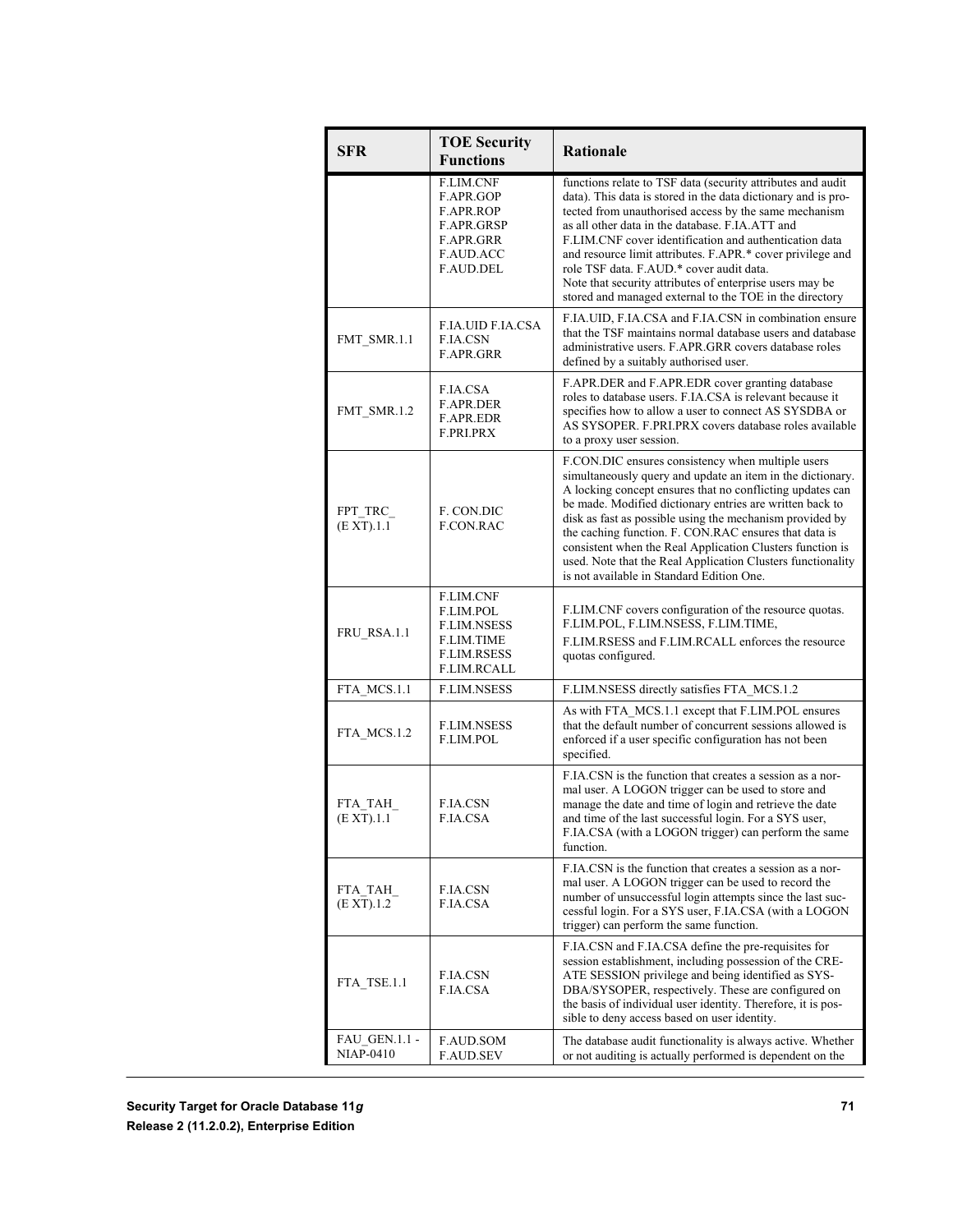| <b>SFR</b>                        | <b>TOE Security</b><br><b>Functions</b>                                      | <b>Rationale</b>                                                                                                                                                                                                                                                                                                                                                                                                                                          |
|-----------------------------------|------------------------------------------------------------------------------|-----------------------------------------------------------------------------------------------------------------------------------------------------------------------------------------------------------------------------------------------------------------------------------------------------------------------------------------------------------------------------------------------------------------------------------------------------------|
|                                   | <b>F.AUD.ALW</b>                                                             | configuration of a parameter in the init ora file which is<br>controlled by the OS. F.AUD.SOM,                                                                                                                                                                                                                                                                                                                                                            |
|                                   |                                                                              | F.AUD.SEV and F.AUD.ALW ensure all actions config-<br>ured to be audited are audited.                                                                                                                                                                                                                                                                                                                                                                     |
| <b>FAU GEN.1.2 -</b><br>NIAP-0410 | <b>F.AUD.INF</b>                                                             | F.AUD.INF directly satisfies FAU GEN.1.2-NIAP0410                                                                                                                                                                                                                                                                                                                                                                                                         |
| FAU GEN<br>EXP.2.1                | <b>F.AUD.INF</b>                                                             | F.AUD.INF directly satisfies FAU GEN EXP.2.1                                                                                                                                                                                                                                                                                                                                                                                                              |
| FAU SAR.1.1                       | <b>F.AUD.ACC</b>                                                             | F.AUD.ACC directly satisfies FAU SAR.1.1                                                                                                                                                                                                                                                                                                                                                                                                                  |
| FAU SAR.1.2                       | <b>F.AUD.VIEW</b>                                                            | F.AUD.VIEW directly satisfies FAU SAR.1.2                                                                                                                                                                                                                                                                                                                                                                                                                 |
| FAU SAR.3.1                       | <b>F.AUD.VIEW</b><br><b>F.AUD.ACC</b>                                        | F.AUD.VIEW satisfies FAU SAR.3.1. Additionally<br>F.AUD.ACC determines which records are available to<br>the user for selection.                                                                                                                                                                                                                                                                                                                          |
| FAU_SEL.1.1-<br><b>NIAP-0407</b>  | <b>F.AUD.SOM</b><br><b>F.AUD.SEV</b><br><b>F.AUD.ALW</b><br><b>F.AUD.CNF</b> | F.AUD.SEV and F.AUD.CNF allow a suitably privileged<br>user to configure exactly which events should be audited.<br>F.AUD.SOM and F.AUD.ALW specify events that are<br>always audited. Note that for audit records database<br>subjects are always the database users, so that for example<br>an audit record generated by a stored procedure will be<br>generated with the username of the invoker, not that of the<br>procedure or the procedure owner. |
| FAU_STG.1.1                       | F.AUD.DEL                                                                    | F.AUD.DEL directly satisfies FAU STG.1.1.                                                                                                                                                                                                                                                                                                                                                                                                                 |
| FAU STG.1.2                       | <b>F.AUD.DEL</b>                                                             | F.AUD.DEL protects audit records from unauthorised<br>modification or deletion.                                                                                                                                                                                                                                                                                                                                                                           |
| FAU_STG.4.1                       | <b>F.AUD.FULL</b>                                                            | F.AUD.FULL directly satisfies FAU_STG.4.1                                                                                                                                                                                                                                                                                                                                                                                                                 |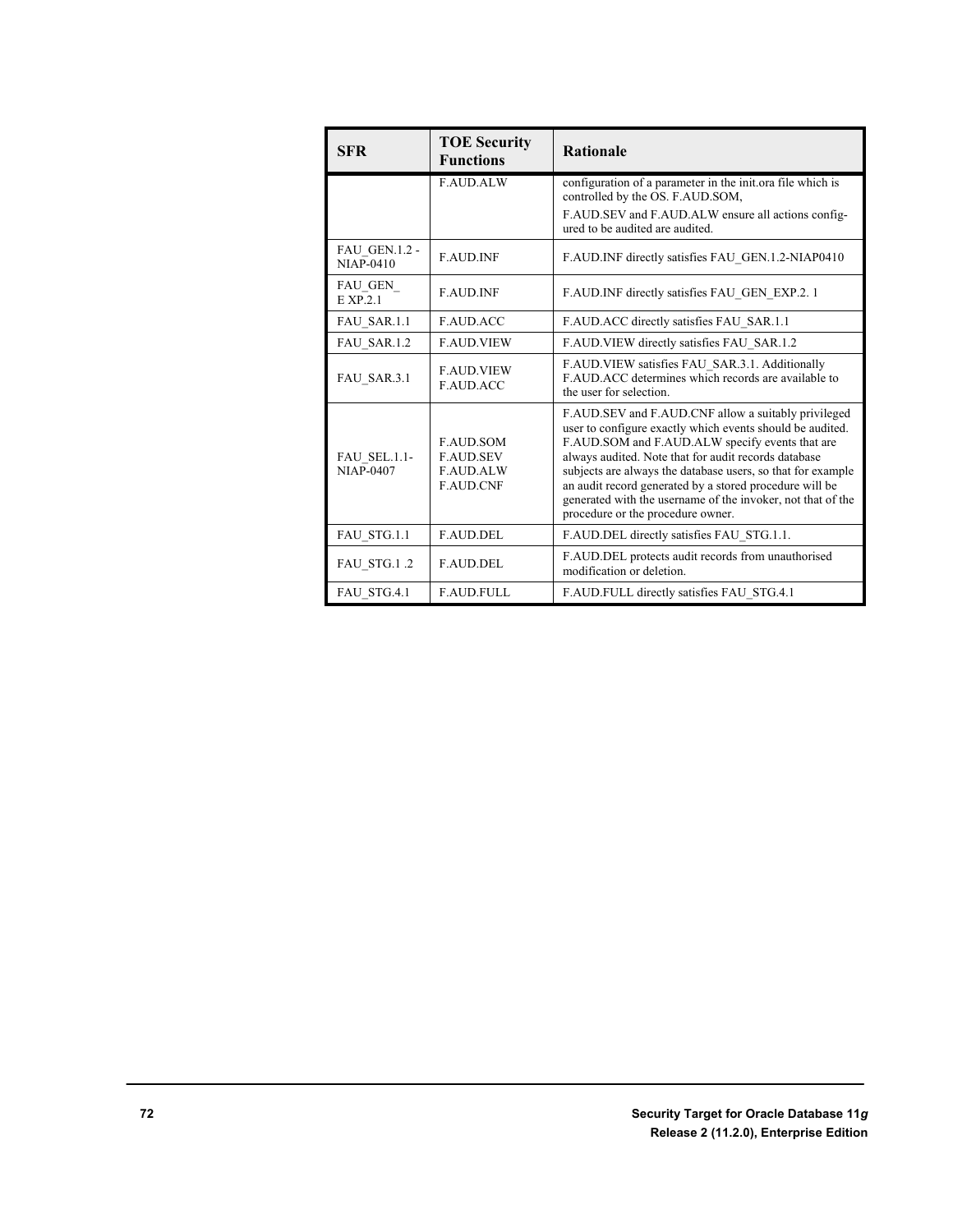#### ANNEX



## *A* References

| [AD]                | Architecture for Oracle Database 11g Release 2 (11.2.0),<br>Oracle Corporation                                                                                                                         |
|---------------------|--------------------------------------------------------------------------------------------------------------------------------------------------------------------------------------------------------|
| [BR-DBMSPP]         | U.S. Government Protection Profile for Database Management Systems in Basic<br>Robustness Environments, Version 1.3, December 24, 2010,<br>Information Assurance Directorate, National Security Agency |
| [CAPP]              | Controlled Access Protection Profile, Version 1.d, 8 October 1999,<br>Information Assurance Directorate, National Security Agency                                                                      |
| [CC]                | Common Criteria for Information Technology Security Evaluation,<br>Version 3.1 Release 3.                                                                                                              |
| [CCEVS-VR-07-0054]  | Common Criteria Evaluation and Validation Scheme Validation Report,<br>Red Hat Enterprise Linux, Version 5, NIAP-CCEVS                                                                                 |
| [CCEVS-VR-VID10271] | Common Criteria Evaluation and Validation Scheme Validation Report,<br>SUSE LINUX Enterprise Server, Version 10 Service Pack 1, NIAP-CCEVS                                                             |
| [CM]                | Oracle Database Configuration Management Plan, 11g Release 2 (11.2.0),<br>Oracle Corporation.                                                                                                          |
| [CON]               | Oracle Database Concepts, 11g Release 2 (11.2),<br>Oracle Corporation.                                                                                                                                 |
| [DAG]               | Oracle Database Administrator's Guide, 11g Release 2 (11.2),<br>Oracle Corporation.                                                                                                                    |
| [DD]                | Detailed Design for Oracle Database 11g Release 2 (11.2.0),<br>Oracle Corporation.                                                                                                                     |
| [DPP]               | Database Management System Protection Profile (DBMS PP), Issue 2.1,<br>Oracle Corporation, May 2000.                                                                                                   |
| [DT]                | Design Traceability for Oracle Database 11g Release 2 (11.2.0),<br>Oracle Corporation.                                                                                                                 |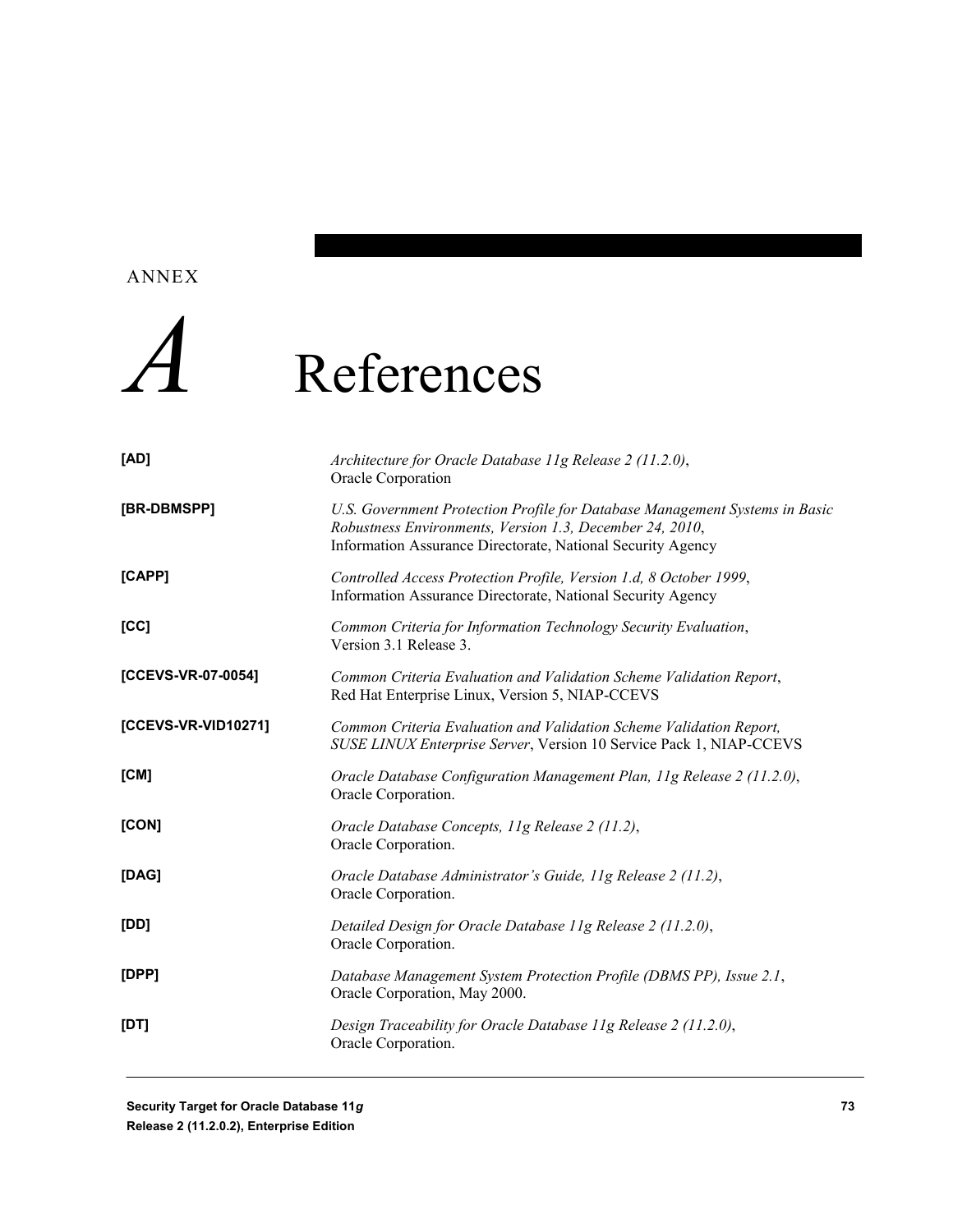| [DSZ0481]  | Certification Report BSI-DSZ-CC-0481-2008, for Oracle Enterprise Linux,<br>Version 5 Update 1, October 2008. Available from<br>http://www.bsi.bund.de/zertifiz/zert/reporte/0481a.pdf. |
|------------|----------------------------------------------------------------------------------------------------------------------------------------------------------------------------------------|
| [ECD]      | Evaluated Configuration Document for Oracle Database 11g Release 2 (11.2.0),<br>Oracle Corporation.                                                                                    |
| [ERR]      | Oracle Database Error Messages, 11g Release 2 (11.2),<br>Oracle Corporation.                                                                                                           |
| [EUA]      | Enterprise User Security Administrator's Guide, 11g Release 2 (11.2),<br>Oracle Corporation.                                                                                           |
| [FIPS46-3] | Federal Information Processing Standard Publication 46-3,<br>National Institute of Standards and Technology (NIST), October 1999.                                                      |
| [FIPS81]   | Federal Information Processing Standard Publication 81,<br>National Institute of Standards and Technology (NIST), December 1980.                                                       |
| [FLR]      | Oracle Flaw Remediation Procedures,<br>Oracle Corporation.                                                                                                                             |
| [GA]       | Guidance Analysis for Oracle Database, 11g Release 2 (11.2.0),<br>Oracle Corporation.                                                                                                  |
| [ICG]      | Oracle Database Installation Guide, 11g Release 2 (11.2) for Linux,<br>Oracle Corporation.                                                                                             |
| [ITSEC]    | Information Technology Security Evaluation Criteria, Issue 1.2,<br>Commission of the European Communities, 28 June 1991.                                                               |
| [LCS]      | Life Cycle Support for Oracle Database 11g, Release 2 (11.2.0),<br>Oracle Corporation.                                                                                                 |
| [MEMO 1]   | CESG Computer Security Memorandum No. 1 - Glossary of Computer Security<br>Terms, Issue 2.0, November 1989.                                                                            |
| [OCI]      | Oracle Database Call Interface Programmers Guide, 11g Release 2 (11.2),<br>Oracle Corporation.                                                                                         |
| [OQM]      | Quality Manual for Manufacturing & Distribution,<br>Oracle Corporation.                                                                                                                |
| [PLS]      | PL/SQL Language Reference, 11g Release 2 (11.2),<br>Oracle Corporation.                                                                                                                |
| [SG]       | Oracle Database Security Guide, 11g Release 2 (11.2),<br>Oracle Corporation.                                                                                                           |
| [SODE]     | Security of the Oracle Development Environment,<br>Oracle Corporation.                                                                                                                 |
| [SQL]      | Oracle Database SQL Language Reference, 11g Release 2 (11.2),<br>Oracle Corporation.                                                                                                   |
| [SQL92]    | Database Language SQL, ISO/IEC 9075:1992 and ANSI X3.135-1992                                                                                                                          |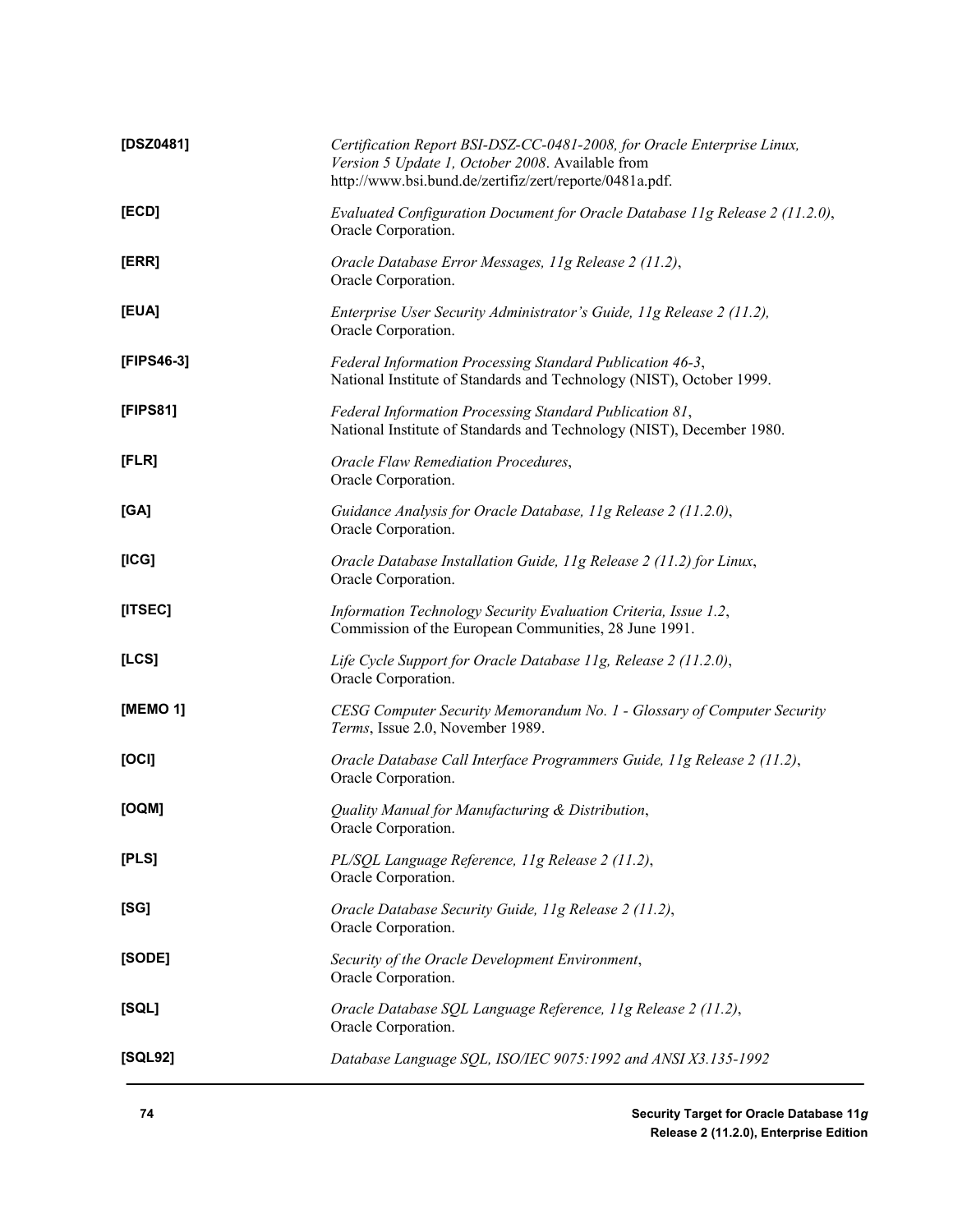| [SRC]          | Oracle Database Source Code 11g, Release 2 (11.2.0),<br>Oracle Corporation.                                                        |
|----------------|------------------------------------------------------------------------------------------------------------------------------------|
| [SRF]          | Oracle Database Reference, 11g Release 2 (11.2),<br>Oracle Corporation.                                                            |
| $[ST11gR1-EE]$ | Security Target for Oracle 11g, Release 1 (11.1.0), Enterprise Edition,<br>Oracle Corporation.                                     |
| [TCSEC]        | Trusted Computer Security Evaluation Criteria, Department of Defense,<br>United States of America, DoD 5200.28-STD, December 1985. |
| [TP]           | Test Plan, Procedures, Results, and Analysis for Oracle Database 11g Release 2<br>$(11.2.0)$ , Oracle Corporation.                 |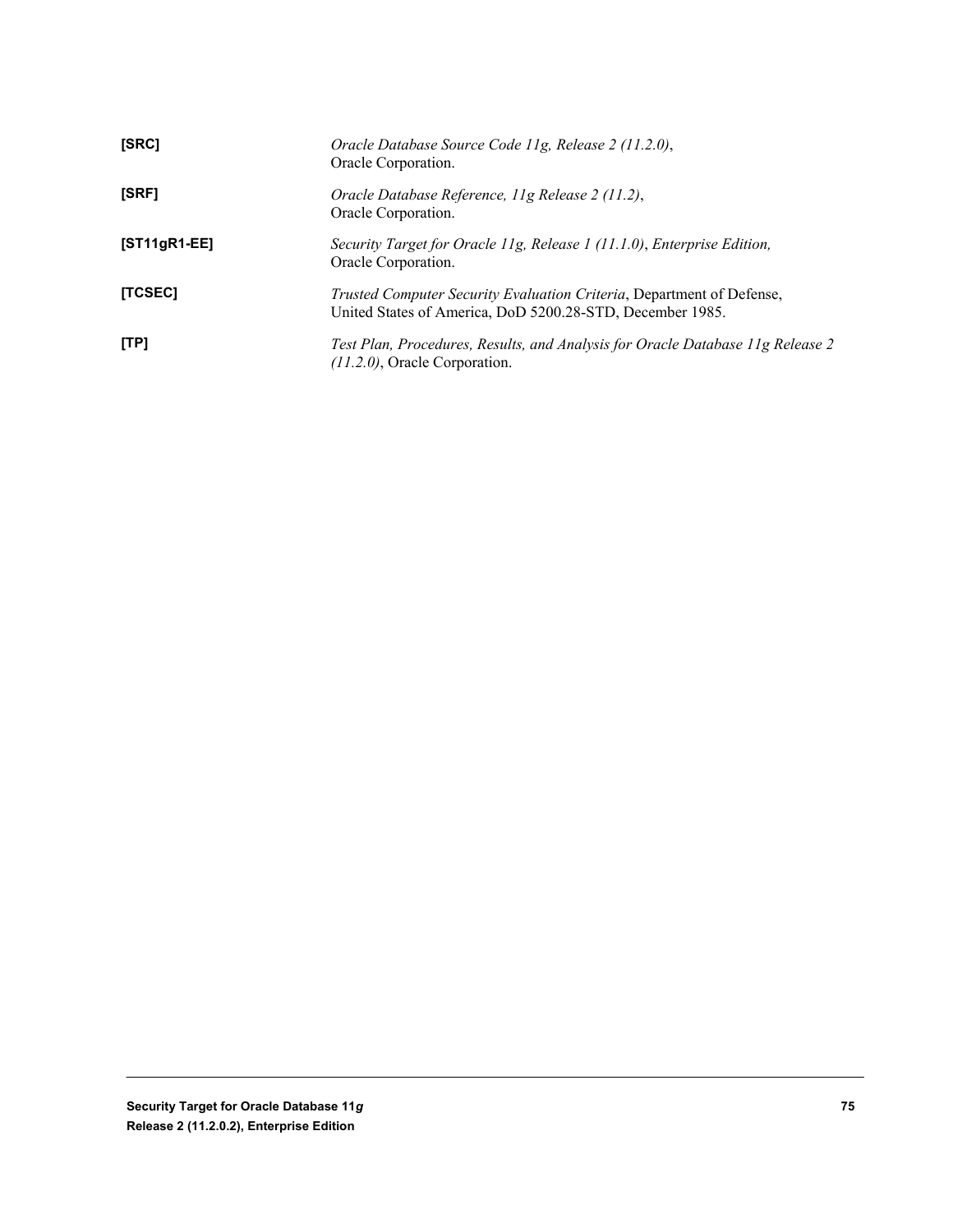ANNEX

# Glossary

### **Acronyms**

| <b>DAC</b>     | Discretionary Access Control                 |
|----------------|----------------------------------------------|
| <b>DDL</b>     | Data Definition Language                     |
| <b>DES</b>     | Data Encryption Standard                     |
| <b>DML</b>     | Data Manipulation Language                   |
| <b>O-RDBMS</b> | Object-Relational Database Management System |
| <b>RAC</b>     | <b>Real Application Clusters</b>             |
| <b>SF</b>      | <b>Security Function</b>                     |
| <b>SFP</b>     | <b>Security Function Policy</b>              |
| <b>SFR</b>     | Security Functional Requirement              |
| <b>SOF</b>     | Strength of Function                         |
| SQL            | <b>Structured Query Language</b>             |
| <b>TOE</b>     | Target Of Evaluation                         |
| <b>TSC</b>     | TOE Scope of Control                         |
| <b>TSF</b>     | <b>TOE Security Functions</b>                |
| <b>TSFI</b>    | <b>TSF</b> Interface                         |
| <b>TSP</b>     | <b>TOE Security Policy</b>                   |
|                |                                              |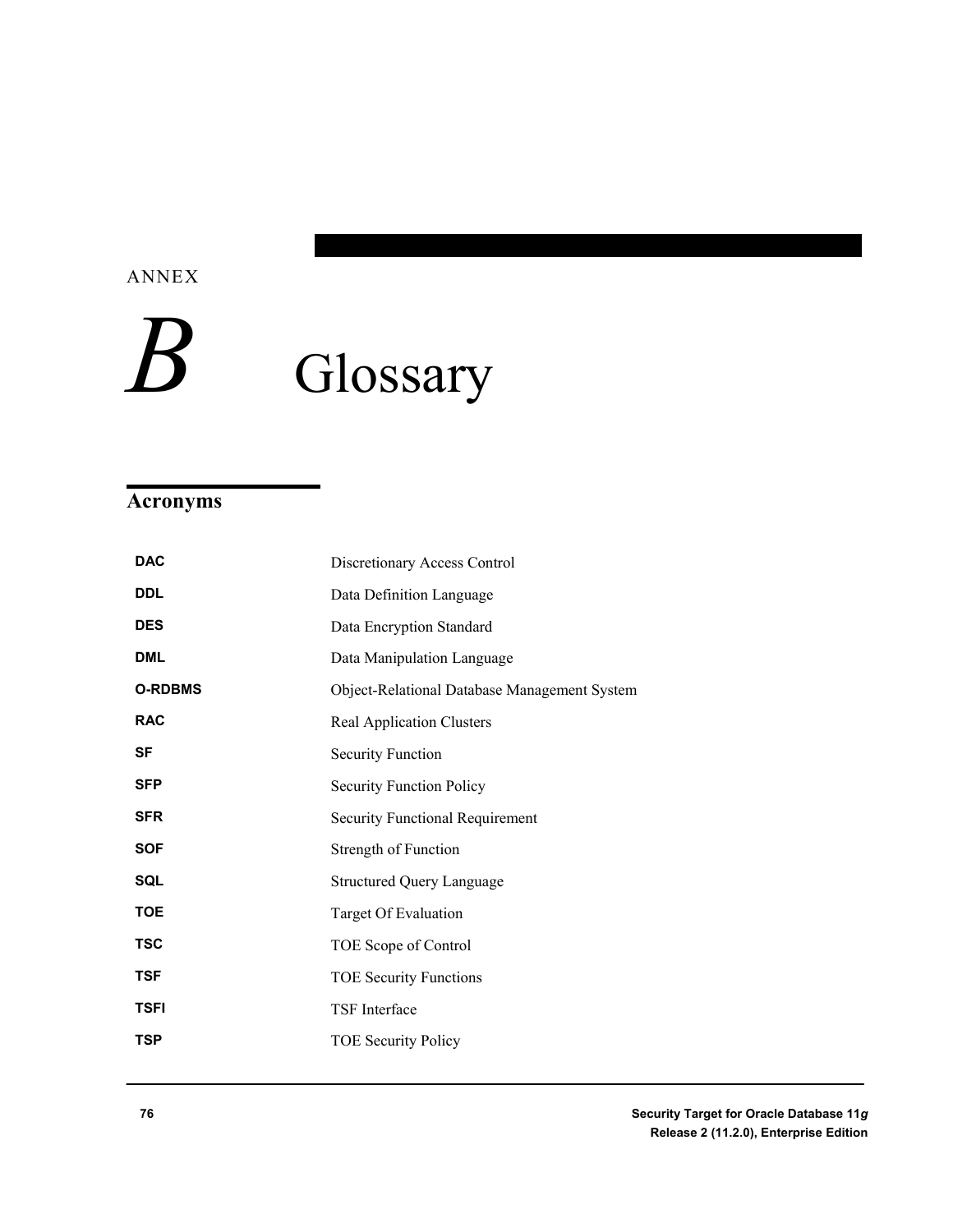### **Terms**

| <b>Authorised administrative</b><br>user   | Another name for a Database Administrative User.                                                                                                                                                                                                                                                                                    |
|--------------------------------------------|-------------------------------------------------------------------------------------------------------------------------------------------------------------------------------------------------------------------------------------------------------------------------------------------------------------------------------------|
| <b>Data Definition Language</b><br>(DDL)   | The SQL statements used to define the schema and schema objects in a database<br>[SQL]                                                                                                                                                                                                                                              |
| Data dictionary                            | A set of internal Oracle tables that contain information about the logical and physical<br>structure of the database. [SCN]                                                                                                                                                                                                         |
| <b>Data Encryption Standard</b><br>(DES)   | A standard for encryption, FIPS PUB 46-3 and FIPS PUB 81. [FIPS46-3], [FIPS81]                                                                                                                                                                                                                                                      |
| <b>Data Manipulation</b><br>Language (DML) | The SQL statements used to query and manipulate data in schema objects [SQL]                                                                                                                                                                                                                                                        |
| Data server                                | A component of a DBMS that supports concurrent access to a database by multiple<br>users, possibly at different nodes in a distributed environment. [ST]                                                                                                                                                                            |
| <b>Database</b>                            | A collection of data that is treated as a unit; the general purpose of a database is to<br>store and retrieve related information [SCN]                                                                                                                                                                                             |
| Database administrative<br>user            | A database user to whom one or more administrative privileges have been granted.<br>$[DPP]$ .<br>This includes users connected AS SYSOPER or AS SYSDBA as well as Normal<br>Users who are authorised to perform an administrative task via the posession of an<br>administrative privilege which permits the operation of the task. |
| <b>Database connection</b>                 | A communication pathway between a user and a DBMS. [DPP]                                                                                                                                                                                                                                                                            |
| Database link                              | A definition of a one-way communication path from an Oracle database to another<br>database. [SCN]                                                                                                                                                                                                                                  |
| Database non-<br>administrative user       | A database user who only has privileges to perform operations in accordance with the<br>TSP. [DPP]                                                                                                                                                                                                                                  |
| Database object                            | An object contained within a database. [DPP]                                                                                                                                                                                                                                                                                        |
| <b>Database session</b>                    | A connection of an identified and authenticated user to a specific database; the<br>session lasts from the time the user connects (and is identified and authenticated) until<br>the time the user disconnects. [DPP]                                                                                                               |
| Database subject                           | A subject that causes database operations to be performed. [DPP]                                                                                                                                                                                                                                                                    |
| Database user                              | A user who interacts with a DBMS and performs operations on objects stored within<br>the database. [DPP]                                                                                                                                                                                                                            |
| <b>Discretionary Access</b><br>Control     | Access control based on access rights granted by users other than the System Security<br>Officer. [MEMO 1]                                                                                                                                                                                                                          |
| <b>Enterprise User</b>                     | A user managed centrally in a directory server. For those users the userid and                                                                                                                                                                                                                                                      |
|                                            |                                                                                                                                                                                                                                                                                                                                     |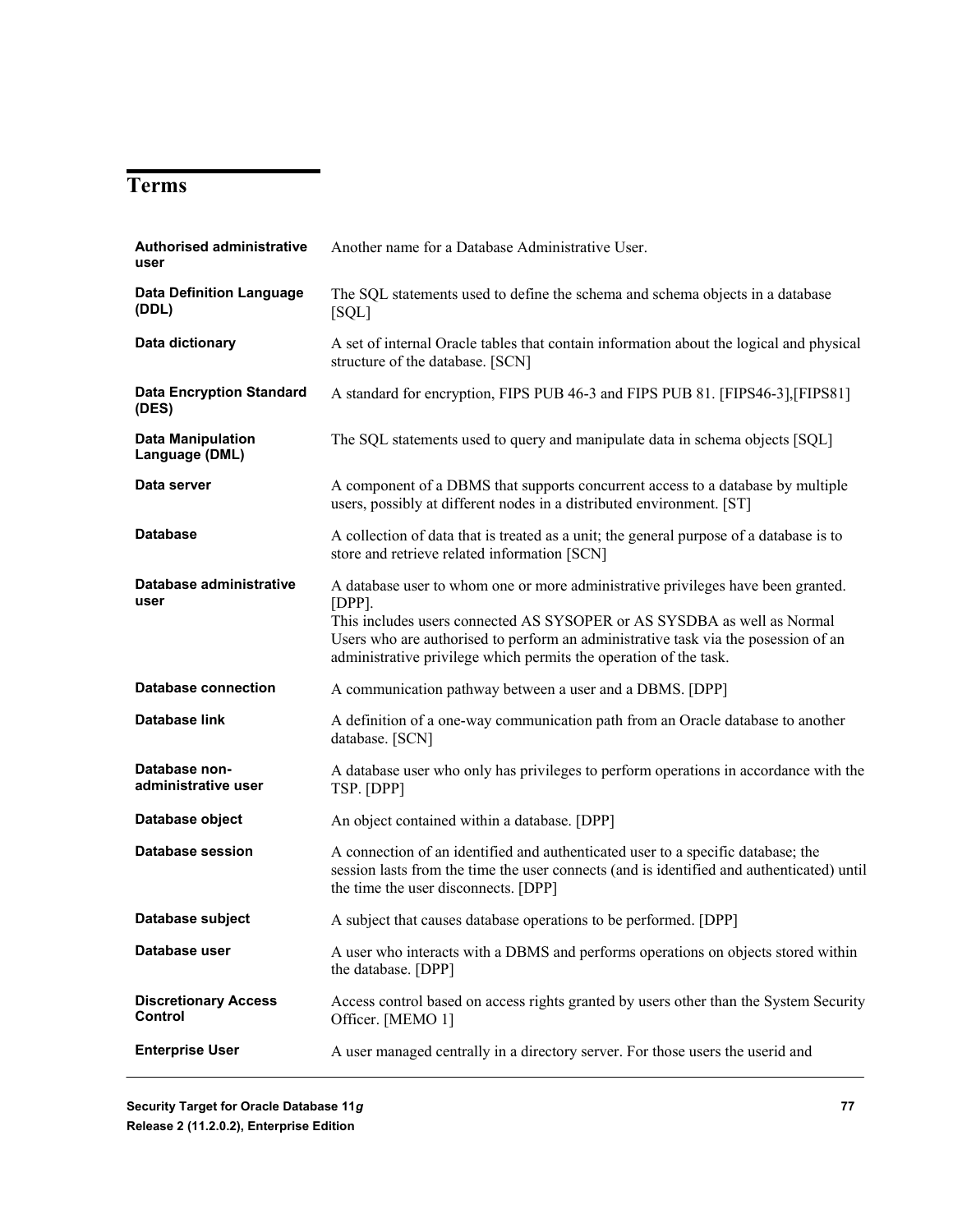|                                                                                  | password, global user roles and privileges, and the password policy are centrally<br>managed.                                                                                                                                                                                                                                  |
|----------------------------------------------------------------------------------|--------------------------------------------------------------------------------------------------------------------------------------------------------------------------------------------------------------------------------------------------------------------------------------------------------------------------------|
| <b>Instance</b>                                                                  | The combination of a set of Oracle background processes and memory that is shared<br>among the processes. A database instance must be started (the shared memory<br>allocated and the background processes created) by an authorised administrative user<br>before the database managed by the instance can be accessed. [SCN] |
| Interface product                                                                | A TOE component that resides in a user process and can be used to communicate<br>with an Oracle database server in a secure manner. [ST]                                                                                                                                                                                       |
| <b>Normal User</b>                                                               | A database user who has made a normal connection to the database. This can include<br>the users SYS and SYSTEM but excludes users connected AS SYSOPER or AS<br>SYSDBA.                                                                                                                                                        |
| Object                                                                           | An entity within the TSC that contains or receives information and upon which<br>subjects perform operations. Objects are visible through the TSFI and are composed<br>of one or more TOE resources encapsulated with security attributes. [CC]                                                                                |
| <b>Object-Relational</b><br><b>Database Management</b><br><b>System (ORDBMS)</b> | A DBMS that supports object-oriented technology as well as relational databases.<br>[SCN]                                                                                                                                                                                                                                      |
| Owner                                                                            | The owner of a named database object is the database user who is responsible for the<br>object and may grant other database users access to the object on a discretionary<br>basis. [DPP]                                                                                                                                      |
| <b>Platform</b>                                                                  | The combination of software and hardware underlying the DBMS. [ST]                                                                                                                                                                                                                                                             |
| <b>Privilege</b>                                                                 | A right to access objects and/or perform operations that can be granted to some users<br>and not to others. [DPP]                                                                                                                                                                                                              |
| Privilege, database<br>administrative                                            | A privilege authorising a subject to perform operations that may bypass, alter, or<br>indirectly affect the enforcement of the TSP. [DPP]                                                                                                                                                                                      |
| Privilege, database object<br>access                                             | A privilege authorising a subject to access a named database object. [DPP]                                                                                                                                                                                                                                                     |
| Privilege, directly granted                                                      | An Oracle system or object privilege that has been explicitly granted to a user.<br>Privileges granted to any roles the user has been granted are not included in the set of<br>directly granted privileges. [SCN]                                                                                                             |
| Privilege, object                                                                | An Oracle privilege that allows users to perform a particular action on a specific<br>schema object. Oracle object privileges are database object access privileges. [SCN]                                                                                                                                                     |
| Privilege, system                                                                | An Oracle privilege that allows users to perform a particular system-wide action or a<br>particular action on a particular type of object. Some Oracle system privileges are<br>database administrative privileges. [SCN]                                                                                                      |
| Program unit                                                                     | A PL/SQL program; a procedure, function, or package. [PLS]                                                                                                                                                                                                                                                                     |
| Role (CC)                                                                        | A predefined set of rules establishing the allowed interactions between a user and the<br>TOE. [CC]                                                                                                                                                                                                                            |
| Role (Oracle)                                                                    | A named group of related system and/or object privileges that can be granted to users<br>or to other roles. [SCN]                                                                                                                                                                                                              |